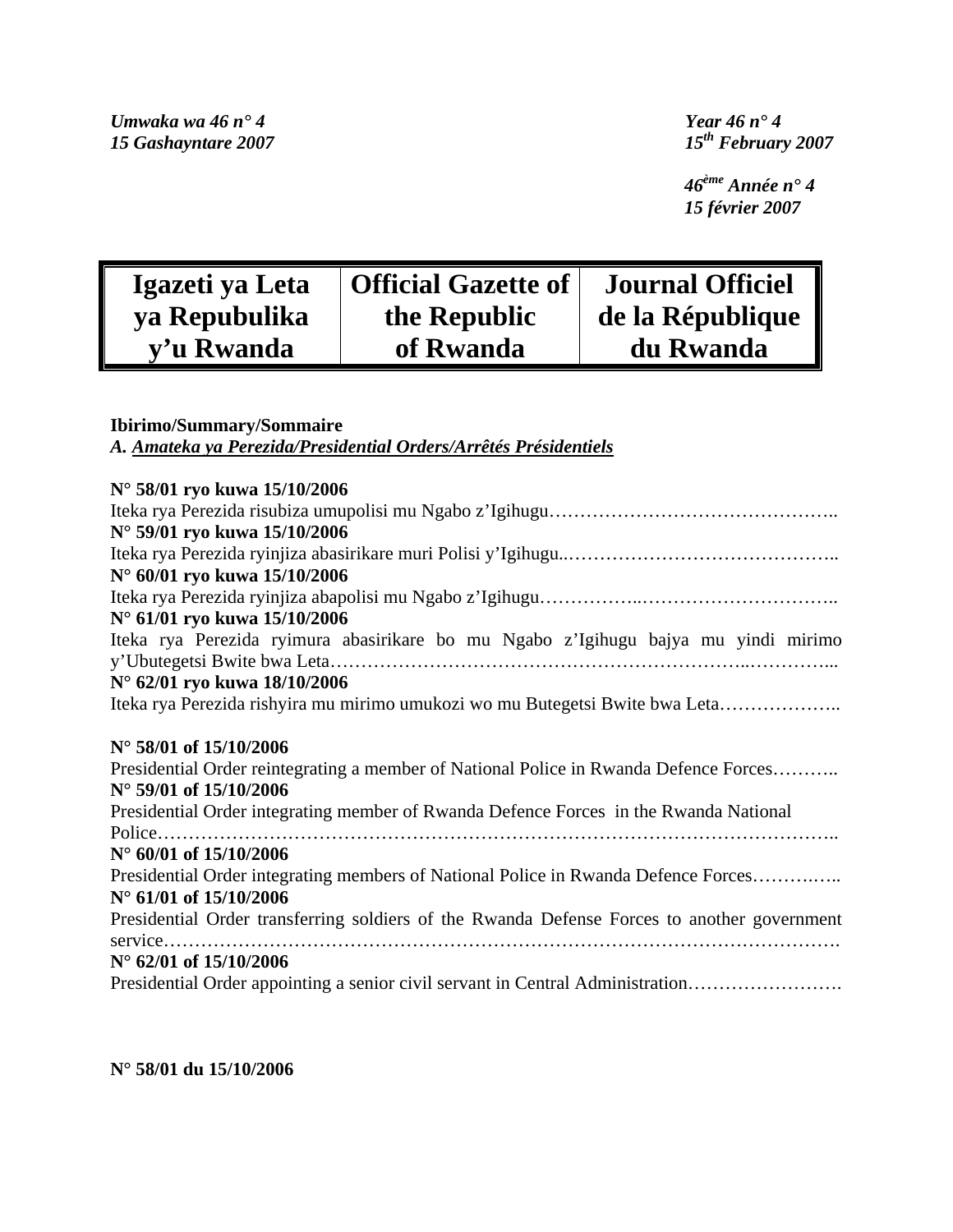| Arrêté Présidentiel portant réintégration d'un membre de la Police Nationale au sein des Forces  |
|--------------------------------------------------------------------------------------------------|
|                                                                                                  |
| $N^{\circ}$ 59/01 du 15/10/2006                                                                  |
| Arrêté Présidentiel portant intégration des militaires au sein de la Police Nationale            |
| $N^{\circ}$ 60/01 du 15/10/2006                                                                  |
| Arrêté Présidentiel portant intégration des membres de la Police Nationale au sein des Forces    |
|                                                                                                  |
| $N^{\circ}$ 61/01 du 15/10/2006                                                                  |
| Arrêté Présidentiel portant transfert des Militaires des Forces Rwandaises de Défense à un autre |
|                                                                                                  |
| $N^{\circ}$ 62/01 du 18/10/2006                                                                  |
| Arrêté Présidentiel portant nomination d'un agent de l'Administration Centrale                   |

# *B. Amateka y'Abaminisitiri/Ministerial Orders/Arrêtés Ministériels*

| N° 42/15.00/06/Coop ryo kuwa 21/06/2006                                                   |
|-------------------------------------------------------------------------------------------|
|                                                                                           |
| N° 146/15.00/06 ryo kuwa 15/09/2006                                                       |
| Iteka rya Minisitiri riha ubuzimagatozi Koperative y'Abahinzi-Borozi «UBUMWE»             |
| N° 161/15.00/06 ryo kuwa 24/10/2006                                                       |
| Iteka rya Minisitiri riha ubuzimagatozi Koperative y'Abahinzi b'intangarugero ba Gasiza   |
|                                                                                           |
| N° 194/15.00/06 ryo kuwa 07/11/2006                                                       |
| Iteka rya Minisitiri riha ubuzimagatozi Koperative y'Abahinzi b'ikawa ba Rwimbogo         |
|                                                                                           |
| N° 218/15.00/06 ryo kuwa 21/11/2006                                                       |
| Iteka rya Minisitiri riha ubuzimagatozi Koperative y'Abahinzi-Borozi «ITUZE»              |
| N° 219/15.00/06 ryo kuwa 21/11/2006                                                       |
| Iteka rya Minisitiri riha ubuzimagatozi Cooperative pour la promotion du riz de Mukunguri |
|                                                                                           |
| N° 015/15.00/07 ryo kuwa 30/01/2007                                                       |
| Iteka rya Minisitiri riha ubuzimagatozi Koperative Duteraninkunga ya Kibali               |
|                                                                                           |
|                                                                                           |
| $N^{\circ}$ 002/07 of 09/02/2007                                                          |
|                                                                                           |
|                                                                                           |
| N° 002/07 du 09/02/2007                                                                   |
|                                                                                           |
| C. Société Commerciale                                                                    |
|                                                                                           |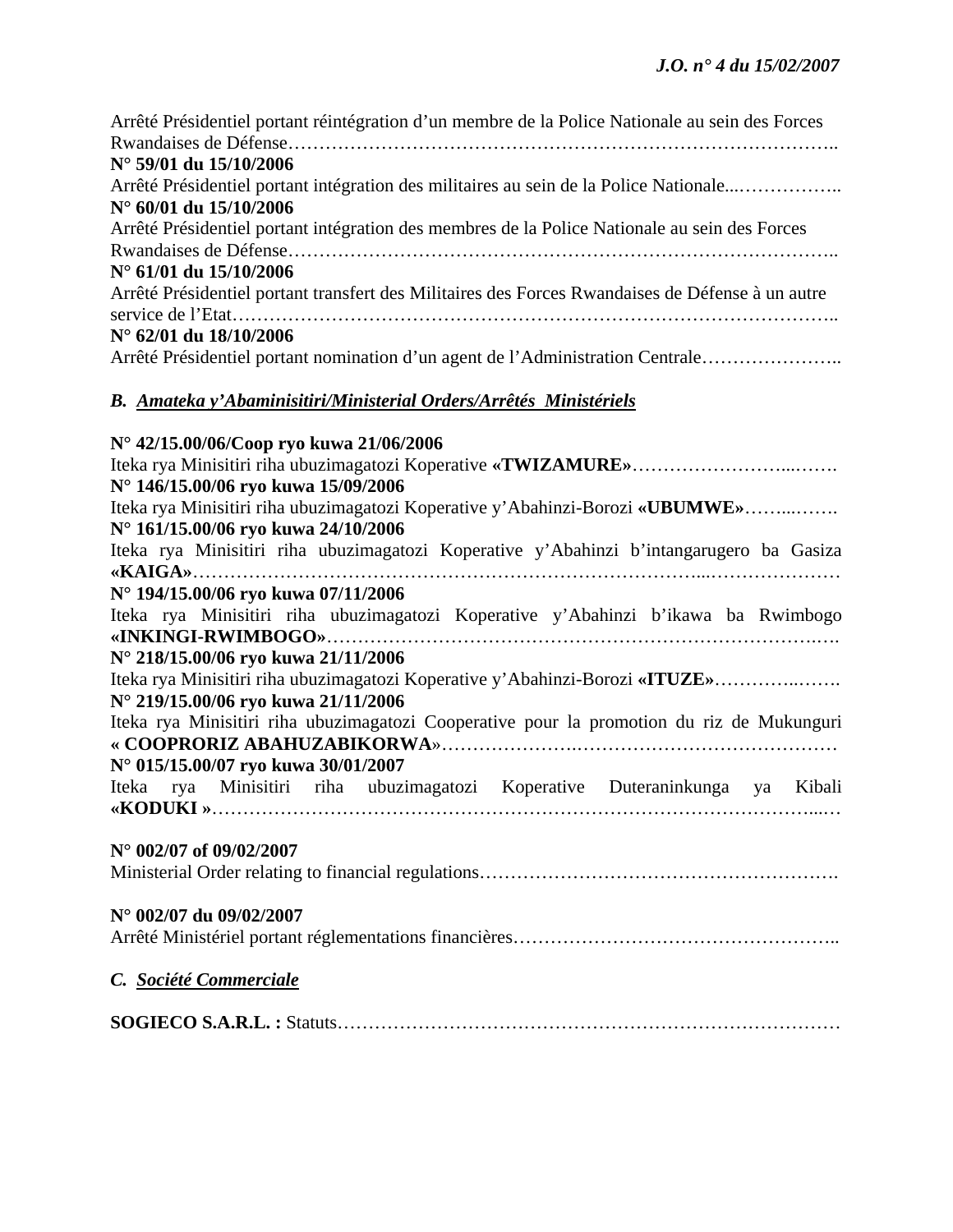## **ITEKA RYA PEREZIDA N° 58/01 RYO KUWA 15/10/2006 RISUBIZA UMUPOLISI MU NGABO Z'IGIHUGU**

## **Twebwe KAGAME Paul,**

Perezida wa Repubulika ;

Dushingiye ku Itegeko Nshinga rya Repubulika y'u Rwanda ryo kuwa 4 Kamena 2003, nk'uko ryavuguwe kugeza ubu, cyane cyane mu ngingo zaryo, iya 112, iya 121-2° n'iya 201 igika cya 1 ;

Dushingiye ku Itegeko n° 22/2002 ryo kuwa 09/07/2002 rishyiraho Sitati Rusange igenga abakozi ba Leta n'Inzego z'imirimo ya Leta, cyane cyane mu ngingo yaryo ya 3 igika cya 2 ;

Dusubiye ku Iteka rya Perezida n° 155/01 ryo kuwa 31/12/2002 rishyiraho Sitati igenga Polisi y'Igihugu, nk'uko ryahinduwe kugeza ubu, cyane cyane mu ngingo yaryo ya 23 ;

Bisabwe na Minisitiri w'Ingabo ; Inama y'Abaminisitiri yateranye kuwa 06/07/2006 imaze kubisuzuma no kubyemeza ;

### **TWATEGETSE KANDI DUTEGETSE :**

#### **Ingingo ya mbere :**

Komiseri Mukuru wa Polisi Wungirije Frank MUGAMBAGE asubijwe mu Ngabo z'Igihugu ku ipeti rya Jenerali Major.

### **Ingingo ya 2 :**

Minisitiri w'Intebe, Minisitiri w'Ingabo na Minisitiri w'Umutekano mu Gihugu bashinzwe kubahiriza iri teka.

## **Ingingo ya 3 :**

Ingingo zose z'amateka yabanjirije iri kandi zinyuranye naryo zivanyweho.

## **Ingingo ya 4 :**

Iri teka ritangira gukurikizwa umunsi ritangarijweho mu Igazeti ya Leta ya Repubulika y'u Rwanda. Agaciro karyo gahera kuwa 02/07/2004.

Kigali, kuwa 15/10/2006

Perezida wa Repubulika **KAGAME Paul (sé)**  Minisitiri w'Intebe **MAKUZA Bernard (sé)**  Minisitiri w'Ingabo **GATSINZI Marcel Jenerali (sé)**  Minisitiri w'Umutekano mu Gihugu **Sheikh HARERIMANA Mussa Fazil (sé) Bibonywe kandi bishyizweho Ikirango cya Repubulika :**  Minisitiri w'Ubutabera **KARUGARAMA Tharcisse (sé)**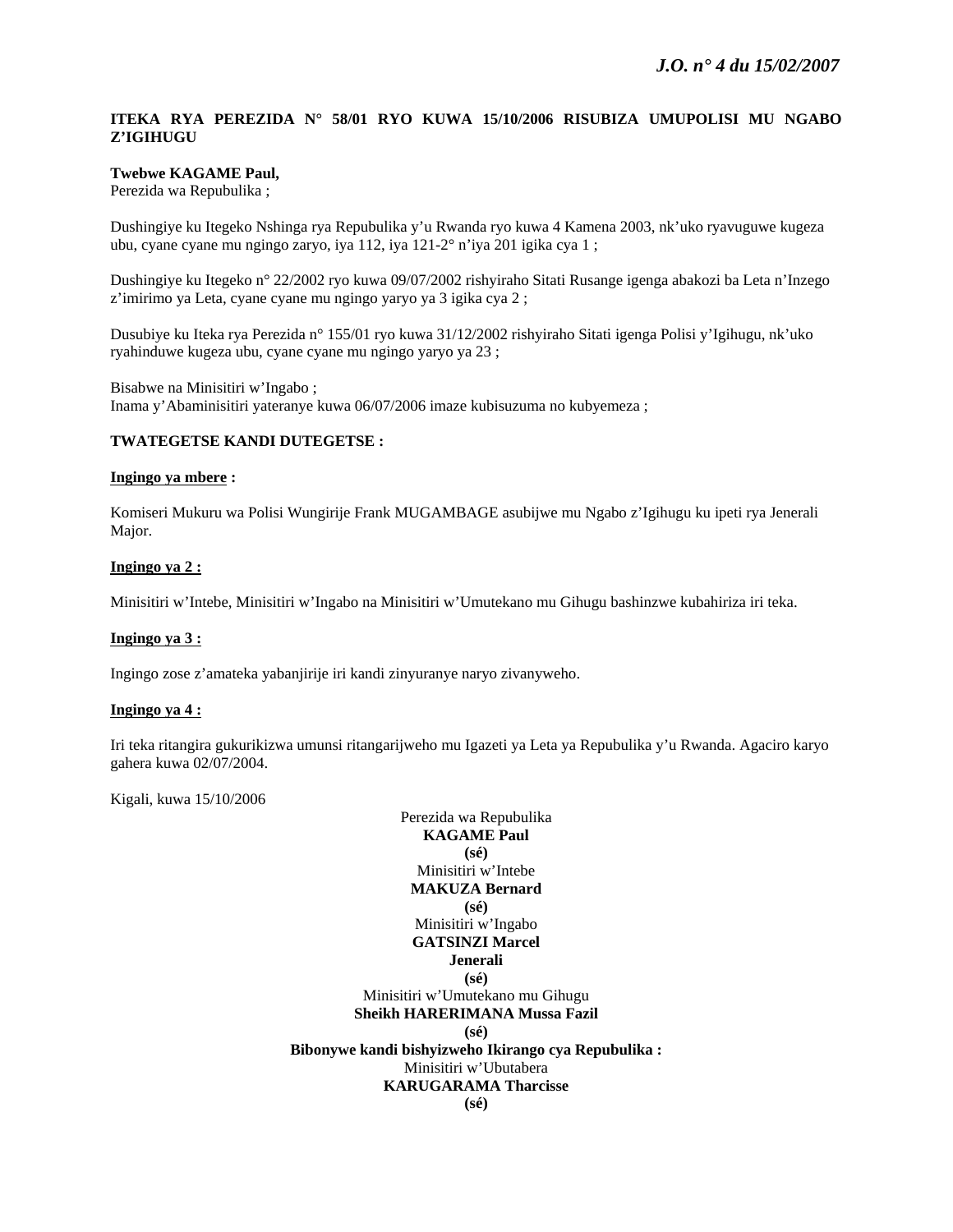### **PRESIDENTIAL ORDER N° 58/01 OF 15/10/2006 REINTEGRATING A MEMBER OF NATIONAL POLICE IN RWANDA DEFENCE FORCES**

## **We, KAGAME Paul,**

President of the Republic ;

Given the Constitution of the Republic of Rwanda of 4 June 2003, as amended to date, especially in its articles 112, 121-2 $\degree$  and 201 paragraph 1;

Given the Law n° 22/2002 of 09/07/2002 on General Statutes for Rwanda Public Service, especially in its article 3 paragraph 2 ;

Having reviewed the Presidential Order n° 155/01 of 31/12/2002 on Statutes Governing National Police as modified to date, especially in its article 23 ;

On proposal of the Minister of Defense ;

After consideration and approval by Cabinet in its session of 06/07/2006 ;

## **HAVE ORDERED AND HEREBY ORDER :**

### **Article one :**

Deputy Commissioner General of Police (DCGP) Frank MUGAMBAGE is reintegrated in Rwanda Defense Forces with the rank of Major General.

## **Article 2 :**

The Prime Minister, the Minister of Defense and the Minister of Internal Security are responsible for implementation of this Order.

## **Article 3 :**

All previous legal provisions contrary to this Order are hereby repealed.

## **Article 4 :**

This Order shall come into force on the day of its publication in the Official Gazette of the Republic of Rwanda. It takes effect as of 02/07/2004.

Kigali, on 15/10/2006

The President of the Republic **KAGAME Paul (sé)**  The Prime Minister **MAKUZA Bernard (sé)**  The Minister of Defense **GATSINZI Marcel General (sé)**  The Minister of Internal Security **Sheikh HARERIMANA Mussa Fazil (sé) Seen and sealed with the Seal of the Republic :**  The Minister of Justice **KARUGARAMA Tharcisse (sé)**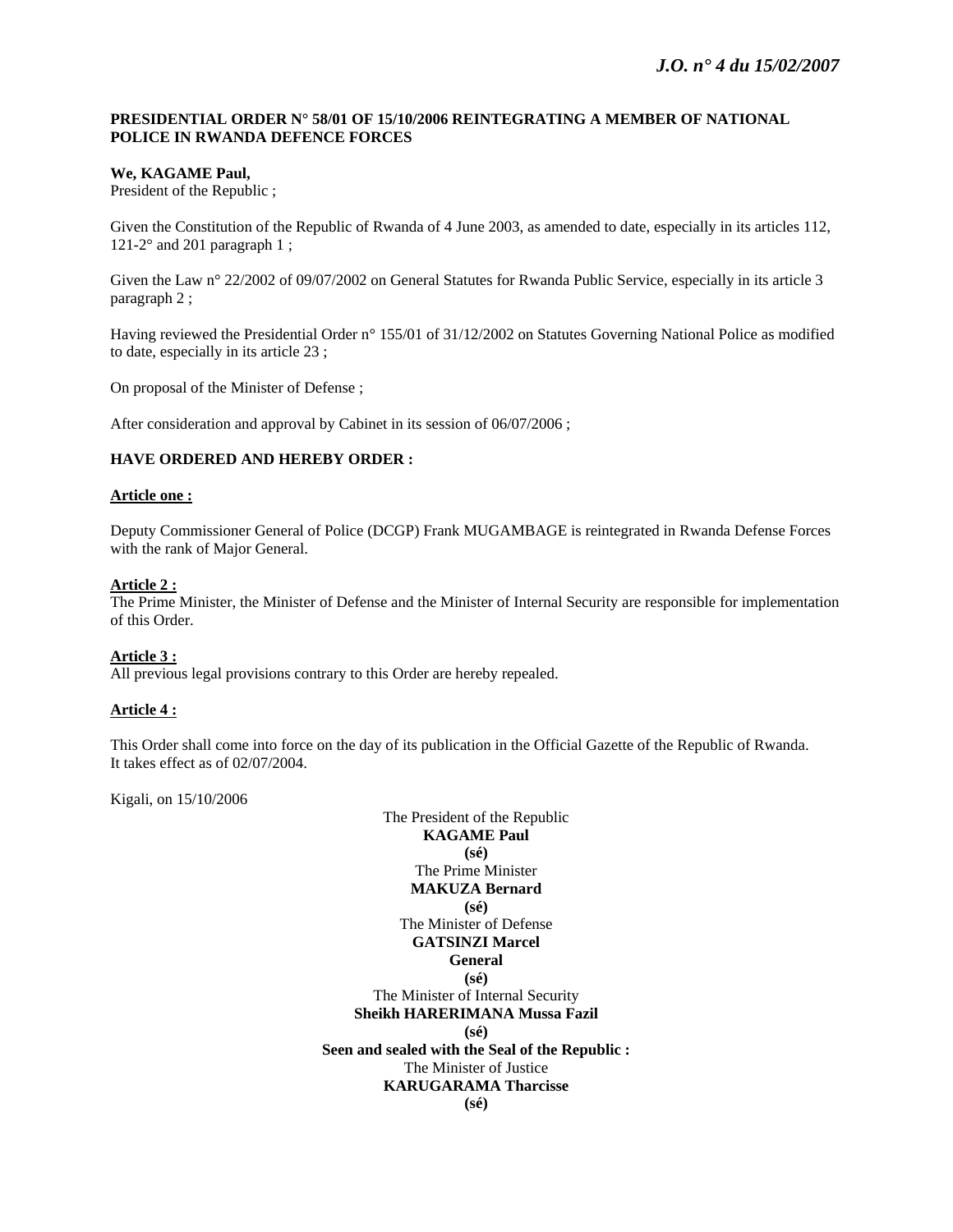### **ARRETE PRESIDENTIEL N° 58/01 DU 15/10/2006 PORTANT REINTEGRATION D'UN MEMBRE DE LA POLICE NATIONALE AU SEIN DES FORCES RWANDAISES DE DEFENSE**

### **Nous, KAGAME Paul,**

Président de la République ;

Vu la Constitution de la République du Rwanda du 04 juin 2003, telle que révisée à ce jour, spécialement en ses articles 112, 121-2° et 201 alinéa 1 ;

Vu la Loi n° 22/2002 du 09/07/2002 portant Statut Général de la Fonction Publique Rwandaise, spécialement en son article 3 alinéa 2 ;

Revu l'Arrêté Présidentiel n° 155/01 du 31/12/2002 portant Statut Régissant la Police Nationale, tel que modifié à ce jour, spécialement en son article 23 ;

Sur proposition du Ministre de la Défense ;

Après examen et adoption par le Conseil des Ministres en sa séance du 06/07/2006 ;

#### **AVONS ARRETE ET ARRETONS :**

#### **Article premier :**

Le Commissaire Général Adjoint de la Police Nationale Frank MUGAMBAGE est réintégré au sein des Forces Rwandaises de Défense avec le grade de Général Major.

### **Article 2 :**

Le Premier Ministre, le Ministre de la Défense et le Ministre de la Sécurité Intérieure sont chargés de l'exécution du présent arrêté.

### **Article 3 :**

Toutes les dispositions règlementaires antérieures contraires au présent arrêté sont abrogées.

## **Article 4 :**

Le présent arrêté entre en vigueur le jour de sa publication au Journal Officiel de la République du Rwanda. Il sort ses effets à partir du 02/07/2004.

Kigali, le 15/10/2006

Le Président de la République **KAGAME Paul (sé)**  Le Premier Ministre **MAKUZA Bernard (sé)**  Le Ministre de la Défense **GATSINZI Marcel Général (sé)**  Le Ministre de la Sécurité Intérieure **Sheikh HARERIMANA Mussa Fazil (sé) Vu et scellé du Sceau de la République :**  Le Ministre de la Justice **KARUGARAMA Tharcisse**  (sé)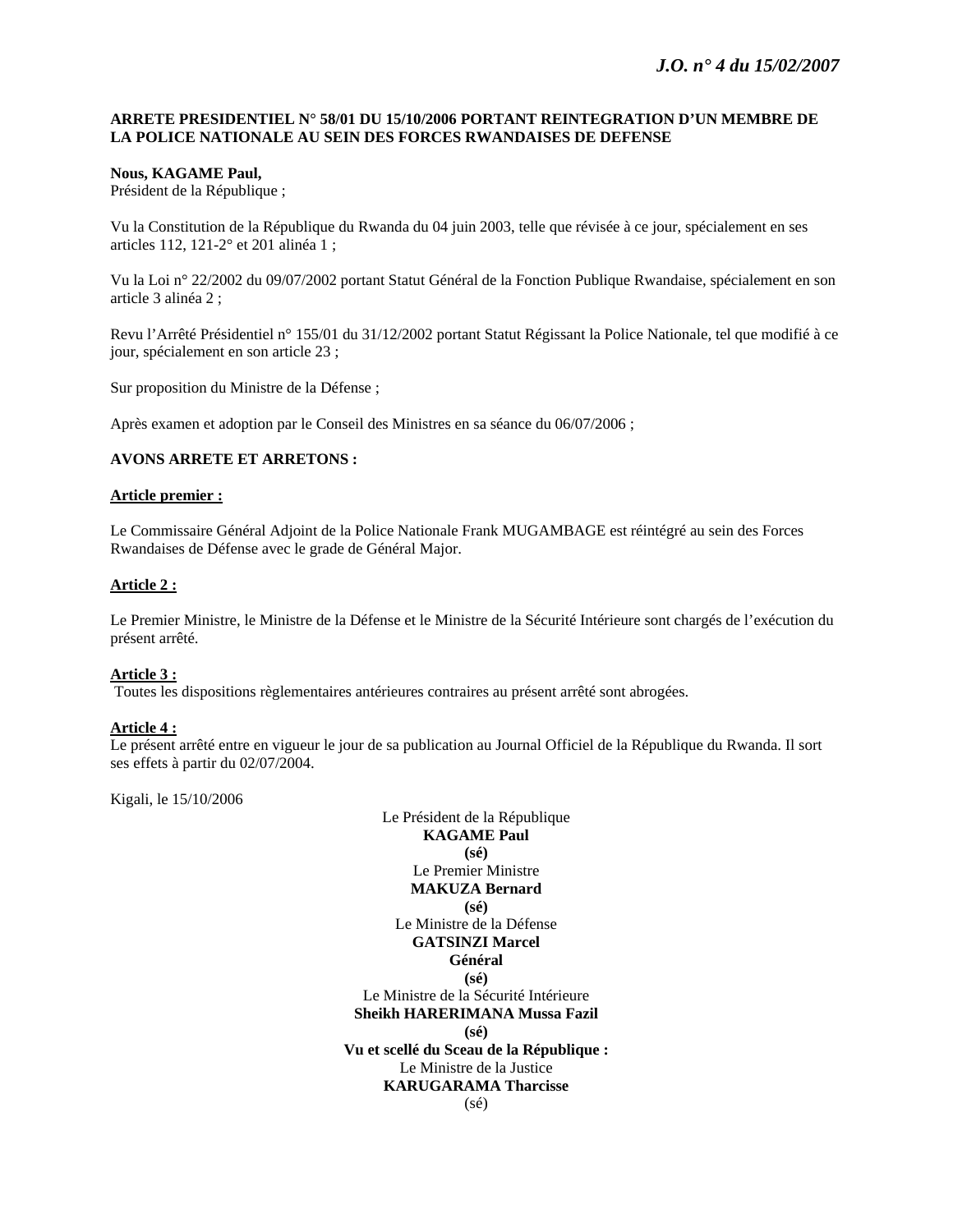## **ITEKA RYA PEREZIDA N° 59/01 RYO KUWA 15/10/2006 RYINJIZA ABASIRIKARE MURI POLISI Y'IGIHUGU**

## **Twebwe KAGAME Paul,**

Perezida wa Repubulika ;

Dushingiye ku Itegeko Nshinga rya Repubulika y'u Rwanda ryo kuwa 4 Kamena 2003, nk'uko ryavuguwe kugeza ubu, cyane cyane mu ngingo zaryo, iya 112, iya 121-2° n'iya 201 igika cya 1 ;

Dushingiye ku Itegeko n° 22/2002 ryo kuwa 09/07/2002 rishyiraho Sitati Rusange igenga abakozi ba Leta n'Inzego z'imirimo ya Leta, cyane cyane mu ngingo yaryo ya 1-1°-a ;

Dusubiye ku Iteka rya Perezida n° 72/01 ryo kuwa 08/07/2002 rishyiraho Amategeko Rusange y'Abasirikare, nk'uko ryahinduwe kugeza ubu, cyane cyane mu ngingo yaryo ya 29 n'iya 30;

Bisabwe na Minisitiri w'Ingabo ;

Inama y'Abaminisitiri yateranye kuwa 06/07/2006 imaze kubisuzuma no kubyemeza ;

#### **TWATEGETSE KANDI DUTEGETSE :**

#### **Ingingo ya mbere :**

Abasirikare bari ku mugereka bafite nimero n'amapeti ari imbere y'amazina yabo ari ku mugereka, bavanywe mu Ngabo z'Igihugu binjijwe muri Polisi y'Igihugu.

Inzego bashyizweho n'amapeti bahawe muri Polisi y'Igihugu biragaragara imbere y'amazina yabo ari ku mugereka.

#### **Ingingo ya 2 :**

Minisitiri w'Intebe, Minisitiri w'Ingabo na Minisitiri w'Umutekano mu Gihugu bashinzwe kubahiriza iri teka.

#### **Ingingo ya 3 :**

Ingingo zose z'amateka yabanjirije iri kandi zinyuranye naryo zivanyweho.

#### **Ingingo ya 4 :**

Iri teka ritangira gukurikizwa umunsi ritangarijweho mu Igazeti ya Leta ya Repubulika y'u Rwanda.

Kigali, kuwa 15/10/2006

Perezida wa Repubulika **KAGAME Paul (sé)**  Minisitiri w'Intebe **MAKUZA Bernard (sé)**  Minisitiri w'Ingabo **GATSINZI Marcel Jenerali (sé)**  Minisitiri w'Umutekano mu Gihugu **Sheikh HARERIMANA Mussa Fazil (sé) Bibonywe kandi bishyizweho Ikirango cya Repubulika :**  Minisitiri w'Ubutabera **KARUGARAMA Tharcisse (sé)**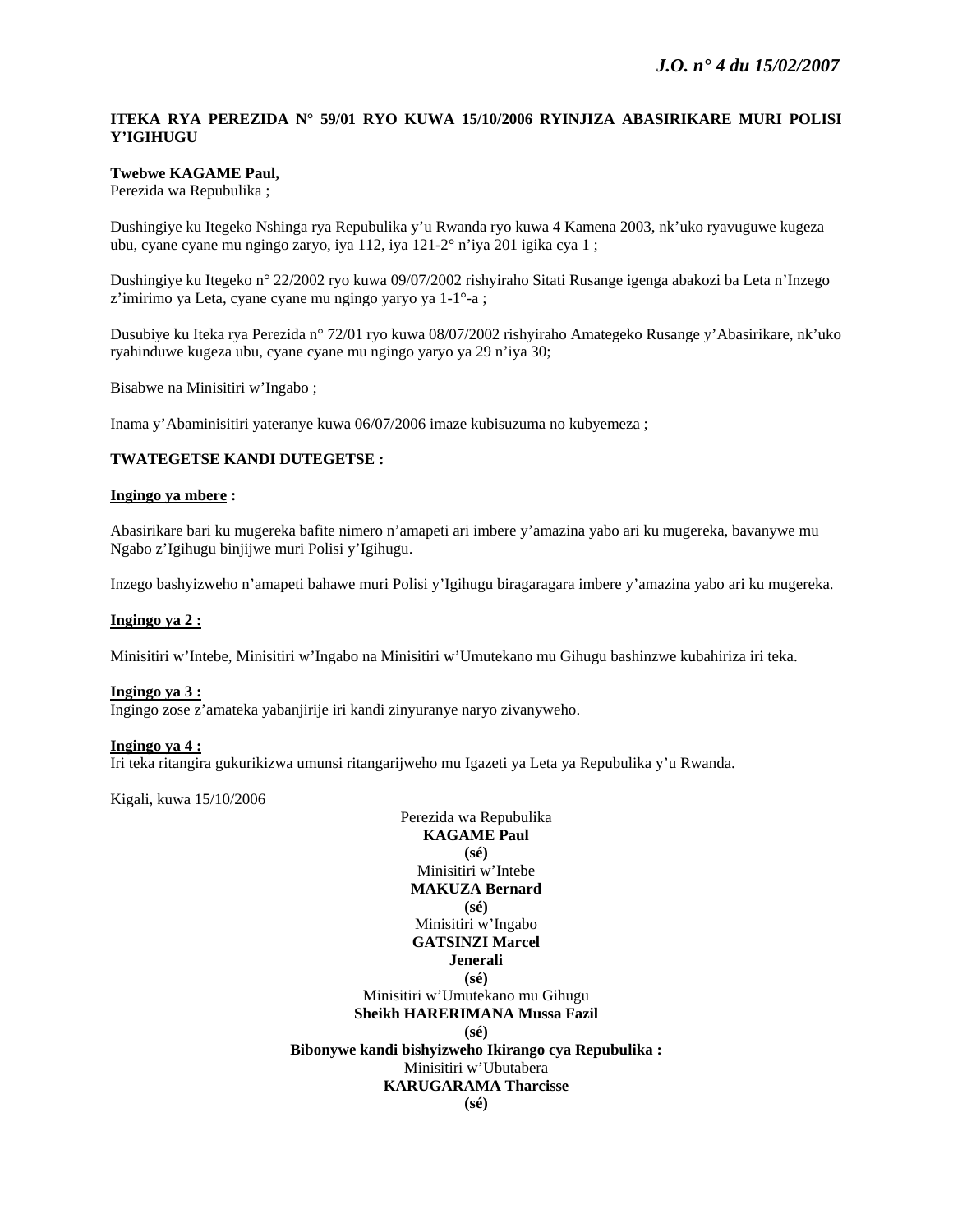### **UMUGEREKA KU ITEKA RYA PEREZIDA N° 59/01 RYO KUWA 15/10/2006 RYINJIZA ABASIRIKARE MURI POLISI Y'IGIHUGU**

Abasirikare binjijwe muri Polisi y'Igihugu, inzego bashyizwemo n'amapeti bahawe muri Polisi y'Igihugu :

| $S/N^{\circ}$ | <b>NIMERO</b>  | <b>IPETI</b> | <b>AMAZINA</b>                           | <b>URWEGO</b><br><b>ASHYIZWEMO</b> | <b>IPETI AHAWE</b> |
|---------------|----------------|--------------|------------------------------------------|------------------------------------|--------------------|
|               | <b>OP 2344</b> | Lt           | Michel<br><b>BAYINGANA</b>               | Ofisiye muto                       | <b>CIP</b>         |
| 2             | AP 19045       | S/Sgt        | NGENDAHAYO   Su-Ofisiye<br>Jean Baptiste |                                    | C/Sgt              |
| 3             | AP 32140       | S/Sgt        | <b>KAMANZI</b> Jean<br><b>B</b> aptiste  | Su-Ofisiye                         | C/Sgt              |

Bibonywe kugira ngo byomekwe ku Iteka rya Perezida n° 59/01 ryo kuwa 15/10/2006 ryinjiza Abasirikare muri Polisi y'Igihugu.

Kigali, kuwa 15/10/2006

## Perezida wa Repubulika **KAGAME Paul (sé)**

## Minisitiri w'Intebe **MAKUZA Bernard (sé)**

Minisitiri w'Ingabo **GATSINZI Marcel Jenerali (sé)** 

Minisitiri w'Umutekano mu Gihugu **Sheikh HARERIMANA Mussa Fazil (sé)** 

**Bibonywe kandi bishyizweho Ikirango cya Repubulika :** 

Minisitiri w'Ubutabera **KARUGARAMA Tharcisse (sé)**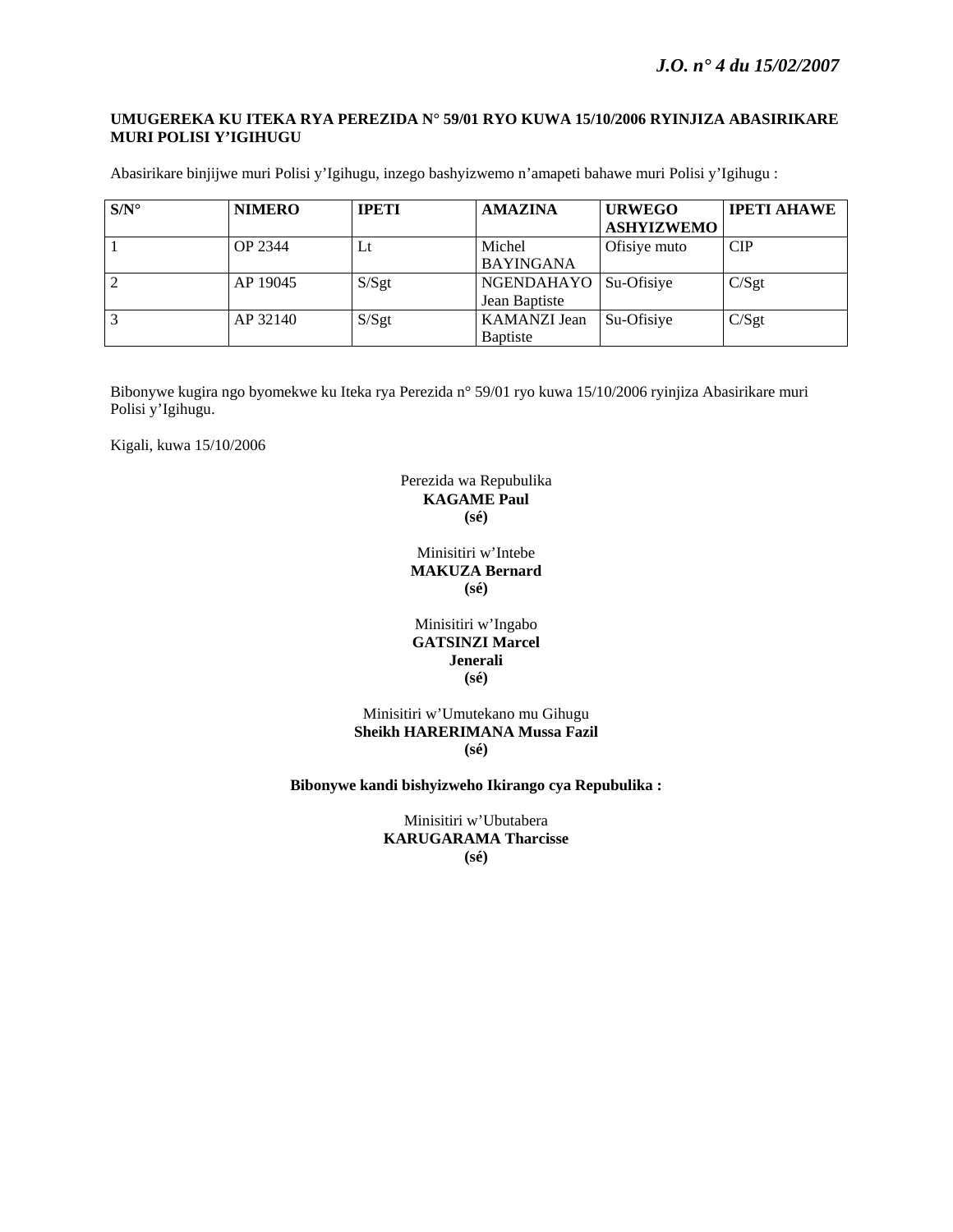## **PRESIDENTIAL ORDER N° 59/01 OF 15/10/2006 INTEGRATING MEMBERS OF RWANDA DEFENCE FORCES IN THE RWANDA NATIONAL POLICE**

## **We, KAGAME Paul,**

President of the Republic ;

Given the Constitution of the Republic of Rwanda of 4 June 2003, as amended to date, especially in its articles 112, 121-2 $\degree$  and 201 paragraph 1;

Given the Law n° 22/2002 of 09/07/2002 on General Statutes for Rwanda Public Service, especially in its article 1- $1^\circ$ -a;

Having reviewed the Presidential Order n° 72/01 of 08/07/2002 establishing Army General Statutes, as modified to date, especially in its articles 29 and 30 ;

On proposal of the Minister of Defense ;

After consideration and approval by Cabinet in its session of 06/07/2006 ;

## **HAVE ORDERED AND HEREBY ORDER :**

#### **Article one :**

Members of Rwanda Defense Forces, whose Army numbers and ranks are against their names on the annexed list, are withdrawn from the Rwanda Defense Forces and integrated in the Rwanda National Police.

Their categories and ranks in the National Police are mentioned against their respective names on the annexed list.

## **Article 2 :**

The Prime Minister, the Minister of Defense and the Minister of Internal Security are responsible for implementation of this Order.

## **Article 3 :**

All previous legal provisions contrary to this Order are hereby repealed.

## **Article 4 :**

This Order shall come into force on the day of its publication in the Official Gazette of the Republic of Rwanda.

Kigali, on 15/10/2006

The President of the Republic **KAGAME Paul (sé)**  The Prime Minister **MAKUZA Bernard (sé)**  The Minister of Defense **GATSINZI Marcel General (sé)**  The Minister of Internal Security **Sheikh HARERIMANA Mussa Fazil (sé) Seen and sealed with the Seal of the Republic :**  The Minister of Justice **KARUGARAMA Tharcisse (sé)**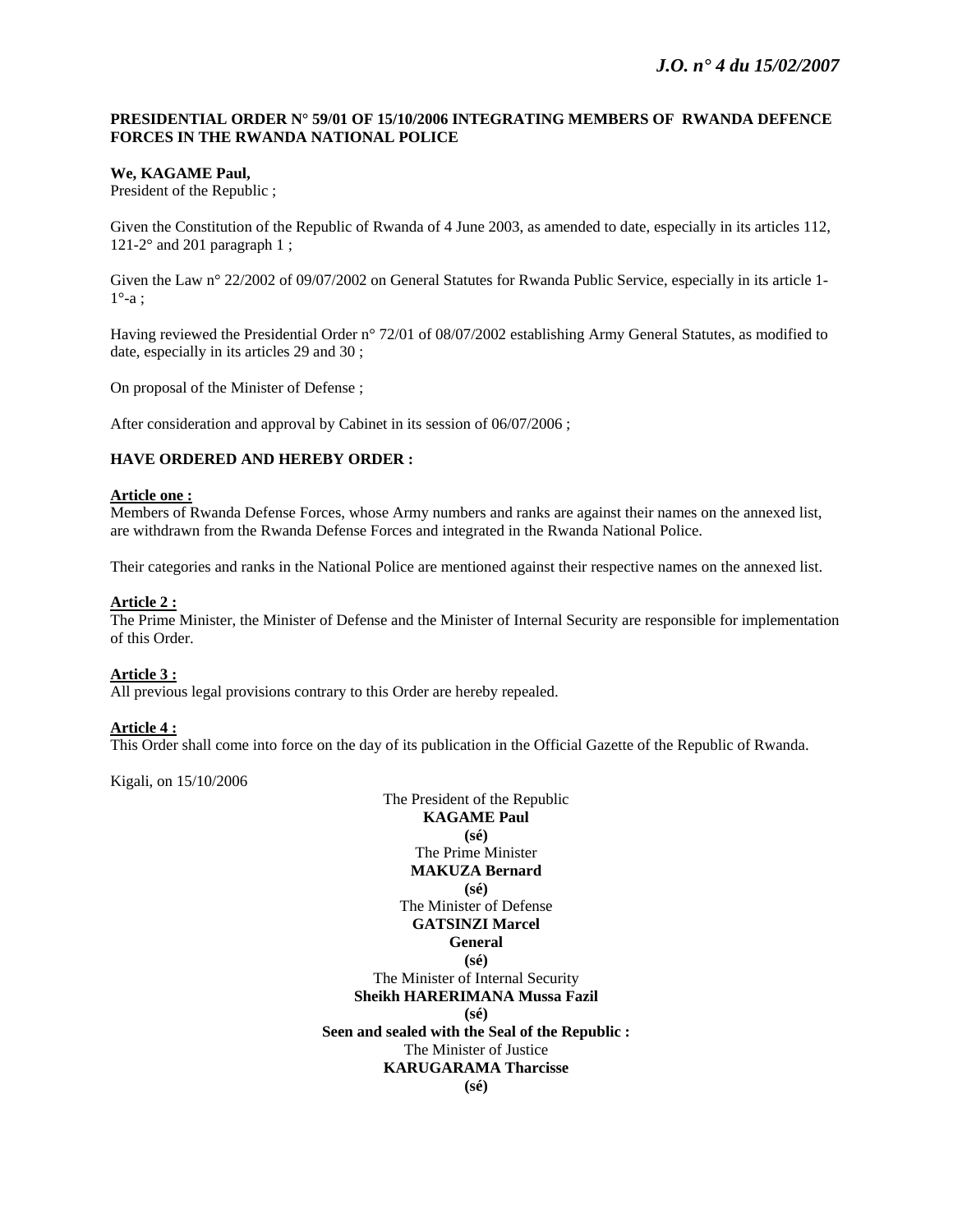### **ANNEX TO THE PRESIDENTIAL ORDER N° 59/01 OF 15/10/2006 INTEGRATING MEMBERS OF RWANDA DEFENCE FORCES IN THE RWANDA NATIONAL POLICE**

Members of Rwanda Defense Forces integrated in the National Police, their respective categories and ranks in the National Police :

| $S/N^{\circ}$ | <b>NUMBER RANK</b> |       | <b>NAMES</b>                 | <b>CATEGORY IN THE</b><br><b>NATIONAL POLICE</b> | <b>RANK IN THE</b><br><b>NATIONAL</b><br><b>POLICE</b> |
|---------------|--------------------|-------|------------------------------|--------------------------------------------------|--------------------------------------------------------|
|               | OP 2344            | Lt    | Michel BAYINGANA             | Junior Officer                                   | Chief Inspector                                        |
|               |                    |       |                              |                                                  | of Police                                              |
| 2             | AP 19045           | S/Sgt | NGENDAHAYO Jean Baptiste     | Non Commissionned Officer                        | Chief Sergeant                                         |
| 3             | AP 32140           | S/Sgt | <b>KAMANZI Jean Baptiste</b> | Non Commissionned Officer                        | <b>Chief Sergeant</b>                                  |

### **SEEN TO BE ANNEXED TO THE PRESIDENTIAL ORDER N° 59/01 OF 15/10/2006 INTEGRATING MEMBERS OF RWANDA DEFENCE FORCES IN THE RWANDA NATIONAL POLICE**

Kigali, on 15/10/2006

The President of the Republic **KAGAME Paul (sé)**  The Prime Minister **MAKUZA Bernard (sé)**  The Minister of Defense **GATSINZI Marcel General (sé)**  The Minister of Internal Security **Sheikh HARERIMANA Mussa Fazil (sé) Seen and sealed with the Seal of the Republic :**  The Minister of Justice **KARUGARAMA Tharcisse (sé)**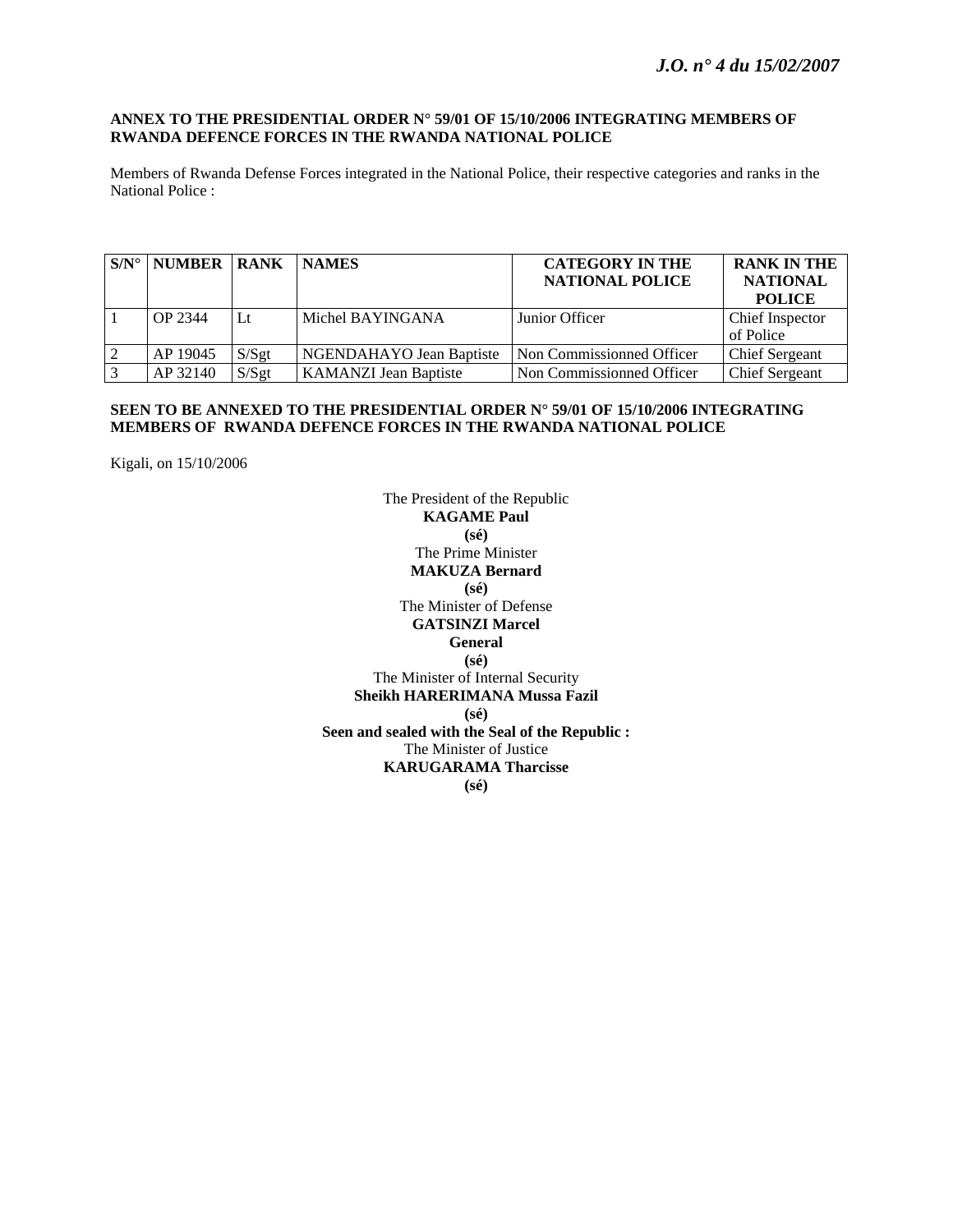## **ARRETE PRESIDENTIEL N° 59/01 DU 15/10/2006 PORTANT INTEGRATION DES MILITAIRES AU SEIN DE LA POLICE NATIONALE**

## **Nous, KAGAME Paul,**

Président de la République ;

Vu la Constitution de la République du Rwanda du 04 juin 2003, telle que révisée à ce jour, spécialement en ses articles 112, 121-2° et 201 alinéa 1 ;

Vu la Loi n° 22/2002 du 09/07/2002 portant Statut Général de la Fonction Publique Rwandaise, spécialement en son article 1-1°-a ;

Revu l'Arrêté Présidentiel n° 72/01 du 08 juillet 2002 portant Statut Général des Militaires, tel que modifié à ce jour, spécialement en ses articles 29 et 30 ;

Sur proposition du Ministre de la Défense ;

Après examen et adoption par le Conseil des Ministres en sa séance du 06/07/2006 ;

#### **AVONS ARRETE ET ARRETONS :**

#### **Article premier :**

Le militaires dont les numéros matricules et les grades figurent devant leurs noms sur la liste en annexe, sont retirés des Forces Rwandaises de Défense et intégrés au sein de la Police Nationale.

Les catégories et les grades qui leur sont conférés au sein de la Police Nationale figurent devant leurs noms respectifs sur la liste en annexe.

#### **Article 2 :**

Le Premier Ministre, le Ministre de la Défense et le Ministre de la Sécurité Intérieure sont chargés de l'exécution du présent arrêté.

#### **Article 3 :**

Toutes les dispositions réglementaires antérieures contraires au présent arrêté sont abrogées.

#### **Article 4 :**

Le présent arrêté entre en vigueur le jour de sa publication au Journal Officiel de la République du Rwanda.

Kigali, le 15/10/2006

Le Président de la République **KAGAME Paul (sé)**  Le Premier Ministre **MAKUZA Bernard (sé)**  Le Ministre de la Défense **GATSINZI Marcel Général (sé)**  Le Ministre de la Sécurité Intérieure **Sheikh HARERIMANA Mussa Fazil (sé) Vu et scellé du Sceau de la République :**  Le Ministre de la Justice **KARUGARAMA Tharcisse (sé)**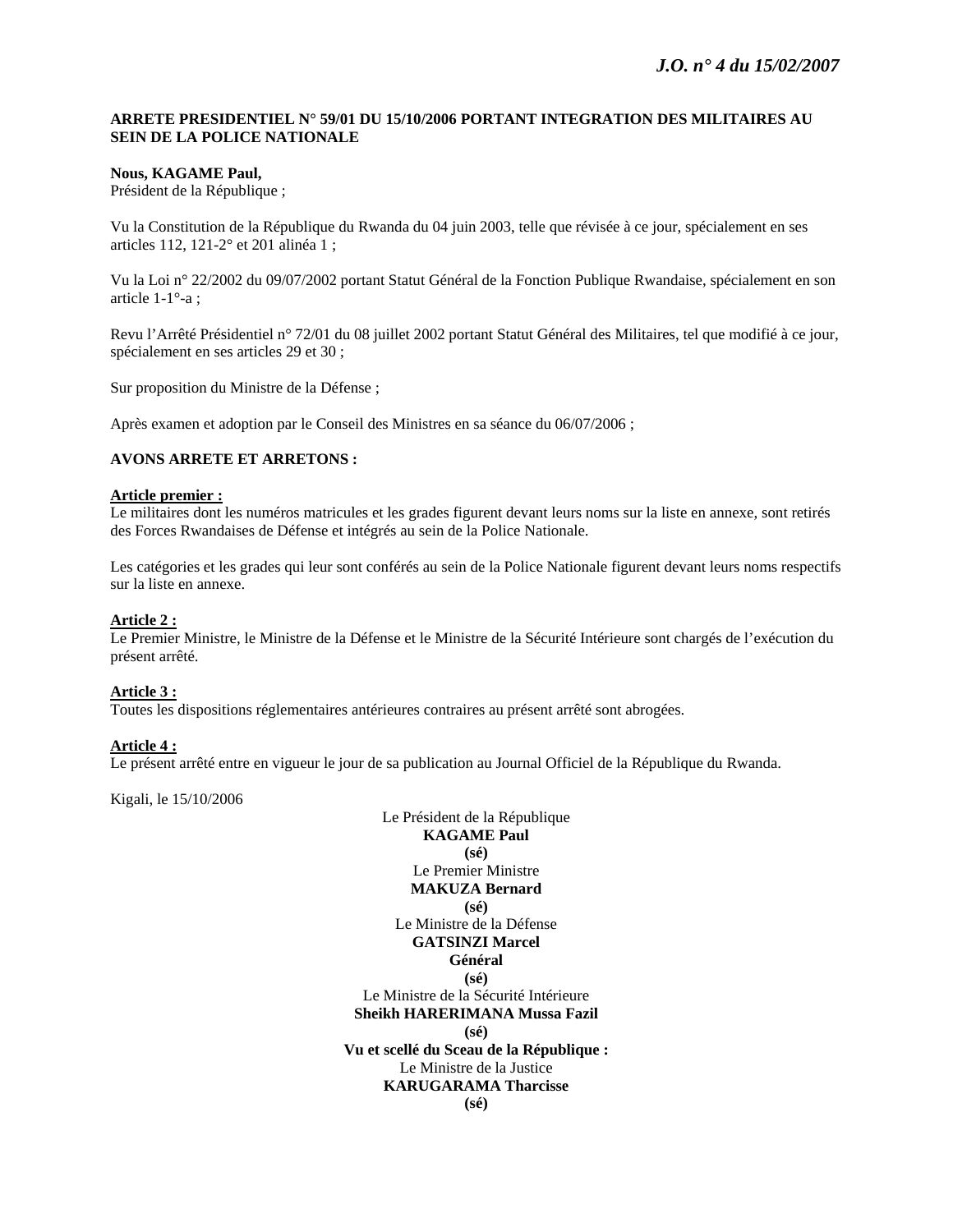### **ANNEXE A L'ARRETE PRESIDENTIEL N° 59/01 DU 15/10/2006 PORTANT INTEGRATION DES MILITAIRES AU SEIN DE LA POLICE NATIONALE**

Les membres des Forces Rwandaises de Défense intégrés au sein de la Police Nationale, leurs catégories et grades au sein de la Police Nationale :

| $\mathbf{S/N}^{\circ}$ | NUMERO GRADE |          | <b>NOM ET PRENOM</b>         | <b>CATEGORIE AU SEIN</b>   | <b>GRADE AU</b>   |
|------------------------|--------------|----------|------------------------------|----------------------------|-------------------|
|                        |              |          |                              | DE LA POLICE               | <b>SEIN DE LA</b> |
|                        |              |          |                              |                            | <b>POLICE</b>     |
|                        | OP 2344      | Lt       | Michel BAYINGANA             | <b>Officier Subalterne</b> | Inspecteur en     |
|                        |              |          |                              |                            | Chef de Police    |
| $\overline{2}$         | AP 19045     | S/Sgt    | NGENDAHAYO Jean Baptiste     | Sous-Officier              | Sergent-Chef      |
| 3                      | AP 32140     | $S/S$ gt | <b>KAMANZI Jean Baptiste</b> | Sous-Officier              | Sergent-Chef      |

Vu pour être annexé à l'Arrêté Présidentiel n° 59/01 du 15/10/2006 portant intégration des Militaires au sein de la Police Nationale.

Kigali, le 15/10/2006

## Le Président de la République **KAGAME Paul (sé)**

Le Premier Ministre **MAKUZA Bernard (sé)** 

## Le Ministre de la Défense **GATSINZI Marcel Général (sé)**

Le Ministre de la Sécurité Intérieure **Sheikh HARERIMANA Mussa Fazil (sé)** 

**Vu et scellé du Sceau de la République :** 

Le Ministre de la Justice **KARUGARAMA Tharcisse (sé)**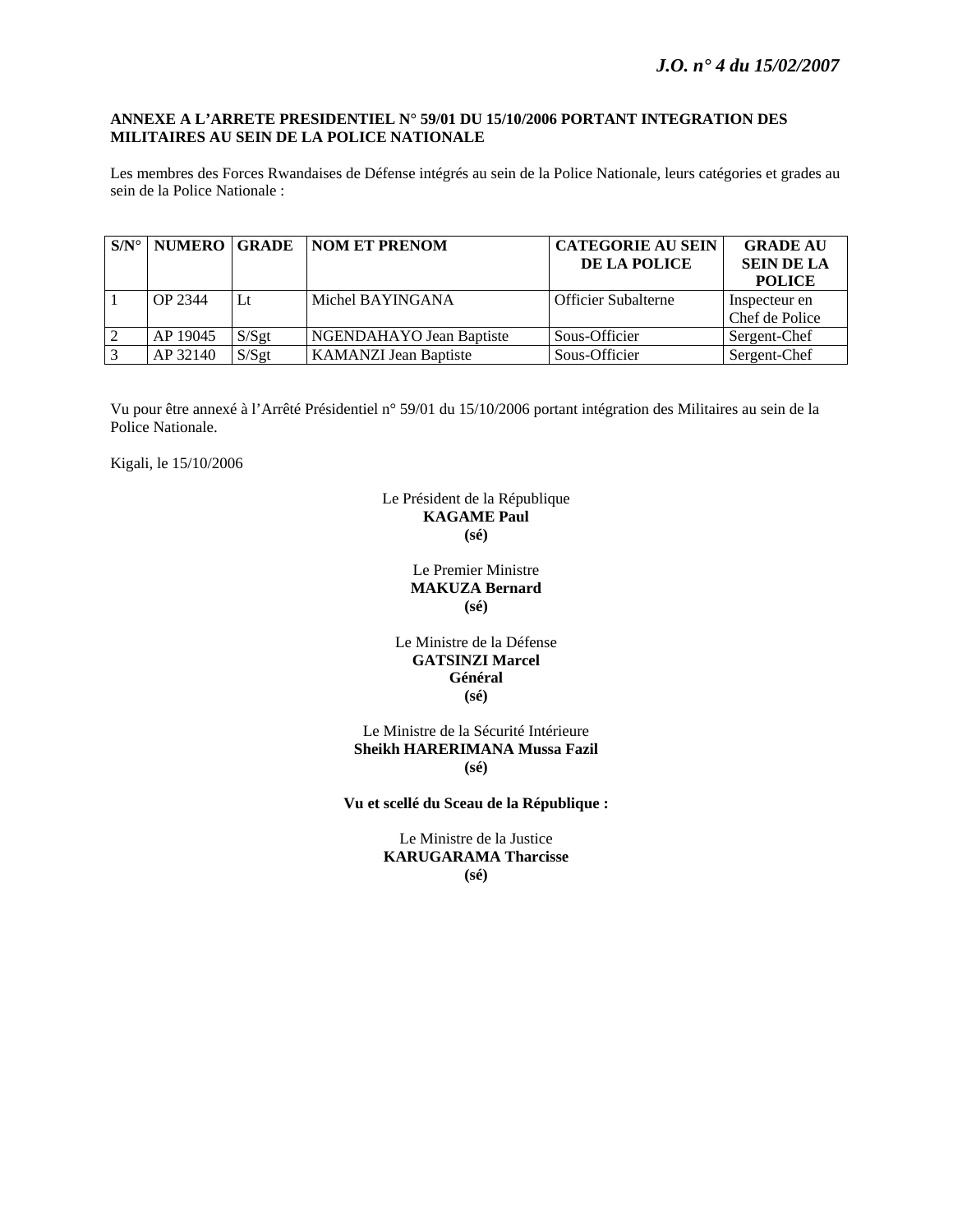## **ITEKA RYA PEREZIDA N° 60/01 RYO KUWA 15/10/2006 RYINJIZA ABAPOLISI MU NGABO Z'IGIHUGU**

## **Twebwe KAGAME Paul,**

Perezida wa Repubulika ;

Dushingiye ku Itegeko Nshinga rya Repubulika y'u Rwanda ryo kuwa 4 Kamena 2003, nk'uko ryavuguwe kugeza ubu, cyane cyane mu ngingo zaryo, iya 112, iya 121-2° n'iya 201 igika cya 1 ;

Dushingiye ku Itegeko n° 22/2002 ryo kuwa 09/07/2002 rishyiraho Sitati Rusange igenga abakozi ba Leta n'Inzego z'imirimo ya Leta, cyane cyane mu ngingo yaryo ya 3 igika cya 2 ;

Dusubiye ku Iteka rya Perezida n° 155/01 ryo kuwa 31/12/2002 rishyiraho Sitati Igenga Polisi y'Igihugu, nk'uko ryahinduwe kugeza ubu, cyane cyane mu ngingo yaryo ya 23 ;

Bisabwe na Minisitiri w'Ingabo ;

Inama y'Abaminisitiri yateranye kuwa 06/07/2006 imaze kubisuzuma no kubyemeza ;

#### **TWATEGETSE KANDI DUTEGETSE :**

#### **Ingingo ya mbere :**

Abapolisi bari ku mugereka bafite nimero n'amapeti ari imbere y'amazina yabo, bavanywe muri Polisi y'Igihugu, binjijwe mu Ngabo z'Igihugu.

Inzego bashyizweho n'amapeti bahawe mu Ngabo z'Igihugu biragaragara imbere y'amazina yabo ari ku mugereka.

#### **Ingingo ya 2 :**

Minisitiri w'Intebe, Minisitiri w'Ingabo na Minisitiri w'Umutekano mu Gihugu bashinzwe kubahiriza iri teka.

#### **Ingingo ya 3 :**

Ingingo zose z'amateka yabanjirije iri kandi zinyuranye naryo zivanyweho.

#### **Ingingo ya 4 :**

Iri teka ritangira gukurikizwa umunsi ritangarijweho mu Igazeti ya Leta ya Repubulika y'u Rwanda.

Kigali, kuwa 15/10/2006

Perezida wa Repubulika **KAGAME Paul (sé)**  Minisitiri w'Intebe **MAKUZA Bernard (sé)**  Minisitiri w'Ingabo **GATSINZI Marcel Jenerali (sé)**  Minisitiri w'Umutekano mu Gihugu **Sheikh HARERIMANA Mussa Fazil (sé) Bibonywe kandi bishyizweho Ikirango cya Repubulika :**  Minisitiri w'Ubutabera **KARUGARAMA Tharcisse (sé)**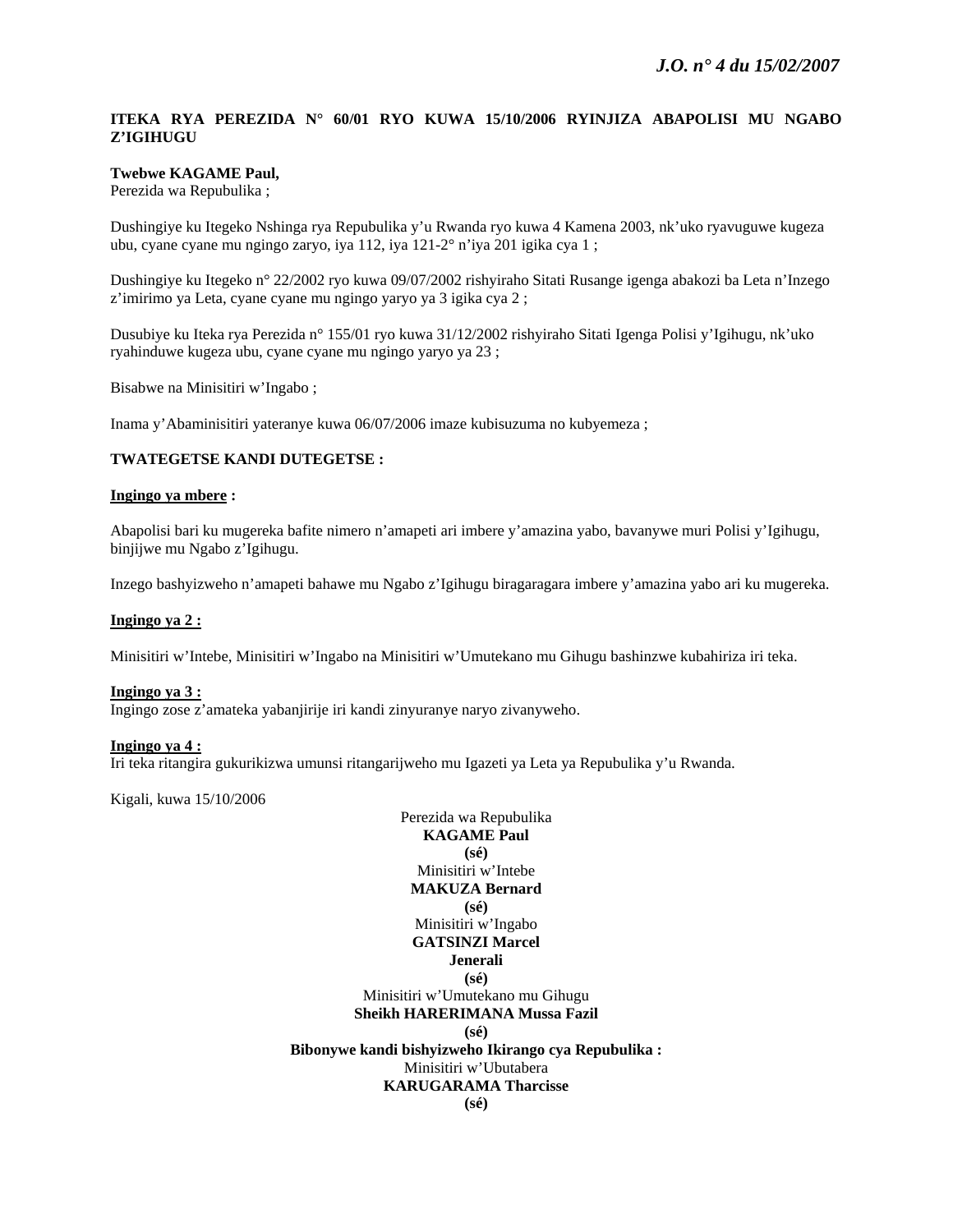### **UMUGEREKA KU ITEKA RYA PEREZIDA N° 60/01 RYO KUWA 15/10/2006 RYINJIZA ABAPOLISI MU NGABO Z'IGIHUGU**

| $S/N^{\circ}$ | <b>NIMERO</b> | <b>IPETI</b> | <b>AMAZINA</b>               | <b>URWEGO</b>     | <b>IPETI AHAWE</b> |
|---------------|---------------|--------------|------------------------------|-------------------|--------------------|
|               |               |              |                              | <b>ASHYIZWEMO</b> |                    |
|               | 02461         | IP           | Edgard NYAKAYIRO             | Ofisiye muto      | $_{\rm Lt}$        |
| 2             | 00444         | IP           | KABERUKA MUGAMBI             | Ofisiye muto      | $_{\rm Lt}$        |
|               | 03091         | AIP          | <b>Jean Baptiste MUDENGE</b> | Ofisiye muto      | 2 <sub>Lt</sub>    |
|               | 01769         | AIP          | Dany MUSAFIRI                | Ofisiye muto      | 2 <sub>Lt</sub>    |
|               | 02697         | AIP          | Asifiwe KAMASA               | Ofisiye muto      | 2 <sub>Lt</sub>    |
| 6             | 02856         | AIP          | <b>Frank SUBUKINO</b>        | Ofisiye muto      | 2 <sub>Lt</sub>    |
|               | 01672         | AIP          | <b>Jean Bosco MUDENGE</b>    | Ofisiye muto      | 2 <sub>Lt</sub>    |
| 8             | 01982         | Cpl          | <b>KARERA Fabien</b>         | Ofisiye muto      | 2Lt                |
| $\mathbf Q$   | 01990         | <b>CPI</b>   | KAYIRANGA GAKWAYA            | Ofisiye muto      | 2 <sub>Lt</sub>    |

Abapolisi binjijwe mu Ngabo z'Igihugu, inzego bashyizwemo n'amapeti bahawe mu Ngabo z'Igihugu :

Bibonywe kugira ngo byomekwe ku Iteka rya Perezida n° 60/01 ryo kuwa 15/10/2006 ryinjiza Abapolisi muri Ngabo z'Igihugu.

#### **Kigali, kuwa 15/10/2006**

## Perezida wa Repubulika **KAGAME Paul (sé)**

Minisitiri w'Intebe **MAKUZA Bernard (sé)** 

### Minisitiri w'Ingabo **GATSINZI Marcel Jenerali (sé)**

#### Minisitiri w'Umutekano mu Gihugu **Sheikh HARERIMANA Mussa Fazil (sé)**

### **Bibonywe kandi bishyizweho Ikirango cya Repubulika :**

Minisitiri w'Ubutabera **KARUGARAMA Tharcisse (sé)**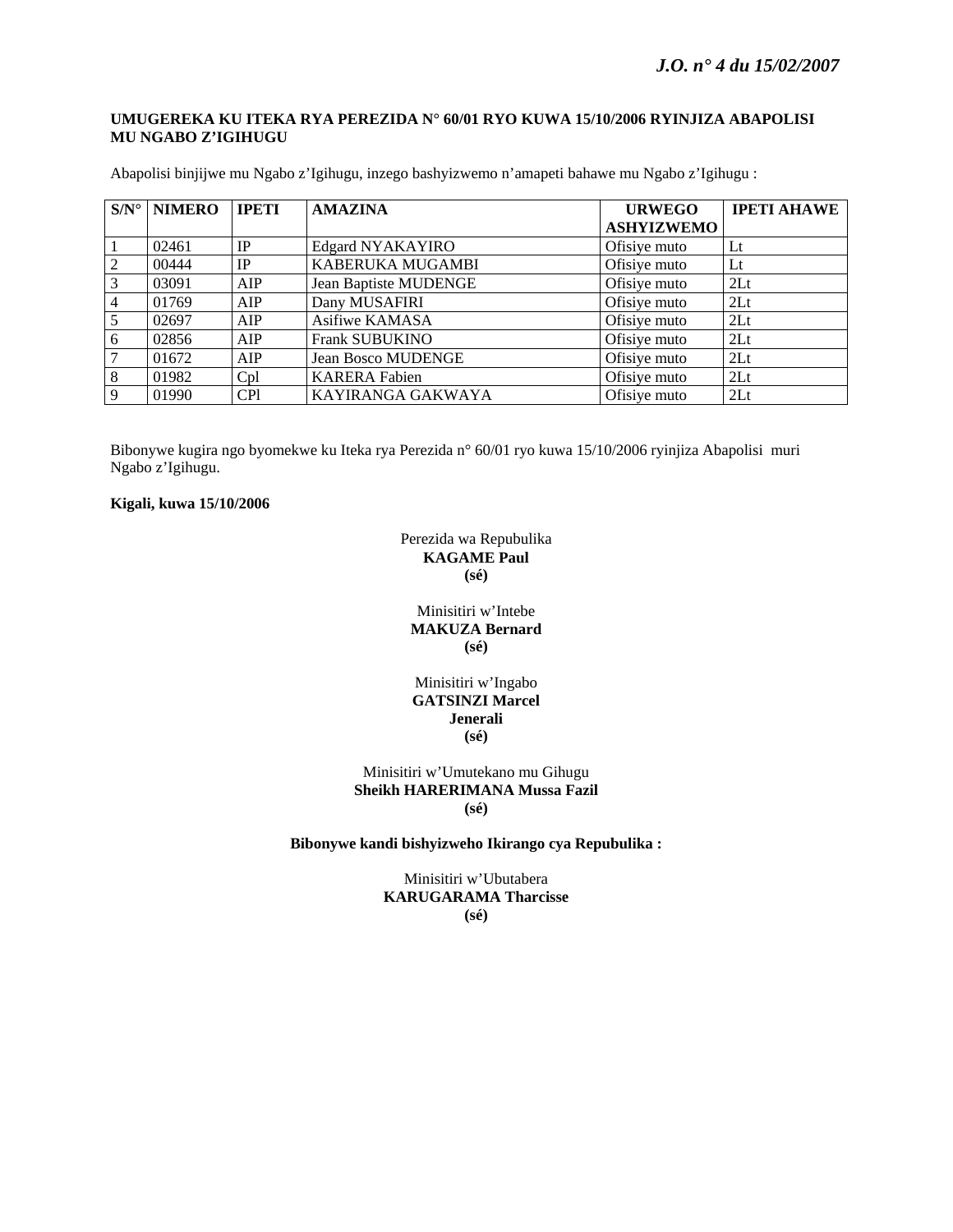## **PRESIDENTIAL ORDER N° 60/01 OF 15/10/2006 INTEGRATING MEMBERS OF NATIONAL POLICE IN RWANDA DEFENCE FORCES**

### **We, KAGAME Paul,**

President of the Republic ;

Given the Constitution of the Republic of Rwanda of 4 June 2003, as amended to date, especially in its articles 112, 121-2 $\degree$  and 201 paragraph 1;

Given the Law n° 22/2002 of 09/07/2002 on General Statutes for Rwanda Public Service, especially in its article 3 paragraph 2 ;

Having reviewed the Presidential Order n° 155/01 of 31/12/2002 on Statutes Governing National Police, as modified to date, especially in its article 23;

On proposal of the Minister of Defense ;

After consideration and approval by Cabinet in its session of 06/07/2006 ;

### **HAVE ORDERED AND HEREBY ORDER :**

#### **Article one :**

Members of the National Police, whose police numbers and ranks appear against their respective names on the annexed list, are withdrawn from the National Police and integrated in Rwanda Defense Forces.

Their categories and ranks in the Rwanda Defense Forces are mentioned against their respective names on the annexed list.

#### **Article 2 :**

The Prime Minister, the Minister of Defense and the Minister of Internal Security are responsible for implementation of this Order.

#### **Article 3 :**

All previous legal provisions contrary to this Order are hereby repealed.

#### **Article 4 :**

This Order shall come into force on the day of its publication in the Official Gazette of the Republic of Rwanda.

Kigali, on 15/10/2006

The President of the Republic **KAGAME Paul (sé)**  The Prime Minister **MAKUZA Bernard (sé)**  The Minister of Defense **GATSINZI Marcel General (sé)**  The Minister of Internal Security **Sheikh HARERIMANA Mussa Fazil (sé) Seen and sealed with the Seal of the Republic :**  The Minister of Justice **KARUGARAMA Tharcisse (sé)**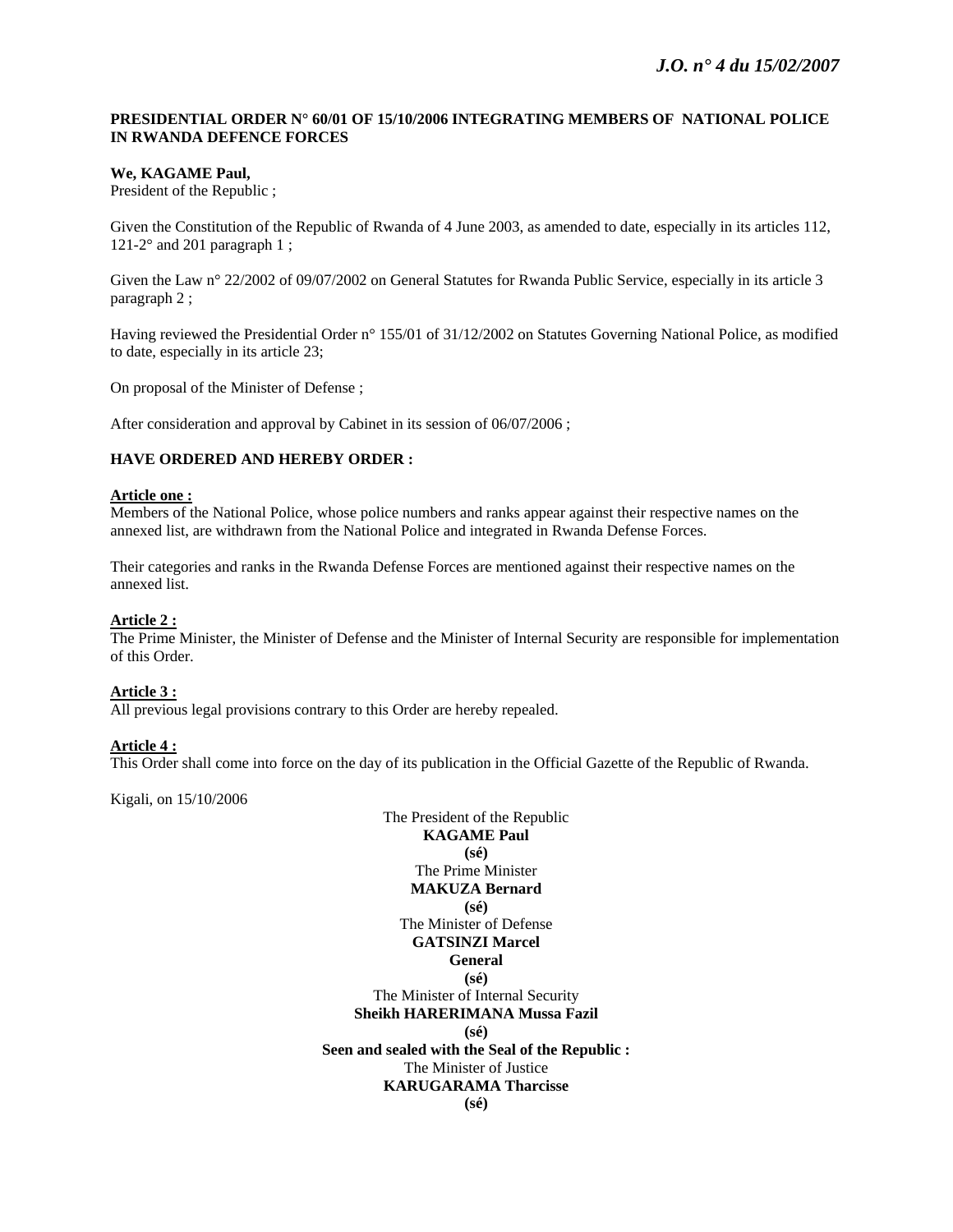## **ANNEX TO THE PRESIDENTIAL ORDER N° 60/01 OF 15/10/2006 INTEGRATING MEMBERS OF NATIONAL POLICE IN RWANDA DEFENCE FORCES**

Members of National Police integrated in Rwanda Defense Forces, their respective categories and ranks in Rwanda Defense Forces:

| $S/N^{\circ}$   | <b>NUMBER</b> | <b>RANK</b> | <b>NAMES</b>                 | <b>CATEGORY IN</b> | <b>RANK IN THE</b> |
|-----------------|---------------|-------------|------------------------------|--------------------|--------------------|
|                 |               |             |                              | <b>RDF</b>         | <b>RDF</b>         |
|                 | 02461         | IP          | Edgard NYAKAYIRO             | Junior officer     | Lt                 |
| $\overline{2}$  | 00444         | IP          | KABERUKA MUGAMBI             | Junior officer     | $_{\rm Lt}$        |
| $\overline{3}$  | 03091         | AIP         | <b>Jean Baptiste MUDENGE</b> | Junior officer     | 2 <sub>Lt</sub>    |
| $\overline{4}$  | 01769         | AIP         | Dany MUSAFIRI                | Junior officer     | 2Lt                |
| $5\overline{)}$ | 02697         | AIP         | Asifiwe KAMASA               | Junior officer     | 2Lt                |
| 6               | 02856         | AIP         | <b>Frank SUBUKINO</b>        | Junior officer     | 2 <sub>Lt</sub>    |
| 7               | 01672         | AIP         | <b>Jean Bosco MUDENGE</b>    | Junior officer     | 2Lt                |
| 8               | 01982         | Cpl         | <b>KARERA Fabien</b>         | Junior officer     | 2 <sub>Lt</sub>    |
| $\overline{9}$  | 01990         | <b>CPI</b>  | KAYIRANGA GAKWAYA            | Junior officer     | 2Lt                |

## **SEEN TO BE ANNEXED TO PRESIDENTIAL ORDER N° 60/01 OF 15/10/2006 INTEGRATING MEMBERS OF NATIONAL POLICE IN RWANDA DEFENCE FORCES**

Kigali, on 15/10/2006

The President of the Republic **KAGAME Paul (sé)**  The Prime Minister **MAKUZA Bernard (sé)**  The Minister of Defense **GATSINZI Marcel General (sé)**  The Minister of Internal Security **Sheikh HARERIMANA Mussa Fazil (sé) Seen and sealed with the Seal of the Republic :**  The Minister of Justice **KARUGARAMA Tharcisse (sé)**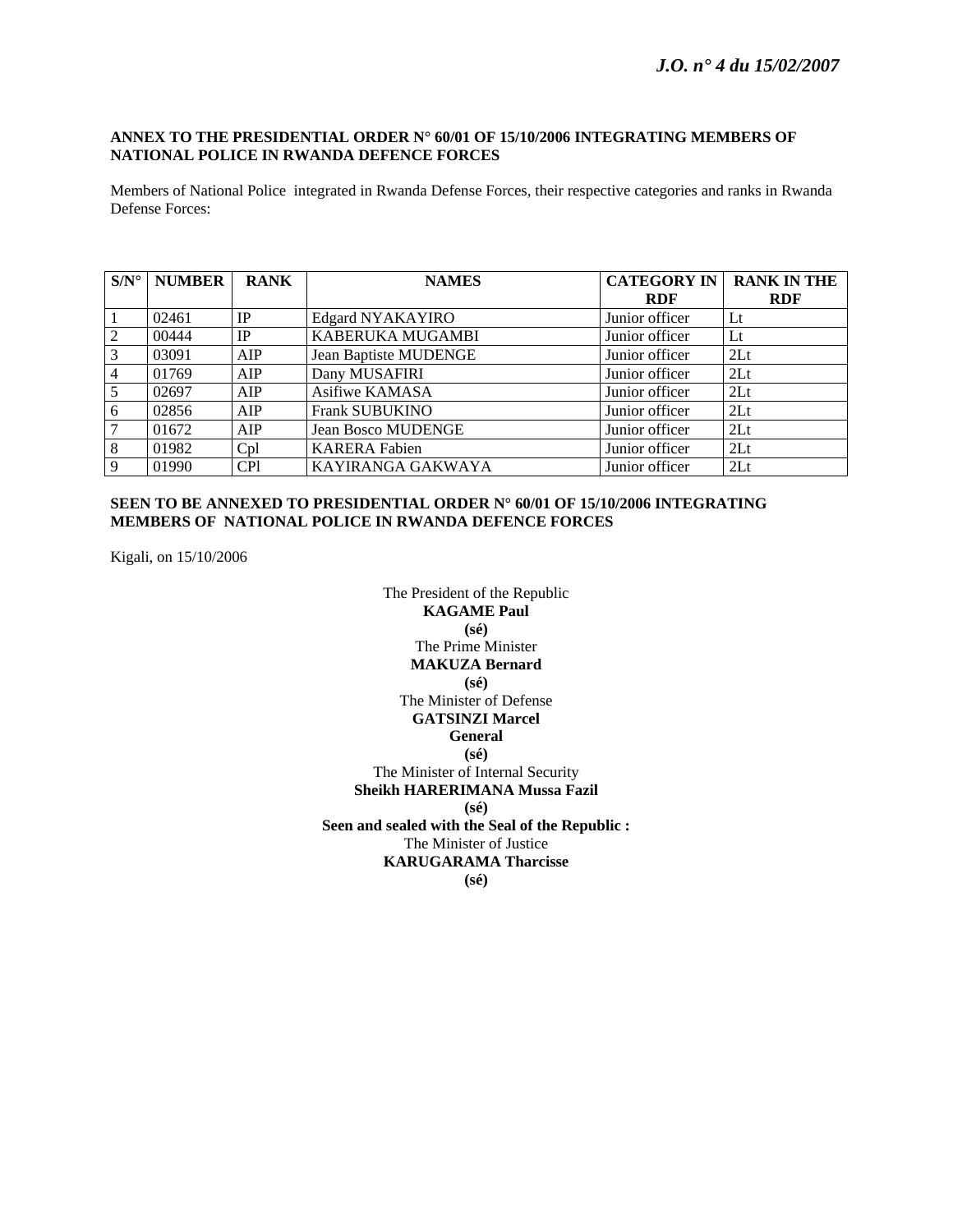### **ARRETE PRESIDENTIEL N° 60/01 DU 15/10/2006 PORTANT INTEGRATION DES MEMBRES DE LA POLICE NATIONALE AU SEIN DES FORCES RWANDAISES DE DEFENSE**

### **Nous, KAGAME Paul,**

Président de la République ;

Vu la Constitution de la République du Rwanda du 04 juin 2003, telle que révisée à ce jour, spécialement en ses articles 112, 121-2° et 201 alinéa 1 ;

Vu la Loi n° 22/2002 du 09/07/2002 portant Statut Général de la Fonction Publique Rwandaise, spécialement en son article 3 alinéa 2 ;

Revu l'Arrêté Présidentiel n° 155/01 du 31/12/2002 portant Statut Régissant la Police Nationale, tel que modifié à ce jour, spécialement en son article 23 ;

Sur proposition du Ministre de la Défense ;

Après examen et adoption par le Conseil des Ministres en sa séance du 06/07/2006 ;

#### **AVONS ARRETE ET ARRETONS :**

#### **Article premier :**

Les membres de la Police Nationale dont les grades et les numéros matricules figurent devant leurs noms respectifs sur la liste en annexe, sont retirés de la Police Nationale et intégrés au sein des Forces Rwandaises de Défense.

Les catégories et les grades qui leur sont conférés au sein des Forces Rwandaises de Défense figurent devant leurs noms respectifs sur la liste en annexe.

#### **Article 2 :**

Le Premier Ministre, le Ministre de la Défense et le Ministre de la Sécurité Intérieure sont chargés de l'exécution du présent arrêté.

#### **Article 3 :**

Toutes les dispositions réglementaires antérieures contraires au présent arrêté sont abrogées.

#### **Article 4 :**

Le présent arrêté entre en vigueur le jour de sa publication au Journal Officiel de la République du Rwanda.

Kigali, le 15/10/2006

Le Président de la République **KAGAME Paul (sé)**  Le Premier Ministre **MAKUZA Bernard (sé)**  Le Ministre de la Défense **GATSINZI Marcel Général (sé)**  Le Ministre de la Sécurité Intérieure **Sheikh HARERIMANA Mussa Fazil (sé) Vu et scellé du Sceau de la République :**  Le Ministre de la Justice **KARUGARAMA Tharcisse (sé)**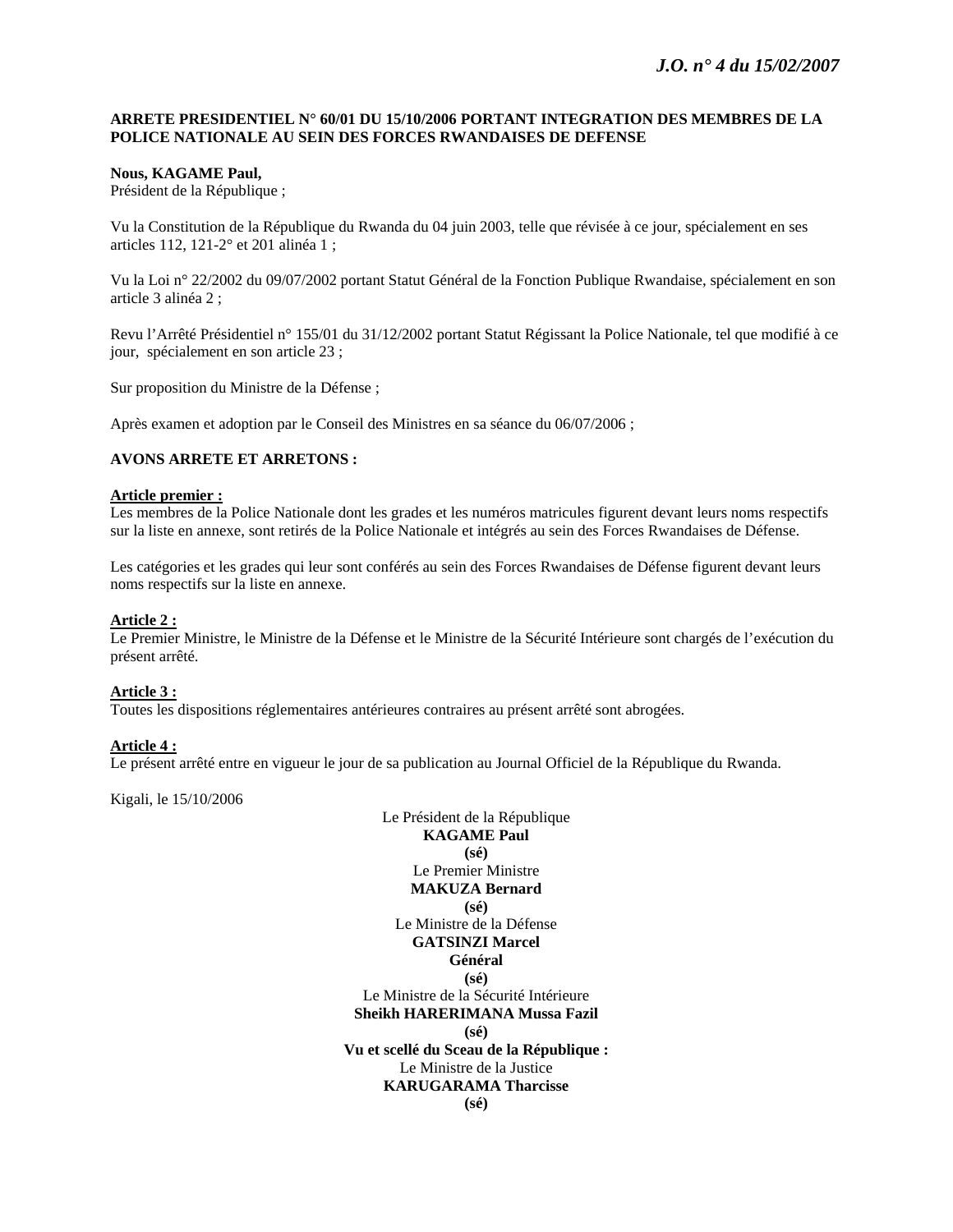### **ANNEXE A L'ARRETE PRESIDENTIEL N° 60/01 DU 15/10/2006 PORTANT INTEGRATION DES MEMBRES DE LA POLICE NATIONALE AU SEIN DES FORCES RWANDAISES DE DEFENSE**

Les membres de la Police Nationale intégrés au sein des Forces Rwandaises de Défense, leurs catégories et grades au sein des Forces Rwandaises de Défense:

| $S/N^{\circ}$  | <b>NUMERO</b> | <b>GRADE</b> | <b>NOM ET PRENOM</b>         | <b>CATEGORIE AU SEIN</b>   | <b>GRADE AU</b>     |
|----------------|---------------|--------------|------------------------------|----------------------------|---------------------|
|                |               |              |                              | <b>DES FRD</b>             | <b>SEIN DES FRD</b> |
|                | 02461         | IP           | Edgard NYAKAYIRO             | <b>Officier Subalterne</b> | Lt                  |
| 2              | 00444         | IP           | KABERUKA MUGAMBI             | <b>Officier Subalterne</b> | $_{\rm Lt}$         |
| 3              | 03091         | AIP          | <b>Jean Baptiste MUDENGE</b> | <b>Officier Subalterne</b> | 2Lt                 |
| $\overline{4}$ | 01769         | AIP          | Dany MUSAFIRI                | <b>Officier Subalterne</b> | 2 <sub>Lt</sub>     |
| 5              | 02697         | AIP          | Asifiwe KAMASA               | <b>Officier Subalterne</b> | 2Lt                 |
| 6              | 02856         | AIP          | <b>Frank SUBUKINO</b>        | Officier Subalterne        | 2Lt                 |
| 7              | 01672         | AIP          | <b>Jean Bosco MUDENGE</b>    | <b>Officier Subalterne</b> | 2 <sub>Lt</sub>     |
| 8              | 01982         | Cpl          | <b>KARERA Fabien</b>         | <b>Officier Subalterne</b> | 2Lt                 |
| 9              | 01990         | <b>CP1</b>   | KAYIRANGA GAKWAYA            | <b>Officier Subalterne</b> | 2Lt                 |

Vu pour être annexé à l'Arrêté Présidentiel n° 60/01 du 15/10/2006 portant intégration des membres de la Police Nationale au sein des Forces Rwandaises de Défense.

Kigali, le 15/10/2006

Le Président de la République **KAGAME Paul (sé)** 

### Le Premier Ministre **MAKUZA Bernard (sé)**

### Le Ministre de la Défense **GATSINZI Marcel Général (sé)**

Le Ministre de la Sécurité Intérieure **Sheikh HARERIMANA Mussa Fazil (sé)** 

**Vu et scellé du Sceau de la République :** 

Le Ministre de la Justice **KARUGARAMA Tharcisse (sé)**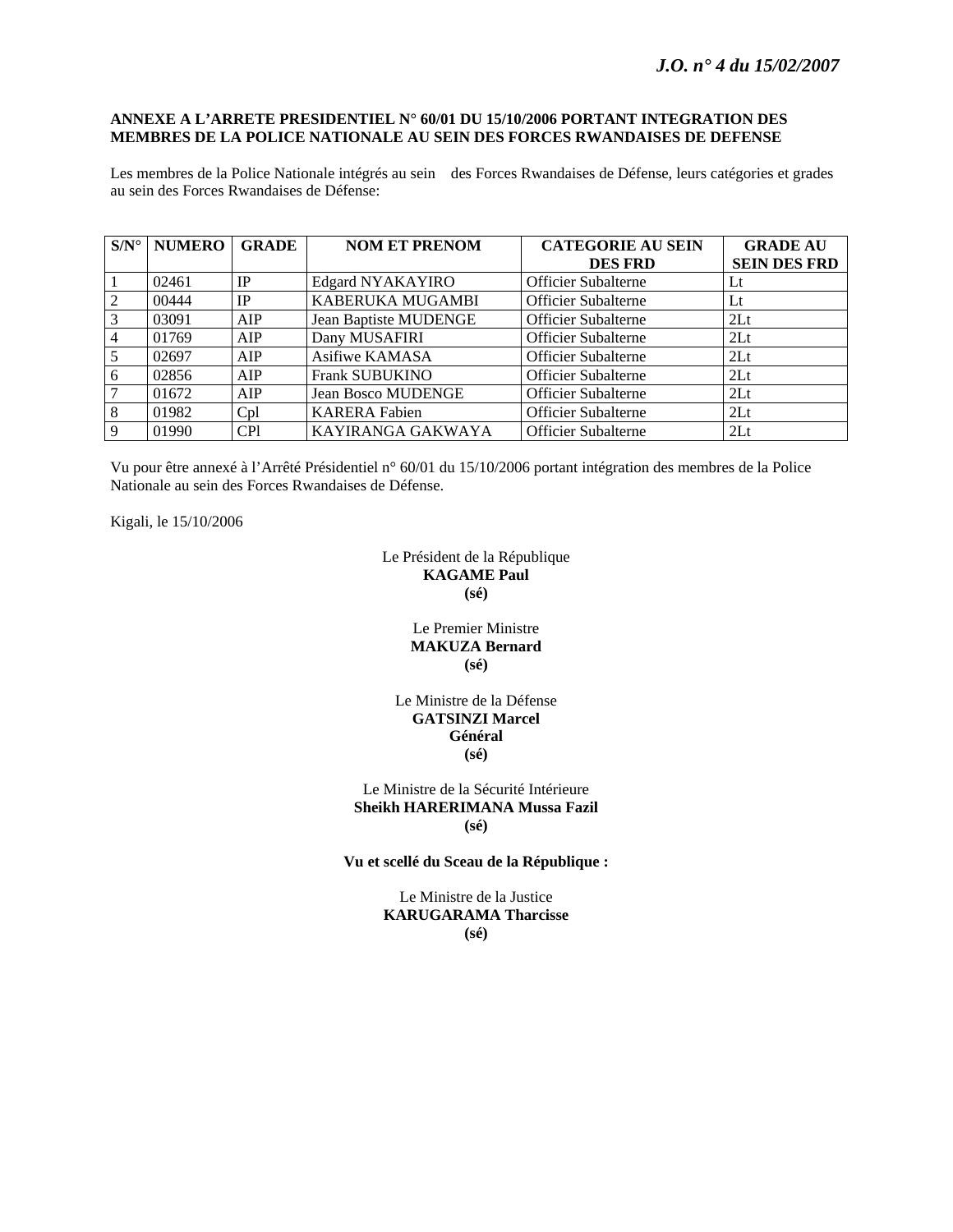### **ITEKA RYA PEREZIDA N° 61/01 RYO KUWA 15/10/2006 RYIMURA ABASIRIKARE BO MU NGABO Z'IGIHUGU BAJYA MU YINDI MIRIMO Y'UBUTEGETSI BWITE BWA LETA**

### **Twebwe, KAGAME Paul,**

Perezida wa Repubulika,

Dushingiye ku Itegeko Nshinga rya Repubulika y'u Rwanda ryo kuwa 04 Kamena 2003, nk'uko ryavuguruwe kugeza ubu, cyane cyane mu ngingo zaryo iya 112, iya 121-2° n'iya 201 igika cya 1;

Dushingiye ku Itegeko n° 22/2002 ryo kuwa 9 Nyakanga 2002 rishyiraho Sitati Rusange igenga Abakozi ba Leta n'inzego z'imirimo ya Leta, cyane cyane mu ngingo yaryo ya 1-1°-a);

Dushingiye ku Iteka rya Perezida n°72/01 ryo kuwa 08/07/2002 rishyiraho Amategeko Rusange y'Abasirikare nk'uko ryahinduwe kugeza ubu, cyane cyane mu ngingo ya 25;

Bisabwe na Minisitiri w'Ingabo;

Inama y'Abaminisitiri yateranye kuwa 26/07/2006 imaze kubisuzuma no kubyemeza;

#### **TWATEGETSE KANDI DUTEGETSE:**

#### **Ingingo ya mbere:**

Abasirikare bari ku mugereka w'iri teka bimuwe mu Ngabo z'Igihugu bashyirwa mu Kigo cya Leta gishinzwe Indege za Gisivili.

#### **Ingingo ya 2:**

Minisitiri w'Intebe, Minisitiri w'Ingabo, Minisitiri w'Ibikorwa Remezo na Minisitiri w'Abakozi ba Leta n'Umurimo basabwe kubahiriza iri teka.

#### **Ingingo ya 3:**

Ingingo zose z'amateka yabanjirije iri kandi zinyuranye naryo zivanyweho.

#### **Ingingo ya 4:**

Iri teka ritangira gukurikizwa umunsi ritangarijwe mu Igazeti ya Leta ya Repubulika y'u Rwanda.

Kigali, kuwa 15/10/2006

Perezida wa Repubulika **KAGAME Paul**  (sé) Minisitiri w'Intebe **MAKUZA Bernard** (sé) Minisitiri w'Ingabo **GATSINZI Marcel Jenerali**   $(sé)$ Minisitiri w'Ibikorwa Remezo **KAMANZI Stanislas**  (sé) Minisitiri w'Abakozi ba Leta n'Umurimo **Prof. NSHUTI Manasseh**  (sé) **Bibonywe kandi bishyizweho Ikirango cya Repubulika:**  Minisitiri w'Ubutabera **KARUGARAMA Tharcisse**  (sé)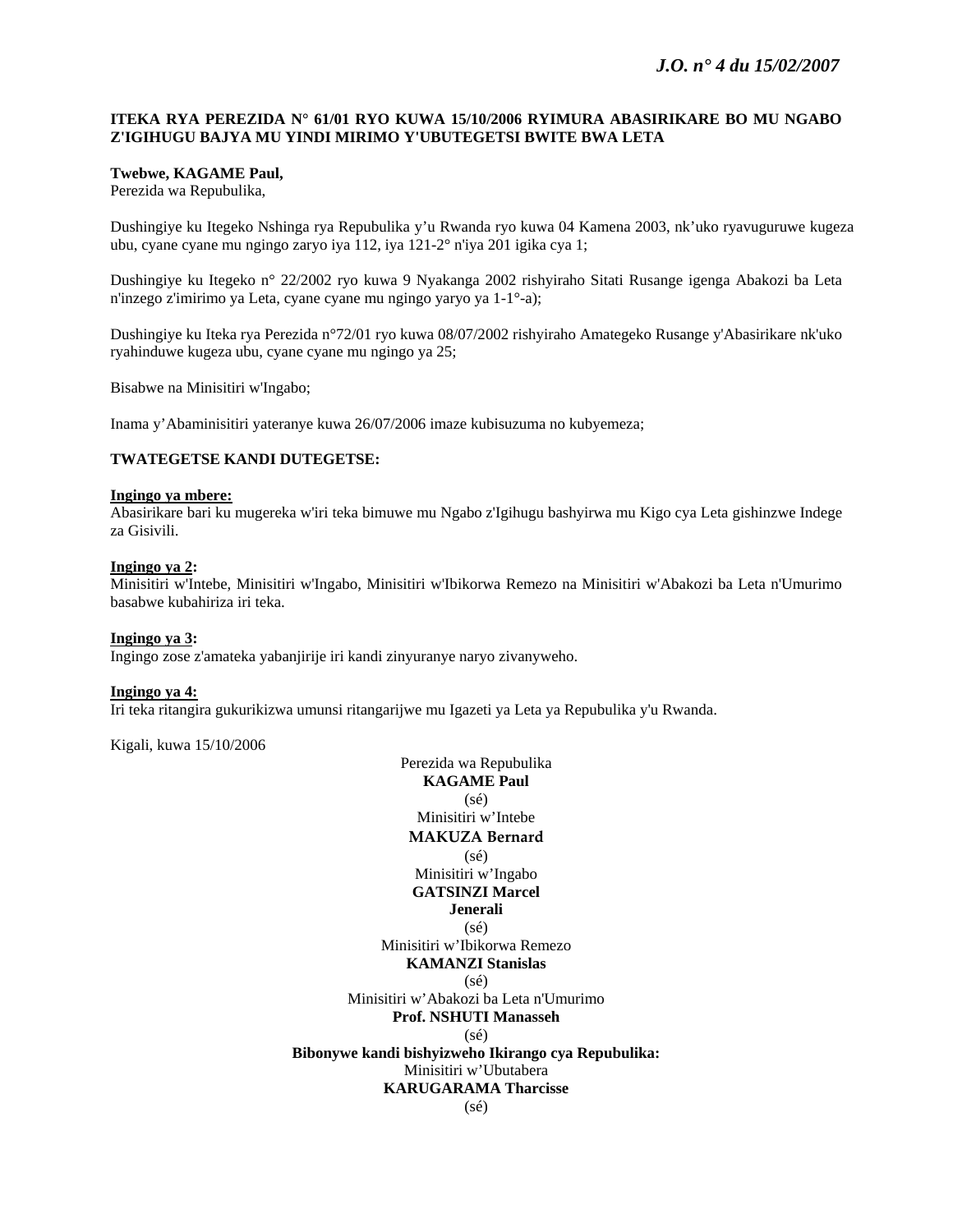## **UMUGEREKA KU ITEKA RYA PEREZIDA N° 61/01 RYO KUWA 15/10/2006 RYIMURA ABASIRIKARE BO MU NGABO Z'IGIHUGU BAJYA MU YINDI MIRIMO Y'UBUTEGETSI BWITE BWA LETA**

| $S/N^{\circ}$   | <b>Matrikire</b> | <b>Ipeti</b>               | Amazina                      |
|-----------------|------------------|----------------------------|------------------------------|
| 01              | OP 2533          | $\mathop{\rm LT}\nolimits$ | KAMANZI Fidèle               |
| $\overline{02}$ | OP 2564          | LT                         | <b>MANIRAMBONA Sylvestre</b> |
| 03              | OP 2558          | <b>LT</b>                  | <b>UDAHEMUKA Damascène</b>   |
| 04              | OP 3166          | 2LT                        | <b>GATSIROMBO Noah</b>       |
| $\overline{05}$ | AP 11653         | <b>WOI</b>                 | <b>NKUBITO Charles</b>       |
| 06              | AP 47965         | S/SGT                      | <b>BIZIMANA</b> Martin       |
| 07              | AP 55059         | S/SGT                      | <b>GAPASI</b> Pascal         |
| ${\bf 08}$      | AP 50200         | <b>CPL</b>                 | <b>RUTABANA</b> Augustin     |
| $\overline{09}$ | AP 25678         | <b>CPL</b>                 | SEMASAKA MBONABIHAMA         |
| 10              | AP 27034         | <b>CPL</b>                 | <b>BUTERA James</b>          |
| 11              | AP 35861         | <b>CPL</b>                 | <b>KARAKE</b> Edouard        |
| 12              | AP 50826         | <b>CPL</b>                 | MUDATSIKIRA Célestin         |
| 13              | AP 49887         | <b>CPL</b>                 | NIYONSENGA BARERA            |
| 14              | AP 71246         | <b>CPL</b>                 | <b>BUHIGIRO Seth</b>         |
| 15              | AP 57340         | <b>CPL</b>                 | GASANABANDI MUNYARUHIMBI     |
| 16              | AP 71262         | <b>CPL</b>                 | <b>BISIGARA</b> Nathan       |
| 17              | AP 71247         | <b>CPL</b>                 | <b>TUGANISHURI James</b>     |
| 18              | AP 73070         | <b>CPL</b>                 | <b>KARANGWA Joseph</b>       |
| $\overline{19}$ | AP 73956         | CPL                        | MUGABO William               |
| $20\,$          | AP 99531         | <b>PTE</b>                 | RUZIBIZA John                |
| 21              | AP 99465         | <b>PTE</b>                 | <b>BAGABO</b> Joseph         |
| $\overline{22}$ | AP 99461         | <b>PTE</b>                 | <b>UWIMANA Djamad</b>        |
| 23              | AP 99520         | <b>PTE</b>                 | <b>UMUTESI</b> Josianne      |
| 24              | AP 99464         | <b>PTE</b>                 | NTAGANDA Désiré              |
| 25              | AP 99440         | <b>PTE</b>                 | <b>MANZI</b> Grâce           |
| 26              | AP 99506         | <b>PTE</b>                 | <b>ABAGIRE</b> Edouard       |
| $\overline{27}$ | AP 100193        | <b>PTE</b>                 | <b>BIGIRIMANA Parfait</b>    |
| $\overline{28}$ | AP 99545         | <b>PTE</b>                 | MUGABIRWA Nathan             |
| 29              | AP 102313        | <b>PTE</b>                 | <b>MUSHAYIGI Emmanuel</b>    |
| 30              | AP 99794         | <b>PTE</b>                 | <b>MUTAMBA Jackline</b>      |
| 31              | AP 99946         | <b>PTE</b>                 | NIMUSIMA Laban               |
| $\overline{32}$ | AP 99502         | <b>PTE</b>                 | <b>NKUBITO J. Bosco</b>      |
| 33              | AP 99318         | <b>PTE</b>                 | <b>RUHUTA Bernard</b>        |

## **Abasirikare bimuriwe mu Kigo cy'Igihugu Gishinzwe Indege za Gisivili:**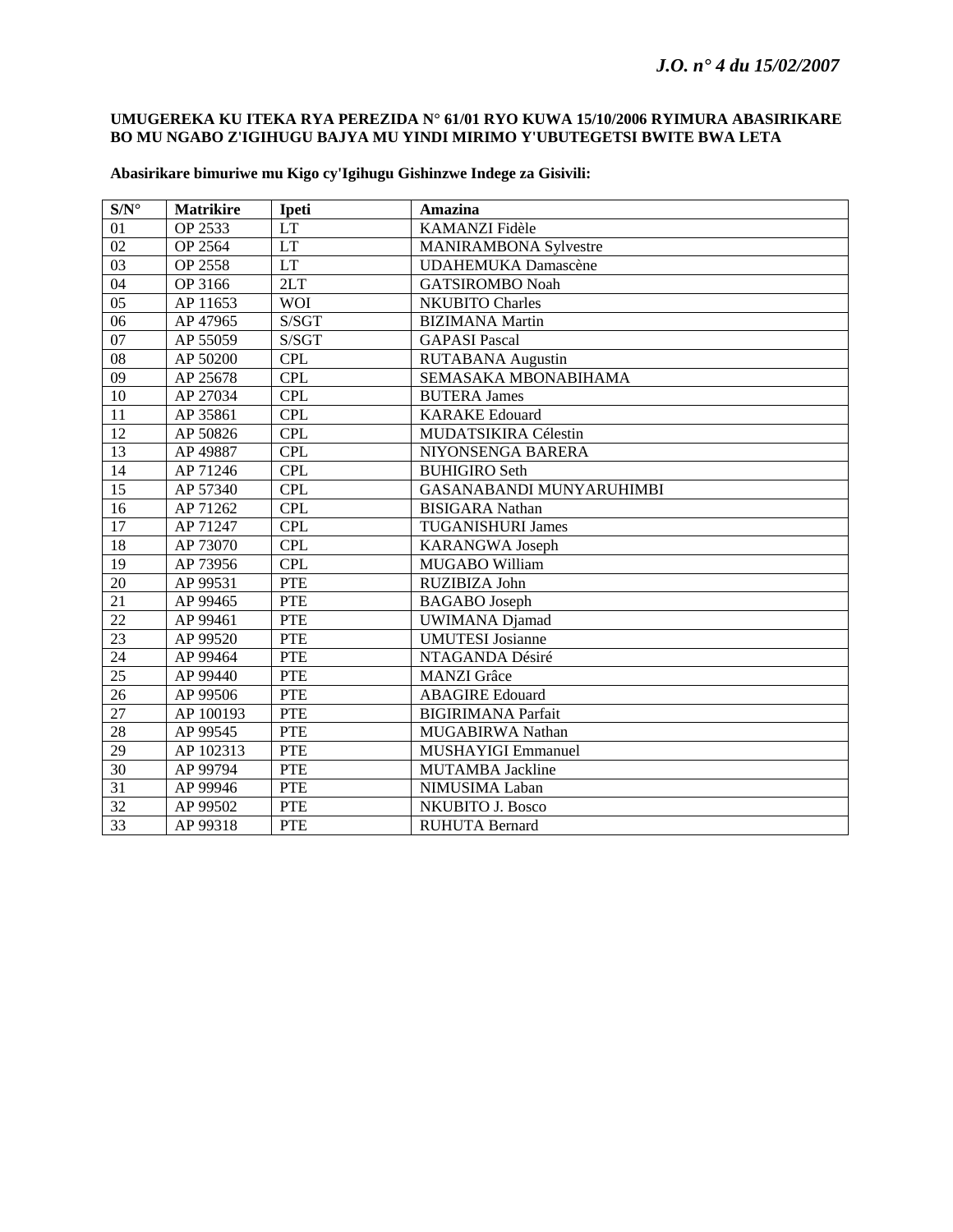## **BIBONYWE KUGIRA NGO BIGEREKWE KU ITEKA RYA PEREZIDA N° 61/01 RYO KUWA 15/10/2006 RYIMURA ABASIRIKARE BO MU NGABO Z'IGIHUGU BAJYA MU YINDI MIRIMO Y'UBUTEGETSI BWITE BWA LETA**

Kigali, kuwa 15/10/2006

Perezida wa Repubulika **KAGAME Paul**  (sé)

Minisitiri w'Intebe **MAKUZA Bernard** (sé)

Minisitiri w'Ingabo **GATSINZI Marcel Jenerali**  (sé)

Minisitiri w'Ibikorwa Remezo **KAMANZI Stanislas**   $(sé)$ 

Minisitiri w'Abakozi ba Leta n'Umurimo **Prof. NSHUTI Manasseh**  (sé)

**Bibonywe kandi bishyizweho Ikirango cya Repubulika:**  Minisitiri w'Ubutabera **KARUGARAMA Tharcisse**  (sé)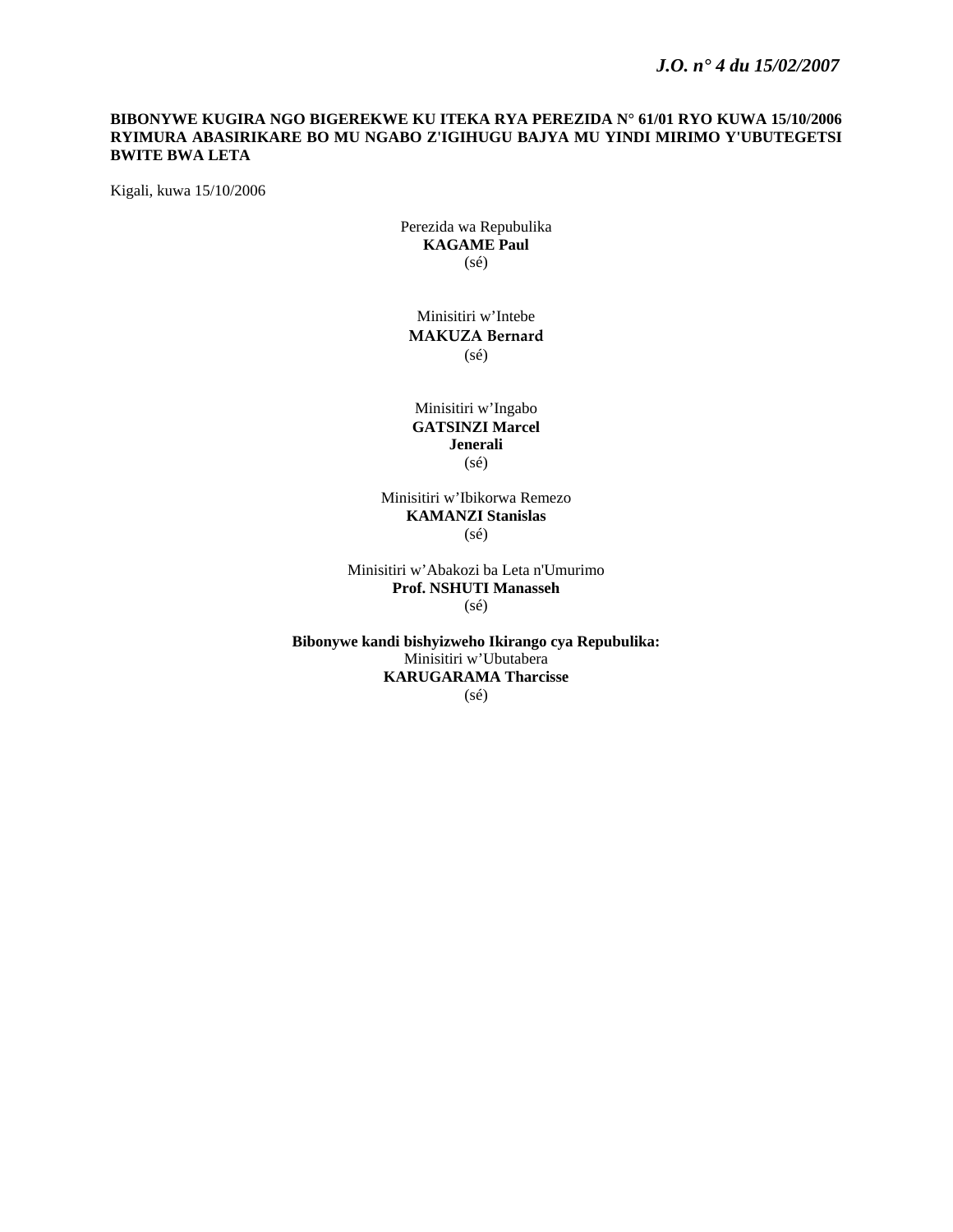### **PRESIDENTIAL ORDER N° 61/01 OF 15/10/2006 TRANSFERRING SOLDIERS OF THE RWANDA DEFENCE FORCES TO ANOTHER GOVERNMENT SERVICE**

#### **We, KAGAME Paul, President of the Republic,**

Given the Constitution of the Republic of Rwanda of June  $4<sup>th</sup>$ , 2003, as amended to date, especially in its articles 112, 121-2° and 201 paragraph 1;

Given the Law n° 22/2002 of 09 July 2002 establishing the General Statutes for Rwanda Public Service, especially in its article 1-1°-a);

Given the Presidential Order n°72/01 of 08/07/2002 establishing the Army General Statutes, as modified to date, especially in its article 25;

On proposal of the Minister of Defence;

After consideration and appoval by Cabinet, in its meeting of 26/07/2006;

#### **HAVE ORDERED AND HEREBY ORDER:**

#### **Article one:**

The soldiers, whose names appear on the annex of this Order, are tranferred from the Rwanda Defence Forces to Rwanda Civil Aviation Authority.

#### **Article 2:**

The Prime Minister, the Minister of Defence, the Minister of Infrastructure and the Minister of Public Service and Labour are responsible for the implementation of this Order.

#### **Article 3:**

All previous legal provisions contray to this Order are hereby repealed.

#### **Article 4:**

This Order comes into force on the day of its publication in the Official Gazette of the Republic of Rwanda.

Kigali, on 15/10/2006

The President of the Republic **KAGAME Paul**  (sé) The Prime Minister **MAKUZA Bernard** (sé) The Minister of Defence **GATSINZI Marcel General**   $(sé)$ The Minister of Infrastructure **KAMANZI Stanislas**  (sé) The Minister of Public Service and Labour **Prof. NSHUTI Manasseh**  (sé) **Seen and sealed with the Seal of the Republic:**  The Minister of Justice **KARUGARAMA Tharcisse**  (sé)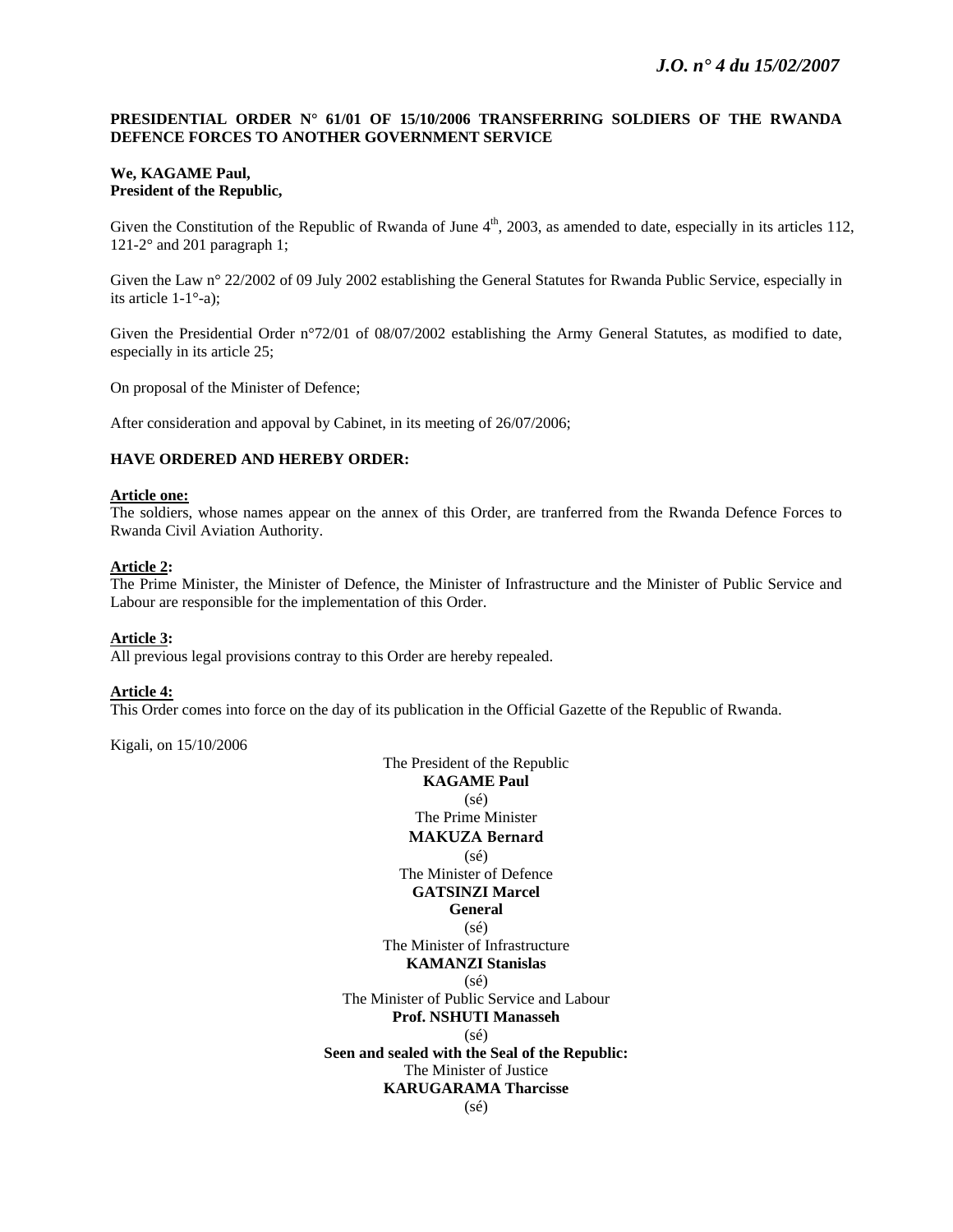## **ANNEX TO THE PRESIDENTIAL ORDER N° 61/01 OF 15/10/2006 TRANSFERRING SOLDIERS OF THE RWANDA DEFENCE FORCES TO ANOTHER GOVERNMENT SERVICE**

| $S/N^{\circ}$   | Army $n^{\circ}$ | Rank       | <b>Full names</b>               |
|-----------------|------------------|------------|---------------------------------|
| 01              | OP 2533          | <b>LT</b>  | KAMANZI Fidèle                  |
| 02              | OP 2564          | <b>LT</b>  | <b>MANIRAMBONA Sylvestre</b>    |
| 03              | OP 2558          | <b>LT</b>  | <b>UDAHEMUKA Damascène</b>      |
| 04              | OP 3166          | 2LT        | <b>GATSIROMBO Noah</b>          |
| $\overline{05}$ | AP 11653         | <b>WOI</b> | <b>NKUBITO Charles</b>          |
| 06              | AP 47965         | S/SGT      | <b>BIZIMANA</b> Martin          |
| 07              | AP 55059         | S/SGT      | <b>GAPASI</b> Pascal            |
| ${\bf 08}$      | AP 50200         | <b>CPL</b> | <b>RUTABANA</b> Augustin        |
| 09              | AP 25678         | <b>CPL</b> | SEMASAKA MBONABIHAMA            |
| $10\,$          | AP 27034         | <b>CPL</b> | <b>BUTERA James</b>             |
| 11              | AP 35861         | <b>CPL</b> | <b>KARAKE Edouard</b>           |
| 12              | AP 50826         | <b>CPL</b> | MUDATSIKIRA Célestin            |
| $\overline{13}$ | AP 49887         | <b>CPL</b> | NIYONSENGA BARERA               |
| 14              | AP 71246         | <b>CPL</b> | <b>BUHIGIRO</b> Seth            |
| 15              | AP 57340         | <b>CPL</b> | <b>GASANABANDI MUNYARUHIMBI</b> |
| 16              | AP 71262         | <b>CPL</b> | <b>BISIGARA</b> Nathan          |
| $\overline{17}$ | AP 71247         | <b>CPL</b> | <b>TUGANISHURI James</b>        |
| $18\,$          | AP 73070         | <b>CPL</b> | <b>KARANGWA Joseph</b>          |
| 19              | AP 73956         | CPL        | MUGABO William                  |
| 20              | AP 99531         | <b>PTE</b> | RUZIBIZA John                   |
| $\overline{21}$ | AP 99465         | <b>PTE</b> | <b>BAGABO</b> Joseph            |
| $\overline{22}$ | AP 99461         | <b>PTE</b> | <b>UWIMANA</b> Djamad           |
| 23              | AP 99520         | <b>PTE</b> | <b>UMUTESI</b> Josianne         |
| 24              | AP 99464         | <b>PTE</b> | NTAGANDA Désiré                 |
| $\overline{25}$ | AP 99440         | <b>PTE</b> | <b>MANZI</b> Grâce              |
| 26              | AP 99506         | <b>PTE</b> | <b>ABAGIRE</b> Edouard          |
| 27              | AP 100193        | <b>PTE</b> | <b>BIGIRIMANA Parfait</b>       |
| 28              | AP 99545         | <b>PTE</b> | MUGABIRWA Nathan                |
| $\overline{29}$ | AP 102313        | <b>PTE</b> | <b>MUSHAYIGI Emmanuel</b>       |
| 30              | AP 99794         | <b>PTE</b> | <b>MUTAMBA Jackline</b>         |
| 31              | AP 99946         | <b>PTE</b> | NIMUSIMA Laban                  |
| $\overline{32}$ | AP 99502         | <b>PTE</b> | <b>NKUBITO J. Bosco</b>         |
| 33              | AP 99318         | <b>PTE</b> | <b>RUHUTA Bernard</b>           |

## **Soldiers transferred to Rwanda Civil Aviation Authority:**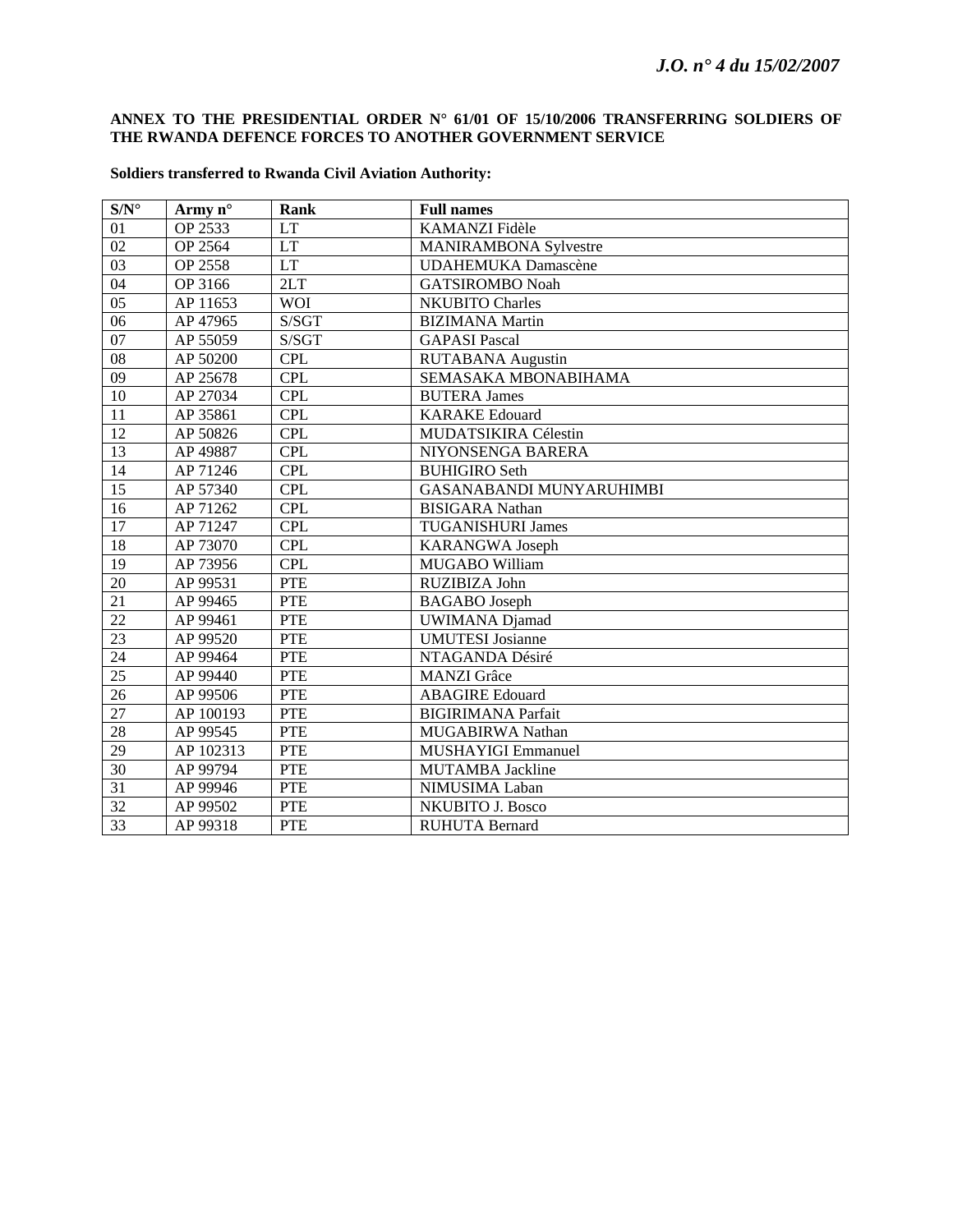## *J.O. n° 4 du 15/02/2007*

### **SEEN TO BE ATTACHED TO THE PRESIDENTIAL ORDER N° 61/01 OF 15/10/2006 TRANSFERRING SOLDIERS OF THE RWANDA DEFENCE FORCES TO ANOTHER GOVERNMENT SERVICE**

Kigali, on 15/10/2006

The President of the Republic **KAGAME Paul** (sé)

> The Prime Minister **MAKUZA Bernard** (sé)

The Minister of Defence **GATSINZI Marcel General**  (sé)

The Minister of Infrastructure **KAMANZI Stanislas**  (sé)

The Minister of Public Service and Labour **Prof. NSHUTI Manasseh**  (sé)

**Seen and sealed with the Seal of the Republic:**  The Minister of Justice **KARUGARAMA Tharcisse**  (sé)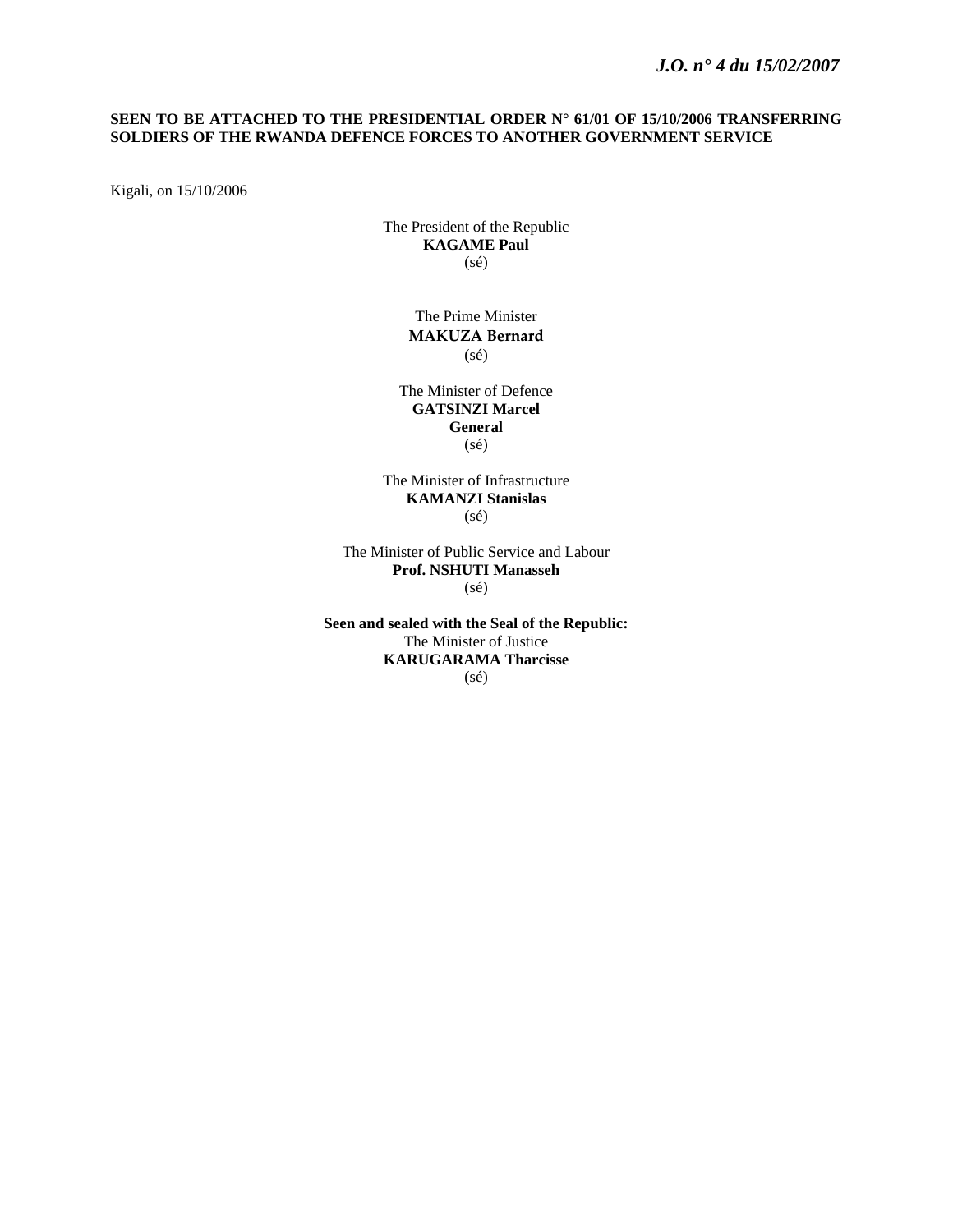### **ARRETE PRESIDENTIEL N° 61/01 DU 15/10/2006 PORTANT TRANSFERT DES MILITAIRES DES FORCES RWANDAISES DE DEFENSE A UN AUTRE SERVICE DE L'ETAT**

#### **Nous, KAGAME Paul,**

Président de la République,

Vu la Constitution de la République du Rwanda du 04 juin 2003, telle que révisée à ce jour, spécialement en ses articles 112, 121-2° et 201 alinéa 1;

Vu la Loi n° 22/2002 du 9 juillet 2002 portant Statuts Général de la Fonction Publique Rwandaise, spécialement en son article 1-1°-a);

Vu l'Arrêté Présidentiel n°72/01 du 08/07/2002 portant Statut Général des Militaires, tel que modifié à ce jour, spécialement en son article 25;

Sur proposition du Ministre de la Défense;

Après examen et adoption par le Conseil des Ministres, en sa séance du 26/07/2006;

#### **AVONS ARRETE ET ARRETONS:**

#### **Article premier:**

Les militaires dont les noms se trouvent en annexe sont transférés des Forces Rwandaises de Défense à l'Autorité de l'Aviation Civile au Rwanda.

## **Article 2:**

Le Premier Ministre, le Ministre de la Défense, le Ministre des Infrastructures et le Ministre de la Fonction Publique et du Travail sont chargés de l'exécution du présent arrêté.

#### **Article 3:**

Toutes les dispositions réglementaires antérieures contraires au présent arrêté sont abrogées.

#### **Article 4:**

Le présent arrêté entre en vigueur le jour de sa publication au Journal Officiel de la République du Rwanda.

Kigali, le 15/10/2006

Le Président de la République **KAGAME Paul**  (sé) Le Premier Ministre **MAKUZA Bernard** (sé) Le Ministre de la Défense **GATSINZI Marcel Général**   $(sé)$ Le Ministre des Infrastructures **KAMANZI Stanislas**  (sé) Le Ministre de la Fonction Publique et du Travail **Prof. NSHUTI Manasseh**  (sé) **Vu et scellé du Seau de la République:**  Le Ministre de Justice **KARUGARAMA Tharcisse**  (sé)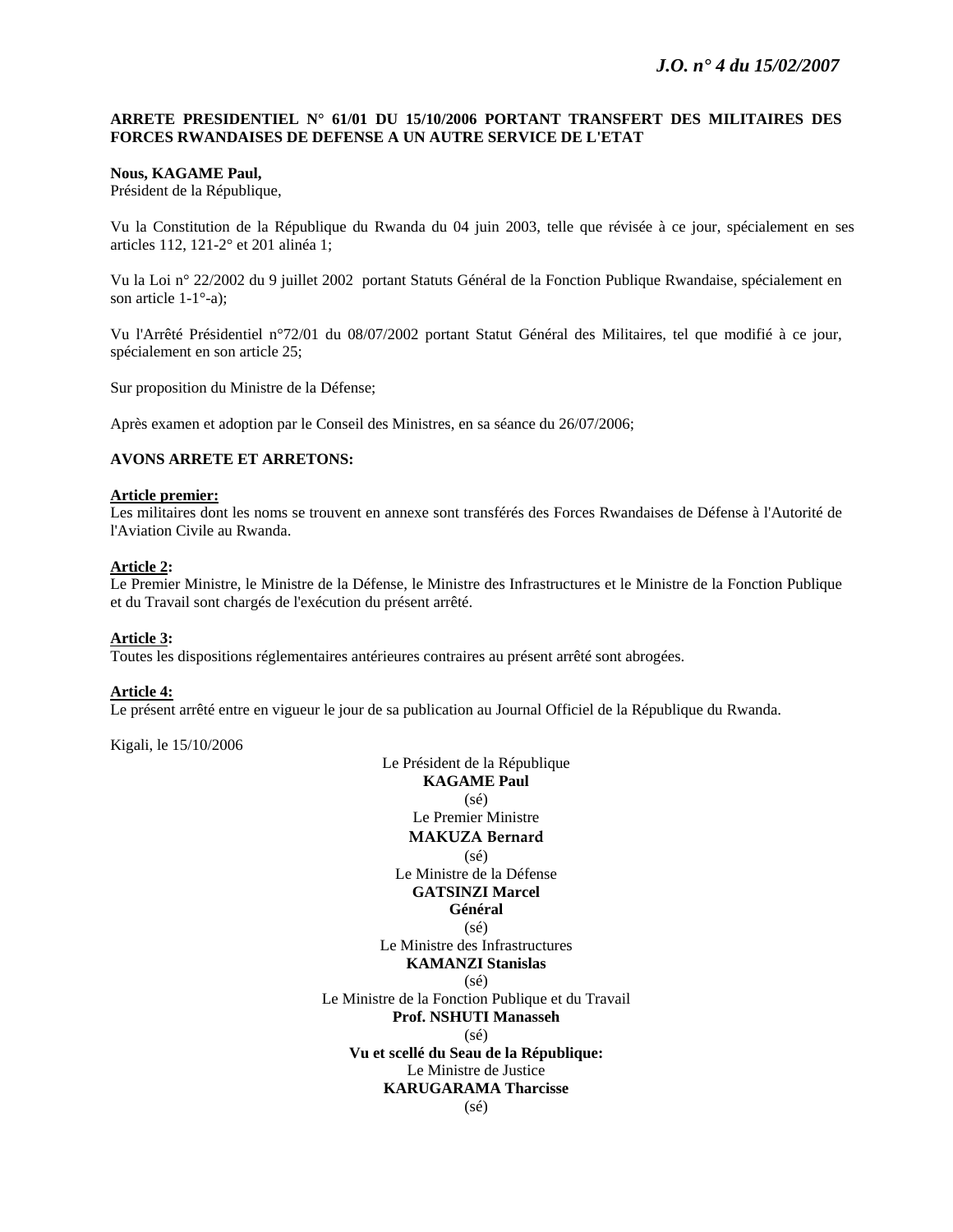## **ANNEXE A L'ARRETE PRESIDENTIEL N° 61/01 DU 15/10/2006 PORTANT TRANSFERT DES MILITAIRES DES FORCES RWANDAISES DE DEFENSE A UN AUTRE SERVICE DE L'ETAT**

| $S/N^{\circ}$   | <b>Matricule</b> | Grade      | Noms et prénoms                 |
|-----------------|------------------|------------|---------------------------------|
| 01              | OP 2533          | <b>LT</b>  | KAMANZI Fidèle                  |
| 02              | OP 2564          | LT         | <b>MANIRAMBONA Sylvestre</b>    |
| 03              | OP 2558          | <b>LT</b>  | <b>UDAHEMUKA Damascène</b>      |
| 04              | OP 3166          | 2LT        | <b>GATSIROMBO Noah</b>          |
| 0 <sub>5</sub>  | AP 11653         | <b>WOI</b> | <b>NKUBITO Charles</b>          |
| 06              | AP 47965         | S/SGT      | <b>BIZIMANA</b> Martin          |
| $07\,$          | AP 55059         | S/SGT      | <b>GAPASI Pascal</b>            |
| $\overline{08}$ | AP 50200         | <b>CPL</b> | <b>RUTABANA</b> Augustin        |
| 09              | AP 25678         | <b>CPL</b> | SEMASAKA MBONABIHAMA            |
| 10              | AP 27034         | <b>CPL</b> | <b>BUTERA James</b>             |
| 11              | AP 35861         | CPL        | <b>KARAKE</b> Edouard           |
| 12              | AP 50826         | <b>CPL</b> | MUDATSIKIRA Célestin            |
| 13              | AP 49887         | <b>CPL</b> | NIYONSENGA BARERA               |
| 14              | AP 71246         | <b>CPL</b> | <b>BUHIGIRO</b> Seth            |
| $\overline{15}$ | AP 57340         | <b>CPL</b> | <b>GASANABANDI MUNYARUHIMBI</b> |
| 16              | AP 71262         | <b>CPL</b> | <b>BISIGARA</b> Nathan          |
| 17              | AP 71247         | <b>CPL</b> | <b>TUGANISHURI James</b>        |
| 18              | AP 73070         | <b>CPL</b> | <b>KARANGWA Joseph</b>          |
| 19              | AP 73956         | <b>CPL</b> | MUGABO William                  |
| 20              | AP 99531         | <b>PTE</b> | RUZIBIZA John                   |
| 21              | AP 99465         | <b>PTE</b> | <b>BAGABO</b> Joseph            |
| $\overline{22}$ | AP 99461         | <b>PTE</b> | <b>UWIMANA</b> Djamad           |
| 23              | AP 99520         | <b>PTE</b> | <b>UMUTESI</b> Josianne         |
| 24              | AP 99464         | <b>PTE</b> | NTAGANDA Désiré                 |
| 25              | AP 99440         | <b>PTE</b> | <b>MANZI</b> Grâce              |
| 26              | AP 99506         | <b>PTE</b> | <b>ABAGIRE Edouard</b>          |
| $\overline{27}$ | AP 100193        | <b>PTE</b> | <b>BIGIRIMANA Parfait</b>       |
| 28              | AP 99545         | <b>PTE</b> | MUGABIRWA Nathan                |
| 29              | AP 102313        | <b>PTE</b> | MUSHAYIGI Emmanuel              |
| 30              | AP 99794         | <b>PTE</b> | <b>MUTAMBA Jackline</b>         |
| 31              | AP 99946         | <b>PTE</b> | NIMUSIMA Laban                  |
| $\overline{32}$ | AP 99502         | <b>PTE</b> | <b>NKUBITO J. Bosco</b>         |
| 33              | AP 99318         | <b>PTE</b> | <b>RUHUTA Bernard</b>           |

### **Les militaires transférés à l'Autorité de l'Aviation Civile au Rwanda:**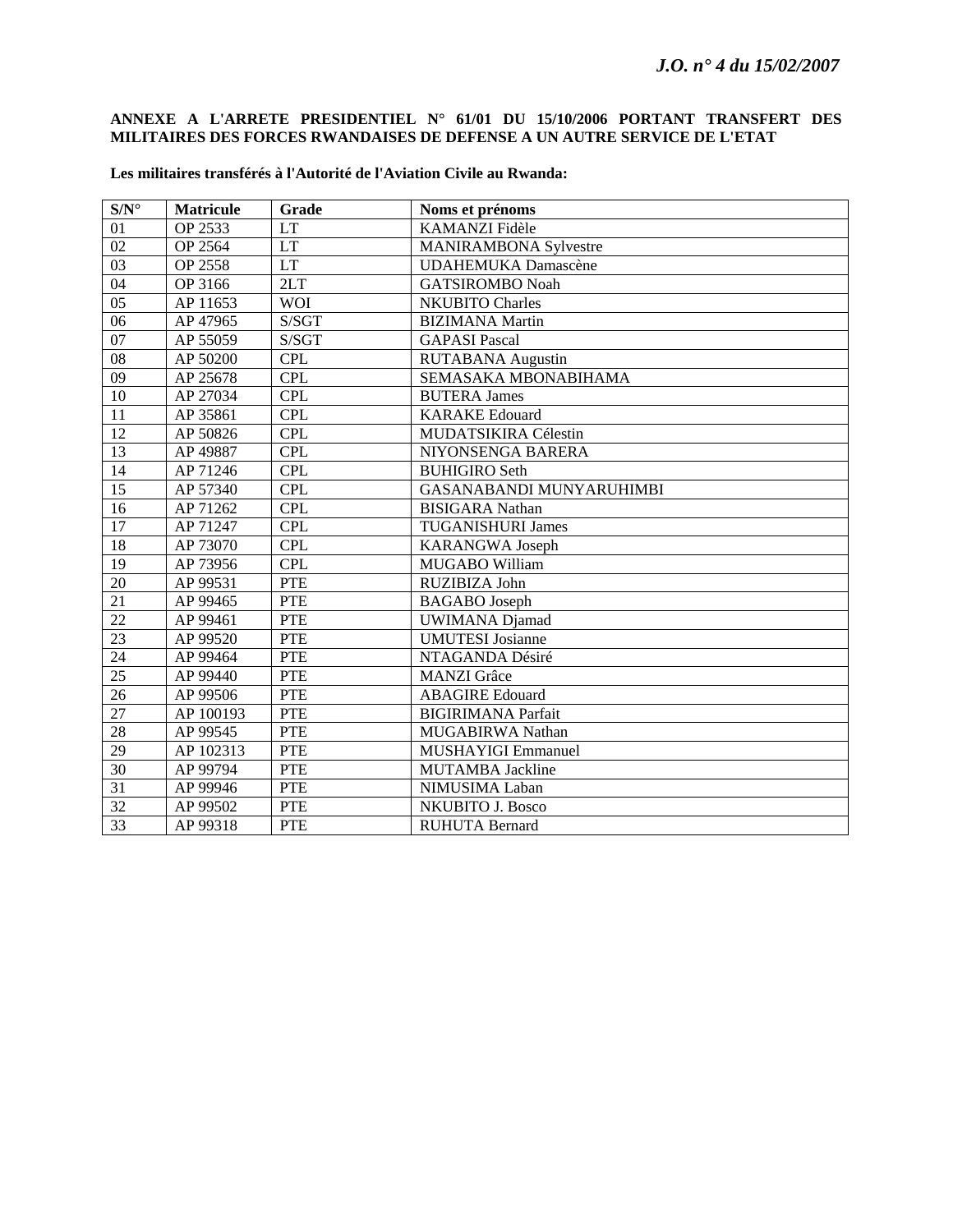### **VU POUR ETRE ANNEXE A L'ARRETE PRESIDENTIEL N° 61/01 DU 15/10/2006 PORTANT TRANSFERT DES MILITAIRES DES FORCES RWANDAISES DE DEFENSE A UN AUTRE SERVICE DE L'ETAT**

Kigali, le 15/10/2006

Le Président de la République **KAGAME Paul**  (sé)

> Le Premier Ministre **MAKUZA Bernard** (sé)

Le Ministre de la Défense **GATSINZI Marcel Général**  (sé)

Le Ministre des Infrastructures **KAMANZI Stanislas**  (sé)

Le Ministre de la Fonction Publique et du Travail **Prof. NSHUTI Manasseh**  (sé)

**Vu et scellé du Seau de la République:**  Le Ministre de Justice **KARUGARAMA Tharcisse**  (sé)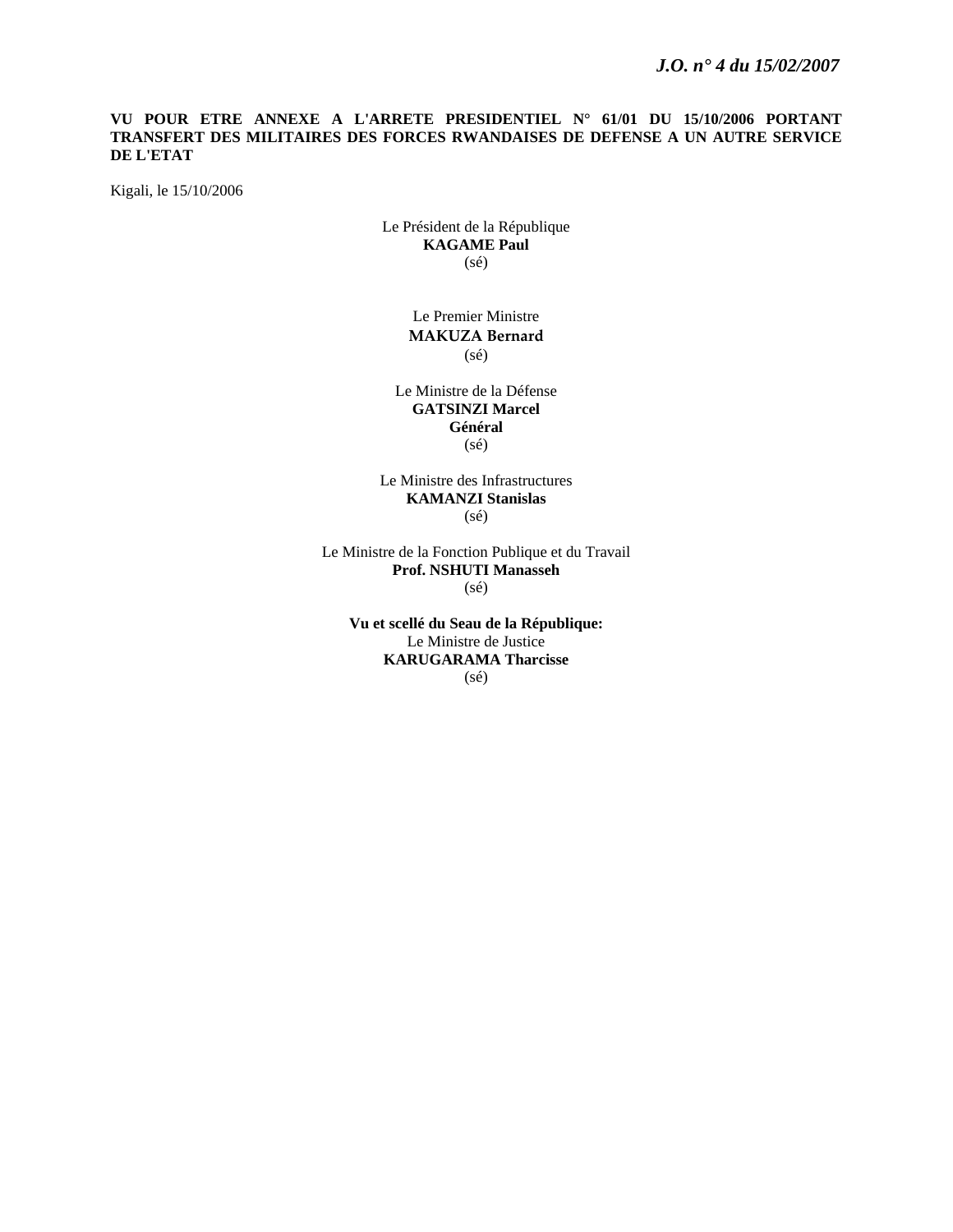## **ITEKA RYA PEREZIDA N° 62/01 RYO KUWA 18/10/2006 RISHYIRA MU MIRIMO UMUKOZI WO MU BUTEGETSI BWITE BWA LETA**

### **Twebwe, KAGAME Paul,**

Perezida wa Repubulika,

Dushingiye ku Itegeko Nshinga rya Repubulika y'u Rwanda ryo kuwa 04 Kamena 2003, nk'uko ryavuguruwe kugeza ubu, cyane cyane mu ngingo zaryo iya 112, 113-6°-j, iya 121-2° n'iya 201 igika cya 1;

Dushingiye ku Itegeko n° 22/2002 ryo kuwa 9 Nyakanga 2002 rishyiraho Sitati Rusange igenga Abakozi ba Leta n'inzego z'imirimo ya Leta, cyane cyane mu ngingo yaryo ya 1-1°-a);

Inama y'Abaminisitiri yateranye kuwa 02/08/2006 imaze kubisuzuma no kubyemeza;

### **TWATEGETSE KANDI DUTEGETSE:**

#### **Ingingo ya mbere:**

Jenerali wa Burigade Jean Bosco KAZURA, OP 219, agizwe Umujyanama Mukuru mu bya Gisirikare n'Umutekano wa Perezida wa Repubulika.

### **Ingingo ya 2:**

Minisitiri w'Intebe, Minisitiri w'Ingabo na Minisitiri w'Abakozi ba Leta n'Umurimo bashinzwe kubahiriza iri teka.

#### **Ingingo ya 3:**

Ingingo zose z'amateka yabanjirije iri kandi zinyuranye naryo zivanyweho.

#### **Ingingo ya 4:**

Iri teka ritangira gukurikizwa umunsi rishyiriweho umukono. Agaciro karyo gahera kuwa 02/08/2006.

Kigali, kuwa 18/10/2006

## Perezida wa Repubulika **KAGAME Paul**  (sé)

Minisitiri w'Intebe **MAKUZA Bernard** (sé)

#### Minisitiri w'Ingabo **GATSINZI Marcel Jenerali**  (sé)

Minisitiri w'Abakozi ba Leta n'Umurimo **Prof. NSHUTI Manasseh**  (sé)

**Bibonywe kandi bishyizweho Ikirango cya Repubulika:**  Minisitiri w'Ubutabera **KARUGARAMA Tharcisse** 

(sé)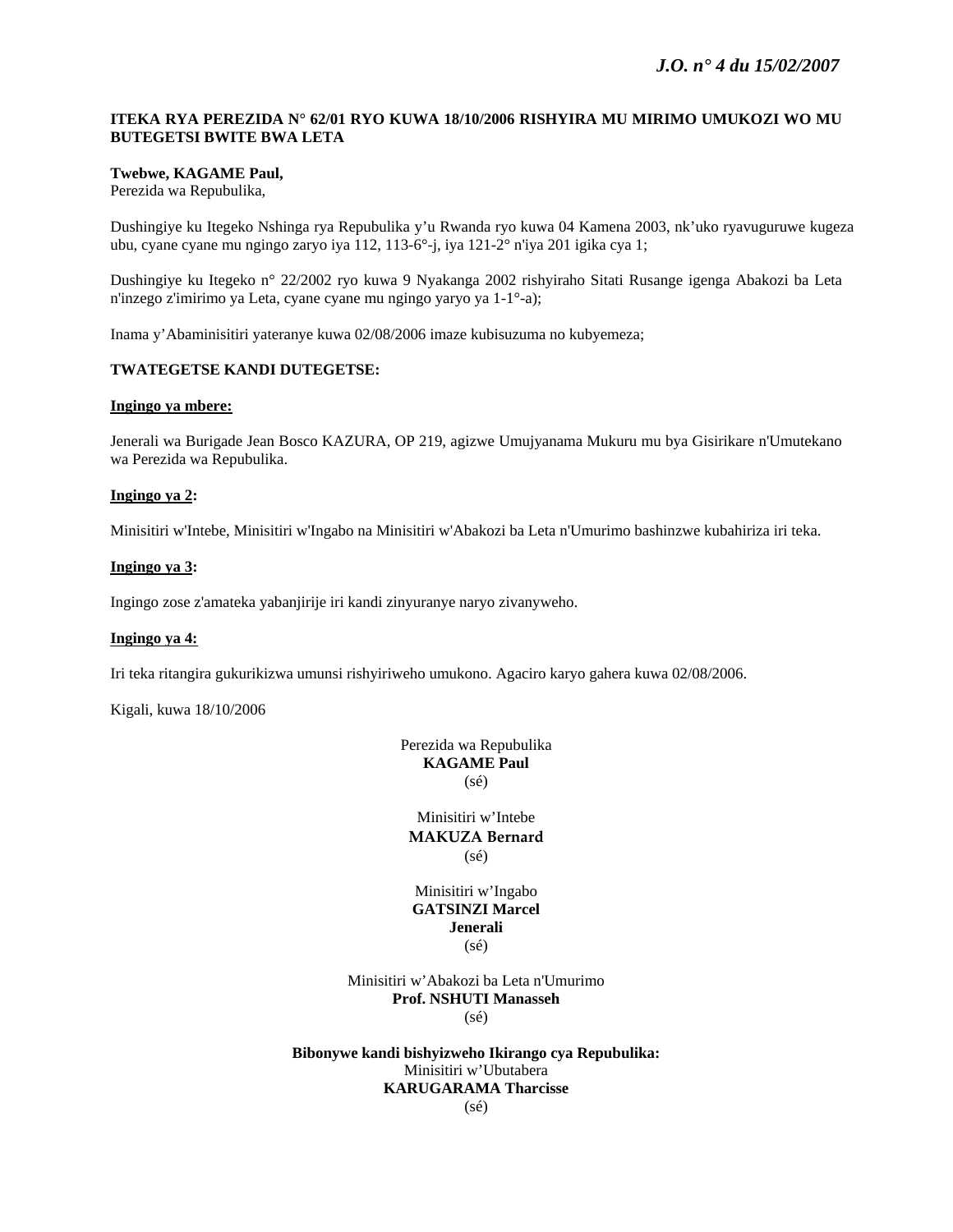## **PRESIDENTIAL ORDER N° 62/01 OF 18/10/2006 APPOINTING A SENIOR CIVIL SERVANT IN CENTRAL ADMINISTRATION**

### **We, KAGAME Paul,**

President of the Republic,

Given the Constitution of the Republic of Rwanda of 04 June 2003, as amended to date, especially in its articles 112, 113-6°-j, 121-2° and 201 paragraph 1;

Given the Law n° 22/2002 of 09 July 2002 establishing the General Statutes for Rwanda Public Service, especially in its article 1-1°-a);

After consideration and appoval by Cabinet, in its session of 02/08/2006;

## **HAVE ORDERED AND HEREBY ORDER:**

#### **Article one:**

Brigadier General Jean Bosco KAZURA, OP 219, is appointed Senior Military and Security Adviser of the President of the Republic.

## **Article 2:**

The Prime Minister, the Minister of Defence and the Minister of Public Service and Labour are responsible for the implementation of this Order.

### **Article 3:**

All previous legal provisions contray to this Order are hereby abrogated.

## **Article 4:**

This order comes into force on the day of its signature. It takes effect as of 02/08/2006.

Kigali, on 18/10/2006

The President of the Republic **KAGAME Paul**  (sé)

> The Prime Minister **MAKUZA Bernard** (sé)

The Minister of Defence **GATSINZI Marcel General**  (sé)

The Minister of Public Service and Labour **Prof. NSHUTI Manasseh**  (sé)

**Seen and sealed with the Seal of the Republic:**  The Minister of Justice **KARUGARAMA Tharcisse**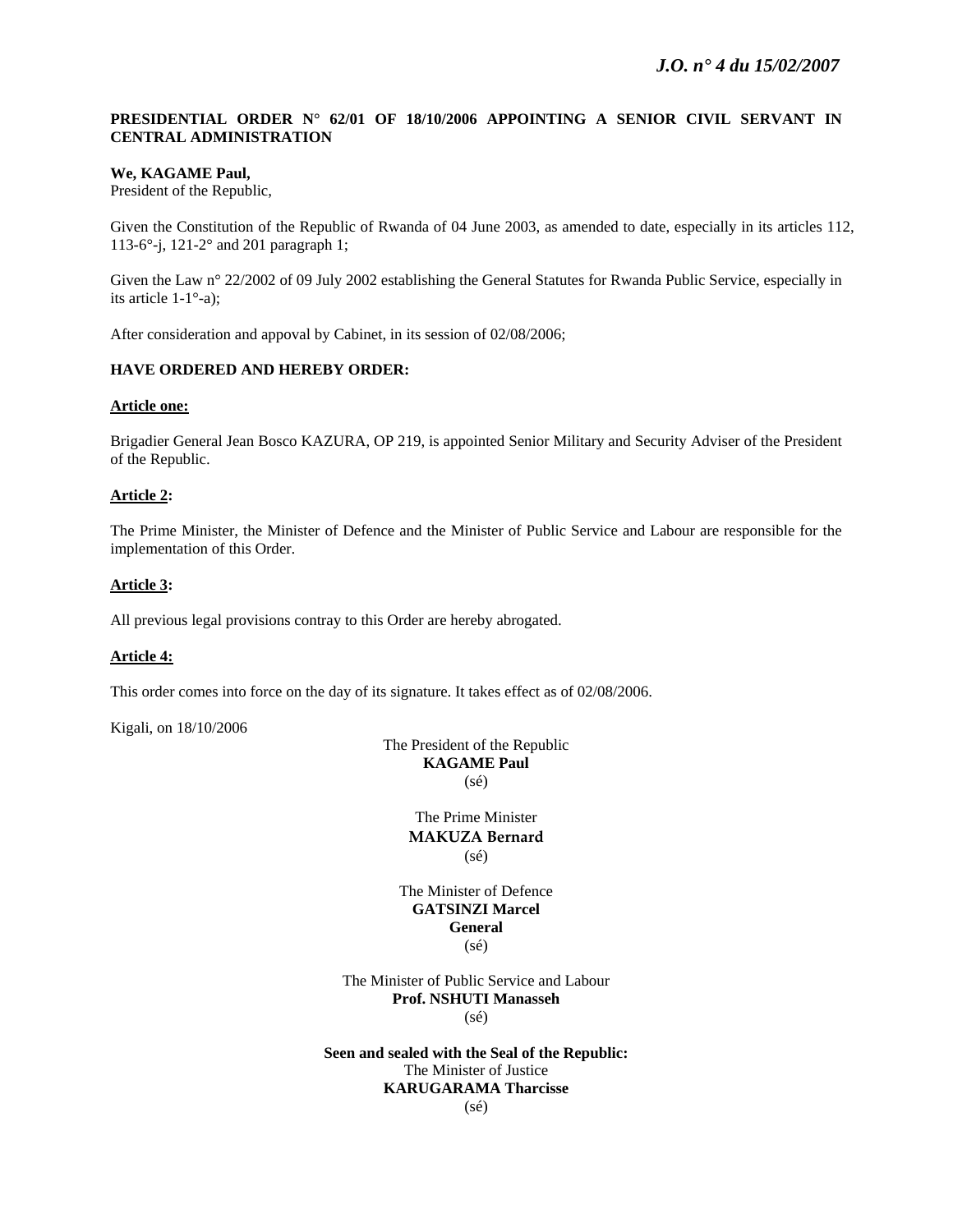## **ARRETE PRESIDENTIEL N° 62/01 DU 18/10/2006 PORTANT NOMINATION D'UN AGENT DE L'ADMINISTRATION CENTRALE**

#### **Nous, KAGAME Paul,**

Président de la République,

Vu la Constitution de la République du Rwanda du 04 juin 2003, telle que révisée à ce jour, spécialement en ses articles 112, 113-6°-j, 121-2° et 201 alinéa 1;

Vu la Loi n° 22/2002 du 9 juillet 2002 portant Statut Général de la Fonction Publique Rwandaise, spécialement en son article 1-1°-a);

Après examen et adoption par le Conseil des Ministres, en sa séance du 02/08/2006;

#### **AVONS ARRETE ET ARRETONS:**

#### **Article premier:**

Le Général de Brigade Jean Bosco KAZURA, OP 219, est nommé Conseiller Principal du Président de la République en matière de Défense et de Sécurité.

#### **Article 2:**

Le Premier Ministre, le Ministre de la Défense et le Ministre de la Fonction Publique et du Travail sont chargés de l'exécution du présent arrêté.

#### **Article 3:**

Toutes les dispositions antérieures contraires au présent arrêté sont abrogées.

#### **Article 4:**

Le présent arrêté entre en vigueur le jour de sa signature. Il sort ses effets à partir du 02/08/2006.

Kigali, le 18/10/2006

Le Président de la République **KAGAME Paul**  (sé)

> Le Premier Ministre **MAKUZA Bernard** (sé)

Le Ministre de la Défense **GATSINZI Marcel Général**  (sé)

Le Ministre de la Fonction Publique et du Travail **Prof. NSHUTI Manasseh**  (sé)

**Vu et scellé du Seau de la République:**  Le Ministre de Justice **KARUGARAMA Tharcisse** 

(sé)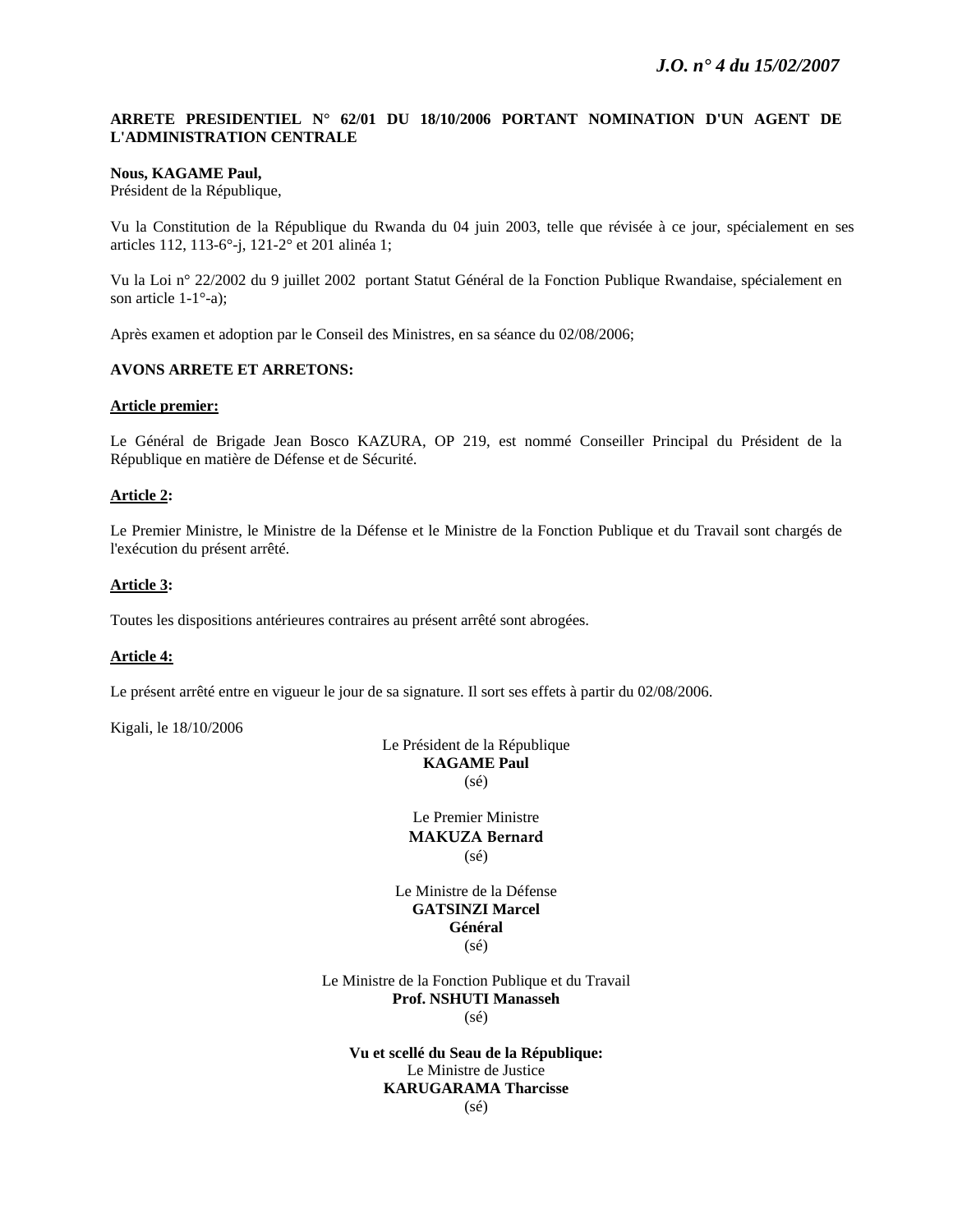*J.O. n° 4 du 15/02/2007* 

| <b>MINISTERIAL</b><br><b>ORDER</b><br>$N^{\circ}$<br>002/07<br>OF                                                                                    | $09/02/2007$ ARRETE MINISTERIEL N°<br>DU 09/02/2007<br>002/07                                       |
|------------------------------------------------------------------------------------------------------------------------------------------------------|-----------------------------------------------------------------------------------------------------|
| RELATING TO FINANCIAL REGULATIONS                                                                                                                    | PORTANT REGLEMENTATIONS FINANCIERES                                                                 |
| <b>CONTENTS</b>                                                                                                                                      | <b>TABLES DES MATIERES</b>                                                                          |
| <b>CHAPTER ONE : GENERAL PROVISIONS</b>                                                                                                              | <b>CHAPITRE PREMIER: DISPOSITIONS GENERALES</b>                                                     |
| <b>Article One: Scope of Application</b>                                                                                                             | <b>Article premier: Champ d'application</b>                                                         |
| <b>Article 2: Definitions</b>                                                                                                                        | <b>Article 2 : Définitions</b>                                                                      |
| <b>CHAPTER II: ESTABLISHMENT, SCOPE AND</b><br><b>CONTROL OF THE CONSOLIDATED FUND</b>                                                               | <b>CHAPITRE II : ETABLISSEMENT CHAMPS</b><br>D'APPLICATION ET CONTROLE DU FONDS<br><b>CONSOLIDE</b> |
| <b>Article 3: Establishment of the Consolidated Fund</b>                                                                                             | Article 3 : Etablissement du fonds Consolidé                                                        |
| <b>Article 4: Operation of consolidated fund</b>                                                                                                     | <b>Article 4: Opération du fond consolidé</b>                                                       |
| <b>CHAPTER III : RESPONSIBILITIES FOR FINANCIAL</b><br><b>MANAGEMNT</b>                                                                              | <b>CHAPITRE III : RESPONSABILITES RELATIVES A LA</b><br><b>GESTION FINANCIERE</b>                   |
| <b>Article 5 : Duties and responsibilities of Cabinet Ministers</b>                                                                                  | Article 5 : Rôle et responsabilités des Ministres                                                   |
| Article 6 : Powers delegated by Minister to the Secretary<br><b>General and the Secretary to the Treasury</b>                                        | Article 6 : Pouvoirs délégués par le Ministre au Secrétaire<br>Général et Secrétaire au Trésor      |
| <b>Article 7: Duties and responsibilities of the Accountant</b><br><b>General</b>                                                                    | Article 7 : Taches et responsabilités du Comptable Général                                          |
| Article 8 : Duties responsibilities of Government chief Internal   Article 8 : Les Taches et responsabilités de l'Auditeur Interne<br><b>Auditor</b> | <b>Principal du Gouvernement</b>                                                                    |
|                                                                                                                                                      |                                                                                                     |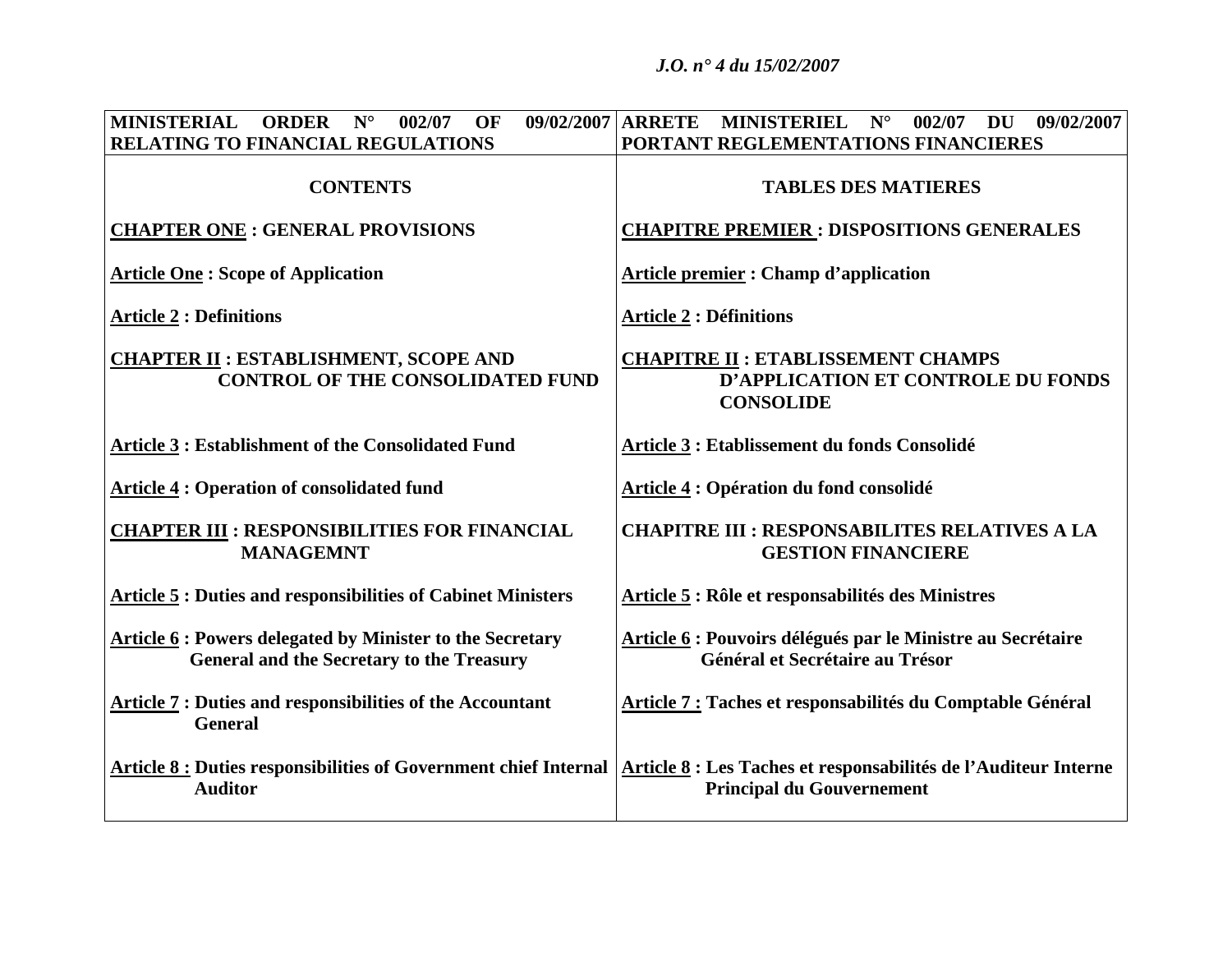| <b>Article 9: Duties responsibilities of the Chief Budget</b>                                              | Article 9 : Taches et responsabilités des gestionnaires                                               |
|------------------------------------------------------------------------------------------------------------|-------------------------------------------------------------------------------------------------------|
| <b>Managers</b>                                                                                            | principaux des budgets                                                                                |
| <b>Article 10: Establishment of Committeers</b>                                                            | Article 10 : Etablissement des comités                                                                |
| <b>CHAPTER IV: GOVERNMENT ASSET MANAGEMENT</b>                                                             | <b>CHAPITRE IV : GESTION DU PATRIMOINE DE L'ETAT</b>                                                  |
| <b>Article 11: Management of Government Assets</b>                                                         | Article 11 : Gestion du Patrimoine de l'Etat                                                          |
| <b>CHAPTER V: PREPARATION, PRESENTATION AND</b><br><b>APPROVAL BUDGETS</b>                                 | <b>CHAPITRE V : ELABORATION, PRESENTATION ET</b><br><b>ADOPTION DU BUDGET</b>                         |
| <b>Article 12: Medium Term Expenditure Framework (MTEF)</b>                                                | Article 12 : Cadrage des dépenses à moyen terme (CDMT)                                                |
| <b>Article 13: Budget Preparation cycle</b>                                                                | Article 13 : Cycle de préparation du budget                                                           |
| <b>CHAPTER VI: SUPPLEMENTARY BUDGETS</b>                                                                   | <b>CHAPITRE VI: BUDGETS SUPPLEMENTAIRES</b>                                                           |
| <b>Article 14: Mid-Year Review of Budget</b>                                                               | Article 14 : Révision de l'exécution budgétaire au milieu de<br>l'année                               |
| <b>Article 15: Supplementary Budgets</b>                                                                   | <b>Article 15 : Suppléments budgétaires</b>                                                           |
| <b>CHAPTER VII : BUDGET EXECUTION</b>                                                                      | <b>CHAPITRE VII : EXECUTION DU BUDGET</b>                                                             |
| <b>Article 16: Authorization to spend, Appropriations, Make</b><br><b>Commitments and Process Invoices</b> | Article 16 : Autorisation pour dépenser les dotations, faire des<br>engagements et payer les factures |
| <b>Article 17: Purchasing</b>                                                                              | <b>Article 17 : Achats</b>                                                                            |
| <b>Article 18:</b> Authority to spending Limits                                                            | <b>Article 18 : Autorisation des limites des dépenses</b>                                             |
| <b>Article 19: Reallocations of expenditures</b>                                                           | <b>Article 19: Réallocation des dépenses</b>                                                          |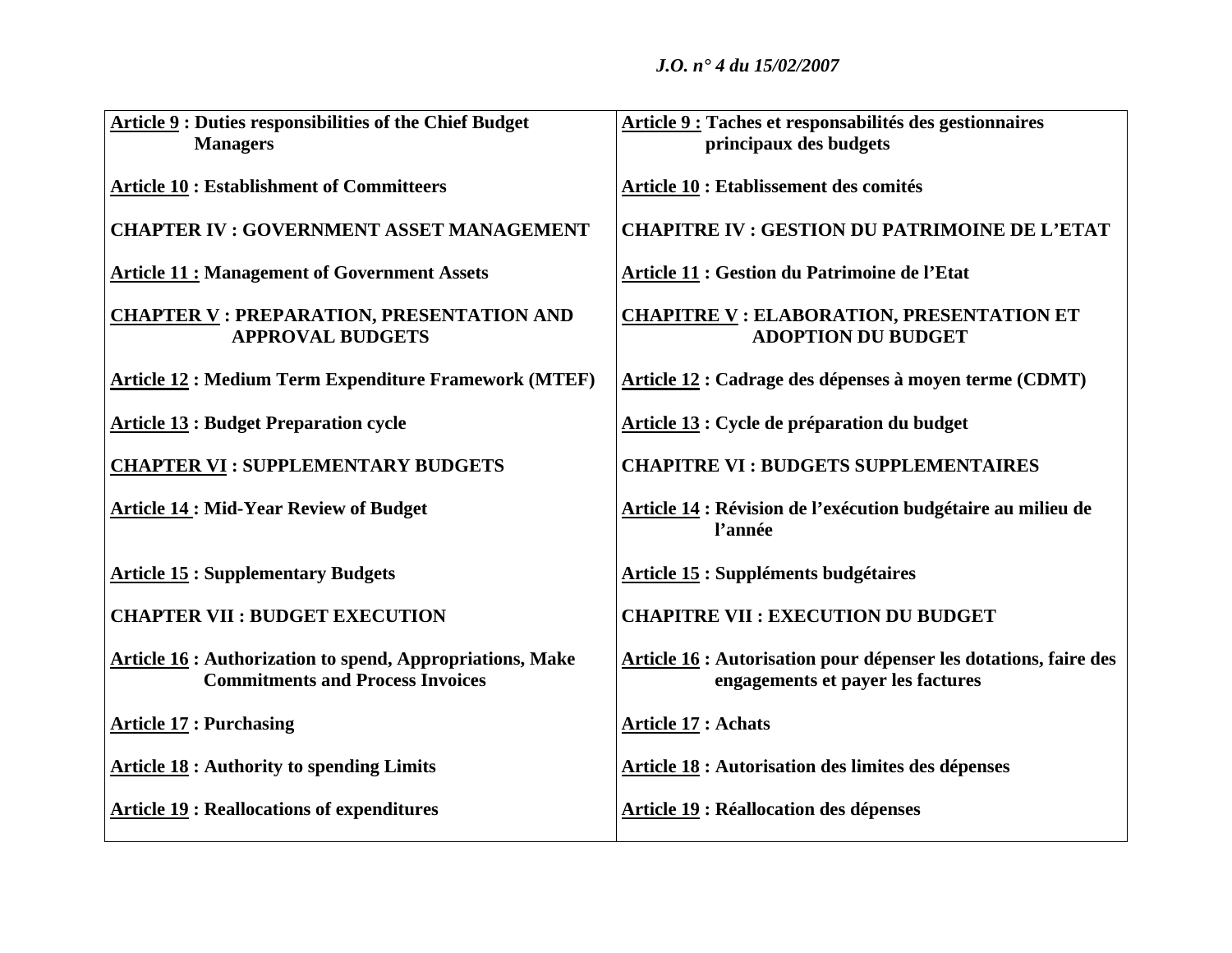| <b>Article 20: Control of reallocations</b>                                             | Article 20 : Contrôle des réallocations                                              |
|-----------------------------------------------------------------------------------------|--------------------------------------------------------------------------------------|
| <b>CHAPTER VIII : GOVERNMENT BORROWING</b><br><b>LENDING AND GUARANTEES</b>             | <b>CHAPITRE VIII : DES EMPRUNTS, PRETS ET</b><br><b>GARANTIE DE L'ETAT</b>           |
| <b>Article 21: Authority to Borrow</b>                                                  | <b>Article 21 : Pouvoir d'emprunter</b>                                              |
| <b>Article 22 : Borrowing</b>                                                           | <b>Article 22 : Emprunt</b>                                                          |
| <b>Article 23 : Local Government council Borrowing for</b><br><b>Investment Purpose</b> | Article 23 : Emprunt de l'Administration locale pour des fins<br>des investissements |
| <b>Article 24 : Guarantees</b>                                                          | <b>Article 24 : Garanties</b>                                                        |
| <b>Article 25: Lending and Equity Participation</b>                                     | Article 25 : Prêt et participation au capital                                        |
| <b>CHAPITRE IX: BANKING ARRANGEMENTS</b>                                                | <b>CHAPITRE IX : OPERATIONS BANCAIRES</b>                                            |
| <b>Article 26: Opening and closing of Bank Account</b>                                  | Article 26 : Ouverture et clôture d'un compte bancaire                               |
| <b>Article 27: Oversight of Banking Arrangement</b>                                     | <b>Article 27 : Supervision des opérations Bancaires</b>                             |
| <b>Article 28 : Collection and deposit of public Money</b>                              | Article 28 : Perception et dépôts des fonds publics                                  |
| <b>Article 29: Investments of Excess Cash</b>                                           | Article 29 : Investissement des fonds Excédentaires                                  |
| <b>CHAPTER X : TRUST FUNDS</b>                                                          | <b>CHAPITRE X : LES FONDS EN DEPOT</b>                                               |
| <b>Article 30: Money and Property Held in Trust</b>                                     | Article 30 : Argent et avoir retenus en dépôt                                        |
| <b>CHAPTER XI: ACCOUNTING AND REPORTING</b>                                             | <b>CHAPITRE XI: COMPTABILITE ET RAPPORTS</b>                                         |
| <b>Article 31 : Uniform Government Accounting Standards</b>                             | Article 31 : Uniformité des normes de comptabilité de l'Etat                         |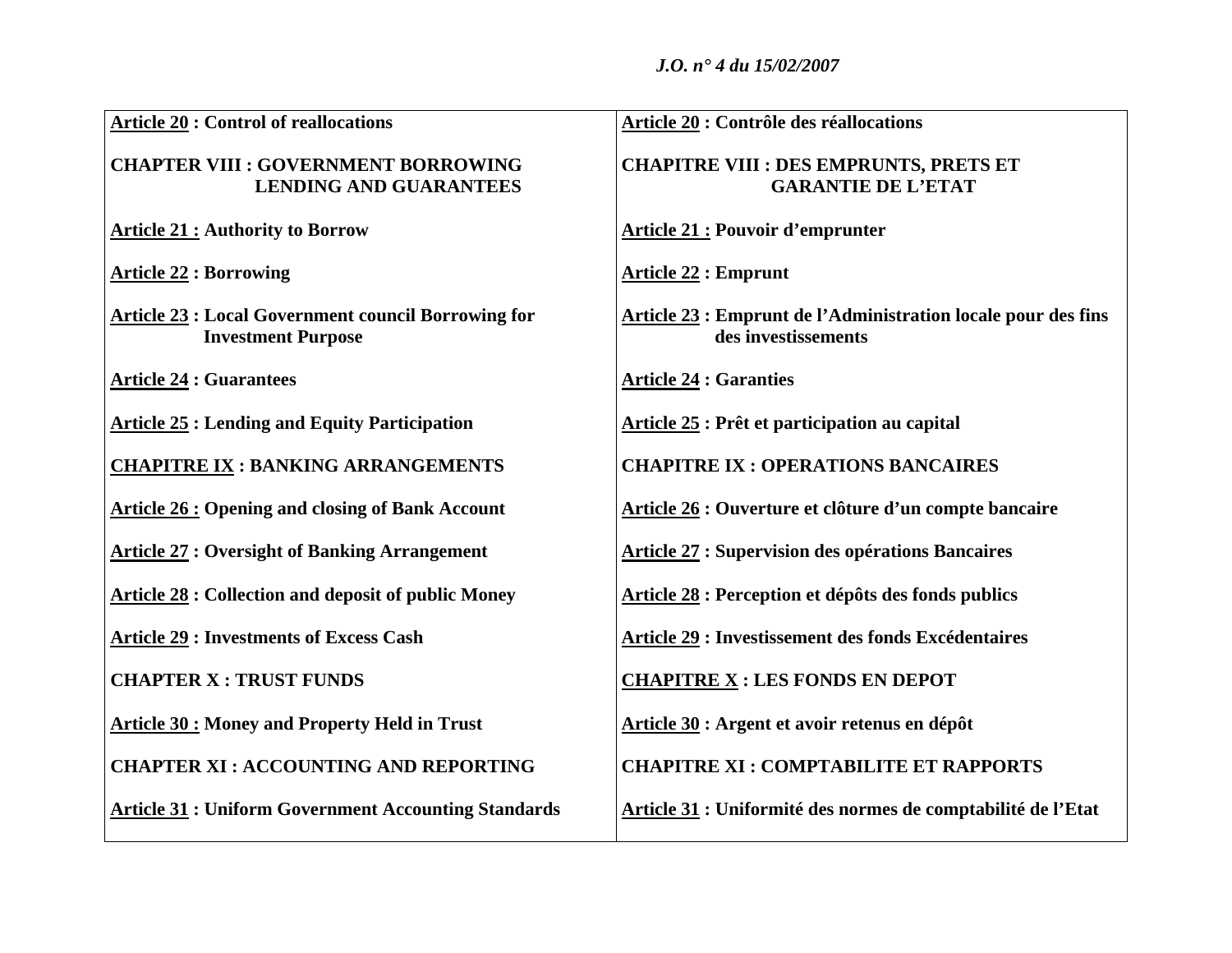| <b>Article 32 : In year reporting</b>                                                                                                               | Article 32 : Rapports du milieu de l'année                                                                                                            |
|-----------------------------------------------------------------------------------------------------------------------------------------------------|-------------------------------------------------------------------------------------------------------------------------------------------------------|
| <b>Article 33: Closure of Annual Accounts</b>                                                                                                       | Article 33 : Clôture des comptes                                                                                                                      |
| <b>Article 34: Format of Annual Financial Statements</b>                                                                                            | <b>Article 34: Format des Rapports financiers annuels</b>                                                                                             |
| <b>Article 35: Preparation of annual reports</b>                                                                                                    | <b>Article 35: Préparation des rapports annuels</b>                                                                                                   |
| <b>CHAPITRE XII : INTERNAL AUDIT</b>                                                                                                                | <b>CHAPITRE XII : AUDIT INTERNE</b>                                                                                                                   |
| <b>Article 36: Establishment and operation of Internal Audit</b><br><b>Function</b>                                                                 | Article 36 : Etablissement et opération de la fonction d'audit<br>interne                                                                             |
| <b>CHAPITRE XIII : FINAL PROVISIONS</b>                                                                                                             | <b>CHAPITRE XIII : DISPOSITIONS FINALES</b>                                                                                                           |
| <b>Article 37 : Issuances of Directives and Guidelines</b>                                                                                          | <b>Article 37 : Emission directives et instructions</b>                                                                                               |
| <b>Article 38 : Losses of Public money and Public Property</b>                                                                                      | Article 38 : Perte de fonds public et des biens                                                                                                       |
| Article 39 : Non Compliance with the provisions of the<br><b>Organic Law on State Financial and Property and these</b><br><b>Ministerial Orders</b> | Article 39 : Non-conformité aux dispositions de la loi<br>organique relative aux finances et aux patrimoines<br>de l'Etat et a cet Arrêté Ministériel |
| <b>Article 40 : Repealing of inconsistence</b>                                                                                                      | <b>Article 40 : Dispositions abrogatoires</b>                                                                                                         |
| <b>Article 41: Enforcement</b>                                                                                                                      | <b>Article 41 : Entrée en Vigueur</b>                                                                                                                 |
|                                                                                                                                                     |                                                                                                                                                       |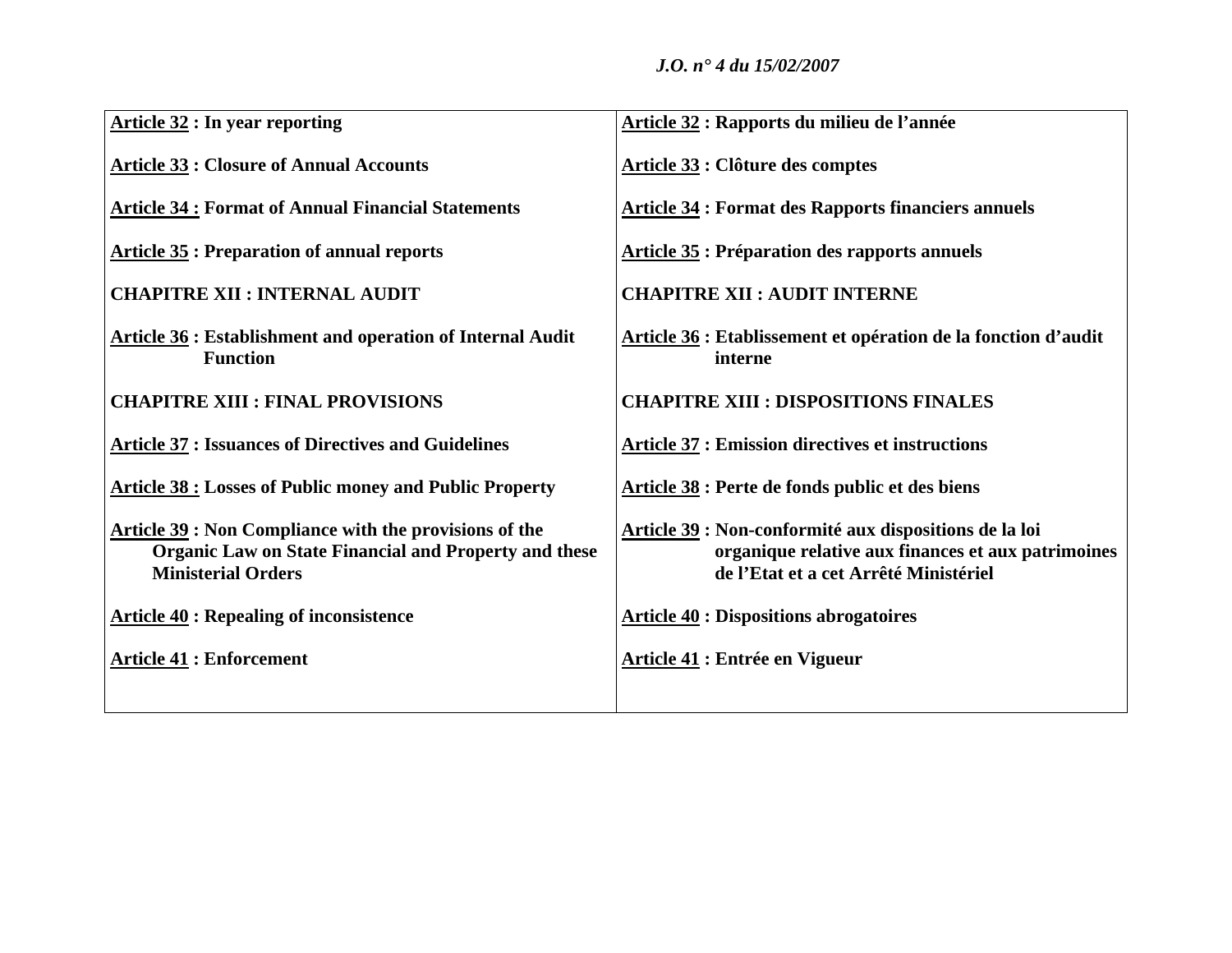| MINISTERIAL ORDER N°002/07 OF 09/02/2007 RELATING                                                                                                                                                                                                                                                                                                                                                                           | ARRETE MINISTERIEL N°002/07 DU 09/02/2007 PORTANT                                                                                                                                                                                                                                                                                                                                                                                                                                                                                                 |
|-----------------------------------------------------------------------------------------------------------------------------------------------------------------------------------------------------------------------------------------------------------------------------------------------------------------------------------------------------------------------------------------------------------------------------|---------------------------------------------------------------------------------------------------------------------------------------------------------------------------------------------------------------------------------------------------------------------------------------------------------------------------------------------------------------------------------------------------------------------------------------------------------------------------------------------------------------------------------------------------|
| TO FINANCIAL REGULATIONS                                                                                                                                                                                                                                                                                                                                                                                                    | REGLEMENTATIONS FINANCIERES                                                                                                                                                                                                                                                                                                                                                                                                                                                                                                                       |
| The Minister of Finance and Economic planning;                                                                                                                                                                                                                                                                                                                                                                              | Le Ministre des Finances et de la Planification Economique;                                                                                                                                                                                                                                                                                                                                                                                                                                                                                       |
| Given the Constitution of the Republic of Rwanda of $4th$ June, 2003 as<br>amended to date, especially in its article 120, 121 and 201;                                                                                                                                                                                                                                                                                     | Vu la Constitution de la République du Rwanda du 4 juin 2003<br>telle que modifiée en ce jour, spécialement en son article 120, 121<br>et 201;                                                                                                                                                                                                                                                                                                                                                                                                    |
| Given the Organic Law on State Finances and Property especially in                                                                                                                                                                                                                                                                                                                                                          | Vu la loi organique relative aux finances et au patrimoine de l'Etat,                                                                                                                                                                                                                                                                                                                                                                                                                                                                             |
| its articles 2, 12, 13, 14, 66;                                                                                                                                                                                                                                                                                                                                                                                             | spécialement en ses articles 2, 12, 13, 14, 66;                                                                                                                                                                                                                                                                                                                                                                                                                                                                                                   |
| Having reviewed the Manual on Financial Management and                                                                                                                                                                                                                                                                                                                                                                      | Revu le manuel de Procédures de Gestion Financière et procédures                                                                                                                                                                                                                                                                                                                                                                                                                                                                                  |
| Accounting Procedures for Local Governments;                                                                                                                                                                                                                                                                                                                                                                                | de comptabilité pour les Administrations Locales;                                                                                                                                                                                                                                                                                                                                                                                                                                                                                                 |
| After examination and adoption by the cabinet in its session of                                                                                                                                                                                                                                                                                                                                                             | Apres examen et adoption par le conseil des Ministres en sa séance                                                                                                                                                                                                                                                                                                                                                                                                                                                                                |
| 11/10/2006.                                                                                                                                                                                                                                                                                                                                                                                                                 | du 11/10/2006.                                                                                                                                                                                                                                                                                                                                                                                                                                                                                                                                    |
| <b>HEREBY ORDERS:</b>                                                                                                                                                                                                                                                                                                                                                                                                       | <b>ARRETE:</b>                                                                                                                                                                                                                                                                                                                                                                                                                                                                                                                                    |
| <b>Chapter one: General provisions</b><br><b>Article one: Scope of Application</b><br>This Order implements the Organic Law $n^{\circ}$ 37/2006 of 12/09/2006 on<br>State Finances and Property and is adhered by Central Government,<br>Local Administrative entities, Funds held in trust, and Extra budgetary<br>funds. Except as specifically herein stated, Public Enterprises are<br>outside the scope of this Order. | <b>Chapitre premier : Dispositions générales</b><br><b>Article premier : Champ d'application</b><br>Le présent arrêté met en exécution la loi organique n° 37/2006 de<br>la 12/09/2006 relative aux finances et au patrimoine de l'Etat et<br>s'applique à l'Administration Centrale, aux Entités Administratives<br>Décentralisées, aux fonds de dépôt, ainsi que les fonds extra<br>budgétaires. Excepté les dispositions spécifiques de ce règlement,<br>les entreprises publiques sont en dehors du champ d'application du<br>présent arrêté. |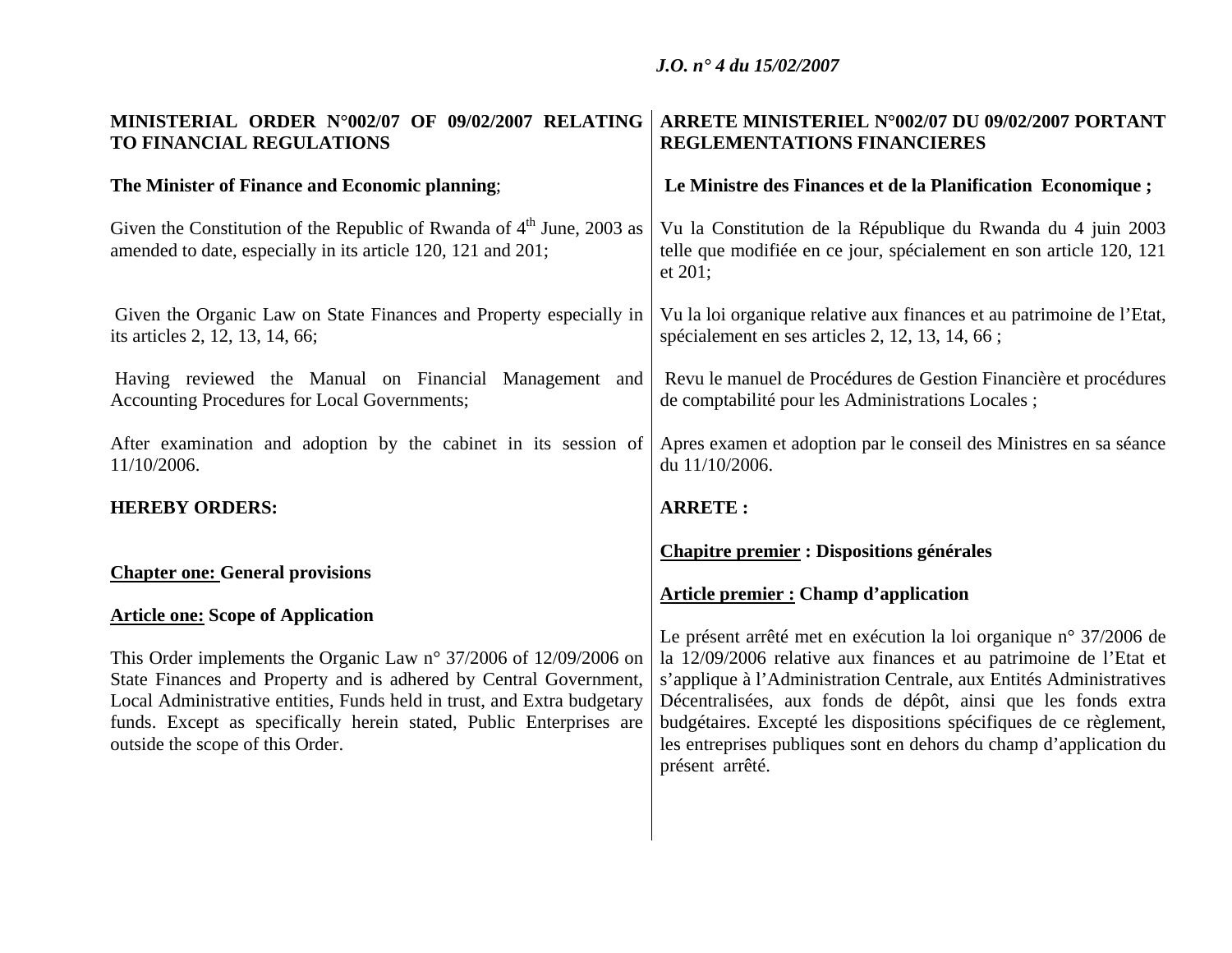# **Article 2: Definitions**

In this Order, the following terms shall mean:

**1 "Accrual basis of accounting":** : this basis of accounting recognises transactions at the time they occur regardless of the timing of the associated cash flows. This means that the financial statements prepared under the accrual basis of accounting include not only the transactions settled in cash but also outstanding liabilities and provisions for probable liabilities. Besides, under this basis of accounting non-current assets are capitalised and depreciated over their estimated useful lives, prepaid expenses are recorded as assets until the related services/goods have been received, in which case those assets are written off.

**2"Autonomous public entities":** are public institutions that provide public services, prepare and execute their own budgets and depend, at least partially, on central government transfers to cover their operational and capital expenditures.

**3. "Budget Agency":** is a state organ which is entitled to a budget in the annual State Finance Law.

**4."Budget Appropriation":** is a provision in law approved by the Chamber of Deputies approving the maximum amount that a budget agency may incur in making commitments and payments for specific purposes during a twelve month period, running from January 1, to December 31, each year.

# *J.O. n° 4 du 15/02/2007*

# **Article 2 : Définitions**

Dans le présent arrêté ministériel, les termes suivants signifient :

1 « **Comptabilité selon le principe de séparation des exercices fiscales** *» :* Ce mode de Comptabilité tien compte des opérations au moment où elles ont lieu quel que soit le moment des flux des liquidités y relatifs. Cela veut dire que les états financiers préparés selon le principe de séparation des exercices fiscales comprend non seulement les opérations réglées au comptant mais aussi des dettes non payées ainsi que des provisions pour des dettes probables. En plus, selon ce principe comptable les actifs immobilisés sont capitalisés et amortis pendant leur période probable d'utilisation, les dépenses prépayées sont enregistrées comme actifs jusqu'à ce que les services/biens soient reçus, c'est seulement à ce moment que ces actifs seront amortis. **2."Entités publiques autonomes''** : sont des établissements qui fournissent des biens et services publics, élaborent et exécutent leurs propres budgets et dépendent, au moins en partie, des transferts du gouvernement central pour faire face à leurs dépenses de fonctionnement et d'investissement. **3."Agence Budgétaire''** : désigne un organisme pour lequel un titre budgétaire est prévu dans la Loi de Finances annuelle. **4. ''Dotation''** : désigne une disposition de loi votée par le parlement autorisant la somme maximale qu'une agence budgétaire peut engager en souscrivant des engagements et en effectuant des décaissements pour des objectifs spécifiques au cours d'une période de douze mois courant, du 1<sup>er</sup> janvier jusqu'au 31 décembre de chaque année.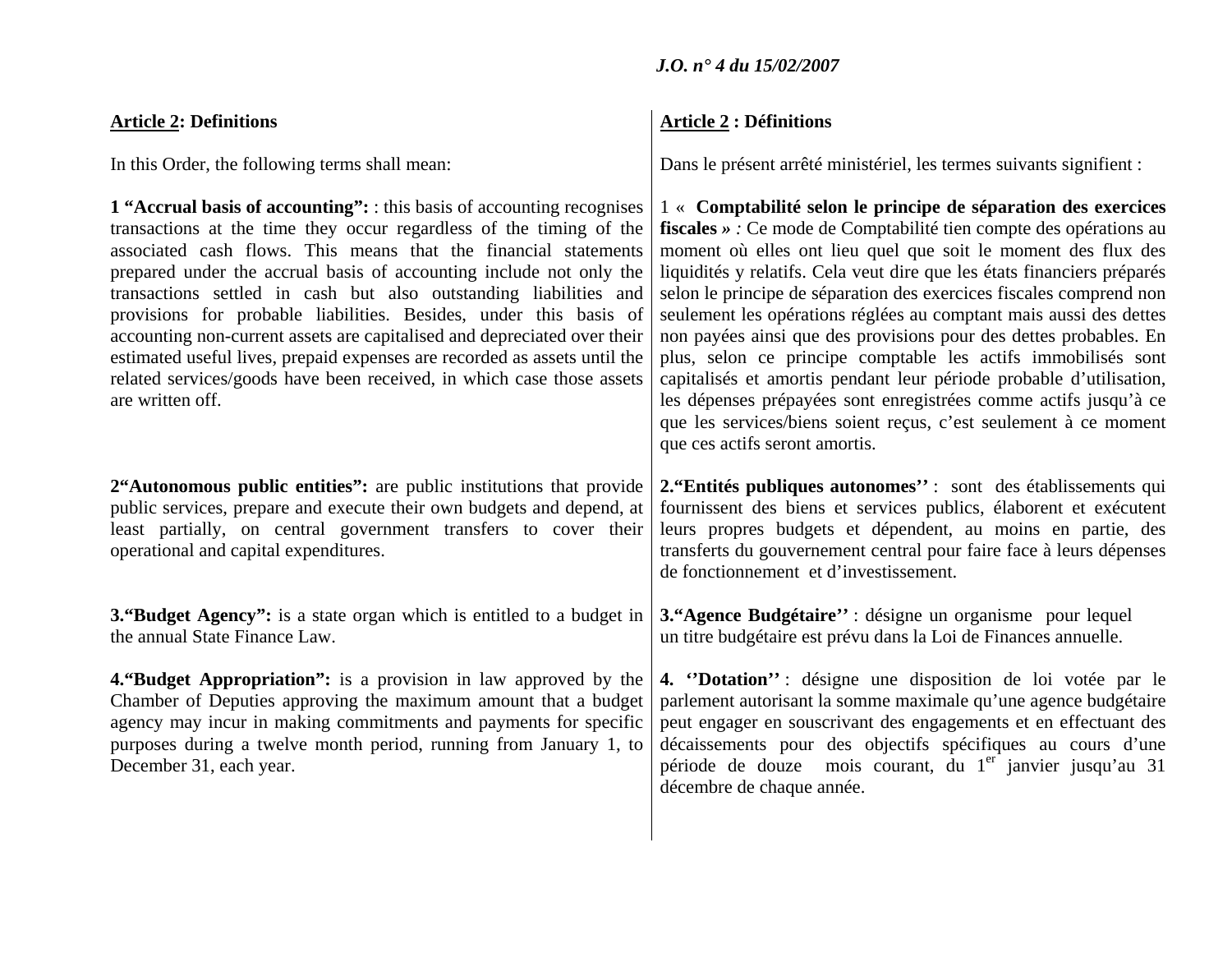**5. "Budget deficit":** is the amount of budgetary expenditure, as defined by article 30 of the organic Law as a surplus to budgetary revenues, as defined by article 29 of that Organic Law.

**6. "Budget surplus":** is the expected amount of budget revenues, as defined in article 29 of the Organic Law on State Finances and Property, in excess of expected budgetary expenditures as defined in article 30 of that Organic Law.

**7. "Cash basis of accounting":** the cash basis of accounting recognizes transactions only when the associated cash is received or paid by the entity. The measurement focus in the financial statements prepared on cash basis is balances of cash and changes therein. Thus, primarily financial statements prepared under the cash basis provide readers with information about the sources of cash raised during the period, the purposes for which cash was used and the cash balances at the reporting date. Under the cash basis of accounting, non-current assets are not capitalized hence no depreciation charges – the assets are recorded as "expenses" during the period of purchase. Furthermore, no accruals are made for unpaid or probable liabilities, and prepaid assets are not recorded as such but are instead recorded as "expenses" at the time of payment.

**8. "Chief budget manager":** is the administrative head of the budget in the budget agency as mentioned in article 20 of the organic law on state finances and property, or any other civil servant such as a manager delegate.

# **5. "Déficit budgétaire '':** désigne le montant

 des dépenses budgétaires, tel que défini par l'article 30 de la loi organique relative aux finances et au patrimoine de l'Etat, non couvert par le montant de recettes budgétaires, telles que définies par l'article 29 de cette Loi Organique.

**6. '' Excédent budgétaire'' :** désigne le surplus des recettes budgétaires telles que définies à l'article 29 de la Loi Organique relative aux finances et au patrimoine de l'Etat par rapport aux prévisions des dépenses budgétaires telles que définies à l'article 30 de cette Loi Organique.

**7. ''La méthode de comptabilité sur base de caisse ''** : la méthode de comptabilité sur base de caisse reconnaît les transactions seulement quand l'argent est perçu ou payé par l'entité. Les éléments contenus dans les états financiers préparés sur base de cette méthode de comptabilité sont les soldes des comptes financiers ainsi que les mouvements intervenus sur ces comptes. Ainsi, les états financiers préparés sous cette méthode de comptabilité fournissent au lecteur l'information sur la provenance des fonds encaissés durant cette période, les motifs de décaissement ainsi que les soldes à la date du reportage. Sous cette méthode de comptabilité de caisse, les actifs immobilisés ne sont pas comptabilisés comme tel et ne sont donc pas amortis- ils sont enregistrés comme dépenses au cours de la période d'acquisition. En plus, les dépenses non payées et les dettes probables ne sont pas comptabilisées et les avances ne sont pas enregistrées comme tel mais plutôt comme des dépenses au moment du paiement.

**8. ''Le gestionnaire principal du budget'' :** est le responsable administratif d'une agence budgétaire ou tout autre agent public délégué par lui.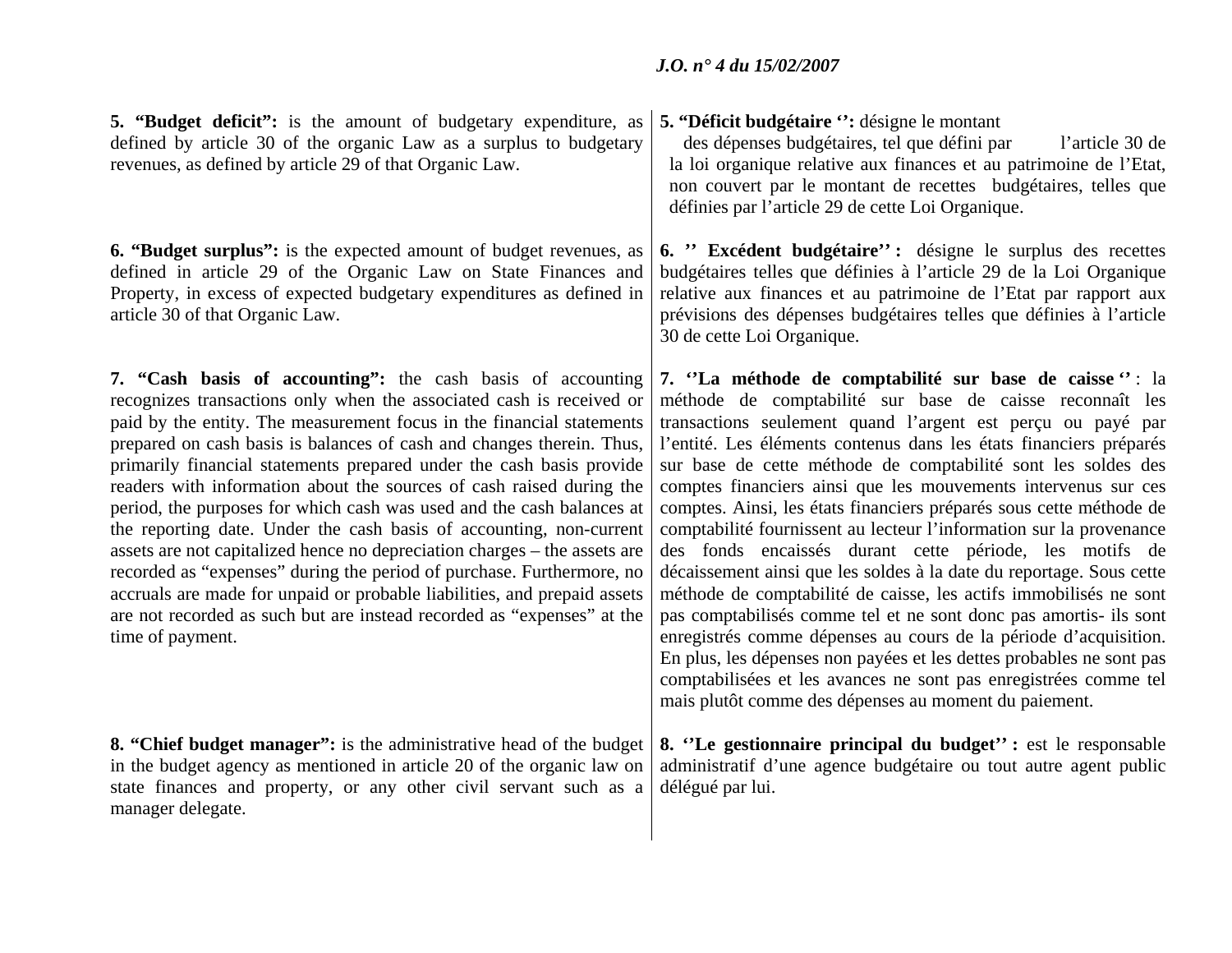**9. "Commitments**": are obligations which arise when an agreement, contract or a purchase order has been duly concluded for the supply of goods or services to a government entity or where such an agreement binds the government entity to make future disbursements to the other contracting party"

**10.."Complementary period":** this is a period after the close of the financial year during which outstanding invoices relating to the closed year are reported as expenditure for that year. The complementary period transactions supplement the cash basis record, thus ensuring comparability between reported transactions and the corresponding approved budgets.

**11."Compulsory payments":** refers to payments by the central government for contractual obligations, permanent agreements or special laws. They include payments for servicing the public debt, refunds of taxes and other revenues in case they are provided by law, court-issued legal claims on the State and funds on the recurrent budget utilized by organs established by the Constitution.

**12. "Consolidated fund":** is the fund that includes all the revenues and other funds of the State as stated in the article 7 of the Organic law.

**13."Extra budgetary fund":** consists of State financial resources, which are not part of the Consolidated Fund by virtue of a specific legislation or agreement with donors for such exclusion.

**9. ''Engagements** ": sont des obligations qui naissent quand un accord/un contrat ou un bon de commande a été dûment conclu pour la fourniture des biens ou services à une entité administrative ou bien quand un tel contrat engage l'entité administrative à faire un paiement ultérieurement à l'autre partie au contrat.

**10. ''Période complémentaire''** : c'est une période après la clôture de l'exercice budgétaire au cours de la quelle les factures impayées de l'année clôturée sont reconnues comme les dépenses de cette année-là. Les transactions de la période complémentaire complètent les enregistrements effectués selon la méthode de la comptabilité de caisse et garantissent ainsi la comparabilité entre les transactions mentionnées et les budgets correspondants approuvés.

**11."Décaissements d'office''** : décaissements découlant d'obligations contractuelles, d'accords permanents ou des lois spéciales dus par le Gouvernement Central. Parmi ces décaissements figurent les fonds destinés à honorer le service de la dette publique, la restitution du trop-perçu d'impôts et autres recettes définis par la loi, les créances décidées par les tribunaux contre l'Etat et les budgets de fonctionnement approuvés des institutions prévues par la Constitution.

**12. ''Fonds consolidé'' :** désigne le fonds qui contient toutes les recettes et autres fonds de l'Etat comme stipulé à l'article 7 de la loi organique relative aux finances et au patrimoine de l'Etat.

**13. ''Fonds extrabudgétaire''** : consiste aux ressources financières de l'Etat qui ne font pas partie du fonds consolidé en vertu d'une législation spécifique ou par un accord avec les bailleurs de fonds pour une telle exclusion.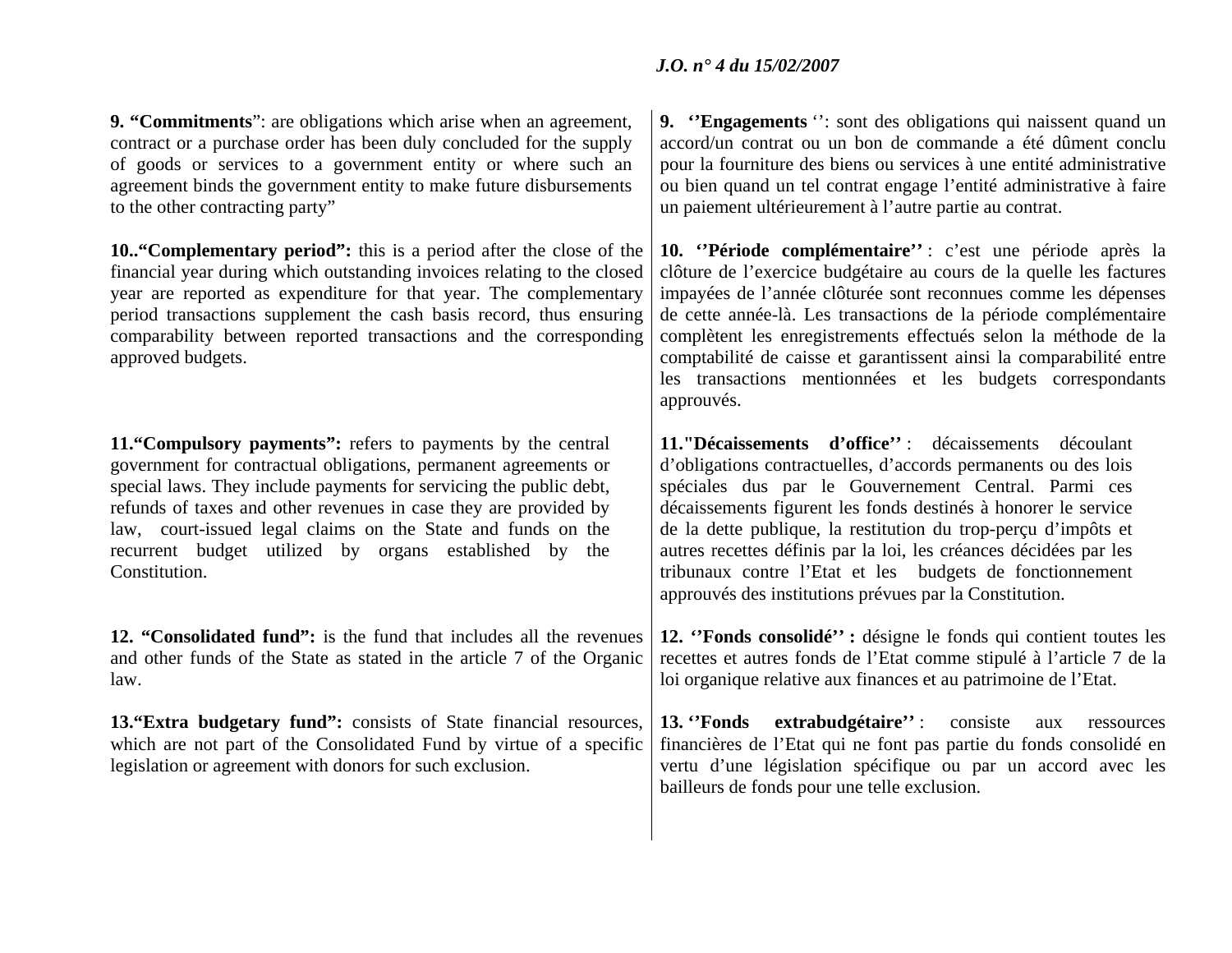| <b>14. "Fiscal Year":</b> refers the period of twelve (12) months beginning<br>on January the $1st$ and ending on December the 31 <sup>st</sup> .                                                                                                                                                                                                                                                                                                                                                                                                          | 14. "L'exercice budgétaire": est une période de douze mois<br>prenant cours le premier janvier et prenant fin le trente et un<br>décembre de chaque année.                                                                                                                                                                                                                                                                                                                                                                                                         |
|------------------------------------------------------------------------------------------------------------------------------------------------------------------------------------------------------------------------------------------------------------------------------------------------------------------------------------------------------------------------------------------------------------------------------------------------------------------------------------------------------------------------------------------------------------|--------------------------------------------------------------------------------------------------------------------------------------------------------------------------------------------------------------------------------------------------------------------------------------------------------------------------------------------------------------------------------------------------------------------------------------------------------------------------------------------------------------------------------------------------------------------|
| 15."General Government": Consists of Government entities whose<br>primary function is the provision of public services                                                                                                                                                                                                                                                                                                                                                                                                                                     | 15."Administration<br><b>Publique</b> ":<br>consiste<br>entités<br>aux<br>administratives dont la fonction principale est la délivrance des<br>services publics.                                                                                                                                                                                                                                                                                                                                                                                                   |
| 16. "Generally Accepted Accounting Practice": refers to accounting<br>practices and procedures recognized by the accounting profession as<br>appropriate for reporting financial information in the public sector.                                                                                                                                                                                                                                                                                                                                         | 16.« Les pratiques de comptabilité généralement admises »: se<br>réfèrent aux pratiques et procédures de comptabilité reconnues par<br>la profession de comptabilité comme appropriées pour faire état de<br>l'information financière dans le secteur public.                                                                                                                                                                                                                                                                                                      |
| 17. "Local administrative entities": refer to elected institutions<br>which exercise powers entrusted by law and prepare and execute their<br>particular plans of action and which prepare and execute budgets<br>relating to the plan of action. The entities are established and governed<br>by law.                                                                                                                                                                                                                                                     | 17 « Entités Administratives Décentralisées": renvoient à tous<br>les organes élus et jouissant des pouvoirs leurs dévolus par les lois<br>et qui préparent et exécutent leurs budgets. Ces organes sont établis<br>et régis par une loi.                                                                                                                                                                                                                                                                                                                          |
| <b>18. "Minister":</b> refers to the Minister in charge<br>of finance.<br>19. "Ministry": refers to the Ministry in charge<br>of finance.                                                                                                                                                                                                                                                                                                                                                                                                                  | 18. Ministre": désigne le Ministre ayant les finances dans ses<br>attributions.<br>19 "Ministère" : désigne le Ministère ayant<br>les finances dans ses attributions.                                                                                                                                                                                                                                                                                                                                                                                              |
| 20. "Modified cash basis of accounting": In the context of this<br>Ministerial Order modified cash basis of accounting means financial<br>transactions which are recognized in the books of account as follows:<br>1. Generally, transactions are recognized only at the time the<br>associated cash flows take place;<br>The expenditure on acquisition of fixed assets is not<br>2.<br>capitalized–thus fixed assets are written–off on acquisition<br>and the wear $\&$ tear (depreciation) of those assets is not<br>recorded in the books of account; | 20. "Méthode de comptabilité sur base de caisse modifiée":<br>Dans le contexte de cet arrêté, la méthode de comptabilité sur base<br>de caisse modifiée signifie que les transactions financières sont<br>reconnues dans les livres comptables comme suit :<br>Généralement, les transactions<br>1.<br>sont reconnues<br>uniquement au moment où les flux de trésorerie ont lieu ;<br>2. La dépense sur l'acquisition des actifs immobilisés n'est<br>pas comptabilisée et les amortissements de ces actifs ne<br>sont pas enregistrés dans les livres comptables; |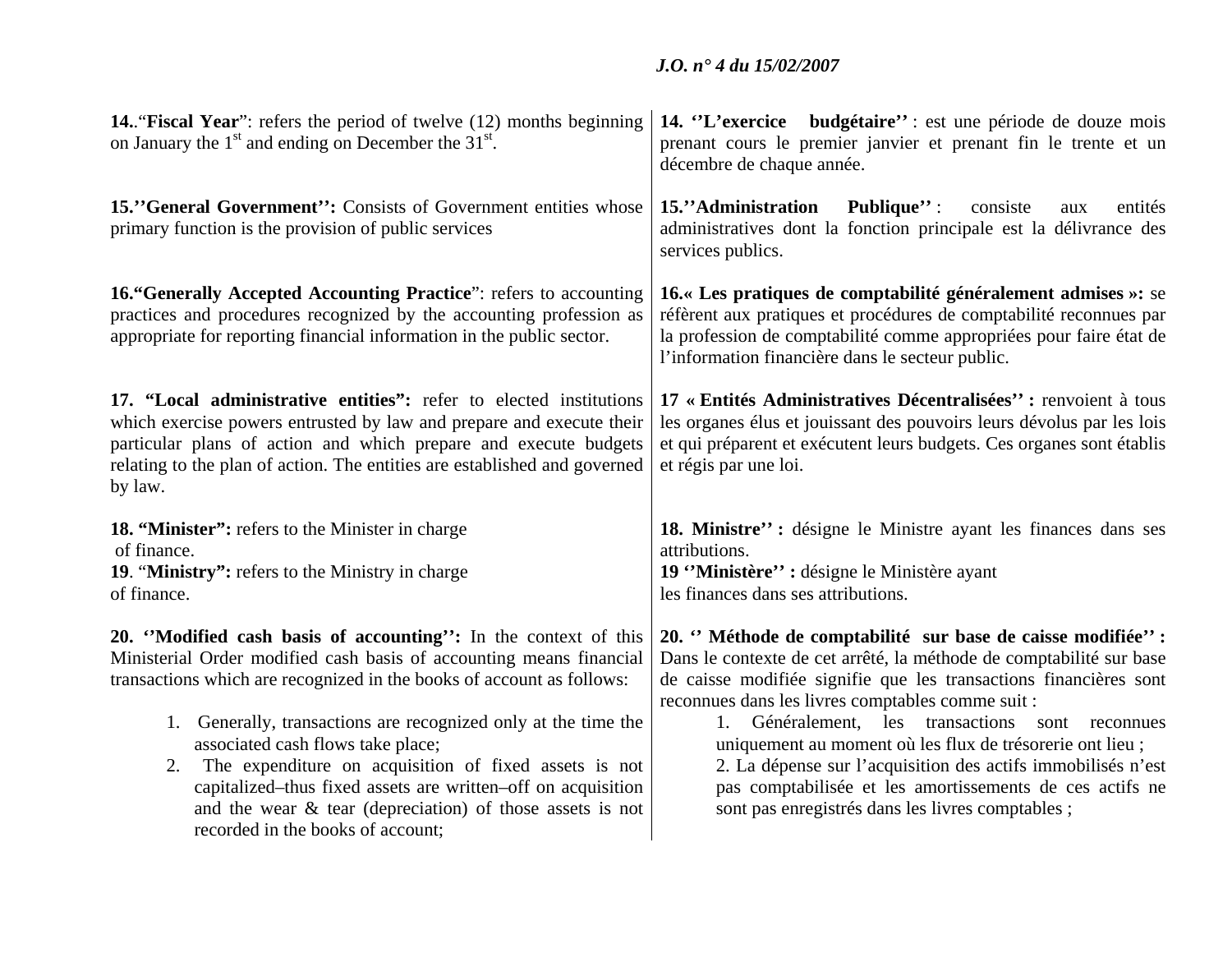3. Prepaid expenditure/advances is written-off during the period of disbursement;

### **The recognized "modification" is as follows:**

- 1. Invoices for goods and services which are outstanding on the date of the closure of the fiscal year are recognized as liabilities for that specific fiscal year;
- 2. Loans and advances are recognized as assets/liabilities at the time of disbursement and related interest is recognized only when disbursed. Interest payable on public debt is accrued.
- 3. Book balances denominated in foreign currencies are converted into the Rwanda Francs at rates of exchange ruling on that date issued by the National bank of Rwanda. The associated exchange losses are recorded as recurrent expenditure while the exchange gains are recorded as recurrent revenue.

**21. "Organic Law":** means the Organic Law No 37/2006 of 12/09/2006 on State Finances and Property,

**22.''Other public enterprises"** refers to autonomous and semi autonomous public entities and extra budgetary funds.

**23. "Public Capital revenues"**: are revenues derived from the sale and capital transfers of public assets.

**24.** "**Public enterprises":** are the public legal entities, wholly or partially owned by central or Local Administrative Entities, established to provide goods and services for sale.

3. Les dépenses payées d'avance/avances sont radiées au cours de la période de décaissement.

### **La modification reconnue se présente comme suit :**

- 1. Les factures des biens et services qui ne sont pas encore payées à la date de clôture de l'exercice budgétaire sont reconnues comme des dettes pour cet exercice budgétaire ; 2. Les emprunts et avances sont reconnus comme actifs /dettes à partir de la date de décaissement et les intérêts y afférant sont reconnus seulement après leur payement. Les intérêts sur la dette publique sont constatés à leur échéance.
- 3. Les soldes des livres libellés en monnaies étrangères sont convertis en franc rwandais aux taux en vigueur à cette date édictés par la Banque Nationale. Les pertes de change y afférant sont enregistrées comme dépenses courantes tandis que les profits de change sont enregistrés comme recettes courantes.

**21. ''Loi Organique''** : signifie la loi organique n° 37/2006 de la 12/09/2006 relative aux finances et au patrimoine de l'Etat.

**22. ''Autres établissements publics'' :** Se réfère aux entités publiques autonomes et semi autonomes et aux fonds extrabudgétaires.

**23.''Recettes en capital'':** désignent les recettes provenant de la vente et de la cession des actifs de l'Etat.

**24. ''Entreprises publiques'' :** désigne les personnes morales publiques, entièrement ou partiellement détenues par le gouvernement central ou les entités administratives décentralisées établies pour vendre les biens et services.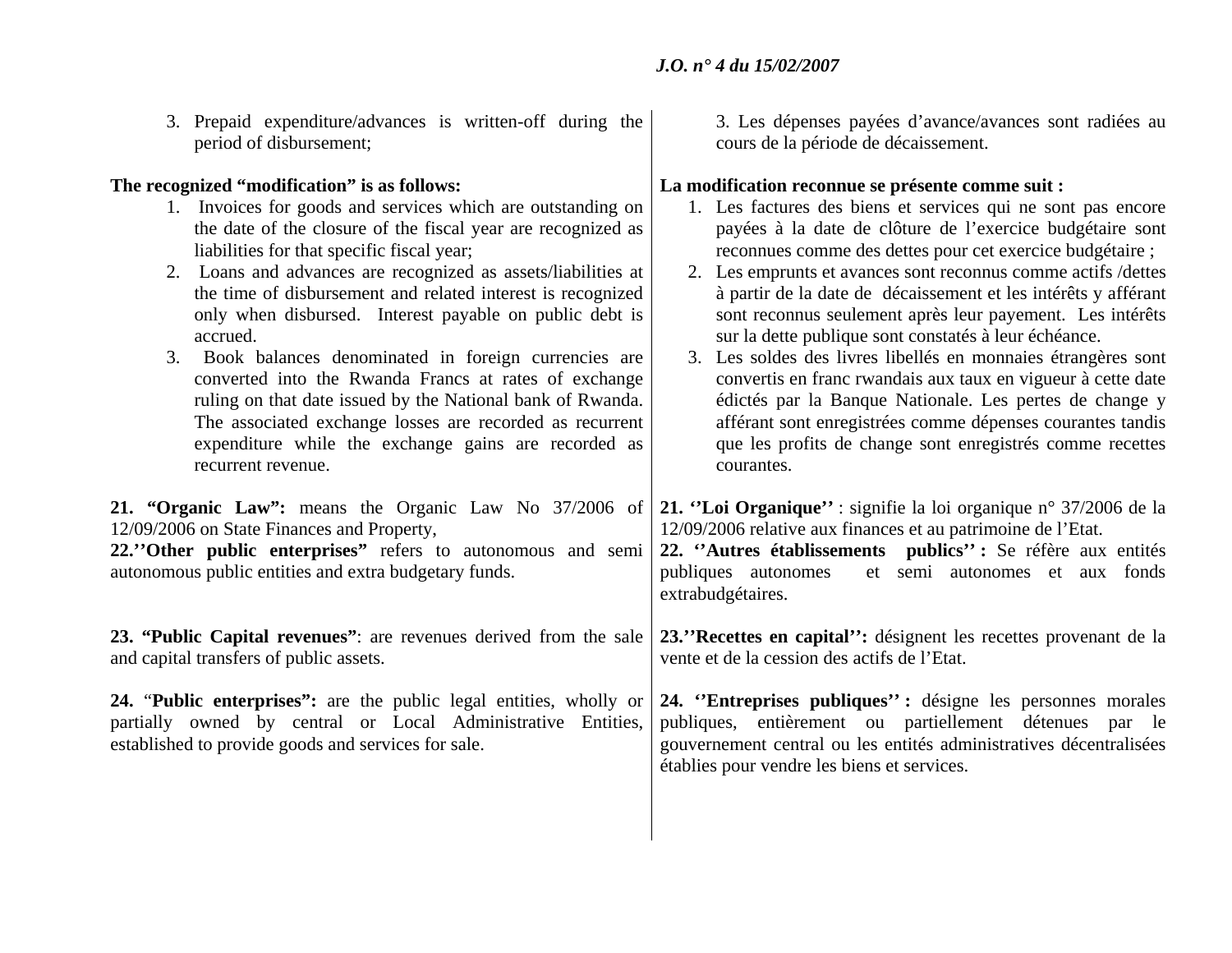| 25. "Public money": is all state money received or to be received by<br>the Minister, a public officer or any other authorized person and shall<br>include revenues collected by designated government departments,<br>donations, loans for the Government, and any other money that the<br>Minister may direct to be paid into the accounts of the consolidated<br>fund. It excludes money received or paid by public autonomous<br>entities. | 25. "Fonds publics": sont tous les fonds de l'Etat perçus ou à<br>percevoir par le Ministre, par un agent de l'Etat ou par toute autre<br>personne autorisée et comprennent les recettes collectées par les<br>départements publics compétents, les dons et les emprunts du<br>Gouvernement ainsi toutes les autres sommes qui sont, sur ordre du<br>Ministre, déposés sur les comptes du fonds consolidé. Sont exclus<br>les fonds reçus ou payés par les entreprises publiques. |
|------------------------------------------------------------------------------------------------------------------------------------------------------------------------------------------------------------------------------------------------------------------------------------------------------------------------------------------------------------------------------------------------------------------------------------------------|-----------------------------------------------------------------------------------------------------------------------------------------------------------------------------------------------------------------------------------------------------------------------------------------------------------------------------------------------------------------------------------------------------------------------------------------------------------------------------------|
| 26. "Public Officer": refers to any person carrying out a duty<br>provided within the Public Service and is paid out of funds from the<br>state finance.                                                                                                                                                                                                                                                                                       | 26. "Agent de l'Etat": désigne une personne occupant une<br>fonction publique et rémunéré à partir des fonds de l'Etat.                                                                                                                                                                                                                                                                                                                                                           |
| 27. "Public property": refers to movable assets and real estate and<br>excludes consumable and perishable goods.                                                                                                                                                                                                                                                                                                                               | 27. "Le patrimoine de l'Etat": désigne les biens meubles et<br>immeubles de l'Etat à l'exception des biens consommables et<br>périssables.                                                                                                                                                                                                                                                                                                                                        |
| 28 "Public sector": consists of the General Government and the<br>public enterprises.                                                                                                                                                                                                                                                                                                                                                          | 28. "Secteur Public": désigne l'administration publique ainsi<br>que les entreprises publics.                                                                                                                                                                                                                                                                                                                                                                                     |
| 29. "Revenues": is all money received into the consolidated fund as<br>mentioned in article 29 of the Organic law.                                                                                                                                                                                                                                                                                                                             | 29. "Recettes": désigne les fonds reçus par le fonds consolidé et<br>émanant des sources énumérées à l'article 29 de la loi organique<br>relative aux finances et au patrimoine de l'Etat.                                                                                                                                                                                                                                                                                        |
| 30. "Single Treasury Account" is the central government main bank<br>account open in the National Bank of Rwanda.                                                                                                                                                                                                                                                                                                                              | 30. "Compte unique au trésor": désigne le compte bancaire<br>principal de l'administration centrale ouvert à la Banque Nationale<br>du Rwanda.                                                                                                                                                                                                                                                                                                                                    |
| 31. "Special Fund": is an extra budgetary fund for specific purposes.                                                                                                                                                                                                                                                                                                                                                                          | 31. "Fonds spécial": désigne le fond extrabudgétaire établi pour<br>des fins spécifiques.                                                                                                                                                                                                                                                                                                                                                                                         |
| 32. "State": refers to the Central administration, Local Administrative<br>Entities and all legal entities such as extra budgetary and special funds<br>as well as the institutions that depend on central government or local<br>funding. It excludes public autonomous entities.                                                                                                                                                             | 32. "Etat": désigne l'Administration centrale, les Gouvernement<br>locaux toutes les personnes morales telles que les fonds<br>extrabudgétaires et les fonds spéciaux, de même que les institutions<br>qui dépendent des financements de l'administration centrale ou de<br>l'administration locale. Sont exclues de cette définition les<br>entreprises publiques dotées de l'autonomie administrative.                                                                          |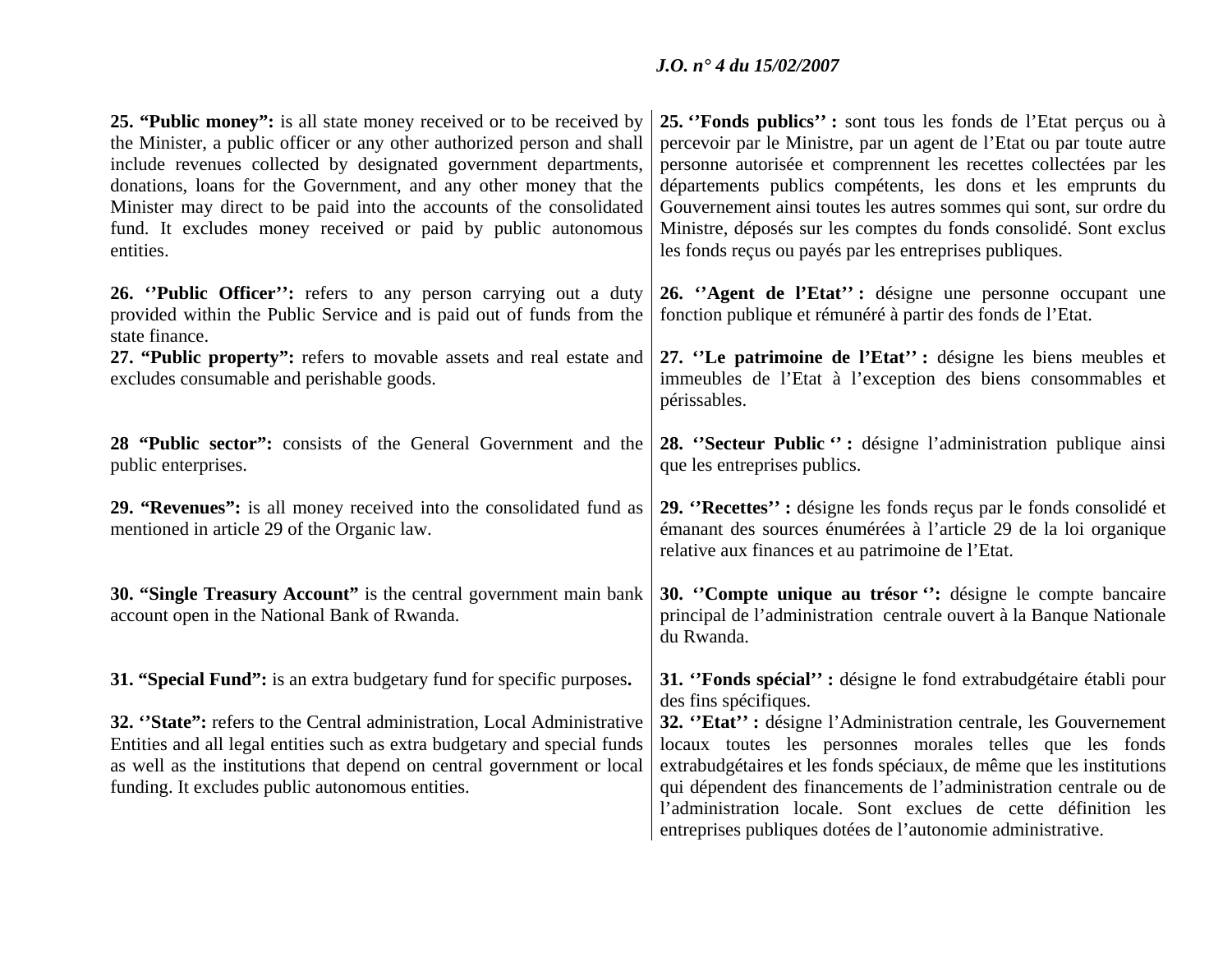| 33. "State Finance Law": is a law describing the expected annual<br>revenue estimates, the annual expenditure estimates and other<br>payments approved by the Chamber of Deputies.                                                                                                                                                                                                                                                                                                                                                                         | 33. "Loi des finances" : désigne la loi déterminant les estimations<br>annuelles des recettes et des dépenses, ainsi que les autres<br>décaissements pour lesquels des dotations budgétaires ont été<br>votées par la Chambre des Députés.                                                                                                                                                                                                                                                                                           |
|------------------------------------------------------------------------------------------------------------------------------------------------------------------------------------------------------------------------------------------------------------------------------------------------------------------------------------------------------------------------------------------------------------------------------------------------------------------------------------------------------------------------------------------------------------|--------------------------------------------------------------------------------------------------------------------------------------------------------------------------------------------------------------------------------------------------------------------------------------------------------------------------------------------------------------------------------------------------------------------------------------------------------------------------------------------------------------------------------------|
| <b>CHAPTER II: ESTABLISHMENT, SCOPE AND CONTROL OF</b><br>THE CONSOLIDATED FUND.                                                                                                                                                                                                                                                                                                                                                                                                                                                                           | <b>CHAPITRE II: ETABLISSEMENT CHAMPS</b><br><b>D'APPLICATION</b><br><b>ET</b><br><b>CONTROLE</b><br><b>FONDS</b><br><b>DU</b><br><b>CONSOLIDE.</b>                                                                                                                                                                                                                                                                                                                                                                                   |
| <b>Article 3: Establishment of the Consolidated Fund</b>                                                                                                                                                                                                                                                                                                                                                                                                                                                                                                   | Article 3 : Etablissement du fonds consolidé                                                                                                                                                                                                                                                                                                                                                                                                                                                                                         |
| Pursuant to Article 79 of the Constitution and Articles 7 and 8 of the<br>Organic Law on State Finances and Property, a Consolidated Fund<br>shall be established for the Central Government and for each of the<br>local administrative entities. Transactions pertaining to the<br>Consolidated Fund shall be executed through the Single Treasury<br>Account established in accordance with the Organic Law.<br>The Minister is vested with authority over the Consolidated Fund will<br>be advised by the advice of the Treasury Management Committee. | Conformément à l'article 79 de la constitution et aux articles<br>7et 8 de la loi organique relative aux finances et au patrimoine<br>de l'Etat, un fonds consolidé sera établi pour l'Administration<br>Centrale et pour chacune des unités administratives locales. Les<br>transactions se rapportant au fonds consolidé seront exécutées à<br>travers le compte unique du trésor établi conformément à la Loi<br>Organique.<br>Le Ministre est l'Ordonnateur de ce fonds consolidé sur conseil du<br>Comité de Gestion du Trésor. |
| <b>Article 4: Operations of the Consolidated Fund</b><br>(1) Central government                                                                                                                                                                                                                                                                                                                                                                                                                                                                            | <b>Article 4: Opérations du fonds consolidé.</b><br>(1) Administration centrale                                                                                                                                                                                                                                                                                                                                                                                                                                                      |
| a. No money shall be defrayed from the Consolidated Fund without the<br>written authorization of the Minister in terms of:<br>An appropriation act of Parliament;<br>$\bullet$<br>direct charges to meet obligations for compulsory<br>$\bullet$<br>payments;<br>refunds of money that is incorrectly paid into, or which<br>$\bullet$<br>are not due to, the Fund;                                                                                                                                                                                        | a. Aucun montant ne sera remboursé du Fonds consolidé<br>sans<br>autorisation écrite du Ministre en termes de :<br>un acte de dotation du Parlement;<br>$\bullet$<br>• charges directes pour s'acquitter des paiements d'office ;<br>remboursements d'argent ayant été payé par erreur dans le<br>fonds consolidé ou qui n'était pas dû au fonds consolidé;<br>b. Le Ministre peut, quand les exigences financières le<br>permettent, suspendre, annuler ou limiter l'autorisation                                                   |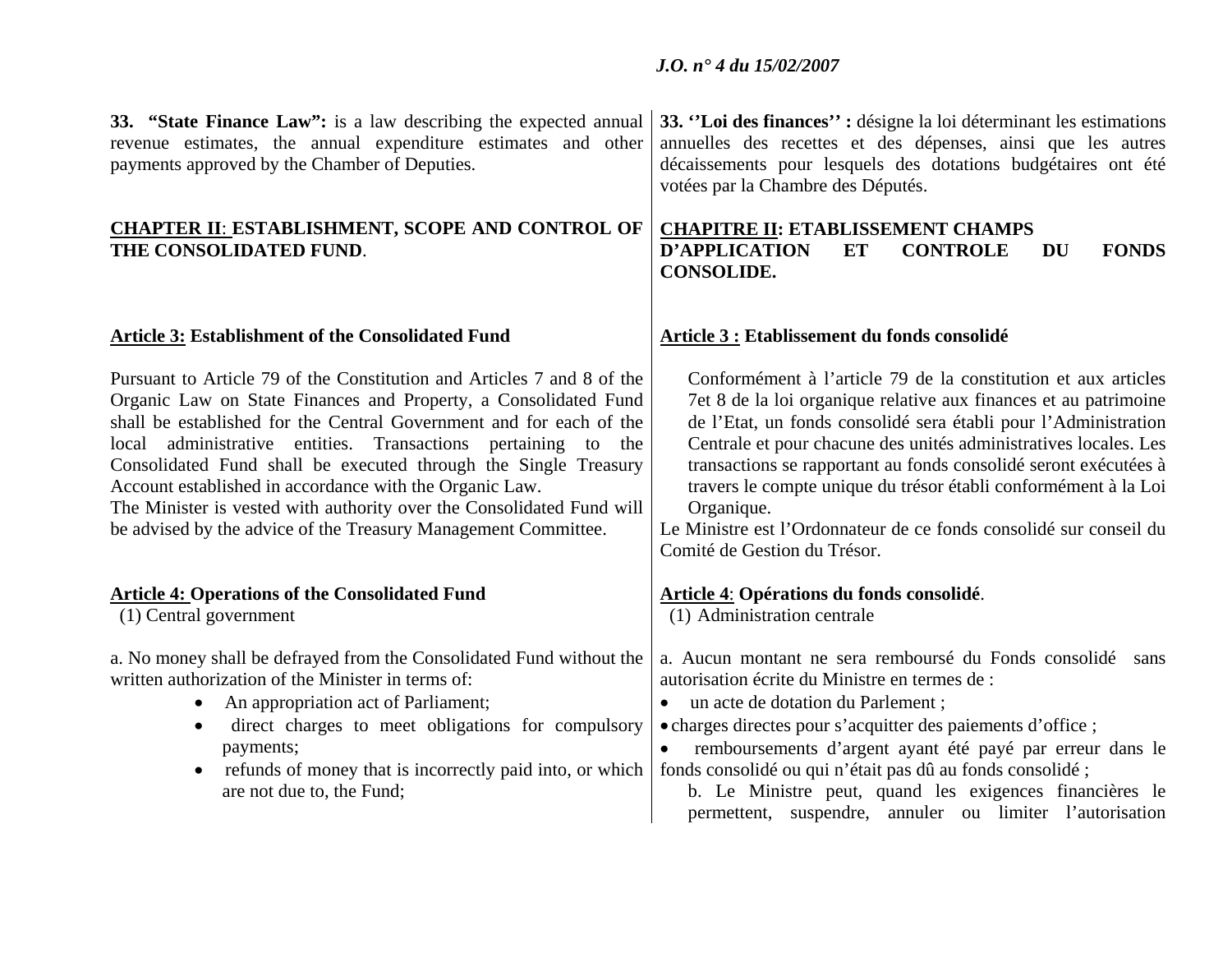b. The Minister may, when financial exigencies warrant, suspend, withdraw, or limit authorization given for payment, except for authorization for compulsory payments;

- c. The Minister may authorize the use of funds from the Fund to defray expenditure of an exceptional nature which is currently not provided for and which cannot, without serious prejudice to the public interest, be postponed to a future parliamentary appropriation of funds;
- d. An appropriation authorized in terms of sub-paragraph C. of this Article must be reported to the Parliament within 14 days;
- e. Expenditure in terms of sub-paragraph C. of this Article must be included in the next adjustment of the budget for the financial year.

### (2).Local government

a. No money shall be defrayed from the Consolidated Fund, except under the written authorization of the Mayor of the Local Administrative entity:

- In terms of an appropriation act of Council of the Local Administrative Entity; or
- As direct charges to meet obligations for compulsory payments; or
- As refunds of money that is incorrectly paid into, or which is not due to, the consolidated fund.
- b. The Mayor may, when financial exigencies warrant: suspend, withdraw, or limit authorization given for payment, except for authorization for compulsory payments.

octroyée pour payement, sauf pour autorisation des paiements d'office ;

c. Le Ministre peut autoriser l'utilisation de ce fonds pour prendre en charger une dépense d'une nature exceptionnelle non prévue par les mécanismes existants et qui , de peur de porter de sérieux préjudices aux intérêts publics ne peut pas être reporté pour une dotation de fonds parlementaire ultérieure ;

- d. Une dotation autorisée au niveau du point c du présent article doit être rapportée au parlement endéans 14 jours ;
- e. Une dépense dans le sens du point c du présent article doit être incluse dans la révision budgétaire de l'exercice budgétaire.

(2)Administration Locale

- a. Aucun montant ne sera débité du fonds consolidé, sauf sur autorisation du Maire de l'Entité Administrative Décentralisée :
	- En termes d'acte de dotation du Conseil de l'Entité Administrative Décentralisée ; ou
	- Comme des charges directes pour s'acquitter des paiements d'office ; ou
	- Comme remboursements d'argent ayant été payé par erreur sur le compte du fonds consolidé ou qui n'était pas dû au fonds consolidé.
- b. Le Maire peut, quand les exigences financières le permettent, suspendre, annuler ou limiter l'autorisation octroyée pour payement, sauf pour autorisation des paiements obligatoires.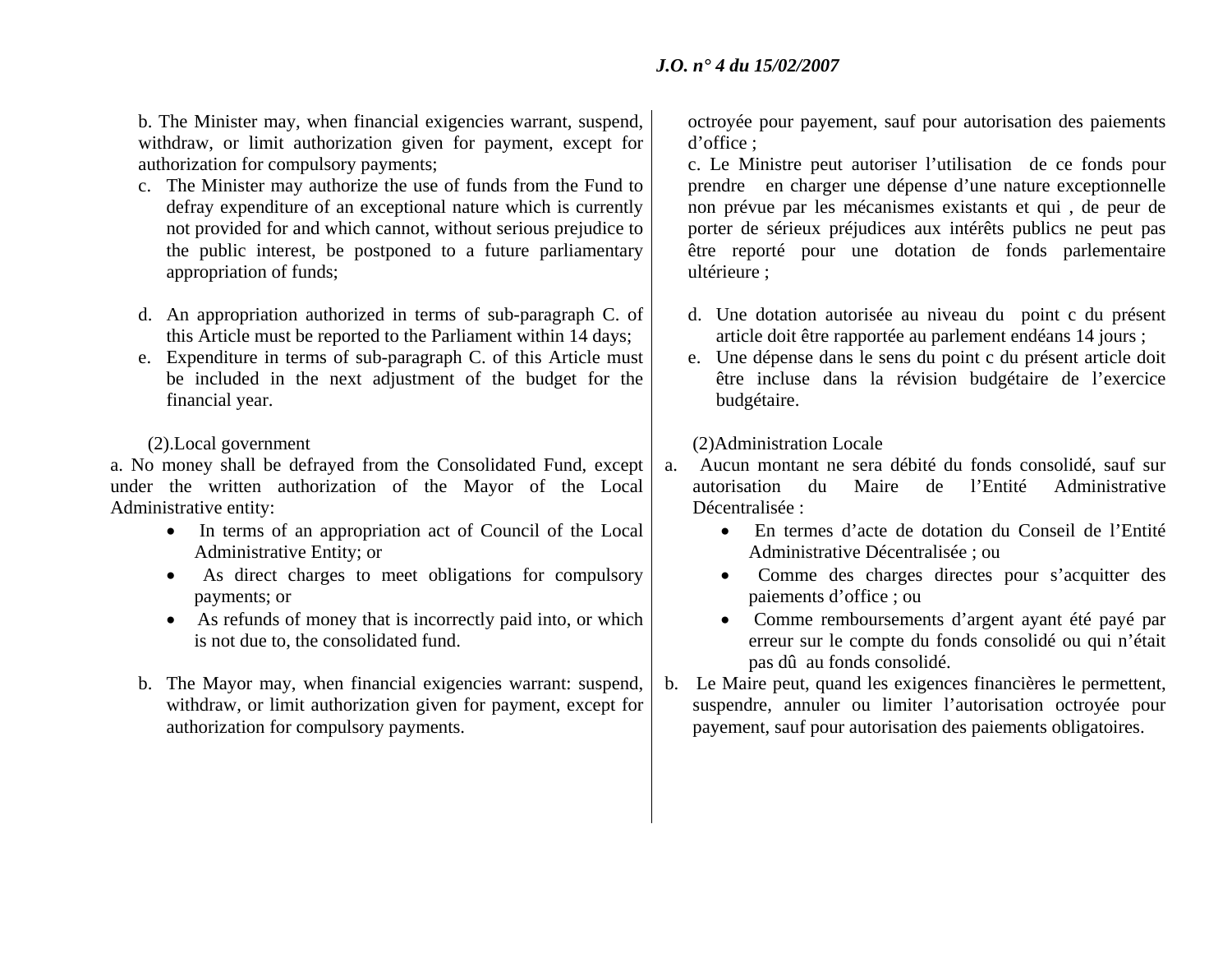### **CHAPTER III:RESPONSIBILITIES** OF **MANAGEMENT CHAPITRE III : RESPONSABILITES RELATIVES A LA GESTION FINANCIERE**

## Article 5: Duties and responsibilities of Cabinet Ministers | Article 5: Rôles et responsabilités des Ministres

| Fundamentally, a Cabinet Minister represents the Executive arm of<br>government in a ministry and therefore is the "Chief Executive" of the<br>ministry. Consequently, a Cabinet Minister is responsible for:<br>a.) Approval of the government programs and the associated<br>activities and financial budget proposals of the specific ministry.<br>b) Ensuring that the ministry's budget as approved by the<br>Parliament is executed only on the approved government programs<br>and activities for which it was intended.<br>c) Approving the financial reports of the specific ministry before<br>submission to the Minister. | Fondamentalement, un Ministre représente le bras exécutif du<br>gouvernement dans un ministère et est ainsi le « Chef Exécutif » du<br>ministère. Par conséquent, un Ministre est chargé de :<br>a). Approuver les programmes du gouvernement et des activités y<br>afférentes ainsi que les propositions de budget du ministère<br>concerné;<br>b). Veiller à ce que le budget de ce ministère tel qu'approuvé par le<br>Parlement soit exécuté uniquement dans le cadre des programmes<br>approuvés par le gouvernement ainsi que pour les activités<br>auxquelles il était destiné.<br>c). Approbation des rapports financiers du ministère concerné<br>avant leur transmission au Ministre. |
|--------------------------------------------------------------------------------------------------------------------------------------------------------------------------------------------------------------------------------------------------------------------------------------------------------------------------------------------------------------------------------------------------------------------------------------------------------------------------------------------------------------------------------------------------------------------------------------------------------------------------------------|-------------------------------------------------------------------------------------------------------------------------------------------------------------------------------------------------------------------------------------------------------------------------------------------------------------------------------------------------------------------------------------------------------------------------------------------------------------------------------------------------------------------------------------------------------------------------------------------------------------------------------------------------------------------------------------------------|
| Article 6:<br>Powers delegated by Minister to the Secretary<br><b>General and the Secretary to the Treasury</b>                                                                                                                                                                                                                                                                                                                                                                                                                                                                                                                      | <b>Article 6: Pouvoirs délégués par le Ministre au Secrétaire</b><br>Général et Secrétaire au Trésor                                                                                                                                                                                                                                                                                                                                                                                                                                                                                                                                                                                            |
| The Minister may delegates the duties assigned to him under Article<br>13 of the Organic Law, except for duties prescribed under point 1° and<br>2° of the mentioned Article to the Secretary General and the Secretary<br>to the Treasury.<br>In addition to the delegated duties, the Secretary General and Secretary<br>the Treasury shall be assigned the following specific<br>to<br>responsibilities:<br>1. Providing economic, fiscal and financial advice to and assisting<br>the Minister in presenting the draft estimates, supplementary<br>estimates and periodic and annual financial statements for<br>Government;     | Le Ministre délègue au Secrétaire Général et Secrétaire au Trésor<br>les tâches lui assignées à l'article 13 de la loi organique relative<br>aux finances et au patrimoine de l'Etat, sauf pour des tâches<br>prescrites au point $1^{\circ}$ et $2^{\circ}$ du dit article,<br>En plus de ces tâches déléguées, le Secrétaire Général et Secrétaire<br>au Trésor seront assignés des responsabilités spécifiques suivantes:<br>1. Conseiller le Ministre sur le plan économique, fiscal et<br>financier, et l'assister dans la présentation du projet de<br>budget, des budgets supplémentaires, ainsi que dans la<br>présentation des états financiers périodiques et annuels de<br>l'Etat;   |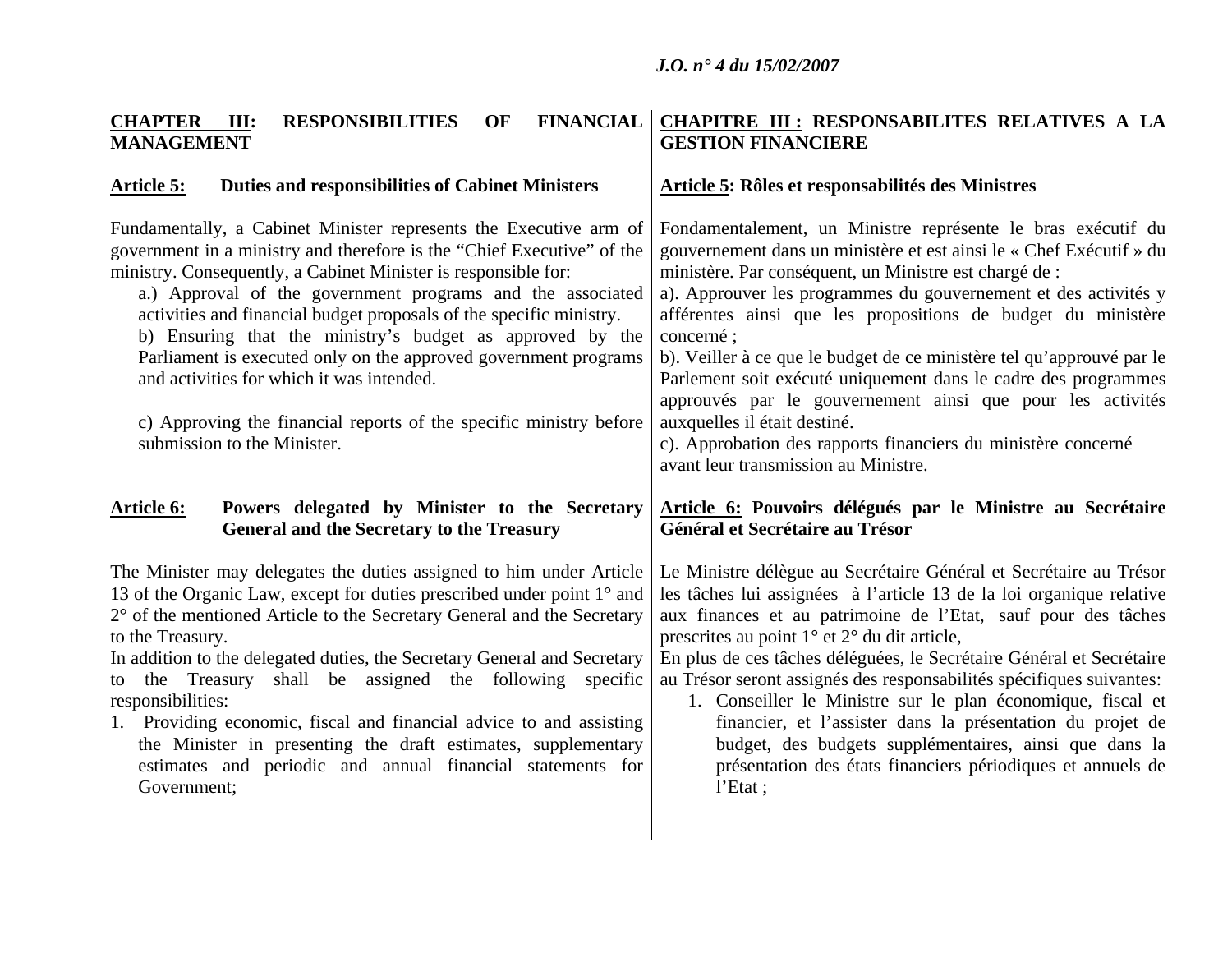| Setting policies, practices and procedures for all financial<br>2.<br>management;                                                                                                                                                                                                                                                                                                                                                                                                                                                                                                                                                                                                                          | 2. Mettre en place des politiques, pratiques et procédures pour<br>toute la gestion financière;                                                                                                                                                                                                                                                                                                                                                                                                                                                                                                                                                                           |
|------------------------------------------------------------------------------------------------------------------------------------------------------------------------------------------------------------------------------------------------------------------------------------------------------------------------------------------------------------------------------------------------------------------------------------------------------------------------------------------------------------------------------------------------------------------------------------------------------------------------------------------------------------------------------------------------------------|---------------------------------------------------------------------------------------------------------------------------------------------------------------------------------------------------------------------------------------------------------------------------------------------------------------------------------------------------------------------------------------------------------------------------------------------------------------------------------------------------------------------------------------------------------------------------------------------------------------------------------------------------------------------------|
| 3. Providing the information required by this Act in accordance with<br>generally accepted accounting principles;<br>4. Monitoring the accounting systems for Government;<br>5. Coordinating and monitoring systems of financial management,<br>internal control and reporting in all Government ministries;<br>6. Exercising and maintaining control and direction of all matters<br>relating to financial management of the Government in accordance<br>with Government policy as communicated by the Minister; and<br>7. Collection of revenue owing to the State.                                                                                                                                      | 3. Fournir l'information requise par ce règlement<br>conformément aux pratiques de comptabilité généralement<br>admises;<br>4. Assurer le suivi des systèmes de comptabilité de l'Etat;<br>5. Assurer la coordination et le suivi des systèmes de gestion<br>financière, de contrôle interne et de production de rapports<br>dans tous les ministères ;<br>6. Veiller à l'exercice et au maintien du contrôle et de la direction<br>de toutes les questions relatives à la gestion financière de l'Etat<br>conformément à la politique du Gouvernement telle qu'édictée par<br>le Ministre ;<br>7. Veiller à la collecte des recettes appartenant à l'Etat.               |
| Duties and responsibilities of the Accountant<br><u> Article 7:</u><br><b>General</b><br>The Accountant General shall be responsible to the Secretary General  <br>and the Secretary to the Treasury for:<br>The preparation of the government consolidated<br>1.<br>financial statements;<br>The preparation and regular update of the Manual of<br>2.<br>financial $\&$ accounting policies and procedures for use<br>in government;<br>To supervise and monitor the maintenance of a sound<br>3.<br>accounting system throughout government to enable the<br>preparation of reliable financial reporting;<br>4. the oversight of the custody and safety of the money<br>and property of the Government; | Article 7: Tâches et responsabilités du Comptable Général<br>Le Comptable Général est responsable vis-à-vis du Secrétaire<br>Général et Secrétaire au Trésor des tâches suivantes :<br>1. Préparer les états financiers consolidés du de l'Etat;<br>2. Préparer et mettre à jour régulièrement le manuel des<br>politiques et procédures comptables et financières pour<br>usage au niveau du Gouvernement;<br>Assurer la supervision et le suivi du maintien d'un<br>3.<br>système comptable adéquat au niveau de tout le<br>Gouvernement pour faciliter la préparation des rapports<br>financiers fiables;<br>4. Superviser la garde et de la sécurité des fonds et des |
| 5. To supervise and monitor the establishment and<br>maintenance of adequate internal control in each<br>government entity;                                                                                                                                                                                                                                                                                                                                                                                                                                                                                                                                                                                | biens publics;<br>5. Assurer la supervision et la sécurité de la mise en place<br>et du maintien d'un système de contrôle interne adéquat<br>dans chaque entité publique;                                                                                                                                                                                                                                                                                                                                                                                                                                                                                                 |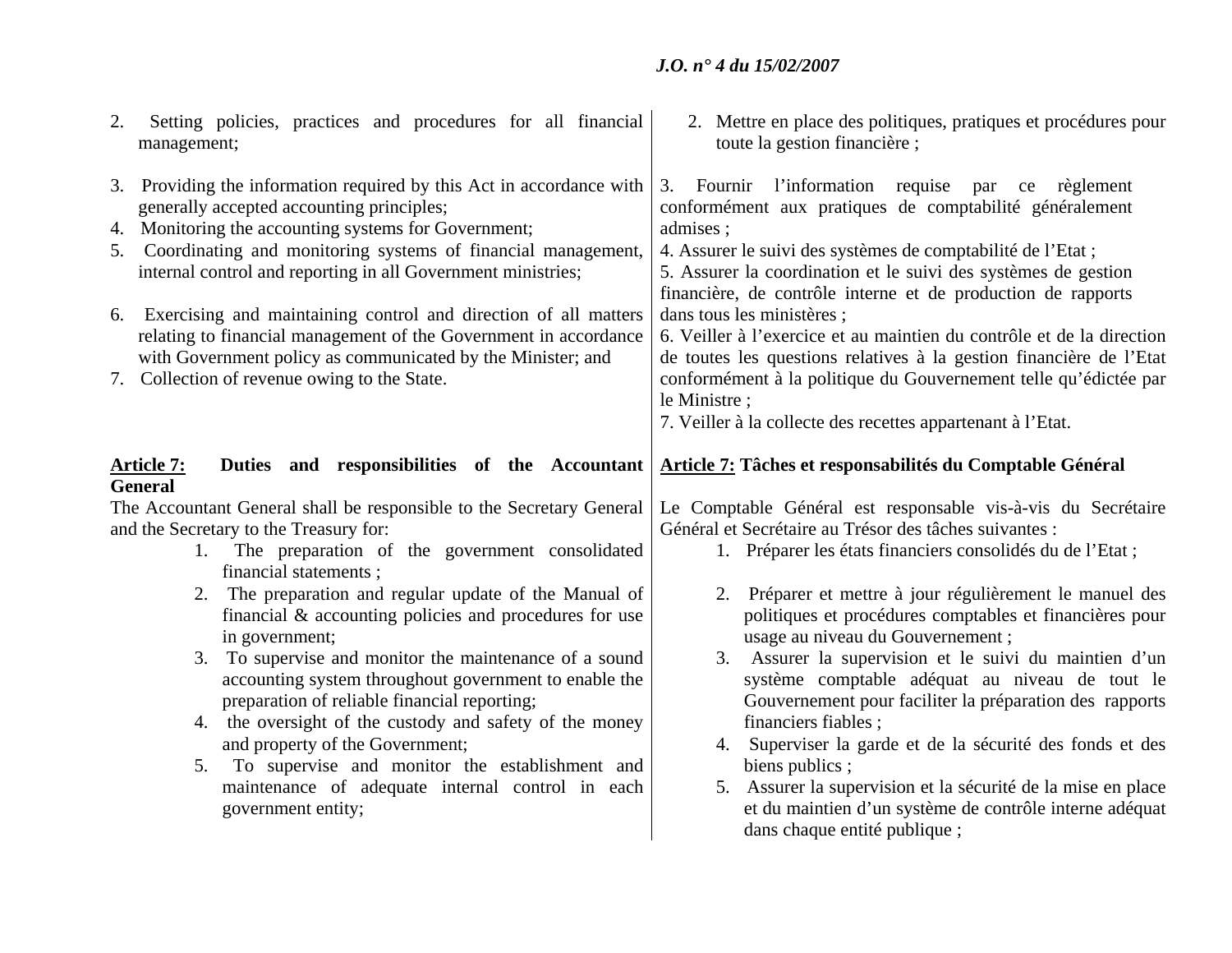- 6. the monitoring of adherence to financial regulations, as a whole;
- 7. Develop and update training needs and the training plan for accounting personnel throughout the Government;
- 8. To initiate and draft relevant financial regulations for Cabinet approval and ministerial orders and instructions for Minister's approval;
- 9. To prepare financial management norms and standards that are deemed necessary for the management of Government finances as stipulated in the Organic Law;
- 10. To prepare procedures, guidelines and manuals in areas of jurisdiction ;
- 11. To ensure that adequate provisions exist for the safe custody of public money, securities and account documents;
- 12. To oversee and monitor all banking arrangements and payment systems for government;
- 13. To make payments on loans, and keep records on debt servicing obligations;
- 14. To liaise with Ministry of Local Government on the implementation of the parts of the Organic Law on State Finances and Property that pertain to Local Administrative entities and monitor financialmanagement practices at local government level;
- 15. To oversee the implementation of the government's cash flow planning system and budgetary cash releases;
- 6. Veiller au respect général de ce règlement financier ;
- 7. Veiller au recrutement, au perfectionnement professionnel et à la rétention du personnel comptable dans toute l'administration ;
- 8. Initier et préparer le règlement financier pertinent pour approbation par le Conseil des Ministres ainsi que les arrêtés et instructions ministériels pour approbation par le Ministre ;
- 9. Préparer les normes et les standards de gestion financière estimées nécessaires pour la gestion des finances publiques tel que stipulé dans la loi organique relative aux finances et au patrimoine de l'Etat ;
- 10. Préparer les procédures, les lignes directrices ainsi que les manuels dans les domaines de ses compétences ;
- 11. Veiller à ce qu'il y ait les dispositions pour la sécurité et la garde des fonds publics, des documents financiers ainsi que des documents comptables ;
- 12. Superviser et assurer le suivi de toutes les transactions bancaires ainsi que des systèmes de payement pour le compte du Gouvernement ;
- 13. Effectuer les payements sur les emprunts et tenir les documents relatifs à la gestion de la dette ;
- 14. Assurer la liaison avec le Ministère chargé de l'administration locale quant à l'exécution des dispositions de la loi organique relative aux finances et au patrimoine de l'Etat, qui touchent les entités administratives décentralisées et faire le suivi des pratiques de la gestion financière au niveau de l'administration locale.
- 15. Superviser l'exécution du système public de planification du flux de trésorerie et du décaissement budgétaire.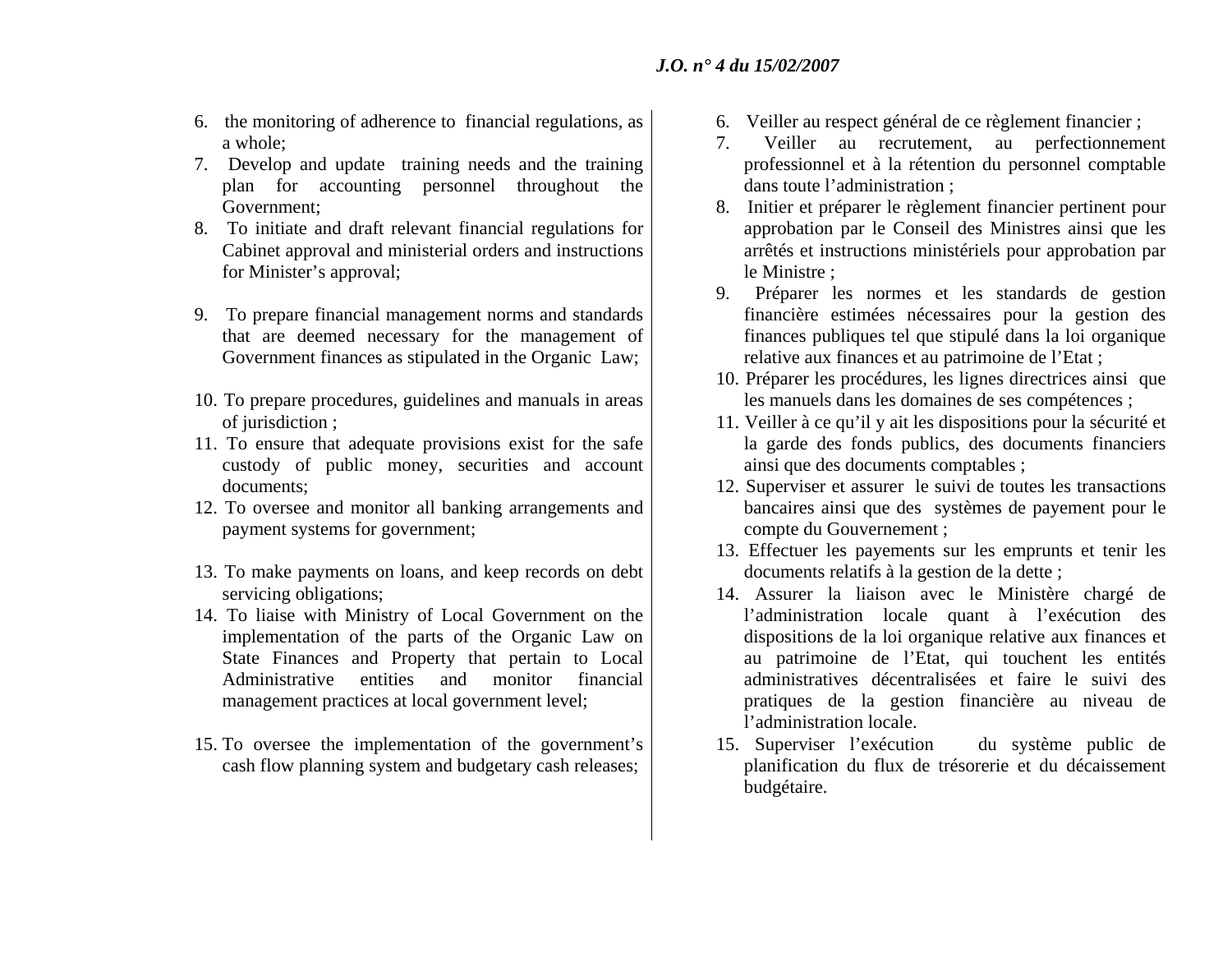The Accountant General will advise the Secretary General and the Secretary to the Treasury on instructions of general or specific character to Chief Budget Managers as may be necessary for the efficient implementation of the above responsibilities.

### **Article 8: Duties and responsibilities of Government Chief Internal Auditor**

The Government Chief Internal Auditor is independent of the day to day financial management and accounting functions.

The Office of the Government Chief Internal Auditor shall be involved in the systematic review, appraisal and reporting of the adequacy of the systems of managerial, financial, operational and budgetary control and their reliability in practice, including:

- 1. the extent of compliance with established policies, plans and procedures,
- 2. the appropriateness of organizational, personnel and supervision arrangements;
- 3. the extent to which assets are accounted for and safeguarded from losses of all kinds arising from waste, extravagance, inefficient administration, fraud or other causes;
- 4. the appropriateness, reliability and integrity of financial and other management information and the means used to identify, measure, classify, report and act upon that information;
- 5. the integrity of computer systems, including systems under development;
- 6. the follow-up action taken to remedy previously identified weaknesses.

Le Comptable Général conseille le Secrétaire Général et Secrétaire au Trésor en matière d'instructions à caractère général ou spécifique, aux Gestionnaires Principaux des budgets, chaque fois qu'il est nécessaire, dans le cadre de l'exécution des responsabilités ci-haut citées.

## **Article 8: Les Tâches et responsabilités de l'Auditeur Interne Principal du Gouvernement**.

L' Auditeur Interne Principal du Gouvernement est indépendant des fonctions quotidiennes administratives et comptables.

Le service de l'Auditeur Interne Principal du Gouvernement sera impliqué dans la révision systématique, dans l'évaluation ainsi que la production des rapports sur l'efficacité des systèmes administratifs, financiers, opérationnels et de contrôle budgétaire ainsi que leur fiabilité en pratique à savoir :

1 Le degré de conformité aux politiques, aux plans et aux procédures mises en place ;

2. La pertinence des structures d'organisation, du personnel et de supervision ;

3. Le degré auquel les biens sont gardés et protégés des pertes de toute sorte suite au gaspillage, à l'extravagance, à l'inefficacité administrative, à la fraude ou de toute autre cause ;

4. La pertinence, la fiabilité et l'intégrité de l'information financière et de toute information de gestion ainsi que les moyens mis en œuvre pour identifier, mesurer, classifier, faire rapport et agir sur cette information ;

5. L'intégrité des systèmes informatiques, inclus le système en cours de développement ;

6. l'action de suivi de nature à remédier à des faiblesses constatées ;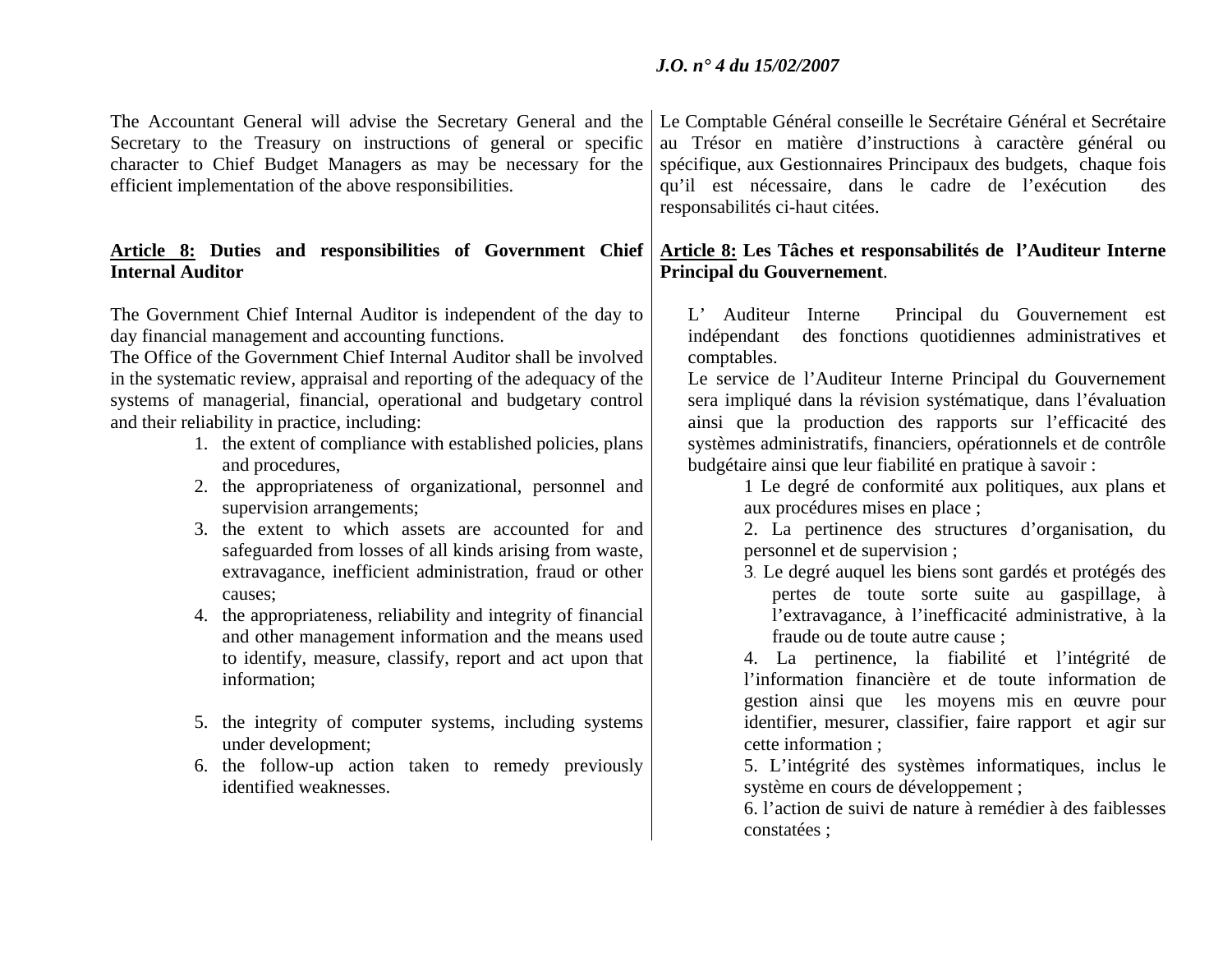- 7. the preparation of audits that evaluate the established controls over revenues, expenditures, assets and liabilities designed to optimize the economical and efficient use of resources and effectiveness of systems and operations;
- 8. the review of the existing or new information systems to assess the quality of controls and the relevance and reliability of the systems output;
- 9. Appraising whether current controls are adequate to manage identified risks and provide assurance on the adequacy and effectiveness of risk management practices;
- 10. Auditing of programs and functions to help improve efficiency and ensure that governance, management and control systems are operating effectively;
- 11. Carrying out special investigative assignments on alleged financial irregularities, providing advisory services, participating in significant initiatives and priorities, to provide solutions to financial and other control issues
- 12. Reviewing the responses of management to audit recommendations
- 13. Liaising with the Office of Auditor General (OAG) of State finance to facilitate its reliance on work of the Government Chief Internal Auditor and thereby reducing the extent of work required by the OAG
- 14. Developing and updating training needs and the training plan for the personnel in the Internal Audit Unit;

7. La préparation des audits pour évaluer les contrôles mis en place sur les recettes, sur les dépenses, sur les avoirs et les dettes prévues pour optimiser l'utilisation économique et efficace de ressources ainsi que l'efficacité des systèmes et des opérations ;

8. La revue des systèmes d'information en place ou nouveaux pour évaluer la qualité des contrôles ainsi que la pertinence et la fiabilité des résultats des systèmes ;

9. Evaluer si les contrôles actuels sont adéquats pour gérer les risques identifiés et garantir la capacité et l'efficacité des pratiques de gestion des risques ;

- 10. L'audit des programmes et des fonctions pour aider à améliorer l'efficacité et s'assurer que les structures de gouvernance, de gestion et de contrôle opèrent efficacement ;
- 11. Mener des tâches d'enquête spéciale sur des irrégularités financières signalées, fournir des services de conseil; participer dans des initiatives significatives et prioritaires apportant des solutions à certains problèmes financiers et aux autres problèmes au niveau du contrôle ;
- 12. Revoir des réactions des responsables aux recommandations de l'audit ;
- 13. Assurer la liaison avec l'Office de l'Auditeur Général (OAG) des finances de l'Etat pour lui permettre de se fier au travail de l'Auditeur Interne en Chef du Gouvernement et ainsi réduire le volume de travail requis par l'OAG ;
- 14. Développer et mettre à jour les besoins en formation ainsi qu'un plan de formation en faveur du personnel de l'unité de l'Audit Interne du Gouvernement ;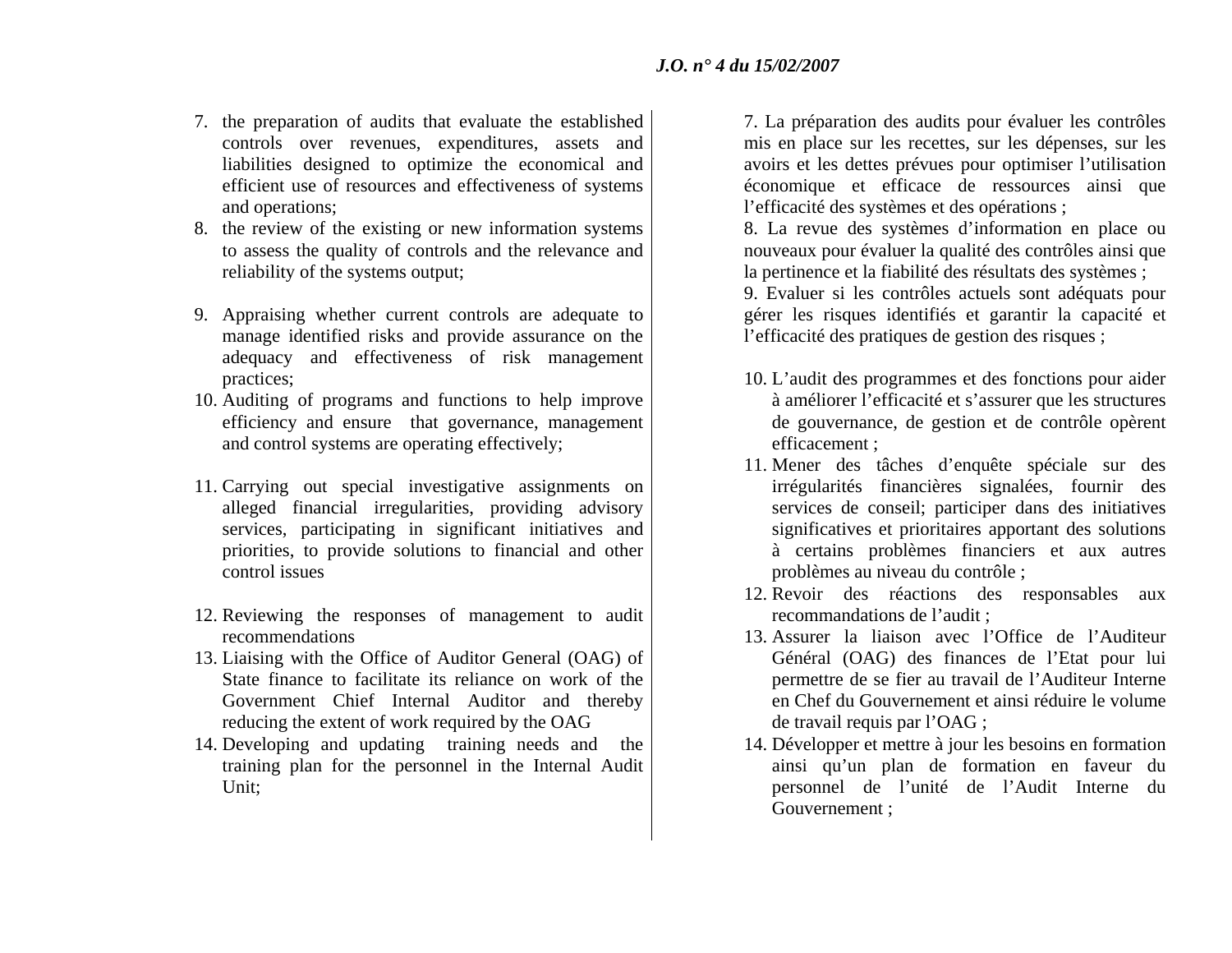15. Establish appropriate internal audit /inspection procedures to fulfill the duties and responsibilities as required by the Organic Law in its article 9-7° and article 34 of this Order.

### **Article 9: Duties and responsibilities of the Chief Budget Article9: Tâches et responsabilités des Gestionnaires Managers**

In the implementation of duties assigned to them under article 21 and 25 of the Organic Law, Chief Budget Managers shall:

- 1. prepare the annual budget and the medium-term budget framework for his or her budget Agency;
- 2. exercise control over the execution of the budget of his or her Agency, in respect of all related provisions of the Organic Law on State Finances and Property as well as all regulations issued by the Minister;
- 3. maintain accounts and records of the budget agency in the format prescribed by the Minister;
- 4. prepare and transmitting to the Secretary General in the Ministry, all reports on budget execution and Financial Reports;
- 5. prepare, maintaining and coordinating the use of financial plans and managing revenues and expenditures in consultation with the Ministry;
- 6. manage effectively, efficiently and transparently the financial resources meant for the budget Agency with an aim of achieving the objectives of this organic law;
- 7. provide any other information as may be required by the Secretary General in the Ministry and the Auditor General of State finance ;
- 8. Ensure sound internal control systems in the budget agency ;

15. Mettre sur pied un audit interne/ des procédures d'inspection compétent pour s'acquitter des tâches et responsabilités exigées par la loi organique en son article 9-7° ainsi que par l'article 36 du présent arrêté.

# **Principaux des budgets**.

Dans l'exécution des tâches leurs assignées par les articles 21 et 25 de la loi organique relative aux finances et au patrimoine de l'Etat, les Gestionnaires Principaux du budget, sont chargés de :

- 1. préparer le budget annuel ainsi que le cadrage des dépenses à moyen terme pour leur agence budgétaire respective.
- 2. exercer le contrôle sur l'exécution du budget de l'agence respective, conformément à toutes les dispositions de ladite loi organique ainsi qu'à tous les règlements émanant du Ministre ;
- 3. Tenir les comptes et les documents comptables de l'agence budgétaire selon le format prescrit par le Ministre ;
- 4. Préparer et transmettre au Secrétaire Général du Ministère tous les rapports sur l'exécution budgétaire ainsi que tous les rapports financiers ;
- 5. Préparer, maintenir et coordonner l'utilisation des plans financiers et gérer les recettes ainsi que les dépenses en concertation avec le Ministère ;
- 6. Gérer avec efficacité et efficience et avec transparence les ressources financières allouées à l'agence budgétaire dans le but d'accomplir les objectifs de loi organique ;
- 7. Fournir toute autre information sur demande du Secrétaire Général au Ministère et de l'Auditeur Général des Finances de l'Etat ;
- 8. Assurer un système de contrôle interne efficace dans l'agence budgétaire ;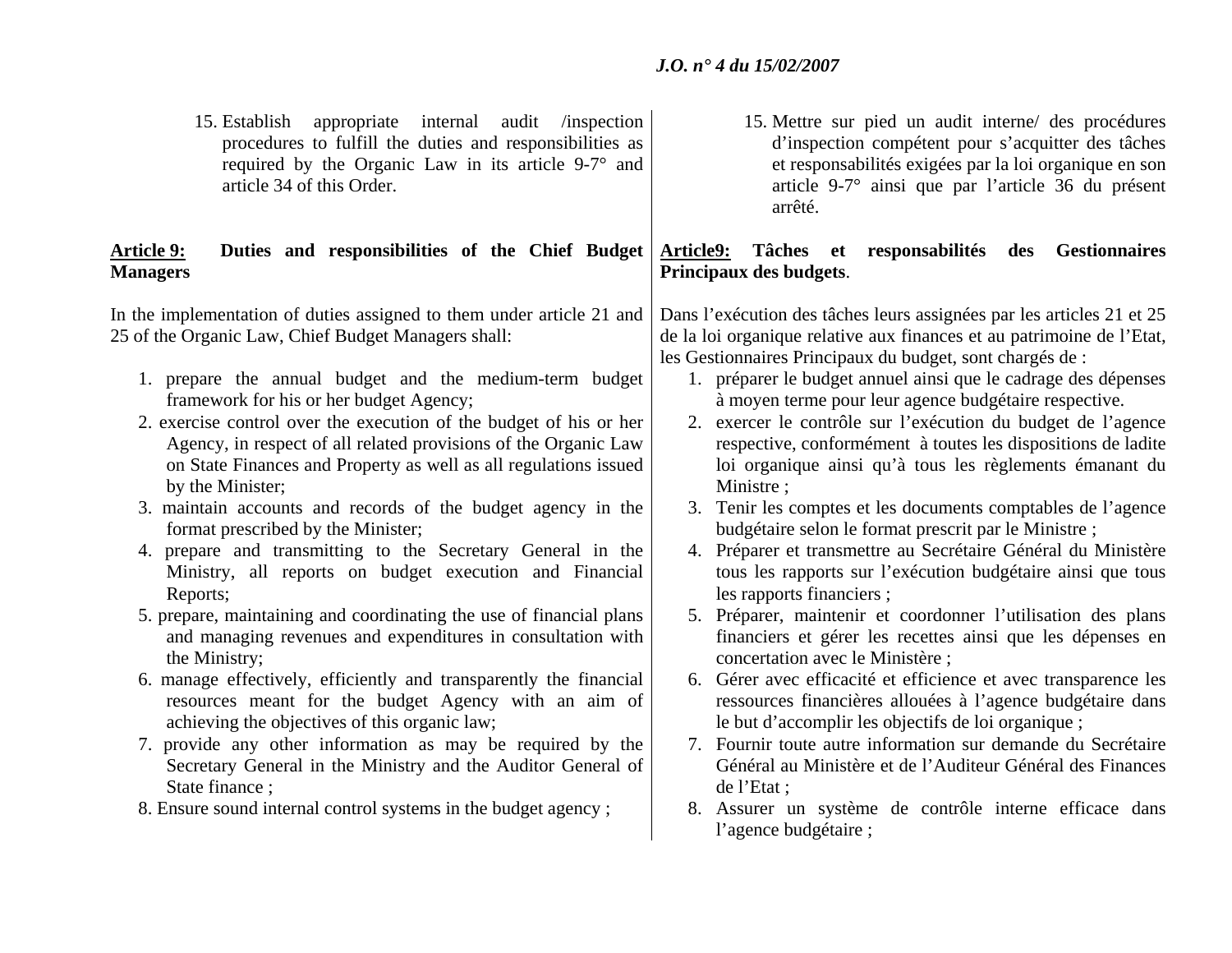9. ensure the professional development of their budget agency's staff in related disciplines, which are required to discharge the responsibilities imposed on him/her by the Organic Law and this Order;

- 10. in cooperation with the Public Service Ministry, ensure that staff are made aware of the availability of professional training and of the positions for which they may apply upon successful completion of such training;
- 11. appoint a Public Officer in charge of Finance to assist the Chief Budget Manager carry out his/her technical responsibilities under these Ministerial Orders as they relate to overall budgetary management and control;
- 12. appoint an Accountant in consultation with the Accountant General, to assist the Chief Budget Manager carry out his/her technical responsibilities under this Order as they relate to the establishment and operation of an accounting system;
- 13. appoint a procurement officer and members of the procurement committees, in accordance with the Organic Law and the Public Procurement Law.

Persons appointed to the positions of Public Officer in charge of Finance, Accountant, and procurement officer must have the minimum qualifications listed in directives issued by the Minister. The names of all Officers in charge of Finance and Accountants, shall be submitted to the Secretary General and Secretary to the Treasury upon appointment and whenever there is a change. The Accountants shall be placed under the administrative control of the Chief Budget Managers.

- 9. Assurer un développement professionnel du personnel de leur agence budgétaire dans les domaines requis pour assumer les responsabilités lui imposées par la loi organique et le présent arrêté.
- 10. En collaboration avec le Ministère ayant la Fonction Publique dans ses attributions, assurer que le personnel soit au courant des opportunités de formation professionnelle ainsi que des postes pour lesquels ils peuvent postuler s'ils accomplissent avec succès cette formation ;
- 11. Désigner un agent de l'Etat chargé des finances pour assister le Gestionnaire Principal du Budget dans l'accomplissement de ses responsabilités techniques prévues par ce règlement relativement à la gestion et au contrôle du budget ;
- 12. désigner un Comptable en concertation avec le Comptable Général, pour assister le Gestionnaire Principal du Budget dans l'accomplissement de ses responsabilités techniques prévues par ce règlement en ce concerne la mise en place et l'application d'un système comptable ;
- 13. Nommer un chargé des approvisionnements et les membres du comité de passation des marchés publics, conformément à loi organique et la loi relative à la passation des marchés publics.

Les personnes affectées aux postes de Chargé des Finances, Comptable et Chargé des Approvisionnements doivent avoir un minimum de qualifications mentionnées dans les directives émanant du Ministre. Les noms de tous les Chargés des Finances et les Comptables seront transmis au Secrétaire Général et Secrétaire au Trésor aussitôt après leur nomination et chaque fois qu'il y'aura un changement d'un de ces cadres. Les comptables seront placés sous le contrôle administratif des Gestionnaires Principaux du Budget.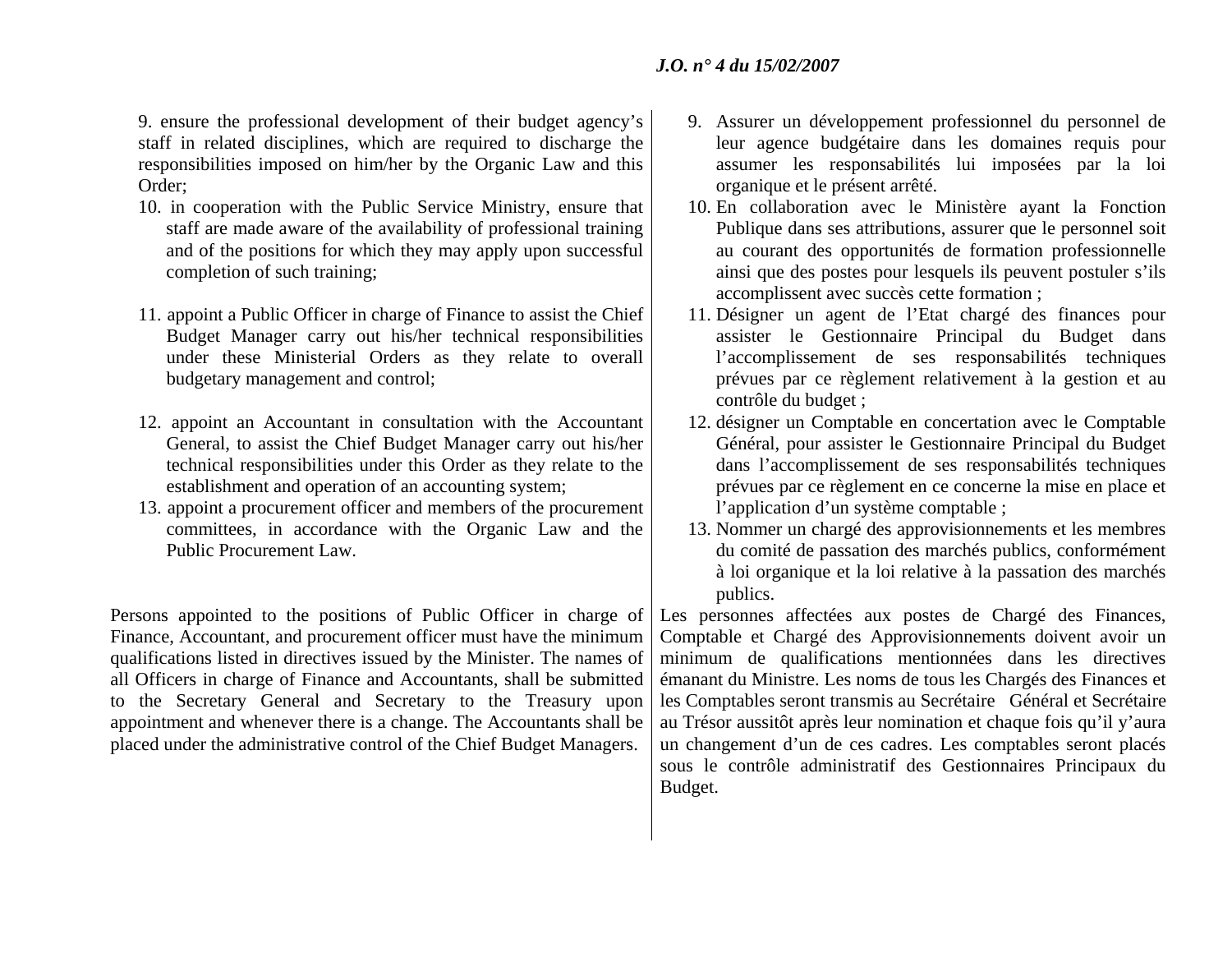The names of the procurement officers and members of the procurement committees shall be submitted to the Secretary General and Secretary to the Treasury and to the State entity in charge of the public procurement both upon appointment and whenever there is a change.

In accordance with Article 17 of the Organic Law, the Secretary General and Secretary to the Treasury may establish such committees as he/she considers necessary for the effective administration and operation of the Ministry. The following two committees are mandatory:

a. The Treasury Management Committee which oversees the inyear budget execution and cash flow planning system and ensures coordination between key stakeholders responsible for collecting and spending public monies.

The Treasury Management Committee will be chaired by the Secretary General and the Secretary of theTreasury, with the Accountant General as alternate chairperson. The Treasury Management Committee shall be composed of:

- 1. Vice Governor of the Central Bank;
- 2. Commissioner General of Rwanda Revenue Authority;
- 3. Director of Macroeconomic Department;
- 4. Director of Budget Department;
- 5. Director of Treasury;
- 6. Director of Public Accounts Department;
- 7. Director in charge of finance in the Ministry;
- 8. And any other person he considers necessary.
- b. The Debt Management Committee which advises on domestic and external borrowing, government guarantees on third party borrowing, and external grants will be chaired by the Director of Treasury.

Les noms des chargés des approvisionnements et des membres du Comité d'Approvisionnement seront transmis au Secrétaire Général et Secrétaire au Trésor et à l'Institution chargée de la passation des marchés publics aussitôt après leur nomination et chaque fois qu'il y'aura un changement.

### **Art.10:Establishment of Committees Article 10 : Etablissement des Comités**

Conformément à l'article 17 de la loi organique, le Secrétaire Général et Secrétaire au Trésor peut au besoin mettre en place des comités qu'il considère comme nécessaires pour une administration et une action efficaces au sein du Ministère. Les comités suivants sont obligatoires :

a. Le Comité de Gestion du Trésor qui supervise l'exécution budgétaire au cours de l'année ainsi que le système de planification du flux de trésorerie et assure une coordination entre les intervenants chargés de collecter et de dépenser les fonds publics.

Le Comité de Gestion du Trésor sera présidé par le Secrétaire Général et Secrétaire au Trésor avec le Comptable Général comme suppléant. Il sera composé du :

- 1. Vice Gouverneur de la Banque Nationale ;
- 2. Commissaire Général de l'Office Rwandais des recettes ;
- 3. Directeur du Département Macroéconomique ;
- 4. Directeur du Département du Budget ;
- 5. Directeur du Trésor ;
- 6. Directeur du Département de la Comptabilité Publique ;
- 7. Directeur chargé des Finances au sein du Ministère ;
- 8. Et toute autre personne qu'il jugerait nécessaire.
- b. Le Comité de Gestion de la dette qui conseille au sujet des questions relatives à l'emprunt intérieur et extérieur, aux garanties du gouvernement sur l'emprunt par une tierce personne et aux dons extérieurs. Le Comité de Gestion de la Dette est présidé par le Directeur du Trésor.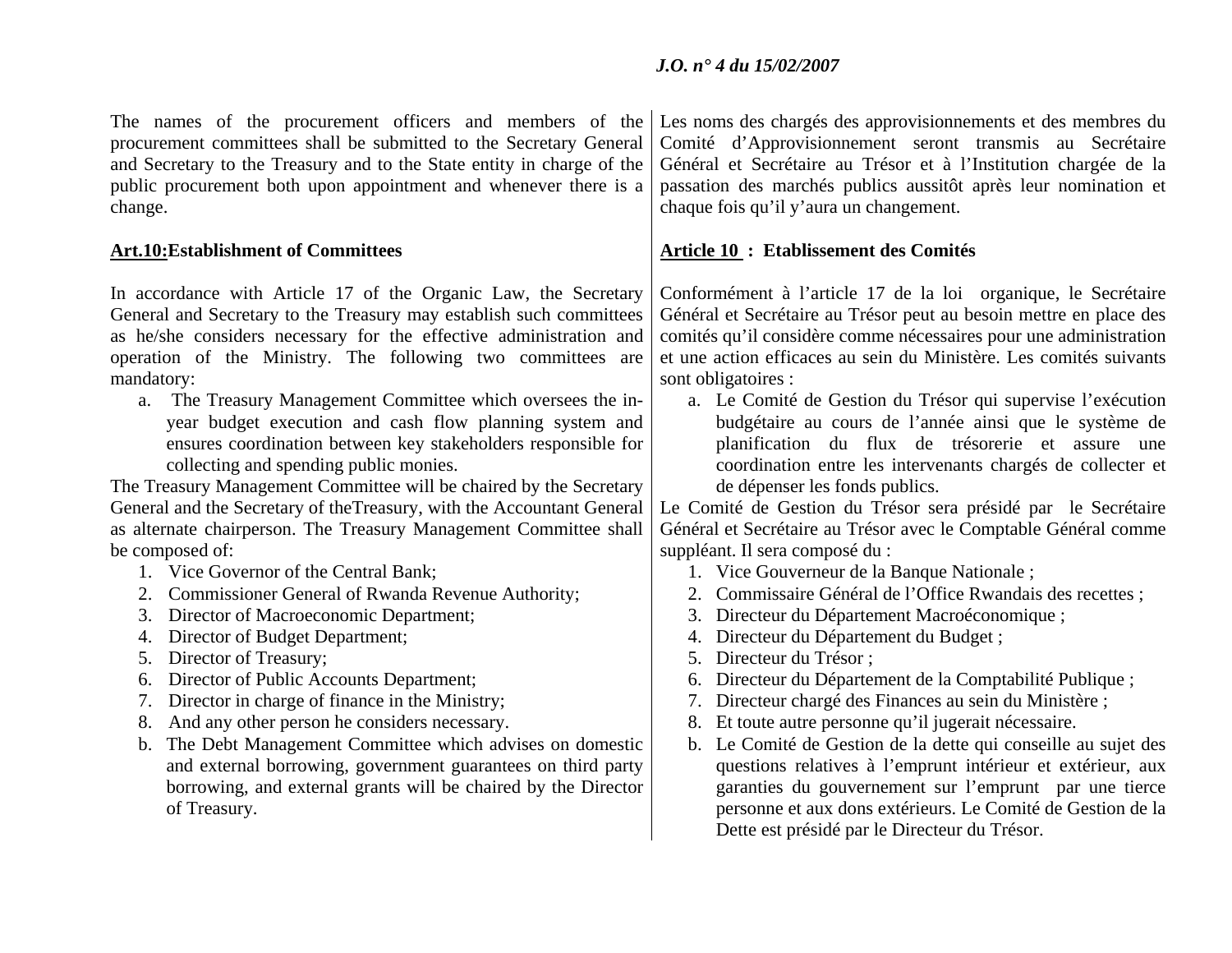### **Other members are:**

- 1. the Officer in charge of Public Debt,
- 2. the Officer in charge of the Macro–Economic Forecasting,
- 3. the Officer in charge of the Strategic Planning and Poverty Monitoring,
- 4. the Principal Government Cashier at the Central Bank,

The Secretary General and Secretary to the Treasury shall determine the mandates and terms of reference of such committee.

## **CHAPTER IV: GOVERNMENT ASSET MANAGEMENT**

In accordance with Article 13-13° and Article 75 of the Organic Law and pursuant to the assignment of responsibilities in Article 9 of this Ministerial Order, the Accountant General shall ensure that every Chief Budget Manager is made aware of his responsibilities for the public property held by his/her budget agency. These responsibilities include:

- 1. Ensuring that items of public property are properly recorded on the date of acquisition, description, quantity, location, and cost for acquisition and disposals.
- 2. Recording the write-off a fixed asset or supply item in case of its loss from inventory shortage, destruction, theft or any other reason.
- 3. Properly authorizing all write-offs and disposals, in line with the instructions of the Minister.
- 4. Ensuring that the custodial responsibility for each fixed asset acquired is assigned to the officer primarily responsible for its use and that there is a central record of the names of the custodians and the locations of the fixed assets assigned to them.

## **Les autres membres sont :**

- 1. Le Responsable de la dette publique
- 2. Le responsable des prévisions macro-économiques
- 3. Le Responsable de la Planification Stratégique et du Suivi de la Pauvreté
- 4. Le Caissier de l'Etat à la Banque Centrale.

Le Secrétaire Général et Secrétaire au Trésor détermine le mandat et les termes de référence de tels comités.

## **CHAPITRE IV: GESTION DU PATRIMOINE DE L'ETA**T

## **Article 11:Management of Government Assets** Article 11 : Gestion de du patrimoine de l'Etat

Conformément à l'article 13-13° et à l'article 75 de la loi organique relative aux finances et au patrimoine de l'Etat et selon les responsabilités attribuées dans l'article 9 du présent arrêté, le Comptable Général veille à ce que chaque Gestionnaire Principal du Budget est bien conscient de ses responsabilités vis à vis du patrimoine de l'Etat détenu par son agence budgétaire. Ces responsabilités incluent :

1 Vieller à ce que les articles du patrimoine de l'Etat soient convenablement enregistrés selon la date d'acquisition, la description, la quantité, l'emplacement, ainsi que le coût d'acquisition ainsi que les cessions.

2 Enregistrer la perte d'un actif immobilisé ou une fourniture en cas de perte par destruction, vol ou par toute autre raison.

3. Autoriser comme il faut tous les déclassements et cessions, conformément aux instructions du Ministre.

4. Vieller à ce que la responsabilité de garde pour chaque actif immobilisé acquis soit attribuée à un agent chargé principalement de son utilisation et à ce qu'il y ait une documentation centrale qui enregistre les noms des utilisateurs ainsi que les différents emplacements des actifs immobilisés.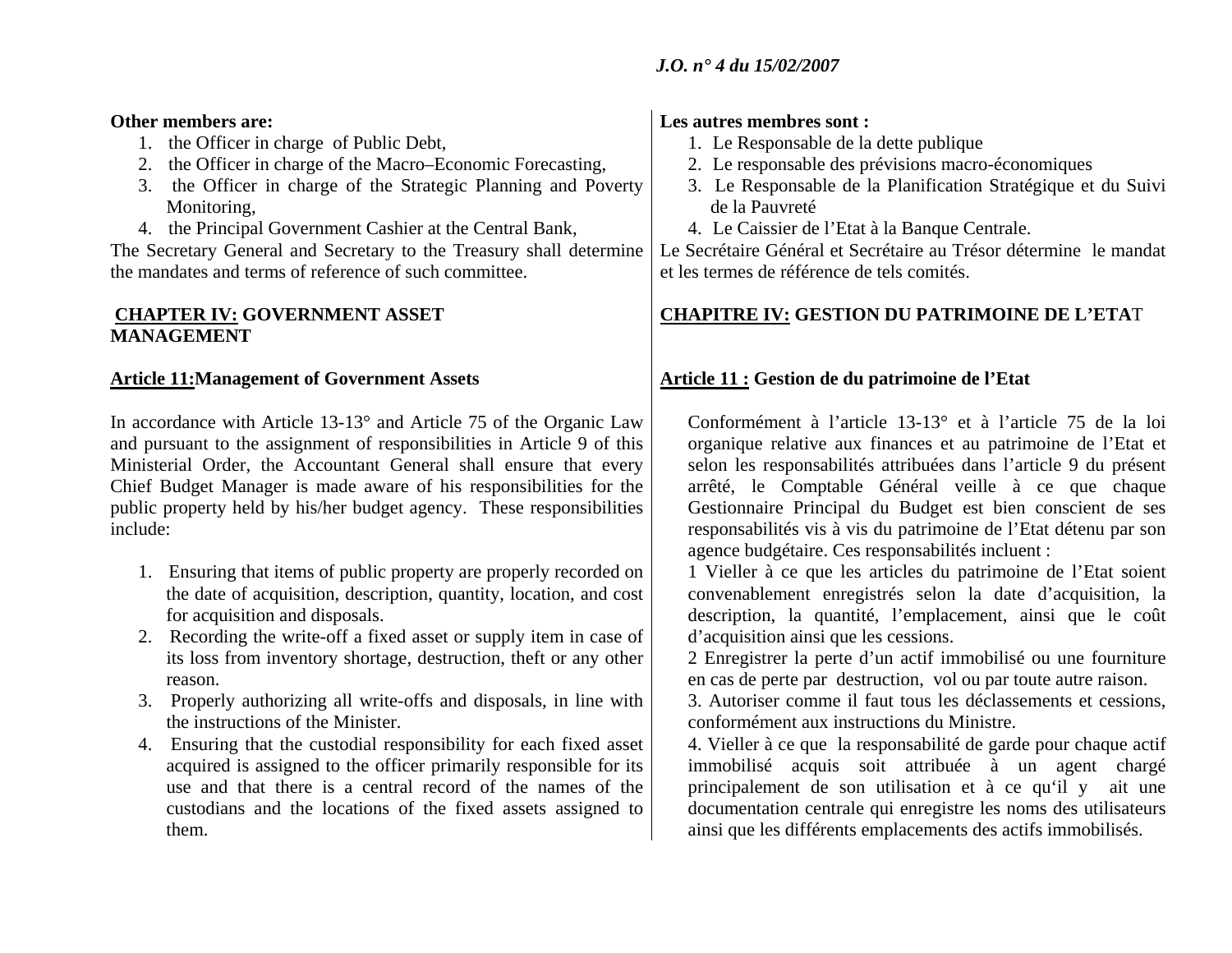5. Including in their annual budget submissions all the estimated expenditures and revenues related to the acquisition, use, maintenance, protection, and disposal of public property for their budget agencies.

- 6. Physically verifying all inventories of public property against records at least annually and reporting the inventories to the Minister.
- 7. Where the actual cost of public property is not determinable, estimating its cost in accordance with instructions and guidelines prepared by the Minister.
- 8. Ensuring that supplies purchased but not required for immediate consumption shall form part of supply inventories and that custodial responsibility is properly assigned for such inventories.
- 9. Using the prescribed method of costing supply inventory items that are to be sold or consumed.
- 10. Valuing the inventories of supplies in accordance with prescribed principles of recognition, valuation and materiality.
- 11. Ensuring that the write-off of public property is done in accordance with directives issued by the Minister.
- 12. Retaining information and records of all Public Property in accordance with directives issued by the Minister.

### **CHAPTER V: PREPARATION,PRESENTATIO AND APPROVAL OF BUDGETS**

### Article 12: Medium Term Expenditure Framework (MTEF) | Article 12: Cadrage des dépenses à moyen terme (CDMT)

- matérialité. 11. Veiller à ce que le déclassement des biens publics se fasse conformément aux directives du Ministre.
	- 12. Conserver les informations et les enregistrements de tout le patrimoine de l'Etat conformément aux directives du Ministre.

## **CHAPITRE V: ELABORATION ,PRESENTATION ET ADOPTION DU BUDGET**

| The MTEF shall be the basis for the Government's financial planning Le CDMT est la méthode de base pour le cadrage de la             |                                     |
|--------------------------------------------------------------------------------------------------------------------------------------|-------------------------------------|
| framework.                                                                                                                           | planification financière de l'Etat. |
| The purpose of an MTEF shall be to formulate all public expenditures   Le but du CDMT est de formuler toutes le dépenses publiques à |                                     |

- 5. Inclure dans leurs propositions de budgets annuels, toutes les dépenses prévues ainsi que les recettes relatives à l'acquisition, à l'utilisation, à la maintenance, à la protection et à la cession des biens publics de leurs agences budgétaires.
- 6. Vérifier physiquement tous les inventaires des biens publics par rapport à ce qui est enregistré au moins une fois l'année et faire des rapports de ces inventaires au Ministère
- 7. Lorsque le coût réel d'un produit ne peut pas être déterminé, il faudra estimer son coût conformément aux instructions et lignes directrices préparées par le Ministre.
- 8. Veiller à ce que les fournitures achetées mais non encore réquisitionnées pour consommation immédiate fassent partie des inventaires des consommables et que la responsabilité de leur garde soit correctement assignée.
- 9. Utiliser la méthode prescrite pour évaluer le coût des articles des fournitures devant être vendus ou utilisés.
- 10. Valoriser les inventaires de fournitures conformément aux principes de reconnaissance, de valorisation et de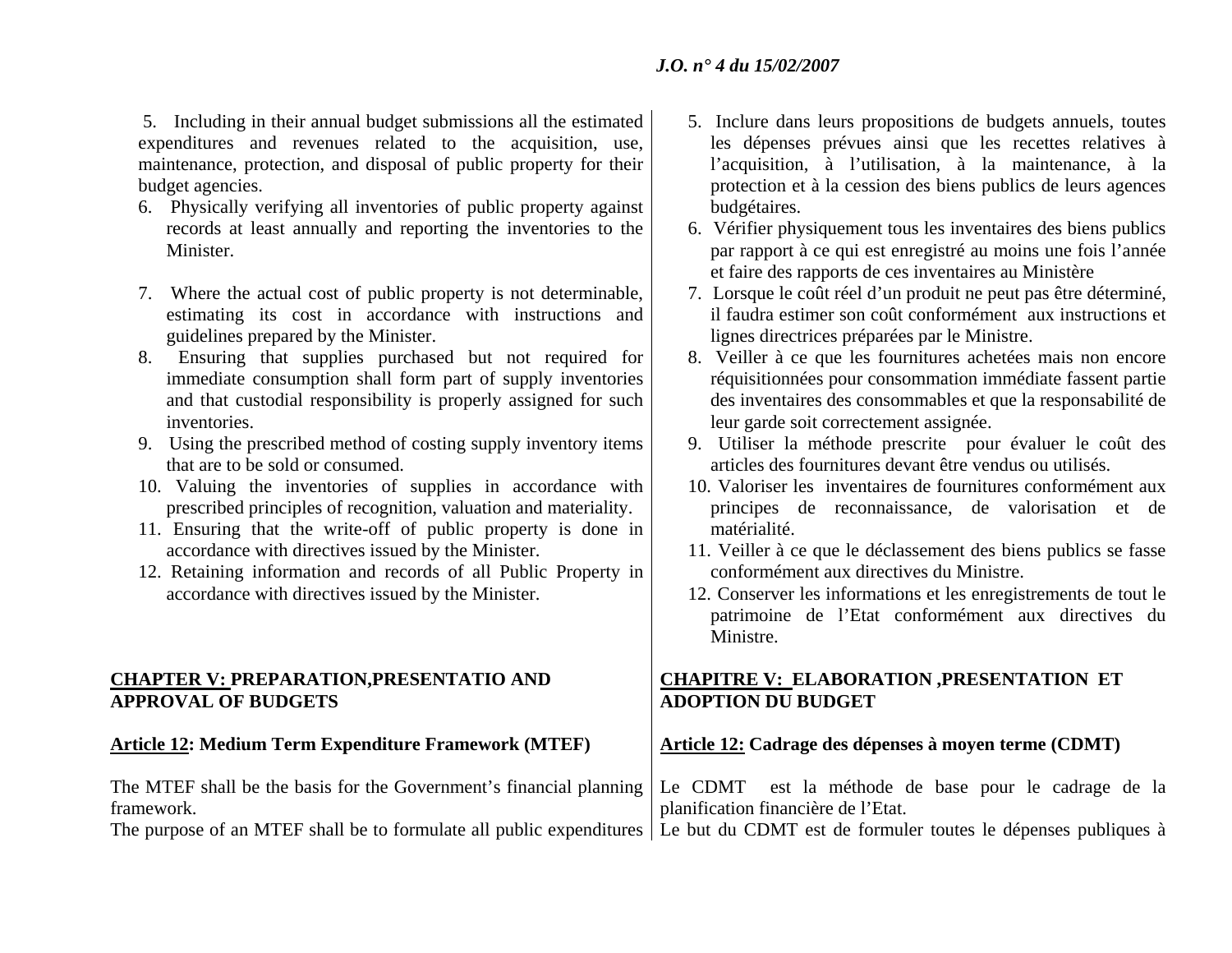| through an analysis of the links between inputs, activities and outputs,<br>within a 3 years framework that ensures consistency of sectoral<br>expenditure levels within the overall resource constraints, in order to<br>ensure macroeconomic stability and to maximize the efficiency of<br>public expenditures.                                                                                                                                                                                                                                          | travers une analyse des relations entre les intrants, les activités et<br>les résultats, dans une période de 3 ans qui veille à la consistance<br>de niveaux de dépenses sectorielles avec les contraintes de<br>ressources dans le but d'assurer une stabilité macro-économique et<br>maximiser l'efficacité des dépenses publiques.                                                                                                                                                                                                                                                                                                                    |
|-------------------------------------------------------------------------------------------------------------------------------------------------------------------------------------------------------------------------------------------------------------------------------------------------------------------------------------------------------------------------------------------------------------------------------------------------------------------------------------------------------------------------------------------------------------|----------------------------------------------------------------------------------------------------------------------------------------------------------------------------------------------------------------------------------------------------------------------------------------------------------------------------------------------------------------------------------------------------------------------------------------------------------------------------------------------------------------------------------------------------------------------------------------------------------------------------------------------------------|
| The MTEF shall be an integrated framework, integrating all sources of<br>funds, and covering both recurrent and development expenditures.<br>In accordance with Articles 11 and 39 of the Organic Law, the MTEF<br>shall be presented annually to the Cabinet as a part of the Budget<br>Framework Paper, covering the next three years period, during which<br>public resources can be reallocated in accordance with changing<br>government priorities. The annual budget shall be in conformity with<br>the first year of the rolling, three years MTEF. | Le CDMT constitue un cadrage intégré, intégrant toutes les sources<br>de fonds, et couvrant aussi bien le budget de fonctionnement que<br>celui de développement.<br>Conformément aux articles 11 et 39 de la loi organique relative aux<br>finances et au patrimoine de l'Etat, le CDMT sera présenté chaque<br>année dans le document de cadrage budgétaire, couvrant la période<br>de 3 années suivantes, au cours de laquelle les ressources publiques<br>peuvent être ré attribuées conformément aux changements<br>intervenus dans les priorités du Gouvernement. Le budget annuel<br>correspond à la première des 3 années couvertes par le CDMT. |
| <b>Budget Preparation Cycle</b><br><b>Article 13:</b>                                                                                                                                                                                                                                                                                                                                                                                                                                                                                                       | <b>Article 13: Cycle de préparation du budget</b>                                                                                                                                                                                                                                                                                                                                                                                                                                                                                                                                                                                                        |
| <b>Central Government:</b><br>In accordance with Article 28 of the Organic Law on State Finances<br>and Property, the Minister shall issue annually and not later than the<br>end of the second week of April, a Budget Call Circular to all budget<br>agencies.<br>It shall contain a Budget Calendar containing the following key dates:                                                                                                                                                                                                                  | <b>Administration Centrale:</b><br>Conformément à l'article 28 de la loi organique relative aux<br>finances et au patrimoine de l'Etat, le Ministre émet chaque année<br>et au plus tard à la fin de la 2 <sup>ème</sup> semaine du mois d'Avril une<br>circulaire budgétaire à toutes les agences budgétaires.<br>Cette circulaire comprend un calendrier budgétaire ayant les dates                                                                                                                                                                                                                                                                    |
| 1. Review of macroeconomic framework issued by the Minister<br>by the end of March;<br>2. Budget Circular including preliminary ceilings issued by the<br>Minister and sent to all budgetary agencies by the end of<br>second week of April;<br>3. Submission of the Strategic Issue Paper with key performance<br>targets for each budget agency, Structure and cost of programs<br>and sub-programs for 3 consecutive fiscal years, and the                                                                                                               | des événements suivants :<br>1. L'examen du cadre macroéconomique établi par le Ministre à la<br>fin du mois de mars;<br>2. La circulaire du budget comprenant les plafonds préliminaires<br>établi par le Ministre et envoyé à toutes les agences budgétaires à<br>la fin de la deuxième semaine du mois d'avril;<br>3. Transmission, à la fin du mois de mai, du document des thèmes<br>stratégiques avec les indicateurs de performance pour chaque<br>agence budgétaire, structure et coût des programmes et sous-                                                                                                                                   |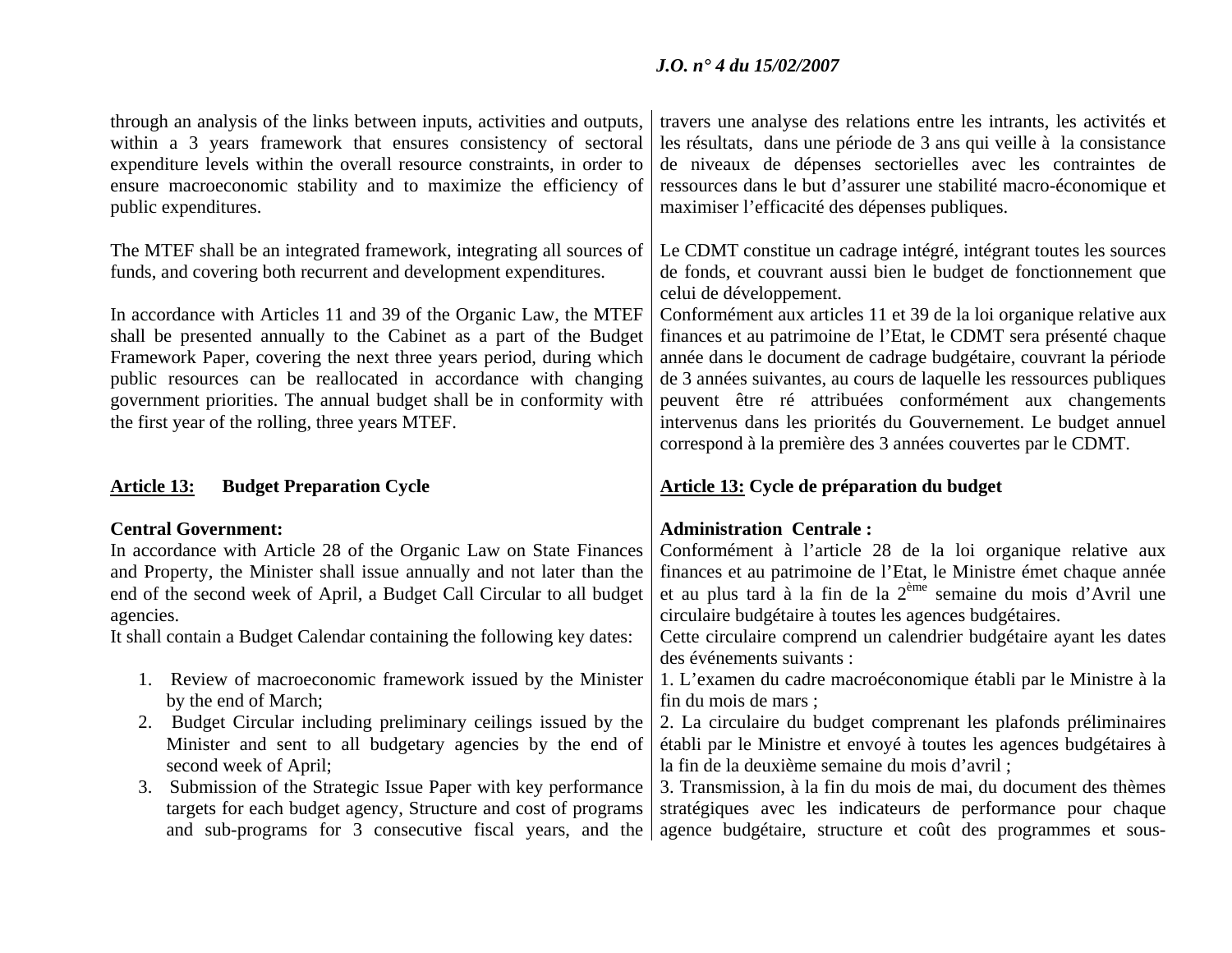| detailed budget execution as well as the projected budget<br>outturn for the current year by end of May.                                                                                                                                                                                                           | programmes pour trois exercices budgétaires consécutifs, ainsi que<br>les détails de l'exécution du budget de l'année en cours et les<br>projections de cette exécution jusqu'à la fin de l'année;                                                                                                                                                                                   |
|--------------------------------------------------------------------------------------------------------------------------------------------------------------------------------------------------------------------------------------------------------------------------------------------------------------------|--------------------------------------------------------------------------------------------------------------------------------------------------------------------------------------------------------------------------------------------------------------------------------------------------------------------------------------------------------------------------------------|
| 4. Budget Framework Paper prepared by the Minister by the end<br>of June;                                                                                                                                                                                                                                          | 4. Le document de cadrage budgétaire préparé par le Ministre à la<br>fin du mois de Juin;                                                                                                                                                                                                                                                                                            |
| 5. Budget Framework Paper transmitted to Cabinet by the end of<br>July;                                                                                                                                                                                                                                            | 5. Le document de cadrage budgétaire transmis au Conseil des<br>Ministres à la fin du mois de Juillet;                                                                                                                                                                                                                                                                               |
| 6. Submission of final ceilings to all budget agencies by the end<br>of second week of August;                                                                                                                                                                                                                     | 6. Transmission des plafonds des budgets définitifs à toutes les<br>agences budgétaires à la fin de la deuxième semaine du mois<br>d'août ;                                                                                                                                                                                                                                          |
| 7. Full details of budget estimates for 3 consecutive fiscal years<br>submitted by all budget agencies to the Minister by the end of<br>August;                                                                                                                                                                    | 7. Tous les détails des estimations budgétaires pour les trois<br>exercices budgétaires transmis par toutes les agences budgétaires<br>au Ministre à la fin de la deuxième semaine du mois d'Août;                                                                                                                                                                                   |
| Draft Budget Finance Law submitted to Cabinet by the end of<br>8.<br>the $2nd$ week of September;                                                                                                                                                                                                                  | 8. Projet de loi des Finances transmis au Conseil des Ministres à la<br>fin de la deuxième semaine du mois de septembre ;                                                                                                                                                                                                                                                            |
| Draft Budget Finance Law submitted to Parliament before<br>9.<br>October $5th$ .                                                                                                                                                                                                                                   | 9. Le projet de la loi des Finances transmis Parlement avant le 5<br>octobre.                                                                                                                                                                                                                                                                                                        |
|                                                                                                                                                                                                                                                                                                                    |                                                                                                                                                                                                                                                                                                                                                                                      |
| <b>Local Councils:</b><br>Local government councils shall review the Budget Calendar issued by<br>the Ministry and adopt a similar Budget Calendar for the efficient<br>management of their own budget preparation process.                                                                                        | Conseils des Entités Décentralisées.<br>Les conseils des entités décentralisées examineront le calendrier<br>budgétaire établit par le Ministère et devront adopter un calendrier<br>budgétaire similaire pour assurer une efficacité dans la gestion de<br>leur propre processus de préparation budgétaire.                                                                         |
| <b>Other Public Bodies</b><br>Other public bodies shall also establish a Budget Calendar in order to<br>meet their obligations under the Organic Law on State Finances and<br>Property and this Order. This Budget Calendars will be submitted to<br>the parent ministry for approval, and copied to the Minister. | Autres entités publiques<br>Les autres entités publiques devront aussi établir un calendrier<br>budgétaire afin de s'acquitter de leurs obligations décrites dans la<br>loi organique relative aux finances et au patrimoine de l'Etat et<br>dans le présent arrêté. Ces calendriers budgétaires seront transmis<br>au Ministère de tutelle pour approbation avec copie au Ministre. |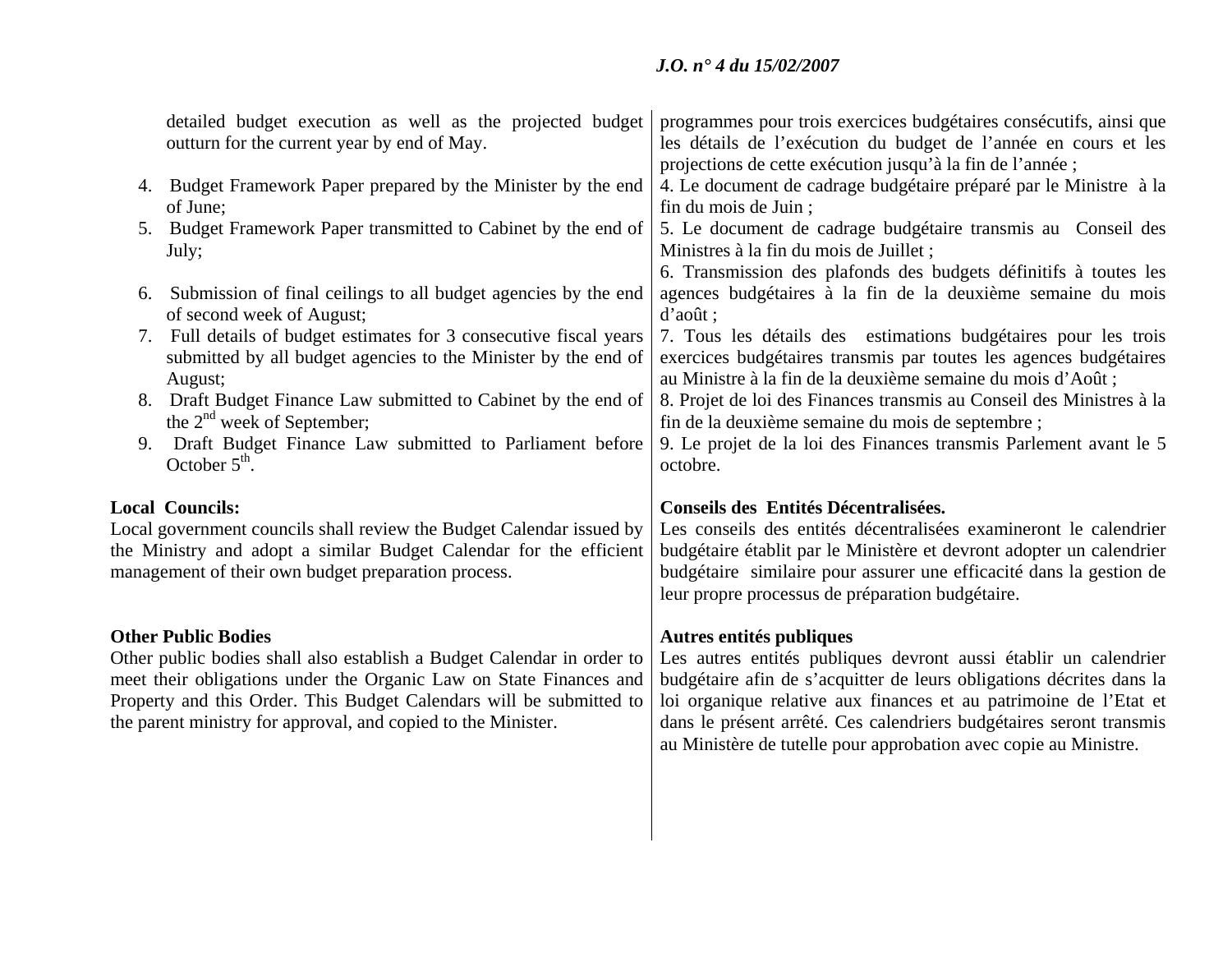| <b>Approval of Ceilings:</b><br>Cabinet has the sole authority to set budget ceilings, guided by the<br>Budget Framework Paper submitted by the Minister. Once Cabinet has<br>approved the budget ceilings and the Minister has published them, all<br>budget agencies and other public bodies shall adjust their budget<br>estimates to conform to approved ceilings.                                                                                                                                                                                                                                                                                                                                                                                                                                                                                                                                                                                                                                                                                           | Approbation de plafonds budgétaires<br>Le Conseil des Ministres seul peut autoriser la fixation des<br>plafonds budgétaires, guidé par le document du cadrage budgétaire<br>transmis par le Ministre. Lorsque le Conseil des Ministres a<br>approuvé les plafonds budgétaires et que le Ministre les a publiés,<br>toutes les agences budgétaires, les entités administratives<br>décentralisées ainsi que les autres institutions publiques doivent<br>ajuster les estimations budgétaires pour se conformer aux plafonds<br>approuvés.                                                                                                                                                                                                                                                                                                                                                                                                                                                                                                                                                                                                                                                                                                                                                                                                          |
|------------------------------------------------------------------------------------------------------------------------------------------------------------------------------------------------------------------------------------------------------------------------------------------------------------------------------------------------------------------------------------------------------------------------------------------------------------------------------------------------------------------------------------------------------------------------------------------------------------------------------------------------------------------------------------------------------------------------------------------------------------------------------------------------------------------------------------------------------------------------------------------------------------------------------------------------------------------------------------------------------------------------------------------------------------------|---------------------------------------------------------------------------------------------------------------------------------------------------------------------------------------------------------------------------------------------------------------------------------------------------------------------------------------------------------------------------------------------------------------------------------------------------------------------------------------------------------------------------------------------------------------------------------------------------------------------------------------------------------------------------------------------------------------------------------------------------------------------------------------------------------------------------------------------------------------------------------------------------------------------------------------------------------------------------------------------------------------------------------------------------------------------------------------------------------------------------------------------------------------------------------------------------------------------------------------------------------------------------------------------------------------------------------------------------|
| <b>Budget Documentation:</b><br>To facilitate the compilation of budgetary documentation required to<br>be presented to Parliament under Article 39 of the Organic Law,<br>Budget Agencies, Local Administrative entities, and other public<br>bodies shall submit the following documents to the Ministry by the<br>date provided in the Budget Calendar noted above:<br>Strategic Issue Paper with key performance targets for each budget<br>agency;<br>Structure and cost of programs and sub-programs for 3<br>1.<br>consecutive fiscal years;<br>2. Detailed budget estimates for the budget year;<br>Detailed current year budget execution and projected budget<br>3.<br>outturn for current year;<br>In the case of Local Administrative Entities, projections of<br>4.<br>locally collected revenues, including external financing<br>provided directly; in the case of public bodies, details of all off-<br>budget revenues, including external financing.<br>Aggregate details of the personnel resources and their grades<br>5.<br>of remuneration | Documentation budgétaire :<br>Pour faciliter la compilation de la documentation budgétaire<br>requise à présenter au Parlement conformément à l'article 39 de la<br>loi organique relative aux finances et au patrimoine de l'Etat; les<br>agences budgétaires, les entités administratives décentralisées et<br>autres institutions publiques font parvenir les documents suivants<br>au Ministre avant la date prévue par le calendrier mentionné<br>précédemment :<br>Document des thèmes stratégiques contenant les indicateurs de<br>performance clés au niveau de chaque agence budgétaire ;<br>1.La structure et le coût des programmes et sous programmes pour<br>3 exercices budgétaires consécutifs ;<br>2.Les estimations budgétaires détaillées pour<br>l'exercice<br>budgétaire;<br>3. Une exécution détaillée du budget de l'année en cours ainsi<br>qu'une projection de cette exécution à la fin de l'année en cours ;<br>4. Dans le cas d'une entité administrative décentralisée, des<br>projections des recettes perçues localement, avec des financements<br>extérieurs directement octroyés; dans le cas d'une institution<br>publique, des détails de toutes les recettes hors budget, les<br>financements extérieurs inclus.<br>5.L'ensemble de détails des ressources humaines ainsi que leurs<br>grades de rémunération. |
|                                                                                                                                                                                                                                                                                                                                                                                                                                                                                                                                                                                                                                                                                                                                                                                                                                                                                                                                                                                                                                                                  |                                                                                                                                                                                                                                                                                                                                                                                                                                                                                                                                                                                                                                                                                                                                                                                                                                                                                                                                                                                                                                                                                                                                                                                                                                                                                                                                                   |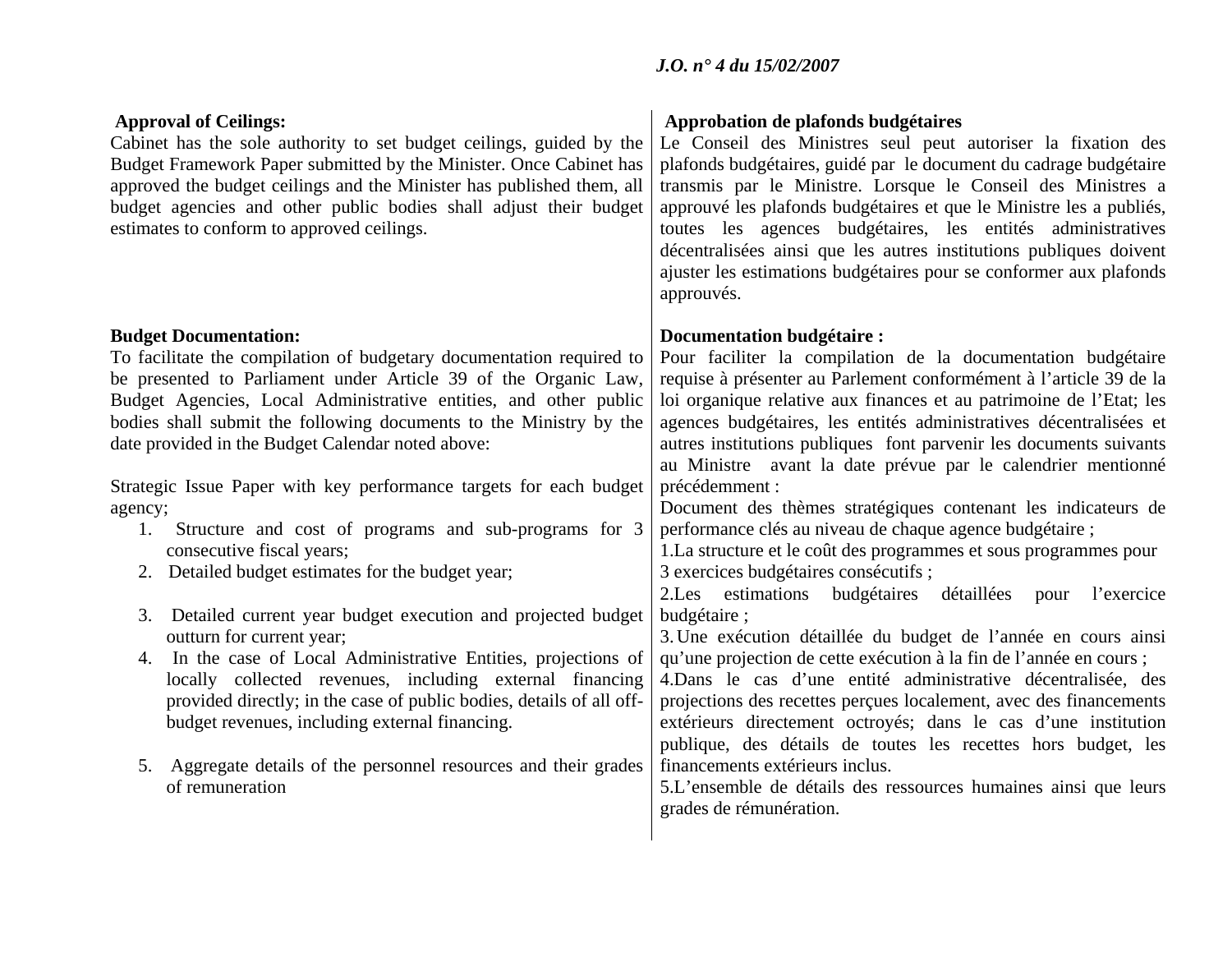The Ministry shall submit the following documents to Cabinet: 1. Budget Framework Paper, including the macroeconomic and fiscal framework and assumptions, and the MTEF 2. Explanatory note to the Budget 3. Draft Finance Law showing the proposed 3 years summary projections of programs and sub-programs, the proposed annual central government budget in its final format (previous year actual, current year outturn, and next year budget estimates), and including annexes covering the accounts and proposed budgets of other public bodies, irrespective of whether they require funds from the budget or not, the accounts and estimated budgets of Local Administrative Entities, and a statement of all outstanding debt and active central government guarantees. 4. New fiscal measures to support the budget, including new or amended Fiscal Laws, if required. 5. Any other financial management issues requiring annual Parliamentary approval, such as borrowing limits. Le Ministre transmet les documents suivant au Conseil des Ministres : 1. Le document de cadrage budgétaire, inclus le cadrage macroéconomique et budgétaire ainsi que le CDMT ; 2. Un exposé des motifs sur le budget ; 3. Un projet de loi exposant les projections sommaires proposées sur les 3 années des programmes et des sous programmes, la proposition de budget annuel de l'Administration centrale dans son format final (les réalisations budgétaires de l'année précédente, les projections de l'année en cours, ainsi que les estimations budgétaires l'année suivante), avec les annexes couvrant les comptes et les propositions de budgets d'autres institutions publiques, qu'elles reçoivent des fonds du budget ou pas, les comptes et les estimations budgétaires des entités administratives décentralisées et un état des dettes ainsi que les garanties actives de l'Administration Centrale ; 4. Les nouvelles mesures fiscales pour appuyer le budget avec la nouvelle loi fiscale ou les amendements des lois fiscales si nécessaires ; 5. Toute autre question en matière de gestion financière, nécessitant une approbation parlementaire annuelle, tel que les plafonds de l'emprunt. **CHAPTER VI: SUPPLEMENTARY BUDGETS CHAPITRE VI : BUDGETS SUPPLEMENTAIRES Article14:** Mid-Year Review of Budget Execution **Article 14:** Révision de l'exécution budgétaire au milieu de **l'année** As provided in Article 45 and 68 of the Organic Law, there shall be a mid-year review of Central Government budget execution. Depending upon whether financial and economic conditions have changed, this review may result in the budget being revised so that it reflects the altered circumstances. The review shall cover both the financial and physical performance of central government budget execution. Comme stipulé aux articles 45 et 68 de la loi organique, il y aura une revue de l'exécution du budget de l'administration centrale au milieu de l'année. Compte tenu des changements des conditions économiques et financières, cette révision pourrait conduire à une révision du budget pour refléter les circonstances modifiées. Cette revue concerne aussi bien la performance financière que physique de l'exécution budgétaire du gouvernement central.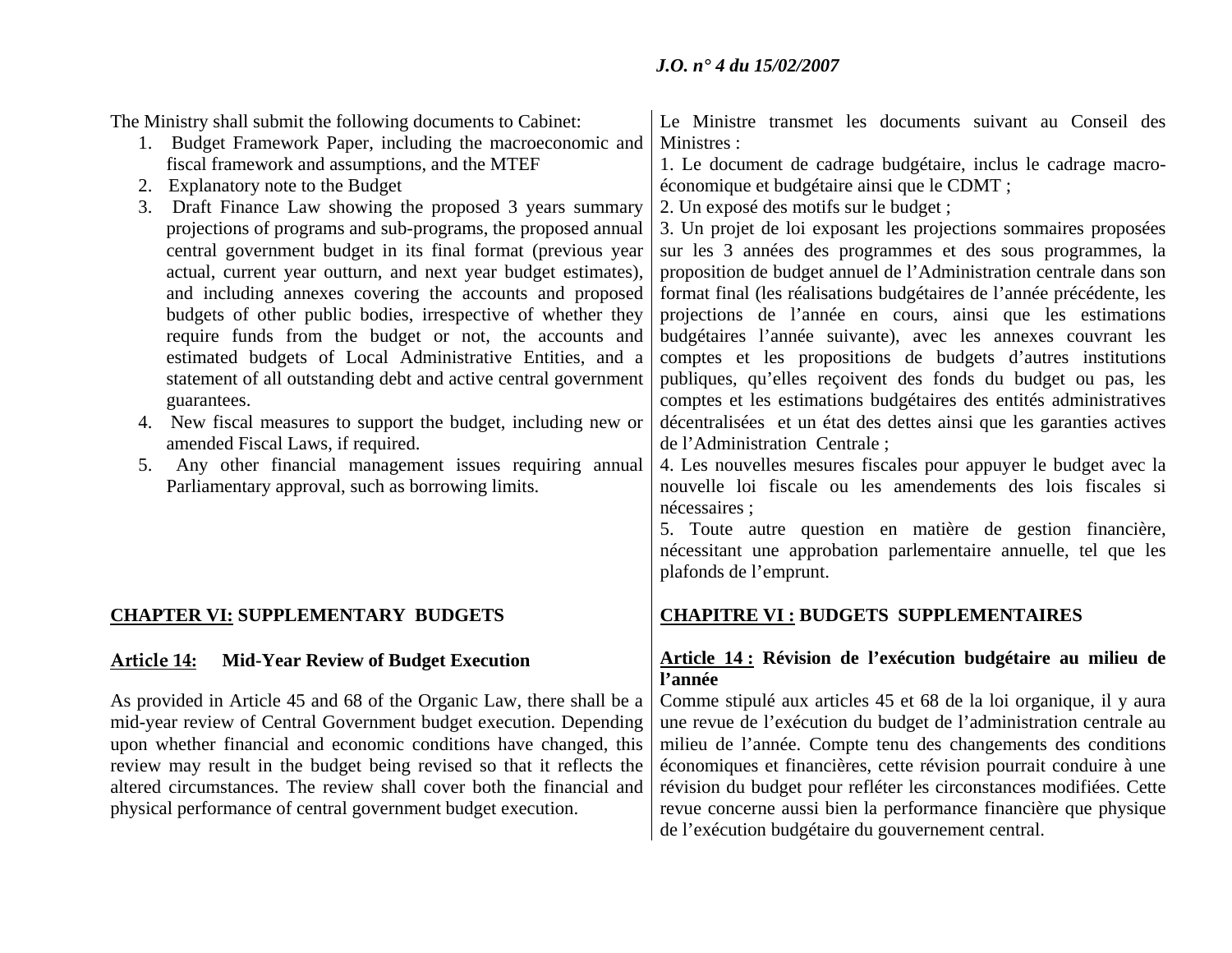chaque agence budgétaire.

| The mid-year reviews will take place during the month of June. Chief<br>Budget Managers are responsible for submitting their mid-year review<br>reports, formatted in accordance with instructions issued by the<br>Minister, no later than the end of the first week of June. These<br>instructions will also specify the physical performance information                   | Ces revues à mi-parcours se déroulent au mois de juin. Les<br>gestionnaires principaux des budgets sont tenus à transmettre leurs<br>rapports de revue à mi-parcours présentés sous le format<br>recommandé par les instructions du Ministre au plus tard à la fin de<br>la première semaine de Juin. Ces instructions devront spécifier                                                                                                            |
|-------------------------------------------------------------------------------------------------------------------------------------------------------------------------------------------------------------------------------------------------------------------------------------------------------------------------------------------------------------------------------|-----------------------------------------------------------------------------------------------------------------------------------------------------------------------------------------------------------------------------------------------------------------------------------------------------------------------------------------------------------------------------------------------------------------------------------------------------|
| required from each budget agency.                                                                                                                                                                                                                                                                                                                                             | l'information sur la performance physique requise de la part de<br>chaque agence budgétaire.                                                                                                                                                                                                                                                                                                                                                        |
| <b>Supplementary Budgets</b><br><u>Article 15:</u>                                                                                                                                                                                                                                                                                                                            | <b>Article 15 : Suppléments budgétaires</b>                                                                                                                                                                                                                                                                                                                                                                                                         |
| Following the completion of the mid-year review of budget execution,<br>the Minister or the Mayor may submit a supplementary budget to<br>Cabinet or Executive Committee which, if it approves, will forward it<br>to Parliament or Local Council. The presentation and approval of the<br>Supplementary Budget shall be in accordance with Article 45 of the<br>Organic Law. | Après avoir finalisé la revue à mi-parcours, le Ministre ou le Maire<br>de l'entité administrative décentralisée peut soumettre le budget<br>supplémentaire au Conseil des Ministres ou au Comité exécutif<br>qui, s'il l'approuve, le transmettra au Parlement ou au Conseil de la<br>Ville de Kigali/ District. La présentation et l'approbation des<br>budgets supplémentaires seront faites conformément à l'article 45<br>de la Loi Organique. |
| The supplementary budget shall be documented in the same manner as<br>the original budget and published, when and if approved, in the<br>Official Gazette of the Republic of Rwanda.                                                                                                                                                                                          | Le budget supplémentaire sera accompagné par les mêmes<br>documents ayant accompagné le budget original et sera publié<br>uniquement après approbation, au Journal Officiel de la<br>République du Rwanda.                                                                                                                                                                                                                                          |
| <b>CHAPTER VII: BUDGET EXECUTION</b>                                                                                                                                                                                                                                                                                                                                          | <b>CHAPITRE VII: EXECUTION DU BUDGET</b>                                                                                                                                                                                                                                                                                                                                                                                                            |
| <b>Article16: Authorization to Spend, Appropriations, Make</b><br><b>Commitments, and Process Invoices</b>                                                                                                                                                                                                                                                                    | Article 16 : Autorisation pour dépenser les dotations, faire des<br>engagements et payer les factures.                                                                                                                                                                                                                                                                                                                                              |
| <b>Central Government:</b><br>As soon as the annual budget is approved, the Secretary<br>1.<br>General and the Secretary to the Treasury shall prepare, for the<br>Minister's signature, a letter to inform all Chief Budget<br>Managers of the approved annual budget for each Budget<br>Agency.                                                                             | <b>Administration centrale:</b><br>1. Aussitôt que le budget annuel est approuvé, le<br>Secrétaire Général et Secrétaire au Trésor prépare<br>pour signature par le ministre, une lettre pour<br>informer tous les Gestionnaires Principaux des<br>Budgets à propos du budget annuel approuvé pour                                                                                                                                                  |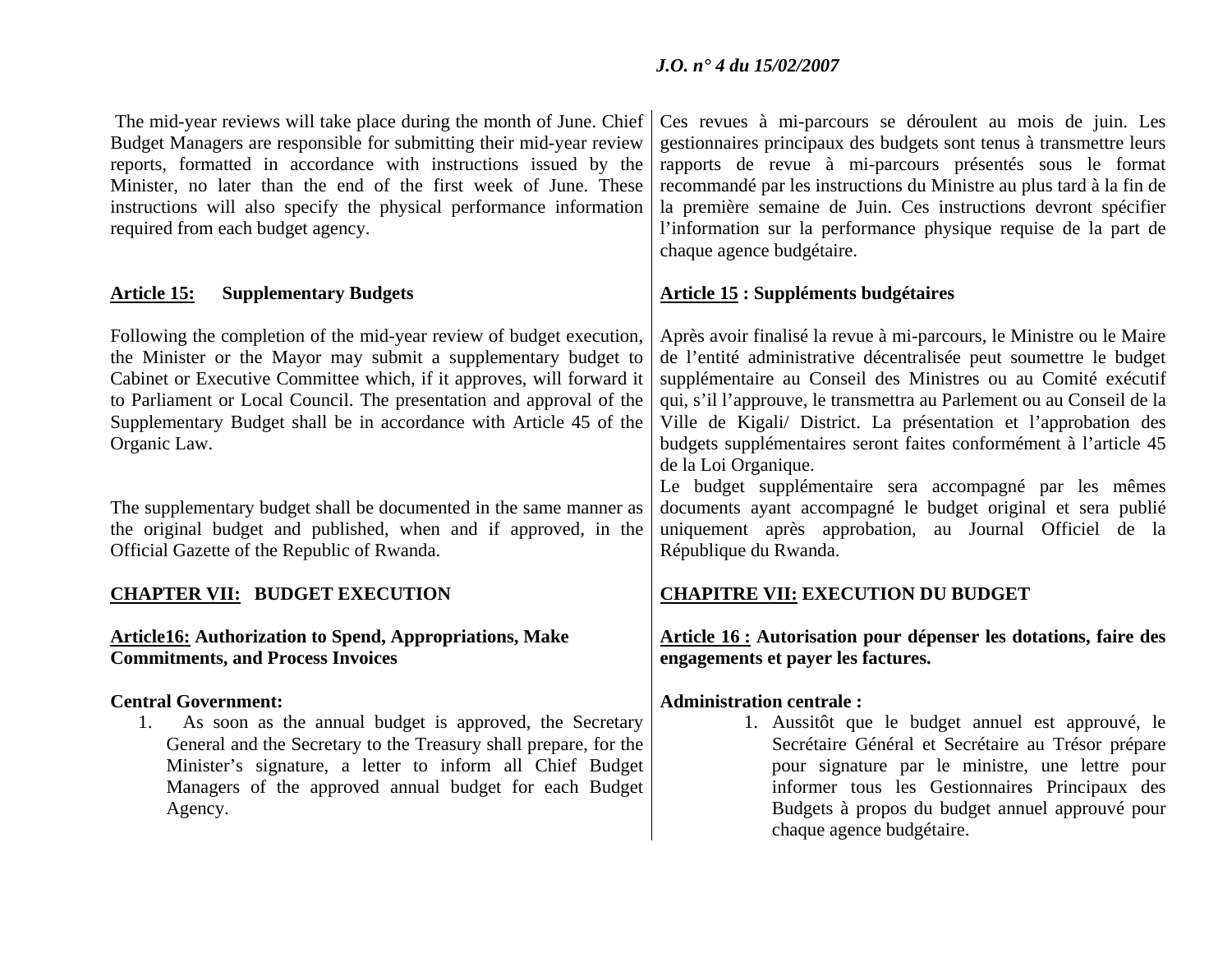- 2. Each Budget Agency shall send its work plan, cash flow plan, and procurement plan for each of the 12 months of the next fiscal year to the Secretary General and Secretary to the Treasury, by mid December, based on the Budget submitted to Parliament. The plans will be consolidated, reviewed and agreed by the Treasury Management Committee before the start of the fiscal year. Any adjustments made in Parliament will be included during this review.
- 3. In accordance with Article 47 of the Organic Law, once the plans have been approved by the Treasury Management Committee, the Secretary General and Secretary to the Treasury shall prepare for the Minister's signature, a letter to inform the Chief Budget Managers of the quarterly spending authorization for each vote before the beginning of each quarter. The quarterly spending authorization will set limits of commitments that Budget Agencies can make during the quarter.

4.Revised cash flow plans will be submitted to the Secretary General and the Secretary to the Treasury on a rolling 3 month basis starting in January, in which the first month will be dived in weeks. This 3 month cash flow plans will be submitted by the  $20<sup>th</sup>$  of the preceding month. Cash flow plans will be consolidated by the Accountant General and reviewed and agreed by the Treasury Management Committee. Once approved the Secretary General and the Secretary to the Treasury will issue indicative cash outflow plans for the next 3 months prior to the start of the first month. The budget agencies shall ensure that their rolling cash flow plans are based on the commitments projected for the quarter and in accordance with the quarterly spending limits.

- 2. Chaque agence budgétaire envoie au Secrétaire Général et Secrétaire au Trésor, à la mi-décembre, son plan de travail, le plan de flux de trésorerie et le plan d'approvisionnement pour chacun des 12 mois de l'exercice budgétaire suivant, sur base du budget soumis au parlement. Les plans seront consolidés, révisés et approuvés par le comité de gestion du Trésor, avant le début de l'exercice budgétaire. Tout ajustement fait au niveau du parlement sera inclus dans cette révision.
- 3. Conformément à l'article 47 de la loi organique relative aux finances et au patrimoine de l'Etat, lorsque les plans ont été approuvés par le Comité de Gestion du Trésor, le Secrétaire Général et Secrétaire au Trésor, préparera pour la signature du Ministre, une lettre pour informer les gestionnaires principaux des budgets de l'autorisation de la dépense trimestrielle pour chaque vote avant le début de chaque trimestre. L'autorisation de dépense trimestrielle fixera les limites des engagements que les agences budgétaires peuvent faire au cours du trimestre.

4.Les plans révisés de flux de trésorerie seront transmis au Secrétaire Général et Secrétaire au Trésor pour une période roulante de 3 mois à partir du mois de janvier, le premier mois étant subdivisé en semaines. Ces plans de flux de trésorerie de 3 mois seront transmis au plus tard le 20 du mois précédent. Les plans de flux de trésorerie seront consolidés par le Comptable Général et seront examinés et approuvés par le Comité de Gestion du Trésor. Après leur acceptation, le Secrétaire Général et Secrétaire au Trésor délivrera les plans indicatifs de décaissement des fonds pour les trois mois suivants et ce avant le début du premier mois. Les agences budgétaires devront veiller à ce que leurs plans de flux de trésorerie soient fondés sur les projections d'engagements pour le trimestre et conformément aux limites de dépenses trimestrielles.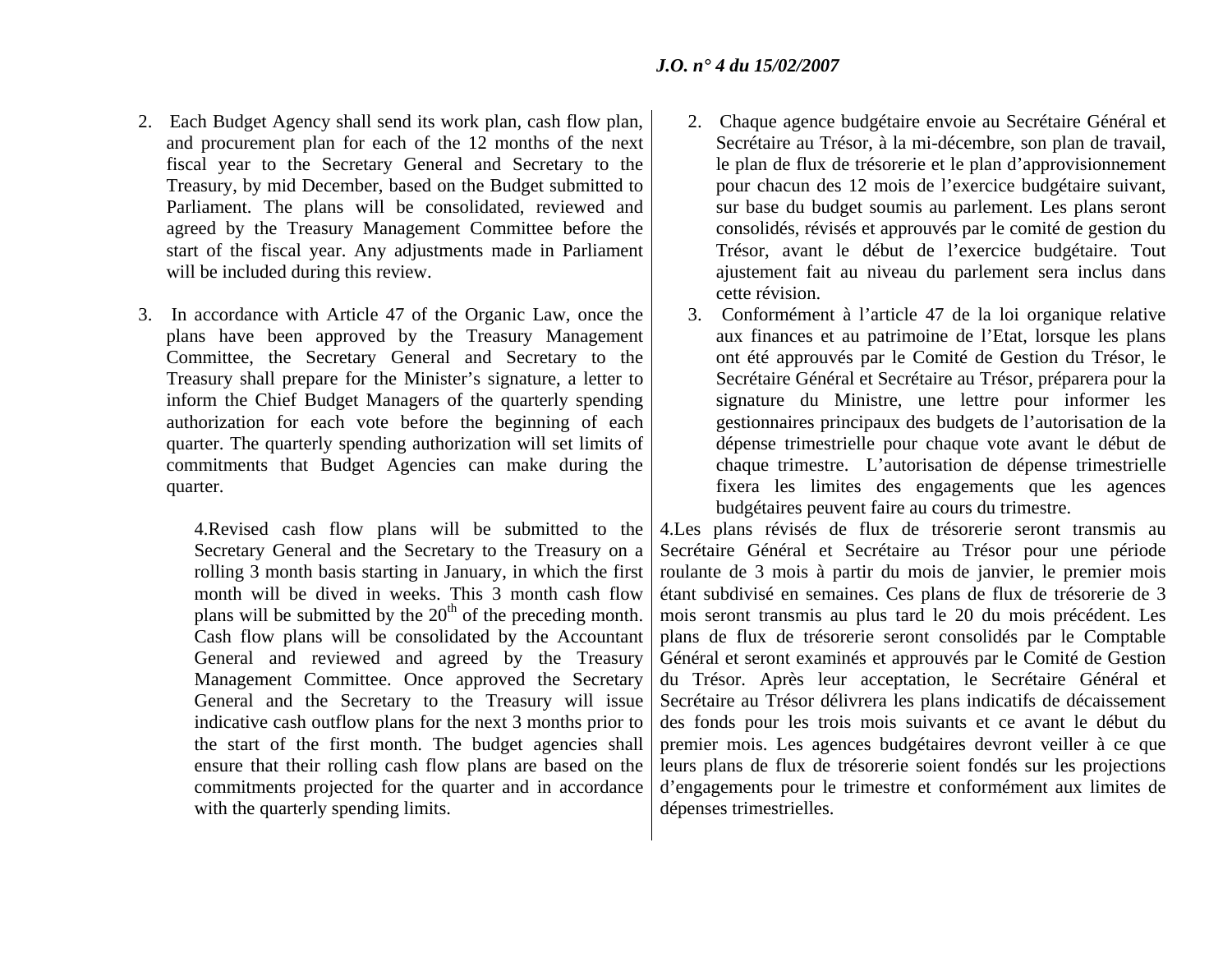The Accountant General shall ensure that enough cash is available to cover the consolidated indicative cash flow plans. 5. Upon receipt of their quarterly spending authority, Chief Budget Managers may make commitments for the purchase of goods and services and request for payment once those goods have been received or those services rendered. 6. All commitments must be recorded at the time they are made. 7. No new commitments shall be made by Budget Agencies after November 15 of each year. 8. No payment may be made without the support of a properly authorized commitment. 9. Chief Budget Managers shall ensure that all invoices received by the Budget Agency are acknowledged and recorded as soon as they are received and that all requests for payment are submitted to the Ministry before the payment due date indicated on such invoices. In the case where invoices do not clearly indicate due dates agreed between the contracting parties, the due date will be 30 days from receipt of invoice in the case of current expenditure, and 60 days in the case of capital expenditure**.**  10. A register, in which the dates of receipt, due date and all other particulars of invoices shall be recorded, shall be kept by each Budget Agency. 11. All outstanding invoices received from suppliers must be reported at the end of each month as a memorandum item in the budget execution statements that the Chief Budget Manager submits to the Minister. Le Comptable Général devra veiller à ce qu'il y ait des fonds suffisants pour couvrir les plans du flux de trésorerie indicatifs consolidés. 5. Dès réception de l'autorisation relative à la dépense trimestrielle, les Gestionnaires Principaux des Budgets peuvent engager des dépenses pour l'acquisition de biens et services et demander le règlement des factures des biens reçus ou de services rendus. 6. Tous les engagements de dépenses doivent être enregistrés au moment où ils sont effectués. 7. Il n'y aura pas de nouveaux engagements par les agences budgétaires après le 15 novembre de chaque année. 8. Aucun payement ne sera effectué sans justificatif d'un engagement correctement autorisé. 9. Les Gestionnaires Principaux des Budgets veilleront à ce que toutes les factures reçues par l'agence budgétaire soient reconnues et enregistrées aussitôt reçues et que toutes les demandes pour payement soient transmises au Ministère avant la date de paiement convenue indiquée sur ces factures. Au cas où des factures <sup>n</sup>'indiquent pas clairement les dates convenues entre les parties contractantes, la date de paiement sera 30 jours après réception de cette facture pour les dépenses de fonctionnement et 60 jours après réception de cette facture pour les dépenses d'investissement. 10. Un registre dans lequel les dates de réception, les dates de paiement ainsi que d'autres détails concernant les factures seront enregistrées, sera tenu par chaque agence budgétaire. 11.Toutes les factures reçues des fournisseurs et qui ne sont pas encore payées doivent être signalées à la fin de chaque mois comme une information complémentaire accompagnant le rapport d'exécution budgétaire que le Gestionnaire Principal du Budget transmet au Ministre.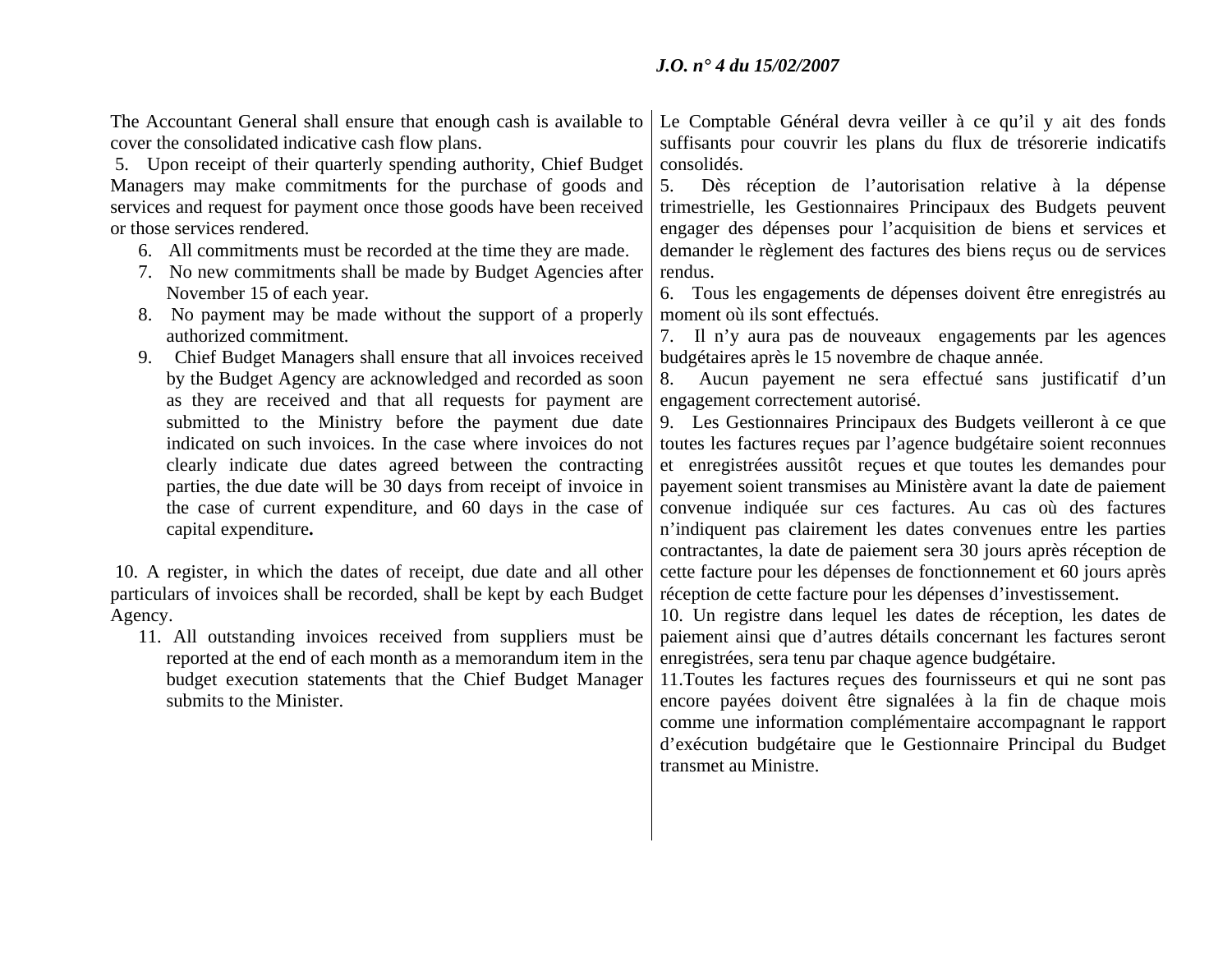### **Local Administrative Entities:**

- 1. As soon as the annual budget is approved, the Mayor shall inform all the officers at the Sector level of their respective approved budgets.
- 2. The officers at the Sector level shall forward their work plans, cash flow plans, and procurement plans for each of the 12 months of the next fiscal year to the Mayor by mid December.
- 3. The Mayor shall inform the officers at the Sectors of their periodic authorizations for spending based on their cash flows and expenditure priorities. Local government councils will decide on whether these cash flows will be monthly or quarterly.
- 4. Upon receipt of their monthly or quarterly spending authority, the officers at the sectors may make commitments for the purchase of goods and services and requests for payment once those goods have been received or those services rendered.
- 5. All commitments must be recorded at the time they are made.
- 6. No new commitments shall be made by local government councils after November 15 of each year.
- 7. No expenditures may be incurred nor payments made without there first having been a properly authorized commitment.
- 8. On the condition that the commitment is established after the payment has been made, debt service payments may be made without a prior commitment.

### **Entités Administratives décentralisées.**

- 1. Aussitôt que le budget annuel est approuvé, le Maire devra informer les agents au niveau du secteur de leurs budgets respectifs approuvés.
- 2. Les agents au niveau du Secteur soumettent au Maire leurs plans de travail, les plans du flux de trésorerie ainsi que leurs plans d'approvisionnement pour chacun des 12 mois de l'exercice budgétaire suivant avant mi-décembre.
- 3. Le Maire tiendra au courant les agents de secteurs au sujet de leurs autorisations de dépenses sur base de leurs plans des flux de trésorerie et de leurs dépenses prioritaires. Les Conseils des administrations locales décideront si ces plans des flux de trésorerie seront mensuels ou trimestriels.
- 4. Dès réception de leur autorisation de dépenses mensuelles ou trimestrielles, les agents de secteurs peuvent faire des engagements pour les acquisitions des biens et services et demander le règlement des factures des biens reçus ou de services rendus.
- 5. Tous les engagements doivent être enregistrés au moment où ils sont établis.
- 6. Aucun nouvel engagement ne sera établi par les administrations locales après le 15 novembre de chaque année.
- 7. Aucune dépense ne peut être faite et aucun payement ne sera effectué sans qu'il y ait un engagement correctement autorisé.
- 8. Sur condition que l'engagement soit établi après avoir effectué le payement, le payement du service de la dette peut être fait sans engagement préalable.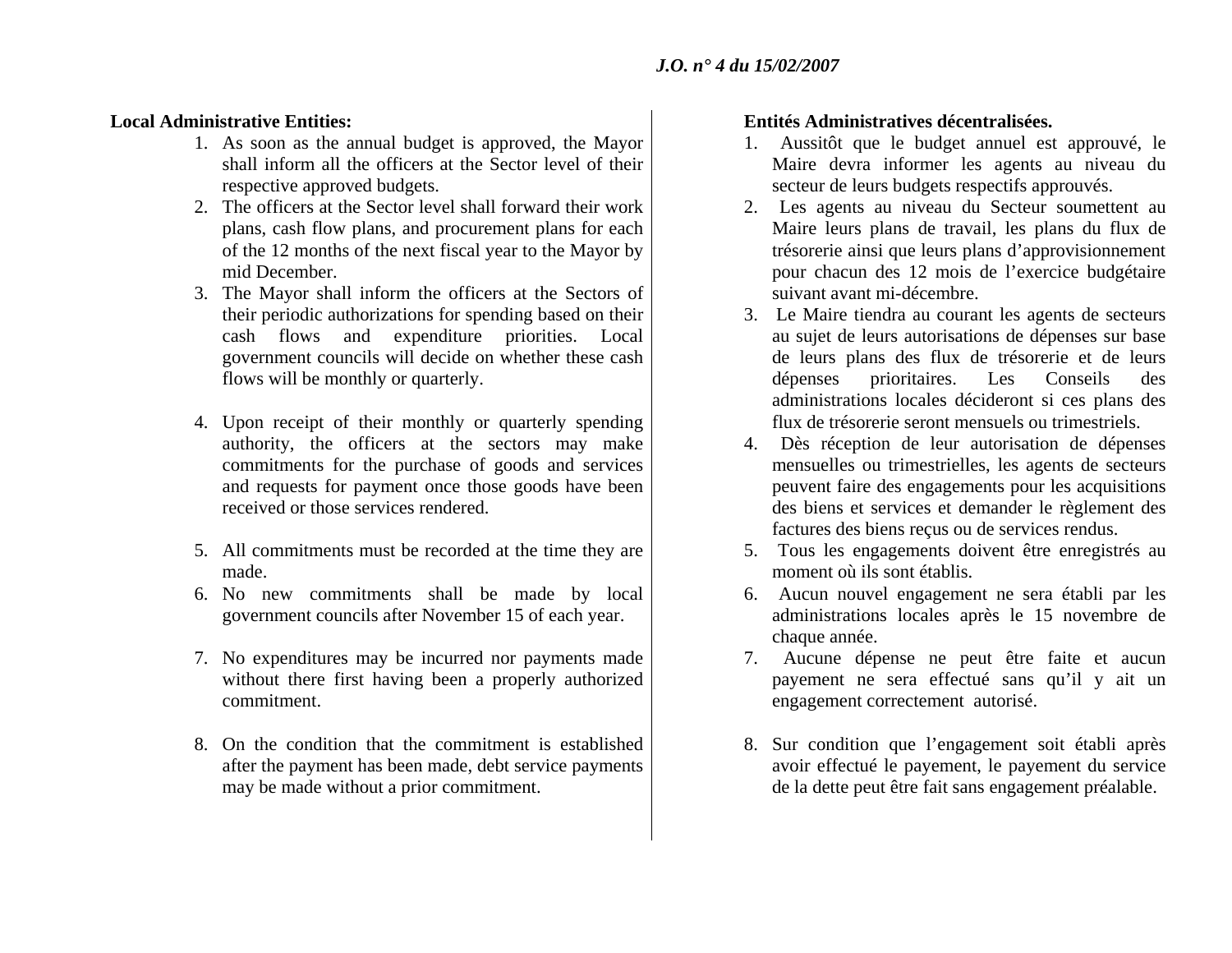- 9. The Mayor shall ensure that all invoices received by the Sector Office are acknowledged and recorded as soon as they are received and that all requests for payment are submitted to the Sector Office before the payment due date indicated on such invoices.
- 10. A log in which the dates of receipt and all other particulars of invoices shall be kept by each Sector Office.
- 11. All outstanding and unpaid invoices received from suppliers must be reported at the end of each month as a memorandum item in the budget execution statements that the Mayor submits to the Minister.

### **Other public bodies:**

1 Chief Budget Managers are responsible for ensuring that all public bodies (semi-autonomous agencies and extra-budgetary funds) under their responsibility establish appropriate budget execution procedures similar to the ones established under these regulations for central government budgetary agencies.

2. These procedures will be submitted by each public body to the Chief Budget Manager of the budget agency responsible for it, which will review and approve them and copy them to the Minister.

### Article 17: Purchasing **Article 17: Achats Article 17: Achats Article 17:** Achats

All purchases of goods and services by Central Government, Local Government Councils, and all Public Bodies shall be made in accordance with the requirements of procurement laws in force.

- 9. Le Maire veillera à ce que les factures reçues par le bureau du secteur soient reconnues et enregistrées aussitôt qu'elles sont reçues et que toutes les demandes de payement sont transmises au bureau du secteur avant la date de paiement convenue indiquée sur les factures.
- 10. Un registre dans lequel les dates de réception et tout autre détail relatif aux factures seront enregistrés est tenu par chaque bureau de secteur.
- 11. Toutes les factures reçues des fournisseurs et qui ne sont pas encore payées doivent être signalées à la fin de chaque mois comme une information complémentaire accompagnant le rapport d'exécution budgétaire que le Maire transmet au Ministre.

### **Autres institutions publiques**

- 1. Les Gestionnaires Principaux des Budgets sont tenus à veiller à ce que toutes les institutions publiques (les agences semi autonomes et fonds extra budgétaires) sous leurs responsabilité mettent en place les procédures appropriées d'exécution budgétaire similaires à celles établies par ce règlement pour les agences budgétaires de l'administration centrale.
- 2. Ces procédures seront transmises par chaque institution publique au Gestionnaire Principal du budget de l'agence budgétaire chargé de cette institution qui les examinera, les approuvera et en fera copie au Ministre.

Toutes les acquisitions de biens et services par l'Administration centrale, les administrations locales et par toute autre institution publique, seront faites conformément aux exigences de la loi sur les marchés publics en vigueur.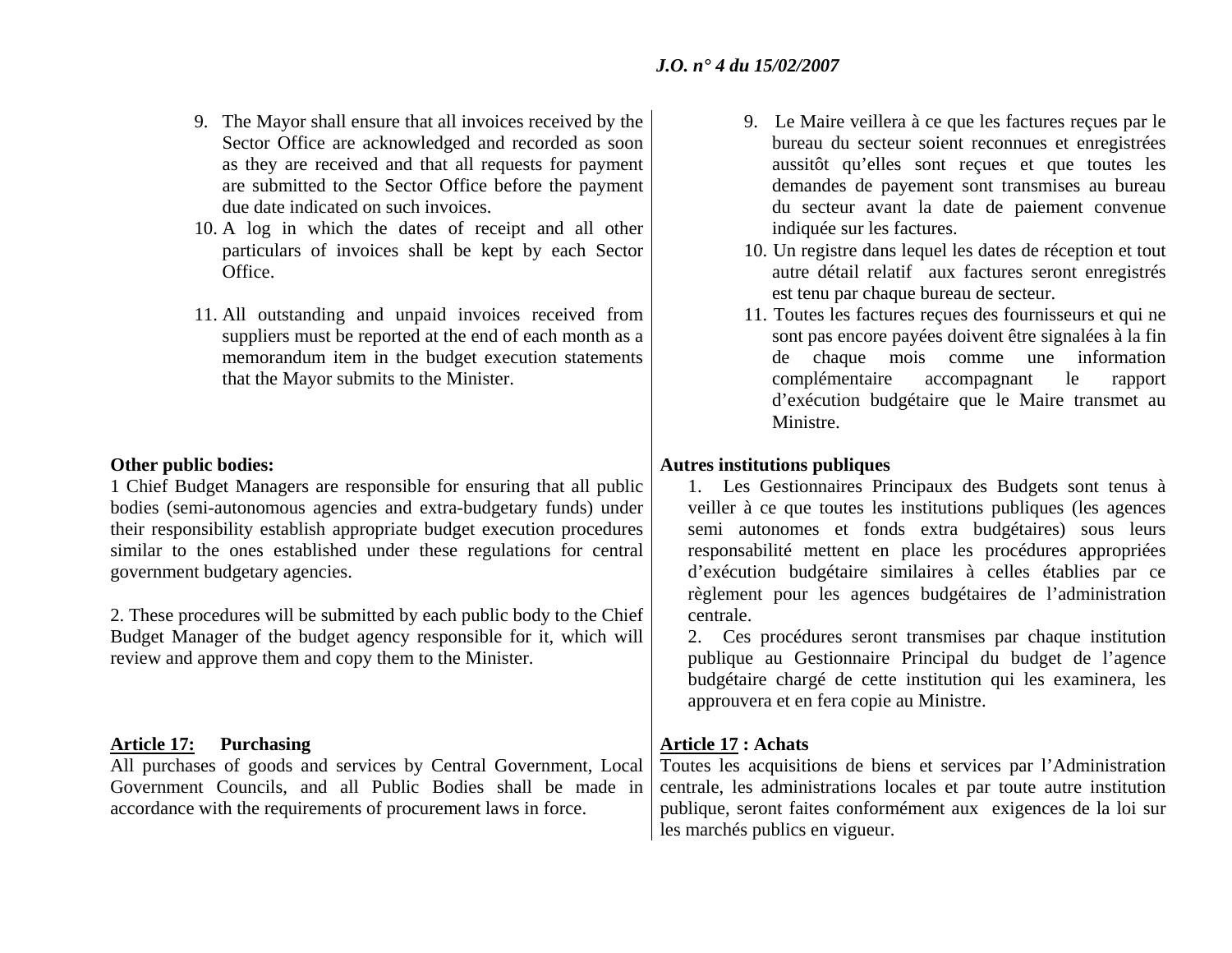- 1. The Minister or the Mayor may set quarterly or monthly limits on commitments and payments that are less than the amounts contained in the spending authorizations for the corresponding period, if there are cash constraints on funding those authorizations.
- 2. In setting these limits, the Minister or the Mayor will consult closely with budget agencies/sectors, to ensure that the imposition of such limits during the quarter will not give rise to arrears due to pre-existing commitment levels that are already above the imposed lower limit when these come into force.
- 3. The Minister or the Mayor will communicate such limits to budgetary agencies/sectors sufficiently in advance of the accounting period to which they apply to allow them to make whatever adjustments are necessary to keep their spending plans and commitment levels within the new limits without incurring arrears.

### **Article 19: Reallocation of Expenditures | Article 19: Réallocation des dépenses**

For the purposes of reallocation of in-year expenditures, the major categories of expenditure are:

- 1. Salaries;
- 2. Goods and services;
- 3. Exceptional expenditure;
- 4. Interest payment;
- 5. Repayment of principal on debt;
- 6. Subsidies and current transfers;
- 7. Capital expenditures.

## Article 18: Authority to Spending Limits. **Article 18: Autorisation des limites de Dépenses.**

- 1. Le ministre ou le Maire peut fixer les limites mensuelles ou trimestrielles des engagements et payements qui sont inférieurs aux montants contenus dans les autorisations de dépense de la période correspondante s'il y a des contraintes financières pour effectuer les payements de ces autorisations.
- 2. En fixant ces limites, le Ministre ou le Maire devra consulter de très près les agences budgétaires ou Secteurs, pour veiller à ce que l'imposition de ces limites au cours du trimestre ne puissent créer des arriérés suite aux niveaux des engagements déjà existants et qui dépassent la limite imposée.
- 3. Le Ministre ou le Maire va informer ces limites aux agences budgétaires ou secteurs, suffisamment en avance de la période comptable à la quelle elles <sup>s</sup>'appliquent pour leur permettre de faire des ajustements nécessaires pour maintenir leurs plans de dépenses et leur niveau des engagements dans les nouveaux limites sans provoquer des arriérés.

Dans le but de procéder à la réallocation de dépenses au cours de l'année les catégories principales sont :

- 1. Les salaires ;
- 2. Les biens et services ;
- 3. Les dépenses exceptionnelles ;
- 4. Les payements des intérêts ;
- 5. Le remboursement du principal de la dette ;
- 6. Les subventions et les transferts courants ;
- 7. Les dépenses en capital.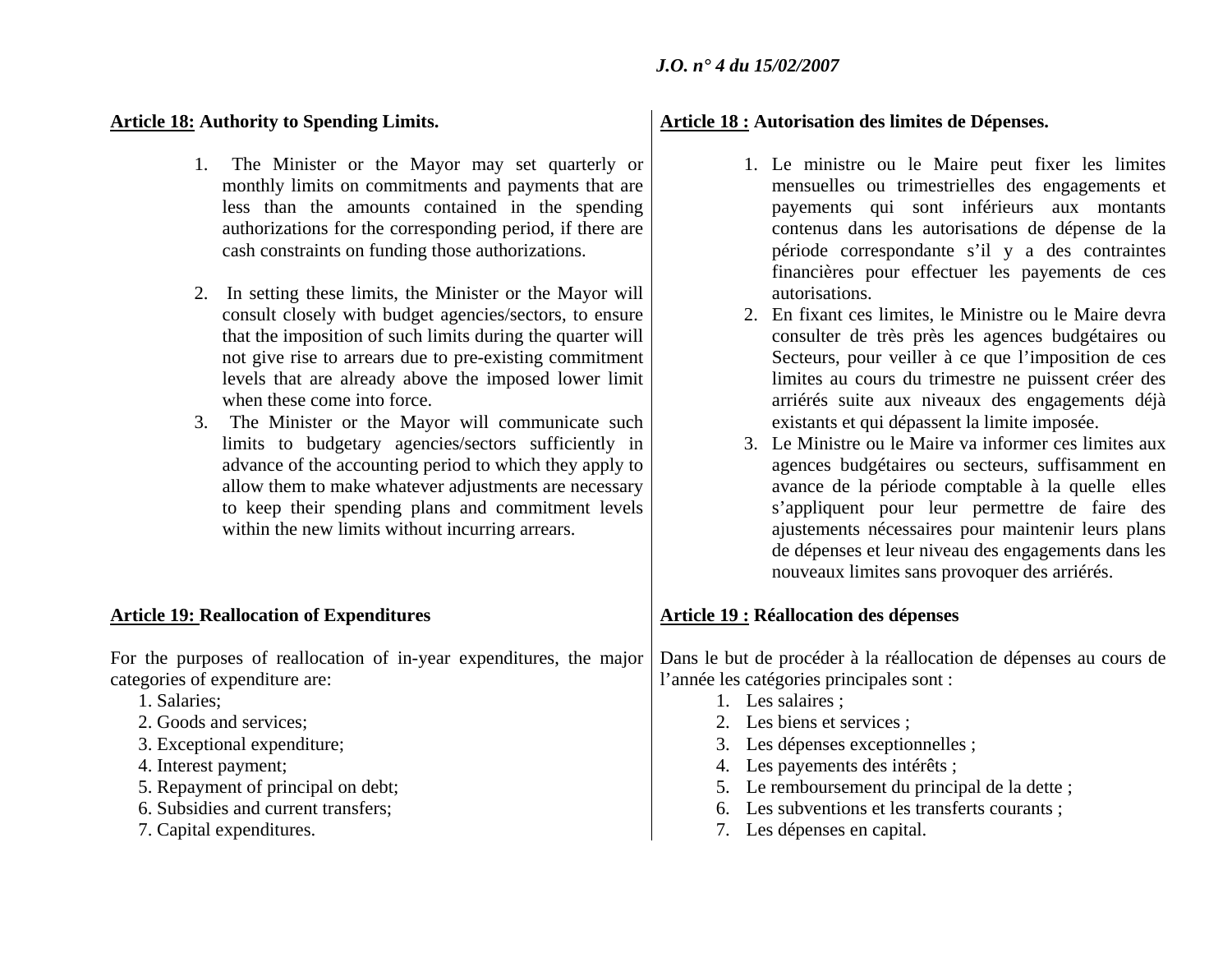Reallocations that may be delegated to Chief Budget Manager pursuant to article 51 of the Organic Law:

- 1. Subject to prior approval of Cabinet, the Minister may delegate to Chief Budget Manager the authority to make limited reallocations of the budgetary agencies' appropriations under his/her responsibility. Such delegations to Chief Budget Managers are limited to reallocations between the same items of two different units within the budget agency, or between any goods and services items within the budget agency's appropriations.
- 2. Such reallocations, which are limited to a maximum of 20 per cent of a single budget line set in the Annual Budget Law, are subject to the additional restrictions listed below regarding salaries and defined priority sectors.
- 3. Chief Budget Managers are responsible for recording all such reallocations under delegation in the Central Government's financial management information system.
- 4. Chief Budget Managers must report to the Minister in writing on a monthly basis all reallocations that they make under the terms of the Minister's delegation, explaining why such reallocations were necessary.
- 5. Reallocations in excess of the percentage stated under paragraph (c) above, and reallocations between broad categories of expenditures cannot be delegated and require the Minister's written approval after the approval of Cabinet has been obtained.

 6. Reallocations shall not be permitted between total salaries and allowances and other recurrent expenditure categories of a budget agency, or between budgetary agencies, unless they are approved by Parliament.

Réallocations pouvant être déléguées au Gestionnaire Principal du Budget conformément à l'article 51 de la loi organique :

- 1. Après approbation préalable du Conseil des Ministres, le Ministre peut déléguer au Gestionnaire Principal du Budget les pouvoirs de faire, à un niveau limité, quelques réallocations des dotations de l'agence budgétaire sous sa responsabilité. De telles délégations au Gestionnaire Principal du Budget sont limitées à des réallocations entre les mêmes éléments de deux différentes unités au sein d'une même agence budgétaire, ou entre les éléments de biens et services au sein des dotations de l'agence budgétaire.
- 2. De telles réallocations qui sont limitées à un maximum de 20% d'une même ligne budgétaire déterminée dans la loi de finances annuelle, font l'objet des restrictions additionnelles énumérées ci-après en ce qui concerne les salaires et les secteurs prioritaires définis.
- 3. Les Gestionnaires Principaux du Budget ont la responsabilité d'enregistrer de telles réallocations par délégation dans le système d'information de gestion financière de l'administration centrale.
- 4. Les Gestionnaires Principaux des Budgets doivent notifier par écrit au Ministre mensuellement toutes les réallocations effectuées dans le cadre de la délégation du Ministre, précisant les motifs de telles réallocations
- 5. Les réallocations dépassant le pourcentage mentionné dans le paragraphe (c) ci-dessus, ainsi que les réallocations entre le grandes catégories de dépenses courantes ne peuvent pas être déléguées et requièrent l'approbation écrite du Ministre après obtention de l' approbation du Conseil des Ministres ;
- 6. Les réallocations ne sont pas permises entre le total des salaires et indemnités et les autres catégories de dépenses courantes d'une agence budgétaire, ou entre les agences budgétaires, à moins qu'elles aient été approuvées par le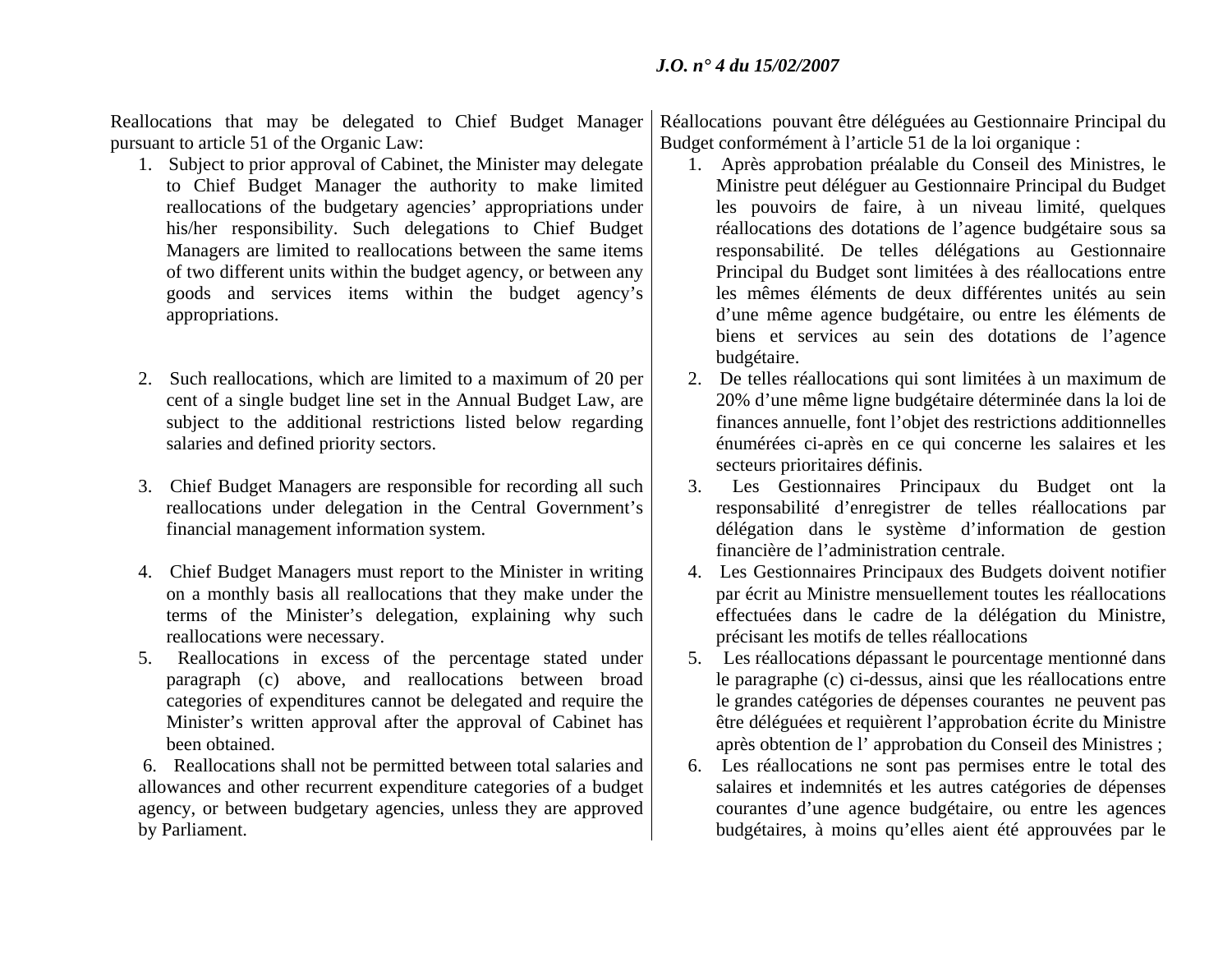- 7. Reallocations shall not be permitted between priority and nonpriority programs of a budget agency without prior approval of Cabinet. Once the Cabinet has given such an approval, the Minister will confirm it in writing to the Chief Budget Manager.
- 8. Any reallocations in excess of the percentage stated in paragraph (c) above shall be reported by the Minister to Parliament.

### **Local Administrative Entities:**

The Minister shall, in collaboration with the Minister in charge of Local Government, provide guidelines to Local Administrative Entities for reallocations of their budgets.

However, reallocations shall not be permitted between salaries and allowances and other recurrent expenditure categories of a sector; or between sectors/spending entity, unless approved by the Local Government Council.

- 1. A register of appropriations and authorized reallocations for each category of expenditure shall be maintained.
- 2. A format for recording reallocations will be issued by the Minister.

Parlement.

- 7. Les réallocations ne seront pas permises entre les programmes prioritaires et non prioritaires d'une agence budgétaire sans approbation préalable du Conseil des Ministres. Lorsque le Conseil des Ministres donne cette approbation, le Ministre le confirme par écrit au Gestionnaire Principal du Budget.
- 8. Les réallocations dépassant le pourcentage mentionné au paragraphe (c) ci-dessus seront notifié par le Ministre au Parlement.

### **Entités administratives décentralisées**

Le Ministre, en collaboration avec le Ministre ayant l'Administration Locale dans ses attributions, fournira les lignes directrices aux entités administratives décentralisées pour les réallocations de leurs budgets.

Toutefois, les réallocations ne sont pas autorisées entre les salaires et indemnités et les autres catégories de dépenses courantes d'un secteur ou entre secteurs/ entités de dépense, à moins d'être approuvé par le Conseil de l'entité administrative décentralisée.

### **Article 20: Control of Reallocations Article 20 : Contrôle des réallocations**

- 1. Il sera tenu un registre des dotations et des réallocations autorisées pour chaque catégorie de dépenses.
- 2. Un format pour enregistrer les réallocations sera délivré par le Ministre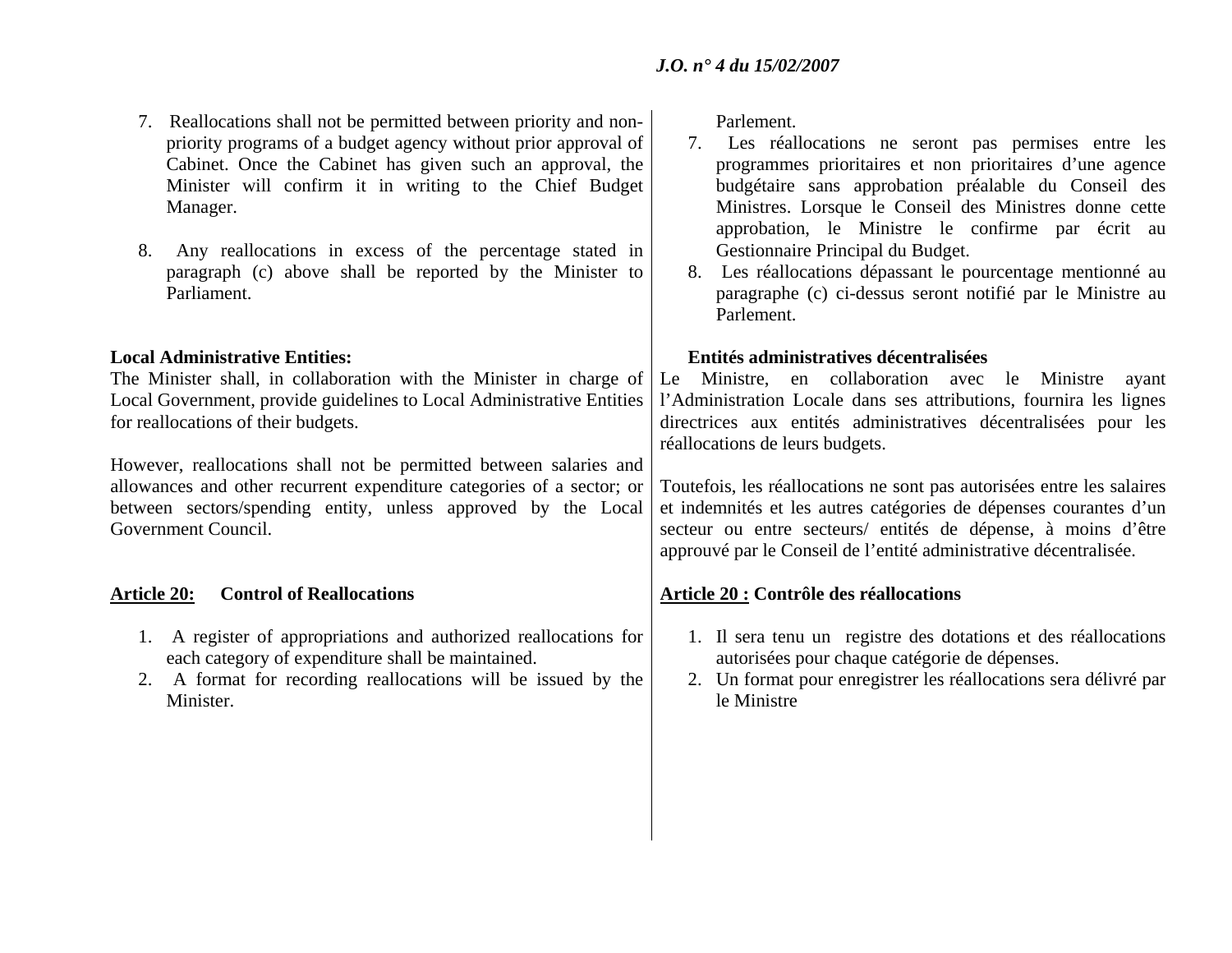### **CHAPTER VIII: GOVERNMENT BORROWING, LENDING AND GUARANTEES CHAPITRE VIII: DES EMPRUNTS, PRETS ET GARANTIES DE L'ETAT**

### Article 21: Authority to Borrow **Article 21: Pouvoir d'emprunter**

In accordance with Article 54 of the Organic Law, the Minister, shall be the sole authority to borrow or to permit borrowing public money from any legal entity or from an individual for financing the central government budget deficit, or, to raise loans, for other public bodies.

 Before approving any borrowing, the Minister shall first seek the opinion of the Central Bank on the terms and conditions of the loan and the monetary policy implications of the borrowing.

### Article 22: Borrowing **Article 22: Emprunt**

In accordance with Article 79 of the Constitution and Article 54 of the Organic Law, all external borrowing is subject to prior authorization of Parliament.

Any local loan shall meet the following criteria:

- 1. it shall not be backed by promissory notes;
- 2. the amount borrowed shall not exceed the annual approved debt ceiling.

All monies raised in the manner described above shall form part of the Consolidated Fund.

### **Article 23: Local Government Council Borrowing for Investment Purpose**

Local administrative entities may borrow loans for development projects only in accordance with the law establishing the source of finance and property of Districts and the City of Kigali and their use.

Conformément à l'article 54 de la loi organique relative aux finances et au patrimoine de l'Etat, le Ministre est la seule autorité pour emprunter ou permettre d'emprunter des fonds publics d'une entité légale quelconque, ou d'un individu pour financer un déficit budgétaire de l'Administration centrale, ou de susciter des crédits en faveur d'autres institutions publiques.

Avant d'approuver tout emprunt, le Ministre doit requérir l'opinion de la Banque Nationale sur les termes et conditions du Crédit et sur les implications de ce crédit sur la politique monétaire.

Conformément à l'article 79 de la Constitution de la République du Rwanda et à l'article 54 de la loi, l'emprunt extérieur est conditionné par l'autorisation préalable du Parlement.

Tout crédit interne devra remplir les critères suivants :

- 1. il ne doit pas être soutenu par un billet d'ordre.
- 2. Le montant emprunté ne doit pas dépasser le plafond annuel approuvé.

 Tous les fonds suscités de la manière décrite ci-dessus doivent faire partie intégrante du fonds consolidé.

### **Article 23 : Emprunt de l'Administration locale pour des fins d'investissement**

Les entités administratives décentralisées peuvent contracter des crédits pour des projets de développement uniquement et conformément à la loi portant finances des Districts et de la ville de Kigali et régissant leur utilisation.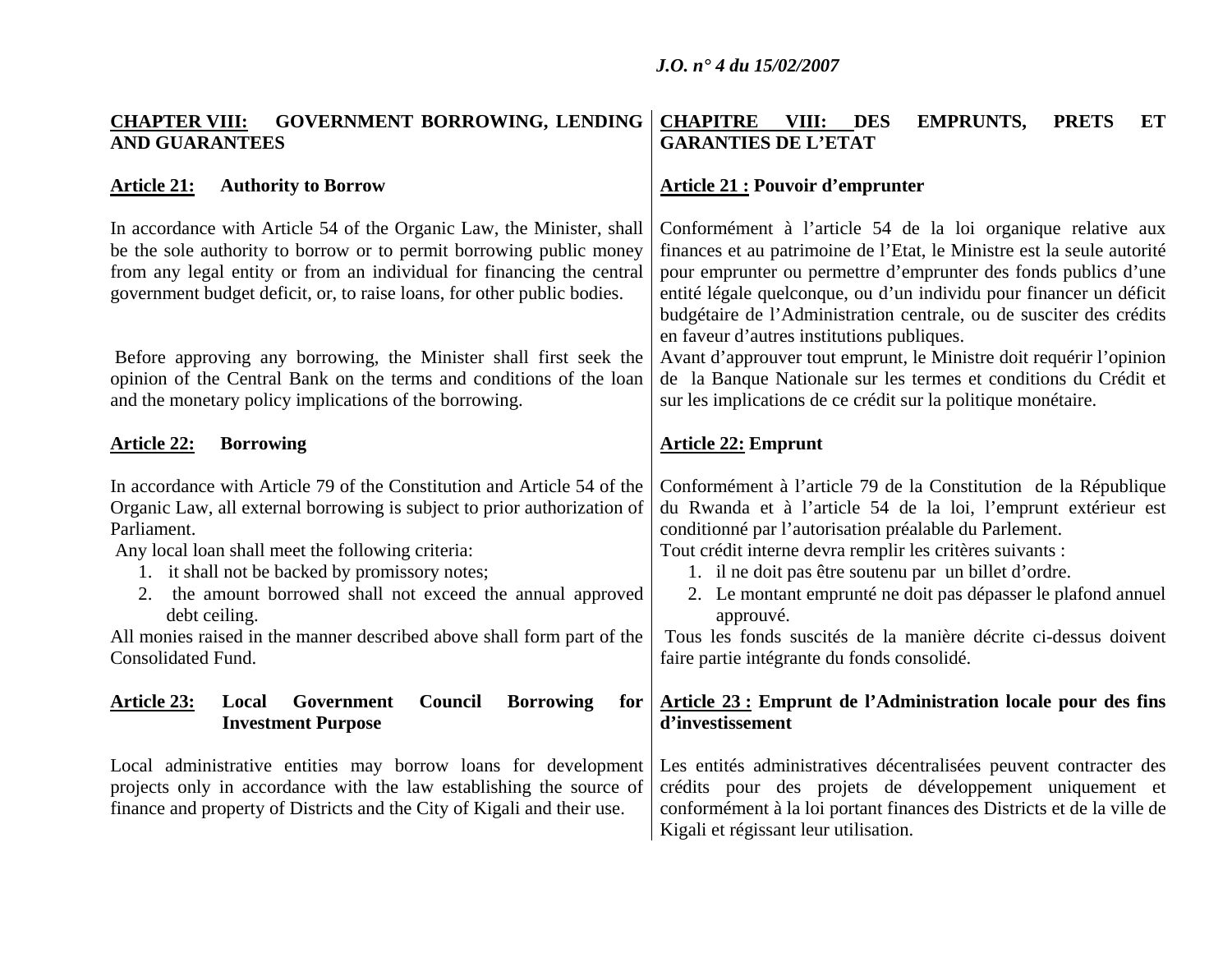| <b>Article 24:</b><br><b>Guarantees</b>                                                                                                                                                                                                                                                                                                                       | <b>Article 24 : Garanties</b>                                                                                                                                                                                                                                                                                                                                                                                                                     |
|---------------------------------------------------------------------------------------------------------------------------------------------------------------------------------------------------------------------------------------------------------------------------------------------------------------------------------------------------------------|---------------------------------------------------------------------------------------------------------------------------------------------------------------------------------------------------------------------------------------------------------------------------------------------------------------------------------------------------------------------------------------------------------------------------------------------------|
| Only the Minister may issue Government guarantee on any loan raised<br>by public enterprises and financial institutions. Only in exceptional<br>circumstances, may be given in the case of Joint Ventures. Guarantees<br>may not be given to private enterprises and private financial<br>institutions in which the government does not have a share holding. | Seul le Ministre peu délivrer une garantie du Gouvernement pour<br>tout crédit contracté par les entreprises publiques et les institutions<br>financières. Seulement dans les circonstances exceptionnelles, une<br>garantie peut être délivrée dans le cas des « joint venture ». Les<br>garanties ne peuvent être accordées aux entreprises privées et aux<br>institutions financières privées dans lesquelles l'Etat n'est pas<br>actionnaire. |
| <b>Lending and Equity Participation</b><br><b>Article 25:</b>                                                                                                                                                                                                                                                                                                 | Article 25 : Prêt et participation au capital                                                                                                                                                                                                                                                                                                                                                                                                     |
| Subject to annual approval by Cabinet and after consultation with the<br>Central Bank on the amount and ceiling of Central Government<br>lending and equity participation, the Minister may lend money or make<br>equity participation out of the Consolidated Fund                                                                                           | Sous réserve de l'approbation annuelle par le Conseil des Ministres<br>et après consultation avec la Banque Nationale au sujet du plafond<br>des prêts et des participations au capital par l'administration<br>centrale, le Ministre peut prêter de l'argent ou faire des<br>participations au capital par des fonds en provenance du fonds<br>consolidé.                                                                                        |
| <b>CHAPTER IX: BANKING ARRANGEMENTS</b>                                                                                                                                                                                                                                                                                                                       | <b>CHAPITRE IX: OPERATIONS BANCAIRES</b>                                                                                                                                                                                                                                                                                                                                                                                                          |
| <b>Article 26: Opening and closing of Bank Account.</b>                                                                                                                                                                                                                                                                                                       | Article 26 : Ouverture et clôture d'un compte bancaire                                                                                                                                                                                                                                                                                                                                                                                            |
|                                                                                                                                                                                                                                                                                                                                                               |                                                                                                                                                                                                                                                                                                                                                                                                                                                   |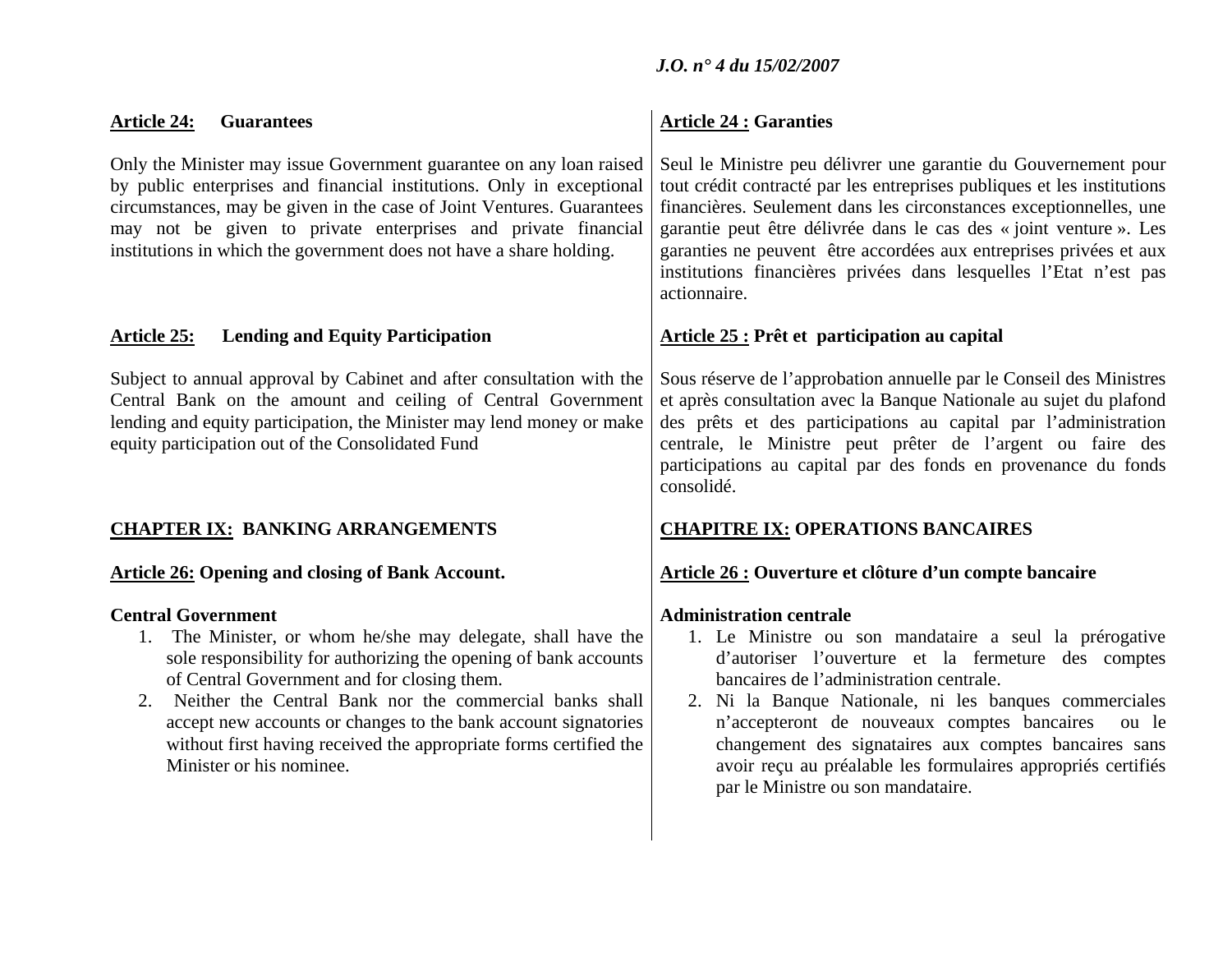3. The Central Bank shall advise commercial banks that they are prohibited from opening new accounts or making changes to the bank account signatories without first having received the appropriate forms certified by the Minister or his nominee.

### **Local Administrative Entities**

- 1. By delegation of the Council, the Mayor shall have the sole responsibility for authorizing the opening of bank accounts of Local Administrative Entities and for closing them.
- 2. Neither the Central Bank nor the commercial banks shall accept new accounts or changes to the bank account signatories without first having received the appropriate forms certified by the Mayor or his nominee.
- 3. The Mayor shall inform the Minister in writing of all bank accounts opened or closed, as well as all signatory changes, within 15 days of the event.

1.The Accountant General shall maintain a register of all bank accounts opened by any Budget Agency and each Chief Budget Manager is required to provide to the Accountant General the information required for the maintenance of that register.

2.The Central Bank shall advise the commercial banks that the Accountant General and the Mayor are authorized to receive, or demand and obtain detailed bank statements for their respective bank accounts. Furthermore, Central Bank shall advise the commercial banks that the Accountant General is authorized to receive bank statements of Local Administrative Entities bank accounts.

3. La Banque Centrale informe les banques commerciales qu'il leur est interdit d'ouvrir de nouveaux comptes ou changer les signataires aux comptes bancaires sans avoir reçu au préalable les formulaires appropriés certifiés par le Ministre ou son mandataire.

### **Entités Administratives Décentralisées**

- 1. Par délégation du Conseil, le Maire a seul la prérogative d'autoriser l'ouverture et la fermeture des comptes bancaires de l'entité administrative décentralisée.
- 2. Ni la Banque Nationale, ni les banques commerciales <sup>n</sup>'accepteront de nouveaux comptes bancaires ou le changement des signataires aux comptes bancaires sans avoir reçu au préalable les formulaires appropriés certifiés par le Maire ou son mandataire.
- 3. Le Maire informera le Ministre par écrit au sujet de tous les comptes bancaires ouverts ou fermés, ainsi que tous les changements de signataires aux comptes endéans 15 jours à partir de l'événement.

## Article 27: Oversight of Banking Arrangements **Article 27: Supervision des opérations Bancaires**

- 1. Le comptable Général tient le registre de tous les comptes bancaires ouverts par l'agence budgétaire et chaque Gestionnaire Principal du Budget doit fournir au Comptable Général toute information nécessaire pour remplir le registre
- 2. La Banque Nationale informe les banques commerciales que le Comptable Général ainsi que le Maire sont autorisés à recevoir ou demander et obtenir les relevés de comptes détaillées de leurs comptes bancaires respectifs. En outre, la Banque Nationale informe les banques commerciales que le Comptable Général est autorisé à recevoir les extraits de comptes bancaires des entités administratives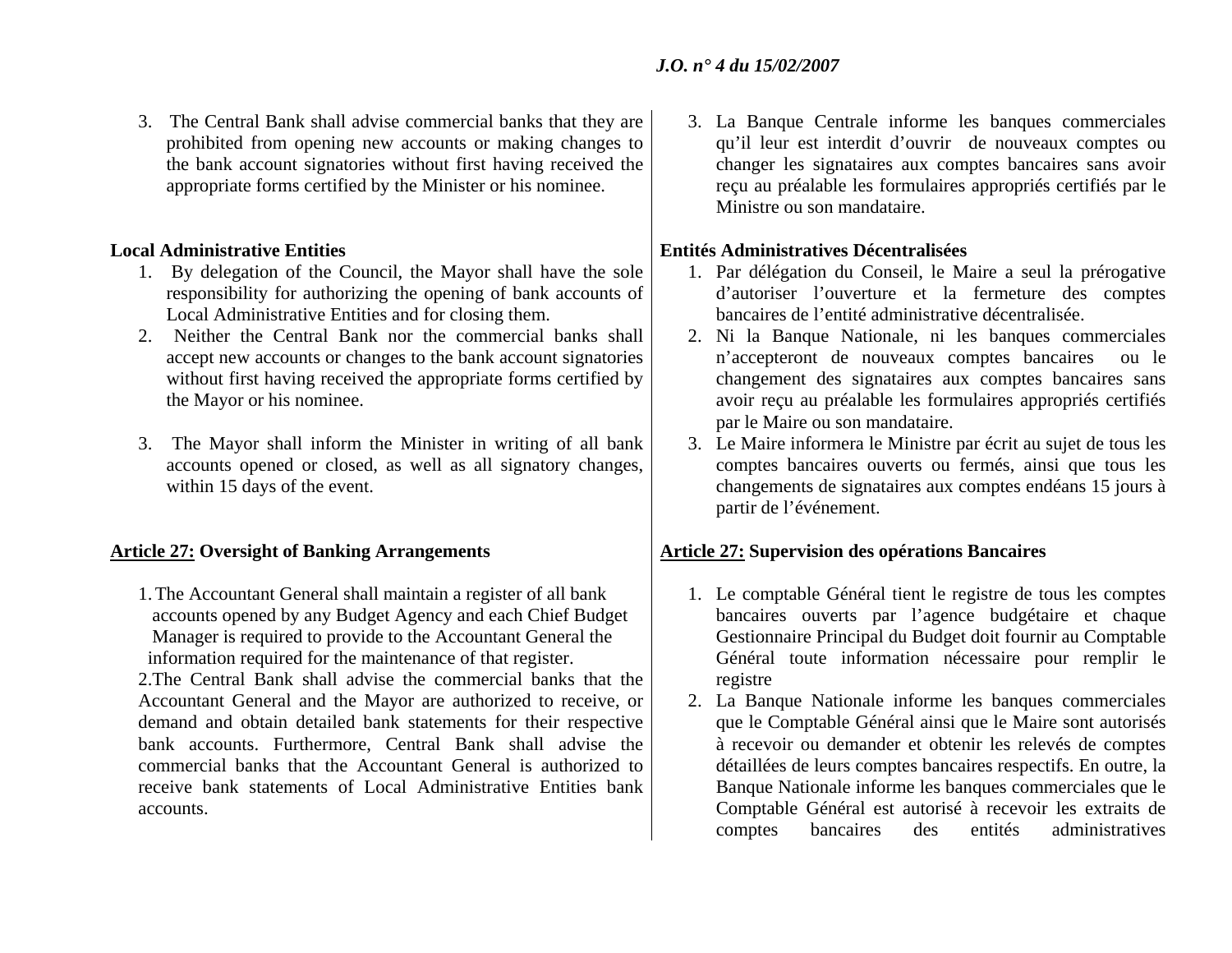Upon the request of the Accountant General, the Central Bank shall provide a list of government accounts it maintains.

- 3. Chief Budget Managers are authorized to receive, and shall demand and obtain, detailed bank statements for bank accounts opened for their use.
- 4. Should there be any infringements of these regulations, the Accountant General may impose sanctions to block, and, in extreme cases, in consultation with the Secretary General and the Secretary to the Treasury, to close bank accounts.
- 5. The Central Government banking arrangements, as well as each Local Government's banking arrangements, will follow, to the extent possible within the constraints of the banking system, the principles of a Single Treasury Account system.

### Article 28: Collection and Deposit of Public Money **Article 28** : Perception et dépôt des fonds publics

Every public officer who collects or receives public money shall record the following information in a cash book:

- 1. the date of every receipt and deposit;
- 2. the amounts received, deposited or withheld;
- 3. the source or type of public money: and
- 4. all other information required for identification or audit purposes.

Issue a receipt or acknowledgment promptly for any public money collected or received.

All public money collected or received by a public officer must be deposited intact to an account under the Treasury Single Account system with the Central Bank or a commercial bank on a daily basis.

décentralisées. Sur demande du Comptable Général, la Banque Nationale fournit la liste des comptes de l'Etat qu'elle tient.

- 3. Les gestionnaires Principaux de Budgets sont autorisés à recevoir, à demander et obtenir les extraits détaillés des comptes bancaires ouverts pour leur usage.
- 4. En cas de toute l'infraction à ces dispositions, le Comptable Général peut imposer les sanctions de bloquer et, en de cas extrêmes, en consultation avec le Secrétaire Général et Secrétaire au Trésor, fermer les comptes bancaires.
- 5. Les opérations bancaires du Gouvernement central ainsi que les opérations bancaires de chaque Administration locale doivent suivre autant que possible et dans les limites du système bancaire, les principes du système de Compte Unique du Trésor.

Chaque agent de l'Etat qui perçoit ou reçoit les fonds publics doit enregistrer l'information suivante dans un livre de caisse :

- 1. Date de chaque recette et de chaque dépôt ;
- 2. Les montants reçus, déposés ou conservés ;
- 3. La provenance ou le type de fonds ; et
- 4. Toute autre information requise pour l'identification ou pour des besoins d'audit.

Il doit délivrer un reçu ou une décharge pour tout fond public perçu ou reçu.

Tout fond perçu ou reçu par un agent de l'Etat doit être déposé intact sur un compte sous le système de Compte Unique du Trésor à la Banque Nationale ou dans une banque commerciale et ce quotidiennement.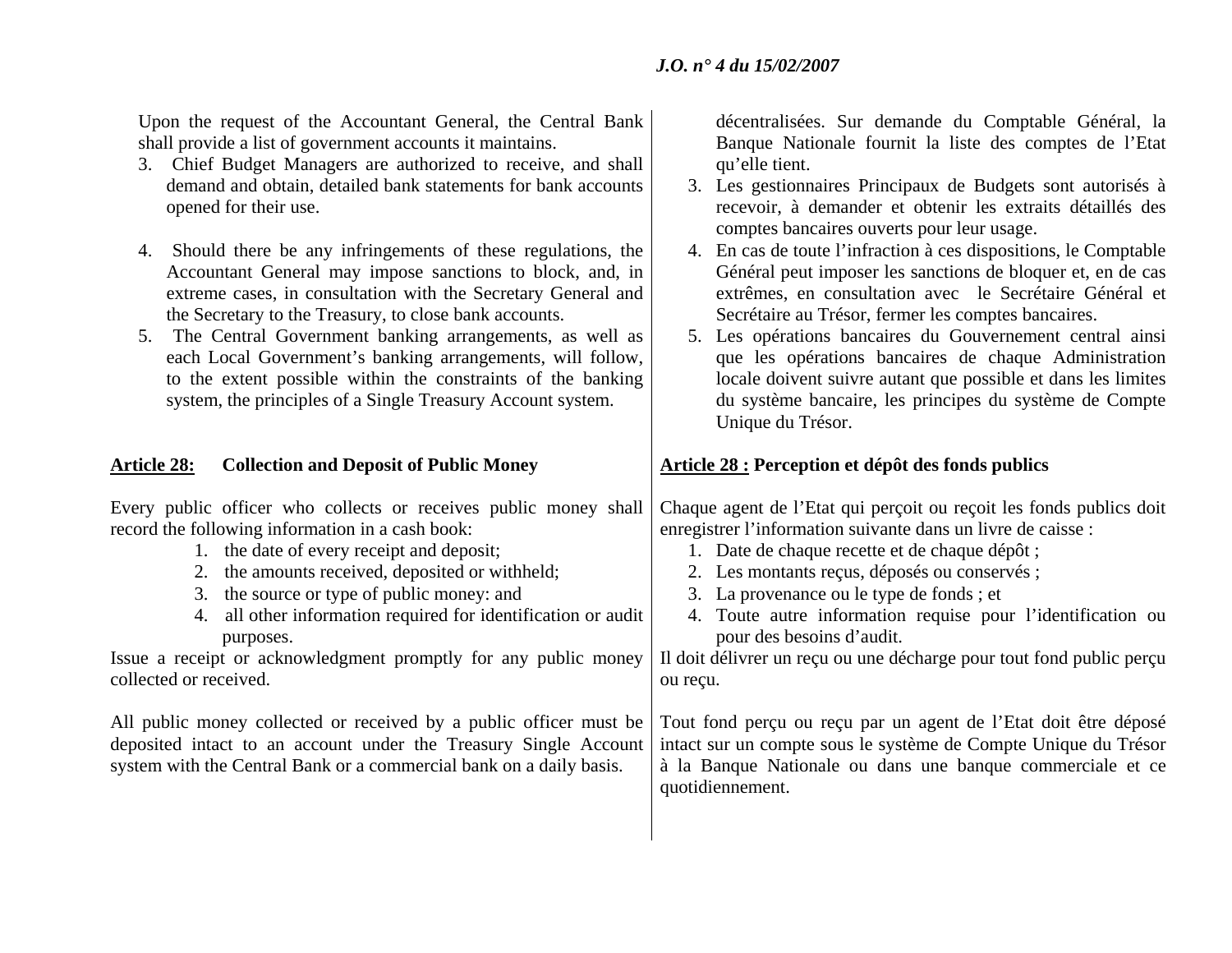### **Article 29: Investment of Excess Cash**

- 1. The amount of money that periodically constitutes an idle balance in the Single Treasury Account System will be determined by the Accountant General.
- 2. The Accountant General, in consultation with the Central Bank, will establish a short term plan aimed at making the most efficient use of these idle balances, based on principles agreed by the Treasury Management Committee, and with due regard to the short term spending requirements in the cash flow plans.
- 3. The short term plan may include the re-purchase of Treasury bills or other financial instruments issued by the Central Bank on behalf of the Government or investment in short term financial instruments recommended by the Central Bank.

Prior approval of the Minister is required before such plans can be implemented

## Article 30: Money and Property Held in Trust **Article 30 : Argent et avoirs retenus en dépôt**

## **Responsibility for Trust Money and Property:**

For the purpose of this Order, trust money or property is money or property held by a budget agency on behalf of other persons or entities in terms of a deed of trust or equivalent instrument that details the specific purposes for which it may be used.

The Chief Budget Manager, through his/her nominee, is responsible for the safekeeping and proper use of trust money and property, in accordance with the relevant deed of trust or equivalent instrument.

### **Article 29: Investissement des fonds excédentaires**

- 1. Le montant d'argent qui constitue périodiquement un solde inutilisé du système de Compte Unique du Trésor sera déterminé par le Comptable Général.
- 2. Le Comptable Général, en consultation avec la Banque Nationale, établit un plan à court terme visant à l'utilisation la plus efficace de ces soldes non utilisés selon les principes acceptés par le Comité de Gestion du Trésor et selon les normes de dépense à court terme au niveau des plans de flux de trésorerie.
- 3. Le plan à court terme inclut le rachat des bons de trésor ou d'autres titres financiers délivrés par la Banque Nationale au nom du Gouvernement ou d'autre titres financiers d'investissement à court terme recommandés par la Banque Nationale.

Une approbation préalable du Ministre est requise avant que de tels plans puissent être exécutés.

## **CHAPTER X: TRUST FUNDS: CHAPITRE X: LES FONDS EN DEPOT**

## **Responsabilité vis-à-vis des fonds et avoirs en dépôt**

Dans le cadre de ces dispositions, les fonds ou avoirs en dépôt sont des fonds ou des avoirs confiés à une agence budgétaire pour le compte des autres personnes ou entités en termes d'un acte de confiance ou instrument équivalent qui précise en détail les buts pour lesquels ces fonds ou avoirs doivent être utilisés.

Le Gestionnaire Principal du Budget, à travers son mandataire, est chargé de la sauvegarde et de l'utilisation convenable des fonds et avoirs en dépôt, conformément à l'acte de dépôt ou à l'instrument équivalent.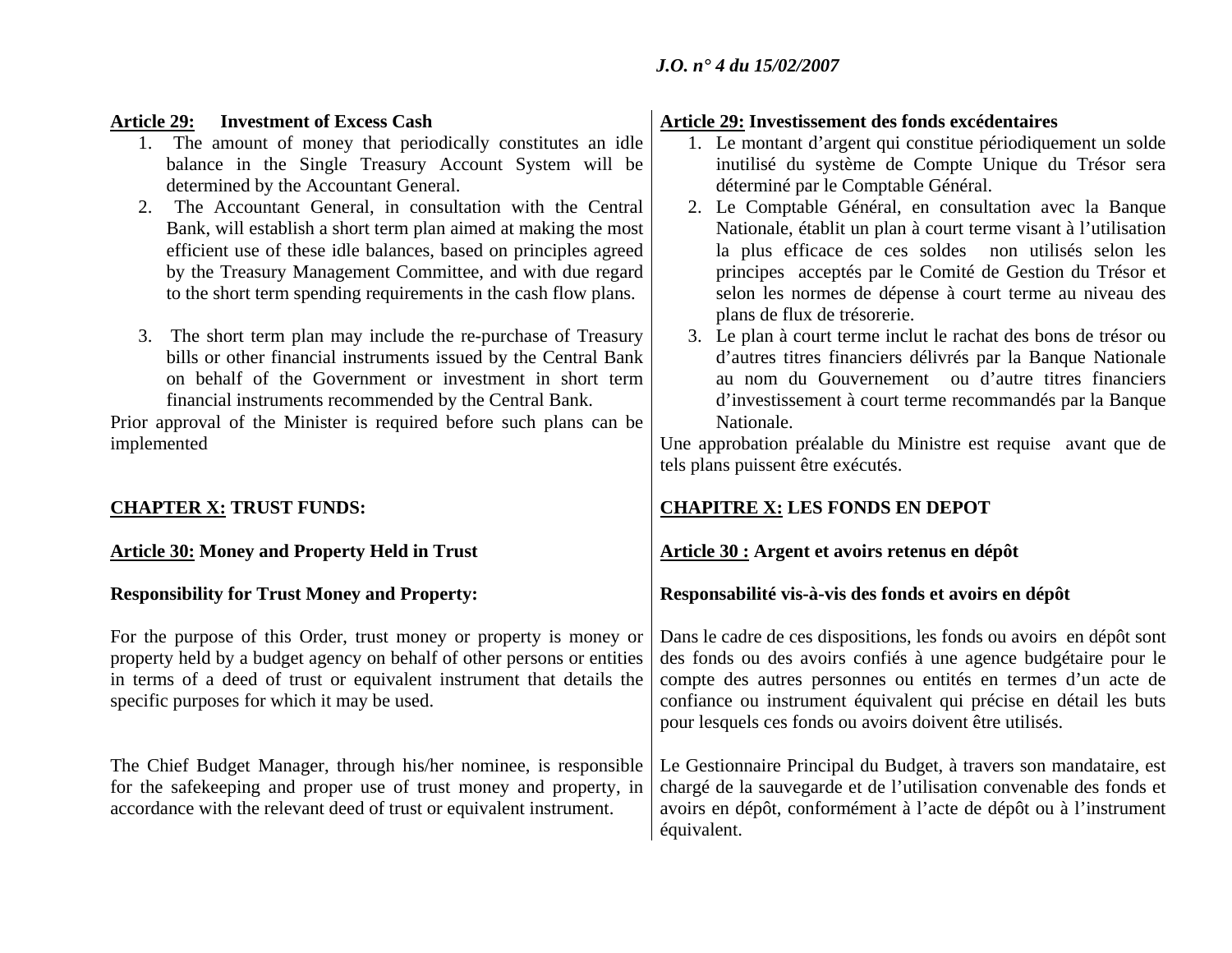The Budget Agency, or its duly authorized agent, may charge a fee for the administration of a trust account at rates agreed by the Accountant General and approved by the Secretary to the Treasury. Such fees shall be payable from the trust account and are revenue accruing to the appropriate revenue fund.

## **Custody of Trust Money:**

The Chief Budget Manager must, for each separate portion of trust money:

- 1. open and maintain a separate fund account, called a trust account, upon prior agreement of the Accountant General and approval of the Minister;
- 2. assign a separate ledger account for each trust account that clearly identifies it;

3.prepare separate financial statements of trust accounts which shall be submitted to the Minister.

Until such time when an independent professional body of accountants is established in Rwanda, the Minister, upon recommendation of the Accountant General shall establish Uniform Accounting Standards for Government. Until such time when Government adopts accrual basis of accounting, these Standards will conform to the following principles:

1. Modified Cash Basis of Accounting as defined in article 2 of this Order, except that Public Enterprises are required to adopt accrual basis of accounting;

L'Agence Budgétaire ou son agent dûment autorisé peut prélever des frais d'administration du compte de dépôt aux taux acceptés par le Comptable Général et approuvé par le Secrétaire Général / Secrétaire du Trésor. De tels frais sont payables à partir du compte de dépôt et constituent des recettes à destination du fonds de recettes approprié.

## **La garde des fonds en dépôt :**

Le Gestionnaire Principal du Budget doit pour chaque portion isolée des fonds en dépôt :

- 1. Ouvrir et tenir un compte pour ce fonds appelé un compte de dépôt après l'accord du Comptable Général et l'approbation du Ministre ;
- 2. Tenir un livre comptable séparé pour chaque compte de dépôt qui l'identifie clairement.
- 3. Préparer séparément des rapports financiers pour chaque compte qui seront soumis au Ministre.

## **CHAPTER XI: ACCOUNTING AND REPORTING CHAPITRE XI : COMPTABILITE ET RAPPORTS**

### **Article 31: Uniform Government Accounting Standards Article 31 : Uniformité des normes de comptabilité de l'Etat**

Jusqu'à ce qu'un corps indépendant de comptables professionnels soit constitué au Rwanda, le Ministre, sur recommandation du Comptable Général, mettra en place les normes de comptabilité uniformes pour le Gouvernement. Jusqu'au moment où le Gouvernement adoptera la méthode de comptabilité, ces normes seront conformes aux principes suivants :

1. La Méthode de Comptabilité de Caisse modifiée conformément à l'article 2 du présent arrêté à l'exception des entreprises publiques qui sont appelées à s'adapter aux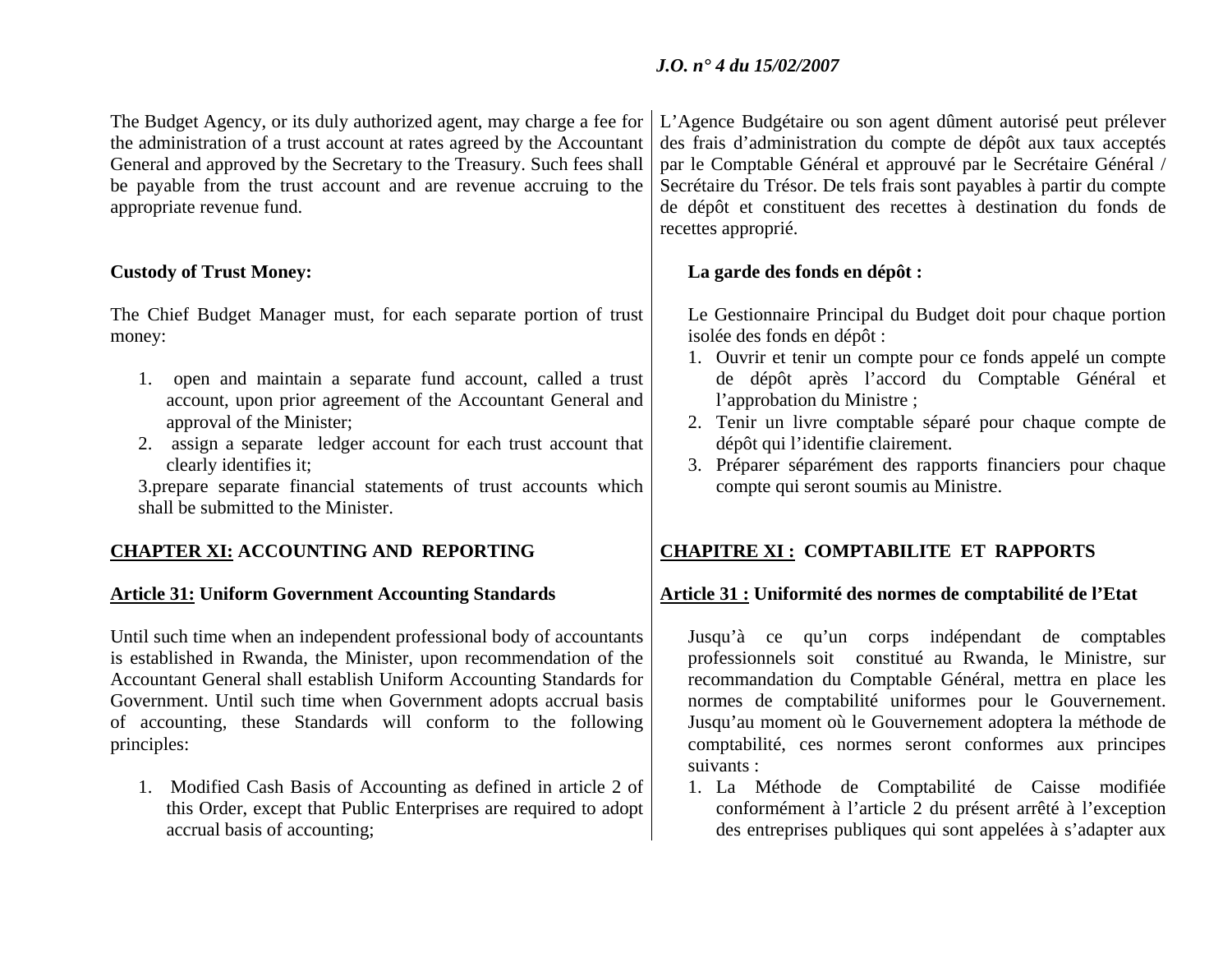- 2. The Standards will adhere, to the extent possible, to the International Public Sector Accounting Standards (IPSAS) developed by the International Federation of Accountants (IFAC). Any deviations from these standards will be clearly identified and an explanation supplied as to why the deviation is necessary under present circumstances.
- 3. The Standards will be published by the Minister, who will issue directives for their implementation to Chief Budget Managers. The Accountant General will ensure that all officers charged with an accounting function have access to a copy of the Standards. Any changes to the Standards will also be published and similarly disseminated.

In the manner prescribed by the Minister, the Accountant General in the Ministry shall:

- 1. Specify for each Budget Agency and Extra-budgetary funds the basis of accounting to be adopted, the account classification to be used, the system of accounting to be established to ensure the maintenance of proper books of accounts by each Budget Agency and Extra-budgetary funds.
- 2. After the end of each quarter or any period as may be required by the Financial Regulations, prepare consolidated financial reports in the prescribed format and submit the reports to the Minister and the Secretary General in the Ministry at appropriate intervals.
- 3. After the end of each financial year, prepare consolidated financial statements in the prescribed format and submit the statements to the Minister and the Auditor General of State Finances:

généraux de la comptabilité ;

- 2. Les normes devront se conformer autant que possible aux Normes Internationales de Comptabilité du Secteur Public (IPSAS), élaborées par la Fédération Internationale de Comptables (IFAC). Toute déviation par rapport à ces normes sera clairement déterminée et les explications seront fournies pour justifier la nécessité de cette déviation dans les circonstances actuelles ;
- 3. Les normes seront publiées par le Ministre qui édictera les directives de leur exécution aux Gestionnaires Principaux des Budgets. Le Comptable Général veillera à ce que les agents chargés de la comptabilité aient accès à une copie de ces normes. Tout changement de ces normes sera aussi publié et diffusé de la même façon.

D'une manière prescrite par le Ministre, le Comptable Général au Ministère devra :

- 1. Spécifier pour chaque agence budgétaire ainsi que pour les fonds extrabudgétaires la méthode de comptabilité, la classification de comptes devant être utilisée, le système comptable à mettre en place pour assurer la tenue correcte des livres comptables par chaque agence budgétaire et par les fonds extrabudgétaires.
- 2. A la fin de chaque trimestre ou toute autre période selon les exigences du règlement financier, préparer les rapports financiers consolidés selon les formats prescrits et les soumettre au Ministre et au Secrétaire Général au Ministère à des intervalles appropriés.
- 3. A la fin de chaque exercice budgétaire, préparer les états financiers consolidés selon les formats prescrits et les transmettre au Ministre et à l'Auditeur Général des Finances de l'Etat.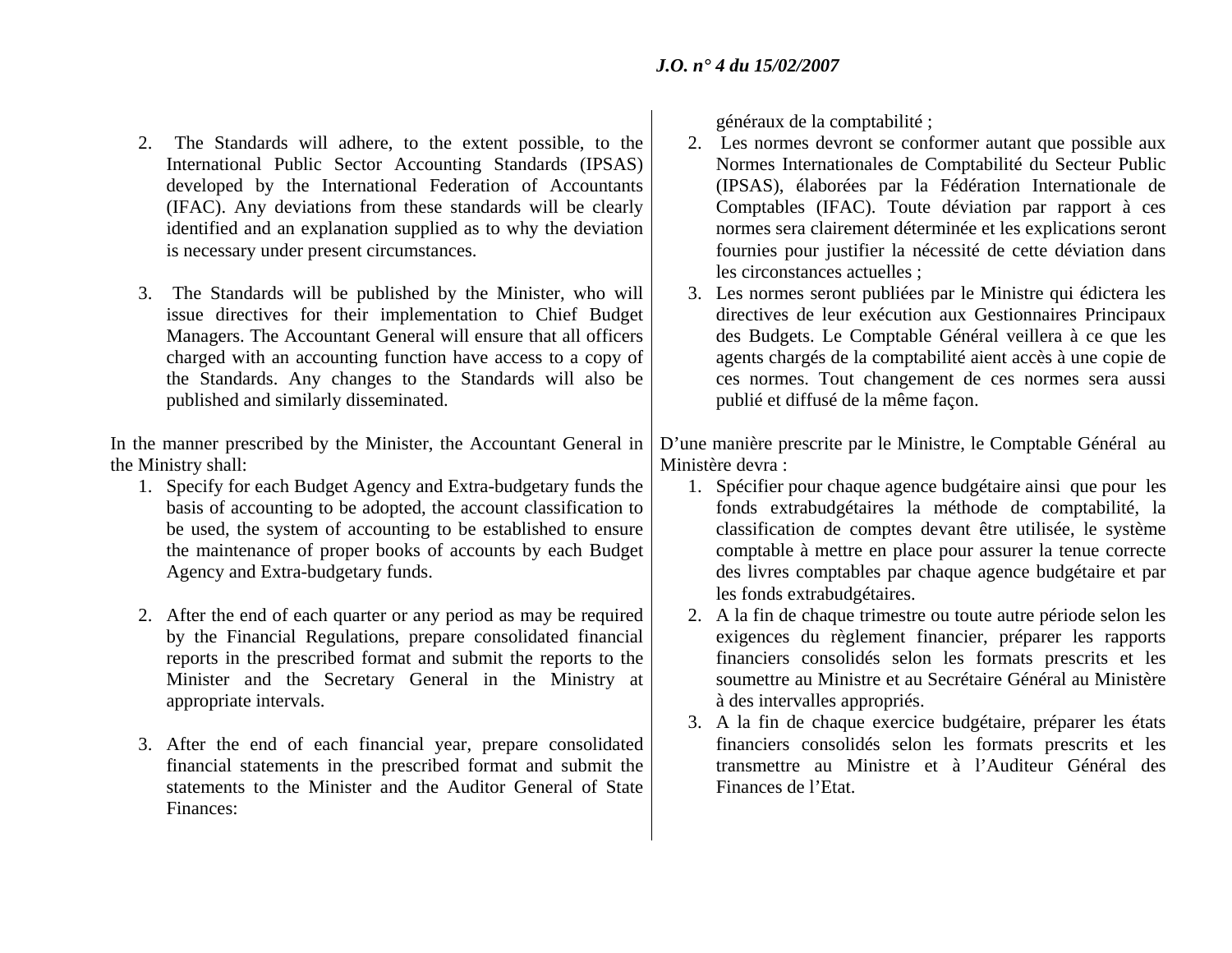In the manner prescribed by the Minister, the heads of, extra budgetary funds, Public Enterprises and the autonomous public entities shall also prepare monthly, quarterly and annual financial statements and submit them to the heads of such institutions & their parent Minister, the Minister and the Auditor General of State finances.

- 1. Within 10 days of the end of each month, the Chief Budget Managers shall submit monthly financial reports to the Accountant General in the format prescribed by the Accountant General.
- 2. The Accountant General shall consolidate those financial reports and prepare Government wide consolidated financial reports and submit them to the Minister within 20 days following the end of each reporting month.
- 3. The Minister shall present the Consolidated Government Financial Reports to the Cabinet on a quarterly basis.

## Format and Layout of the Monthly Accounts

The Accountant General shall prepare a directive, for the signature of the Minister, containing the format and layout in which the monthly and current year reports are to be prepared by all Central Government departments, Local Administrative Entities, autonomous and semiautonomous public entities and extra budgetary funds.

## Article 33: Closure of Annual Accounts **Article 33** : Clôture des comptes

The Accountant General will prepare, for the signature of the Minister, a directive to be issued to Chief Budget Managers regarding year-end procedures

Selon la manière prescrite par le Ministre, les responsables des fonds extrabudgétaires, ceux des entreprises publiques et ceux des entités publiques autonomes devront aussi préparer de rapports mensuels, trimestriels et annuels et les soumettre aux responsables de ces institutions, au Ministre et à l'Auditeur Général des finances de l'Etat.

## **Article 32: In-Year Reporting Article 32 : Rapports du milieu de l'année.**

- 1. Dans les 10 jours suivant la fin de chaque mois, les Gestionnaires Principaux des Budgets transmettent des rapports financiers mensuels au Comptable Général selon les formats prescrits par ce dernier.
- 2. Le Comptable Général consolide ces rapports financiers et prépare les rapports financiers consolidés au niveau du gouvernement et les soumet au Ministre endéans 20 jours suivant la fin du mois concerné par les rapports.
- 3. Le Ministre présente trimestriellement les rapports financiers consolidés de l'Etat au Conseil des Ministres.

Format et présentation des Comptes mensuels

Le Comptable Général prépare une directive pour signature par le Ministre, contenant le format et la présentation selon lesquels les rapports mensuels et annuels doivent être préparés par les département de l'Administration Centrale, par les entités administratives décentralisées, les entités publiques autonomes et semi autonomes ainsi que par les fonds extrabudgétaires.

Le Comptable Général prépare pour signature du Ministre, les directives à donner aux Gestionnaires Principaux de Budgets, au sujet des procédures de clôture de l'année.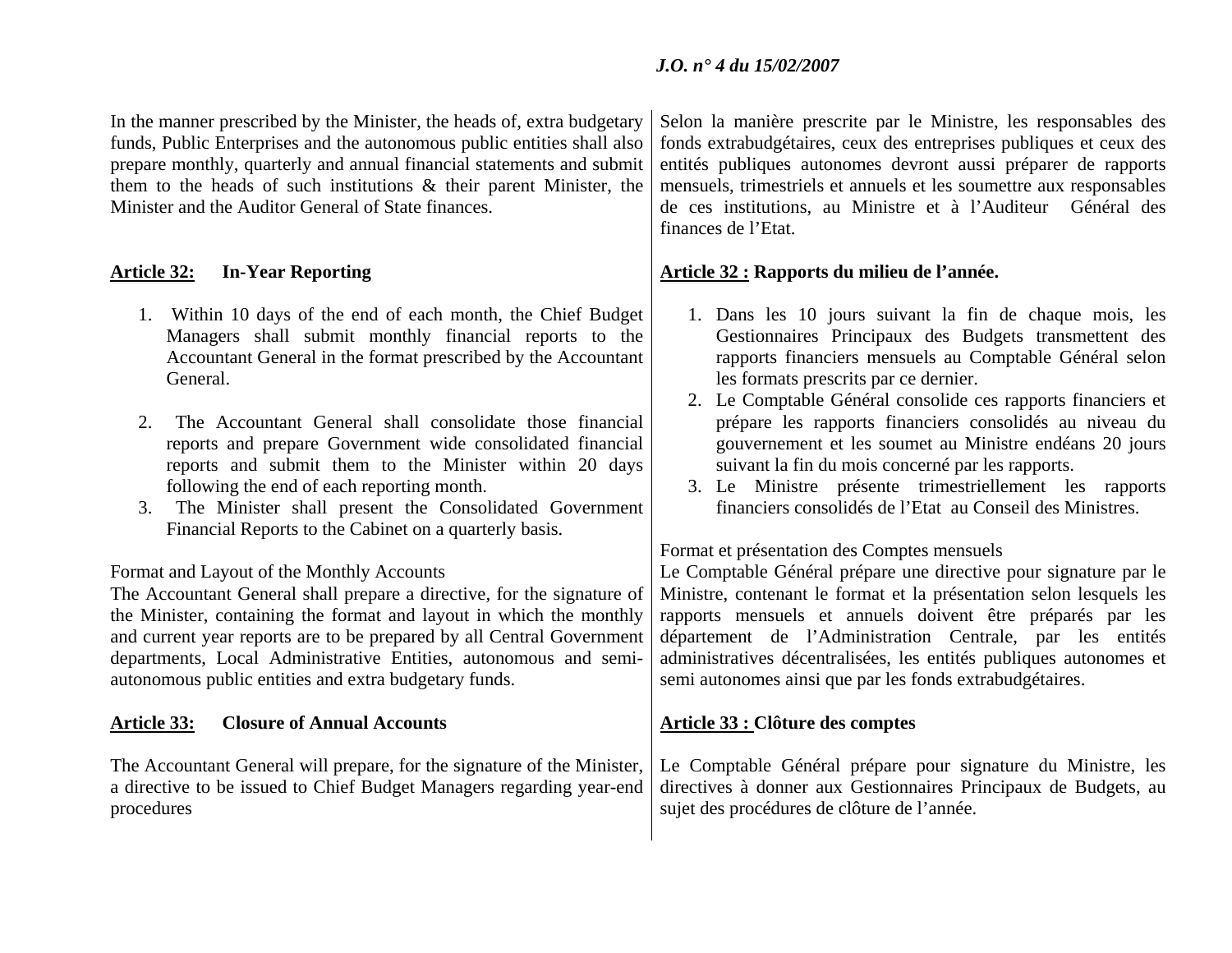| <b>Format of Annual Financial Statements</b><br><b>Article 34:</b>                                                                                                                                                                                                                                                                                                                                                                                                               | <b>Article 34: Format des Rapports financiers annuels.</b>                                                                                                                                                                                                                                                                                                                                                                                                                                                                                          |  |  |
|----------------------------------------------------------------------------------------------------------------------------------------------------------------------------------------------------------------------------------------------------------------------------------------------------------------------------------------------------------------------------------------------------------------------------------------------------------------------------------|-----------------------------------------------------------------------------------------------------------------------------------------------------------------------------------------------------------------------------------------------------------------------------------------------------------------------------------------------------------------------------------------------------------------------------------------------------------------------------------------------------------------------------------------------------|--|--|
| The Accountant General will prepare for the Minister's signature<br>specific instructions regarding the format of the annual accounts. The<br>layout of the financial statements will ensure that the following<br>information is clearly shown:<br>1. expenditure made under each appropriation;<br>2. revenues categories, including tax revenues, non-tax revenues,<br>domestic revenues, domestic financing, grants, and foreign<br>financing;<br>3. assets and liabilities; | Le Comptable Général prépare pour signature du Ministre, les<br>instructions spécifiques concernant le format des comptes annuels.<br>La présentation des états financiers devra veiller à ce que les<br>informations suivantes soient clairement présentées :<br>1. Les dépenses effectuées sous chaque dotation budgétaire ;<br>2. Les catégories de recettes, y compris les recettes fiscales et<br>non fiscales, les ressources intérieures, le financement<br>intérieur, les dons et le financement extérieur;<br>3. Les actifs et les dettes. |  |  |
| <b>Preparation of Annual Reports</b><br><u> Article 35:</u>                                                                                                                                                                                                                                                                                                                                                                                                                      | <b>Article 35 : Préparation des rapports annuels</b>                                                                                                                                                                                                                                                                                                                                                                                                                                                                                                |  |  |
| The reporting currency is the Rwandese Franc.                                                                                                                                                                                                                                                                                                                                                                                                                                    | Les rapports sont établis en franc rwandais.                                                                                                                                                                                                                                                                                                                                                                                                                                                                                                        |  |  |
| All Chief Budget Managers shall submit their budget agencies<br>financial reports to the Accountant General within 30 days of the fiscal<br>year end.                                                                                                                                                                                                                                                                                                                            | Tous les Gestionnaires Principaux des budgets, transmettent les<br>rapports financiers de leurs agences budgétaires au Comptable<br>Général endéans 30 jours de la fin de l'exercice budgétaire.                                                                                                                                                                                                                                                                                                                                                    |  |  |
| The Accountant General shall prepare annual financial statements for<br>each fiscal year to be submitted to the Auditor General by March 31 of<br>the following year. Other public entities shall prepare their annual<br>financial statements and submit them to the Auditor General by March<br>31 of the following year.                                                                                                                                                      | Le Comptable Général prépare des états financiers annuels pour<br>chaque exercice budgétaire devant être transmis à l'Auditeur<br>Général avant le 31 mars de l'année suivante. Les autres<br>institutions publiques préparent leurs états financiers annuels et les<br>transmettrent à l'Auditeur Général avant le 31 mars de l'année<br>suivante.                                                                                                                                                                                                 |  |  |
| <b>CHAPTER XII: INTERNAL AUDIT</b>                                                                                                                                                                                                                                                                                                                                                                                                                                               | <b>CHAPITRE XII : AUDIT INTERNE</b>                                                                                                                                                                                                                                                                                                                                                                                                                                                                                                                 |  |  |
| Article 36: Establishment and operation Of Internal Audit<br><b>Function</b>                                                                                                                                                                                                                                                                                                                                                                                                     | Article 36 : Mise en place et opération de la fonction d'audit<br>interne                                                                                                                                                                                                                                                                                                                                                                                                                                                                           |  |  |
| Internal audit is an independent, objective assurance and consulting   L'audit interne est une activité indépendante, assurant objectivité et<br>activity designed to add value and improve the reporting entity's                                                                                                                                                                                                                                                               | consultation et destinée à améliorer et à apporter une valeur                                                                                                                                                                                                                                                                                                                                                                                                                                                                                       |  |  |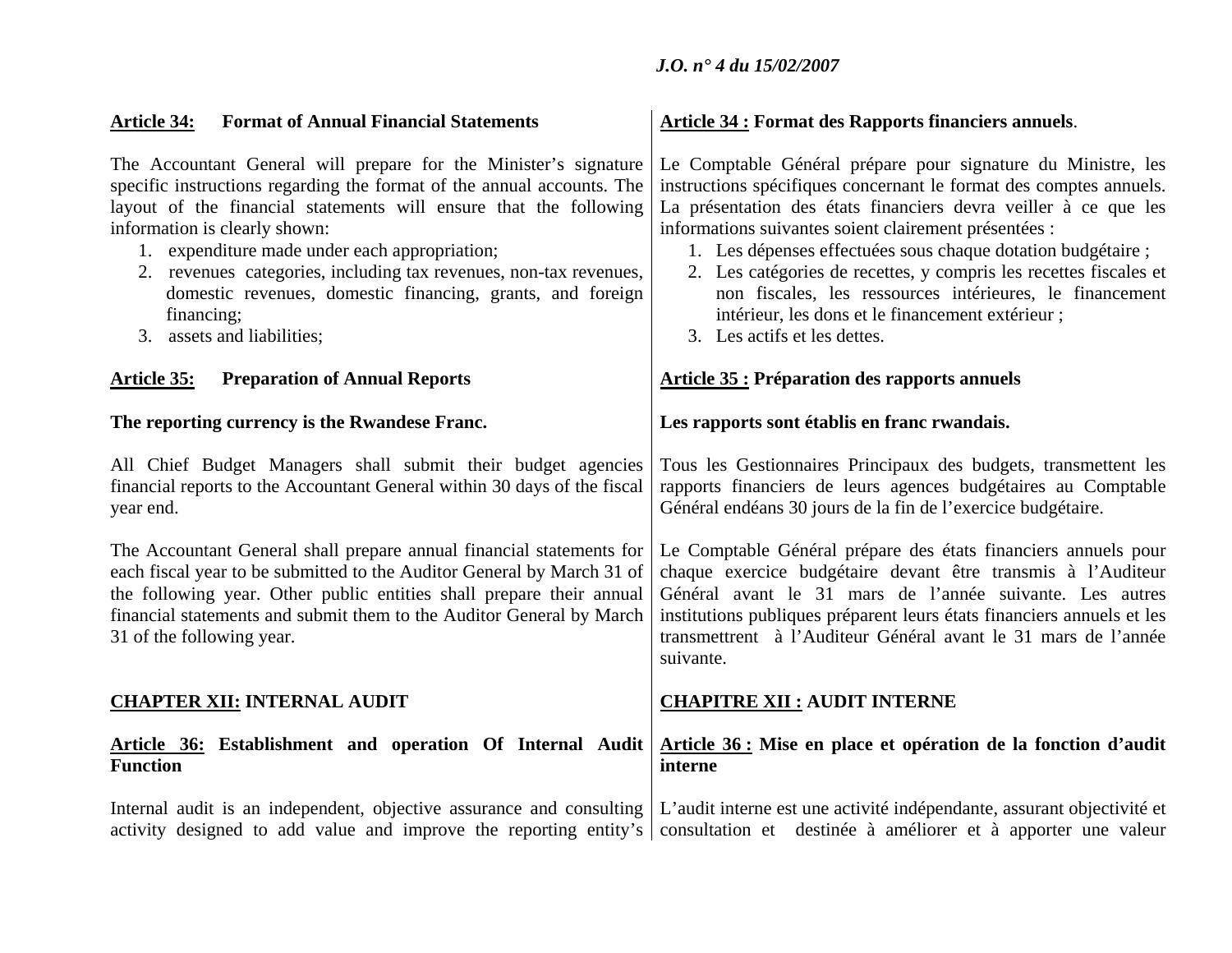| operations and assist the entity to accomplish its objectives by bringing<br>a systematic and disciplined approach to evaluate and improve<br>effectiveness of risk management, control and governance processes;                                                                                                                                                                                          | ajoutée aux opérations d'une entité publique, et assister l'entité<br>dans l'accomplissement de ses objectifs en y apportant une<br>approche systématique et disciplinée pour évaluer et améliorer<br>l'efficacité des processus de gestion des risques, de contrôle et de<br>gouvernance.                                                                                                                                                                                           |  |  |
|------------------------------------------------------------------------------------------------------------------------------------------------------------------------------------------------------------------------------------------------------------------------------------------------------------------------------------------------------------------------------------------------------------|--------------------------------------------------------------------------------------------------------------------------------------------------------------------------------------------------------------------------------------------------------------------------------------------------------------------------------------------------------------------------------------------------------------------------------------------------------------------------------------|--|--|
| The Government Chief Internal Auditor will have the responsibility to<br>develop an Internal Audit Unit;                                                                                                                                                                                                                                                                                                   | Dans le cadre des responsabilités lui assignées l'Auditeur Interne<br>Principal du Gouvernement a pour responsabilité de développer<br>une unité d'audit interne.                                                                                                                                                                                                                                                                                                                    |  |  |
| The Government Chief Internal Auditor, or a person he may delegate,<br>may inspect all offices of the Government and shall be given access at<br>all time to such offices, and to all available information he may<br>require.                                                                                                                                                                             | L'auditeur Interne Principal du Gouvernement ou son mandataire<br>peut inspecter les bureaux publics et a accès à ces bureaux et à<br>toute information dont il a besoin, à n'importe quel moment.                                                                                                                                                                                                                                                                                   |  |  |
| There will be internal audit units in all government institutions.                                                                                                                                                                                                                                                                                                                                         | Il y aura des unités d'audit interne dans toutes les Institutions<br>publiques.                                                                                                                                                                                                                                                                                                                                                                                                      |  |  |
| The primary responsibility of the Unit will be to assist and ensure that<br>internal audit units in Government entities are functioning and<br>fulfilling their purposes as stipulated in paragraph one above. This will<br>be done by ensuring that the internal audit function is capable of<br>operating independently from management and that there is no<br>limitation on its access to information. | La responsabilité primaire de cette unité est d'assister et veiller à ce<br>que les unités d'audit internes des entités publiques fonctionnent et<br>remplissent bien leurs rôles comme stipulés dans le premier<br>paragraphe ci-dessus. Ceci sera fait en veillant à ce que la fonction<br>de l'audit interne soit capable de mener ses opérations d'une<br>manière indépendante de l'administration et à ce qu'elle ne soit pas<br>limitée pour accéder à certaines informations. |  |  |
| The duty of the internal audit function in a Government entity is to<br>appraise the soundness and application of accounting, financial and<br>operational controls and review and report on:<br>1. Proper control over the receipt, custody and utilization<br>of all resources of the entity;                                                                                                            | La tâche de la fonction de l'audit interne dans une entité publique<br>est d'évaluer la qualité et la mise en œuvre des contrôles<br>comptables, financiers et opérationnels, examiner et produire des<br>rapports sur :<br>1. Le contrôle adéquat de la réception, la garde et l'utilisation                                                                                                                                                                                        |  |  |
|                                                                                                                                                                                                                                                                                                                                                                                                            | de toutes les ressources de l'entité ;                                                                                                                                                                                                                                                                                                                                                                                                                                               |  |  |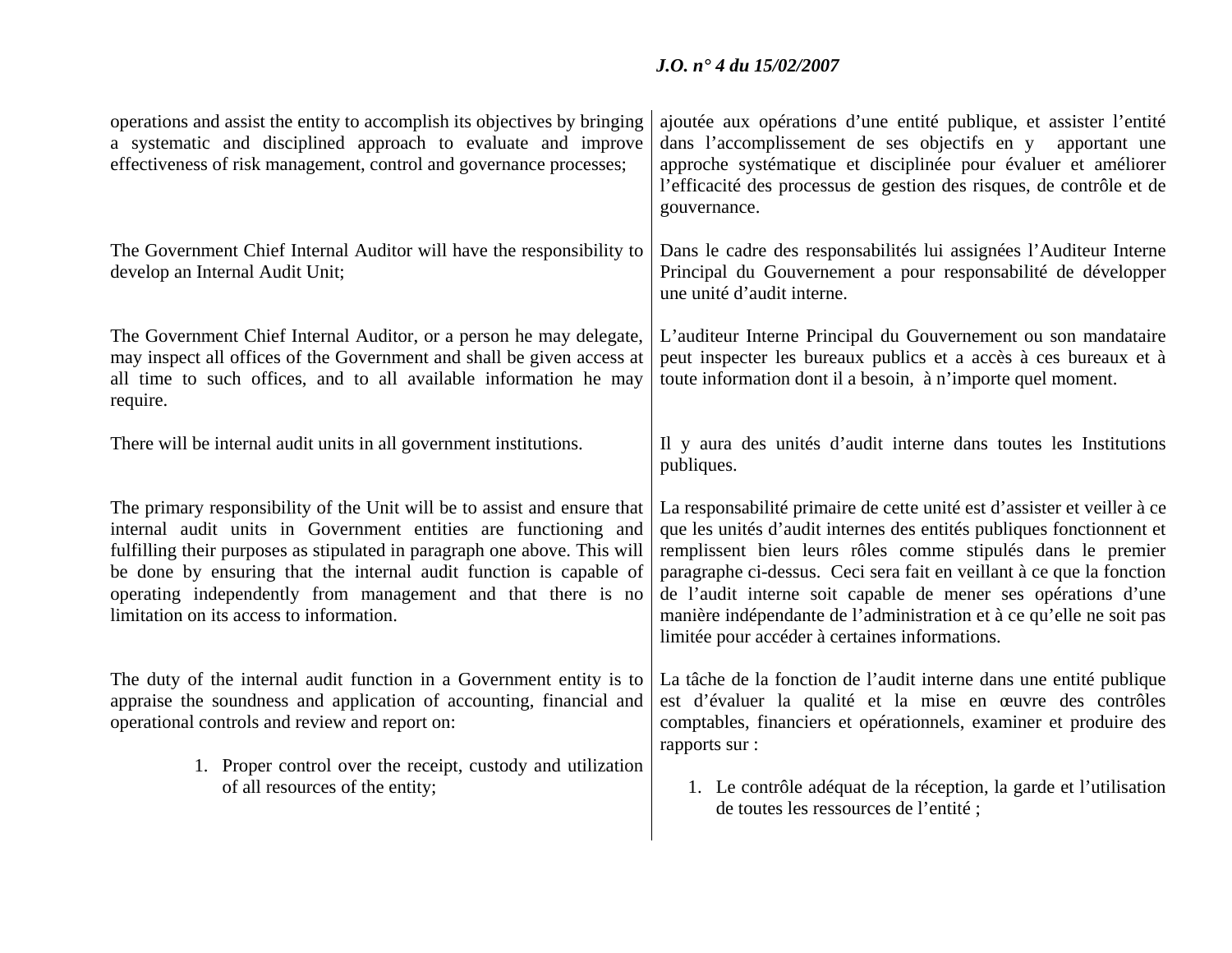- 2. Conformity with financial and operational procedures laid down in any legislation or any regulation or instruction issued under such legislation and good accounting practices as defined by the Accountant General for incurring obligations and authorizing payments ensuring effective control over expenditure of the entity;
- 3. The correct classification and allocation of revenue and expenditure accounts;
- 4. The reliability and integrity of financial and operating data so that information produced allows for the presentation of accurate financial statements and other reports for the information of the unit and the general public as required by legislation;
- 5. The systems in place to safeguard assets and, where appropriate, the verification of the existence of such assets;
- 6. Operations or programs to ascertain whether results are consistent with established objectives and goals.
- 7. The adequacy of action by management in response to internal audit reports and assisting management in the implementation of recommendations made by those reports and also recommendations made by the Government Chief Internal Auditor and by the Auditor General;
- 8. The appropriateness of controls built into computerized systems in the entity;

Internal audit reports from Local Administrative Entities should be forwarded to the Government Chief Internal Auditor and the Ministry of Local Government on a monthly basis

- 2. La conformité aux procédures financières et opérationnelles mises en place dans toute législation ou tout règlement ou instruction décrétée par cette législation et les bonnes pratiques de la comptabilité telles que définies par le Comptable Général pour contracter des obligations et autoriser les payements tout en veillant à un contrôle efficace des dépenses de l'entité.
- 3. Une classification et une allocation correctes des comptes de recettes et des dépenses ;
- 4. La fiabilité et l'intégrité des données financières et opérationnelles pour que l'information produite permette une présentation des états financiers et d'autres rapports avec exactitude pour l'information au niveau de l'unité et du public en général tel que exigé par la législation.
- 5. Les systèmes en place pour la sauvegarde des actifs et selon le cas, la vérification physique de ces actifs.
- 6. Les opérations et les programmes pour assurer que les résultats soient consistants par rapport aux objectifs et buts.
- 7. La compétence de l'action menée par l'administration en réponse aux rapports de l'audit interne et assister l'administration dans l'exécution des recommandations faites par ces rapports ainsi que des recommandations faites par l'Auditeur Interne Principal du Gouvernement et par l' Auditeur Général des Finances de l'Etat.
- 8. La compétence des contrôles établis dans les systèmes informatiques de l'entité.

Les rapports d'audit internes des entités administratives décentralisées sont transmis mensuellement à l'Auditeur Interne Principal du Gouvernement et au Ministre chargé de l'Administration Locale.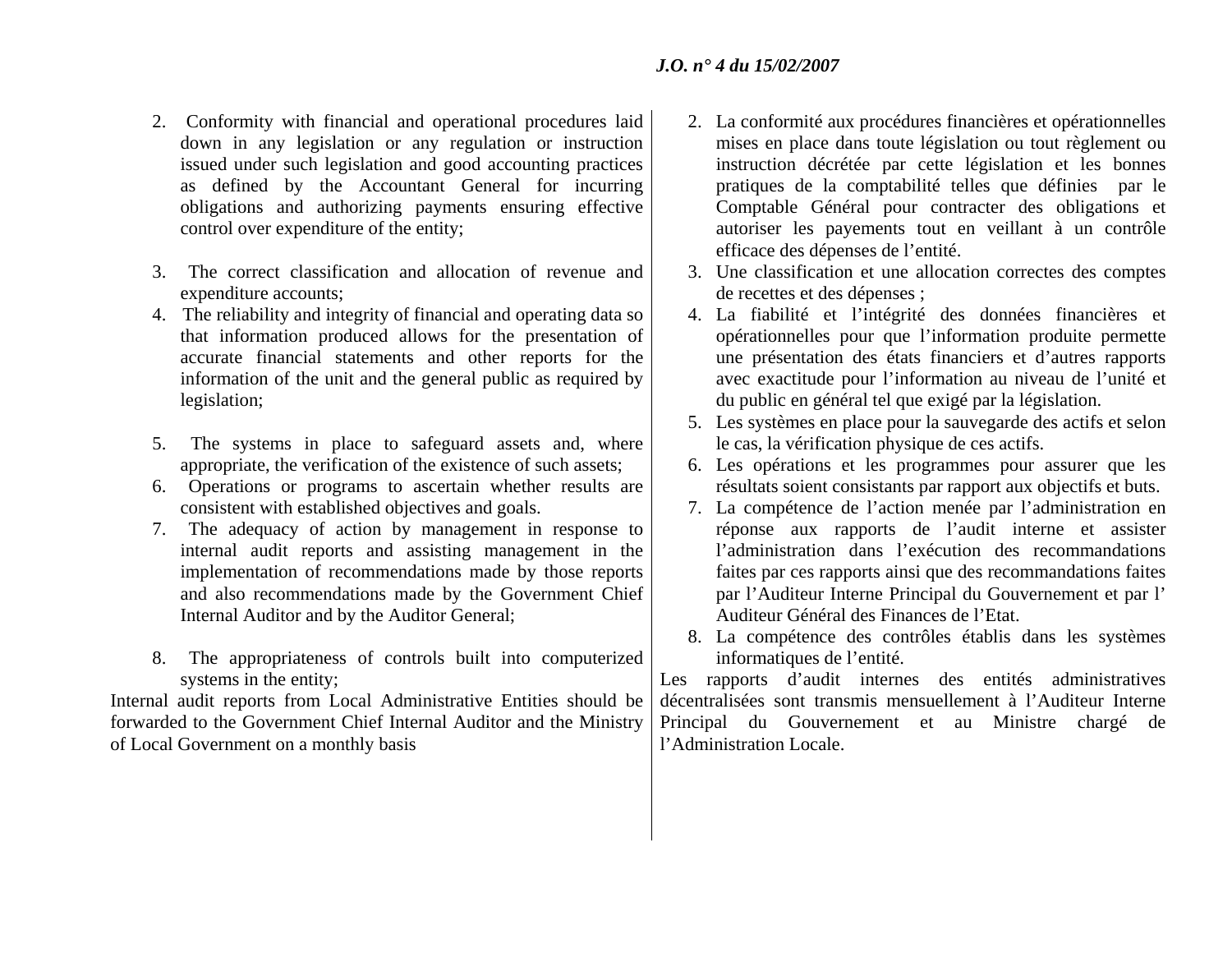| The internal audit units shall, in their operations, be alert to the<br>prevention, detection and investigation of fraud, such as control<br>weaknesses, and, when suspected, report such occurrences to<br>management and a copy of the report sent to the Government Chief<br>Internal Auditor and the Auditor General.                                                                                                                                                                                                                                                                                                                                                            | Les unités d'audit interne doivent, dans leurs opérations, être<br>avisées sur la prévention; la détection et l'investigation de la<br>fraude, tel que les faiblesses dans le contrôle et quand certains faits<br>sont soupçonnés, il faudra les signaler à qui de droit avec copie à<br>l'Auditeur Interne Principal du Gouvernement et à l'Auditeur<br>Général des Finances de l'Etat.                                                                                                                                                                                                                                                                                 |  |  |
|--------------------------------------------------------------------------------------------------------------------------------------------------------------------------------------------------------------------------------------------------------------------------------------------------------------------------------------------------------------------------------------------------------------------------------------------------------------------------------------------------------------------------------------------------------------------------------------------------------------------------------------------------------------------------------------|--------------------------------------------------------------------------------------------------------------------------------------------------------------------------------------------------------------------------------------------------------------------------------------------------------------------------------------------------------------------------------------------------------------------------------------------------------------------------------------------------------------------------------------------------------------------------------------------------------------------------------------------------------------------------|--|--|
| <b>CHAPTER XIII: FINAL PROVISIONS</b>                                                                                                                                                                                                                                                                                                                                                                                                                                                                                                                                                                                                                                                | <b>CHAP. XIII : DISPOSITIONS FINALES</b>                                                                                                                                                                                                                                                                                                                                                                                                                                                                                                                                                                                                                                 |  |  |
| <b>Issuance of Directives and Guidelines</b><br><u>Article 37:</u>                                                                                                                                                                                                                                                                                                                                                                                                                                                                                                                                                                                                                   | <b>Article 37 : Emission des directives et instructions</b>                                                                                                                                                                                                                                                                                                                                                                                                                                                                                                                                                                                                              |  |  |
| The Minister may issue such directives and guidelines to supplement<br>this Order as he considers necessary for the effective and efficient<br>operation of government.                                                                                                                                                                                                                                                                                                                                                                                                                                                                                                              | Le Ministre peut, s'il le juge nécessaire, émettre des directives et<br>instructions de nature à compléter les présentes dispositions.                                                                                                                                                                                                                                                                                                                                                                                                                                                                                                                                   |  |  |
| <b>Article 38:</b><br><b>Losses of Public Money And Public Property</b>                                                                                                                                                                                                                                                                                                                                                                                                                                                                                                                                                                                                              | Article 38 : Perte de fonds public et des biens.                                                                                                                                                                                                                                                                                                                                                                                                                                                                                                                                                                                                                         |  |  |
| <b>Reporting:</b>                                                                                                                                                                                                                                                                                                                                                                                                                                                                                                                                                                                                                                                                    | <b>Rapport:</b>                                                                                                                                                                                                                                                                                                                                                                                                                                                                                                                                                                                                                                                          |  |  |
|                                                                                                                                                                                                                                                                                                                                                                                                                                                                                                                                                                                                                                                                                      |                                                                                                                                                                                                                                                                                                                                                                                                                                                                                                                                                                                                                                                                          |  |  |
| Every officer who discovers or suspects that a loss has occurred shall<br>report it immediately to the head of his/her department. The latter is<br>responsible for ensuring that all losses that are reported to him/her are<br>promptly reported in writing to the administration department of the<br>budget agency with copies of the report to its legal and internal audit<br>departments. In addition, the administration department will forward a<br>copy of this report to the Chief Budget Managers and to the Minister.<br>All public bodies must ensure that all their officers are aware of their<br>responsibility to report all losses of which they have knowledge. | Chaque agent qui découvre ou soupçonne une perte au lieu du<br>service doit le signaler immédiatement au chef du département. Ce<br>dernier est chargé de veiller à ce que toutes les pertes qui lui sont<br>signalées soient promptement rapportées par écrit au département<br>administratif de l'agence budgétaire avec copies à ses départements<br>juridiques et d'Audit Interne. En plus, la direction du département<br>envoie une copie de ce rapport aux Gestionnaires Principaux des<br>budgets et au Ministre.<br>Toutes les entités publiques doivent s'assurer que leurs cadres sont<br>conscients de leurs responsabilités de signaler toutes les pertes à |  |  |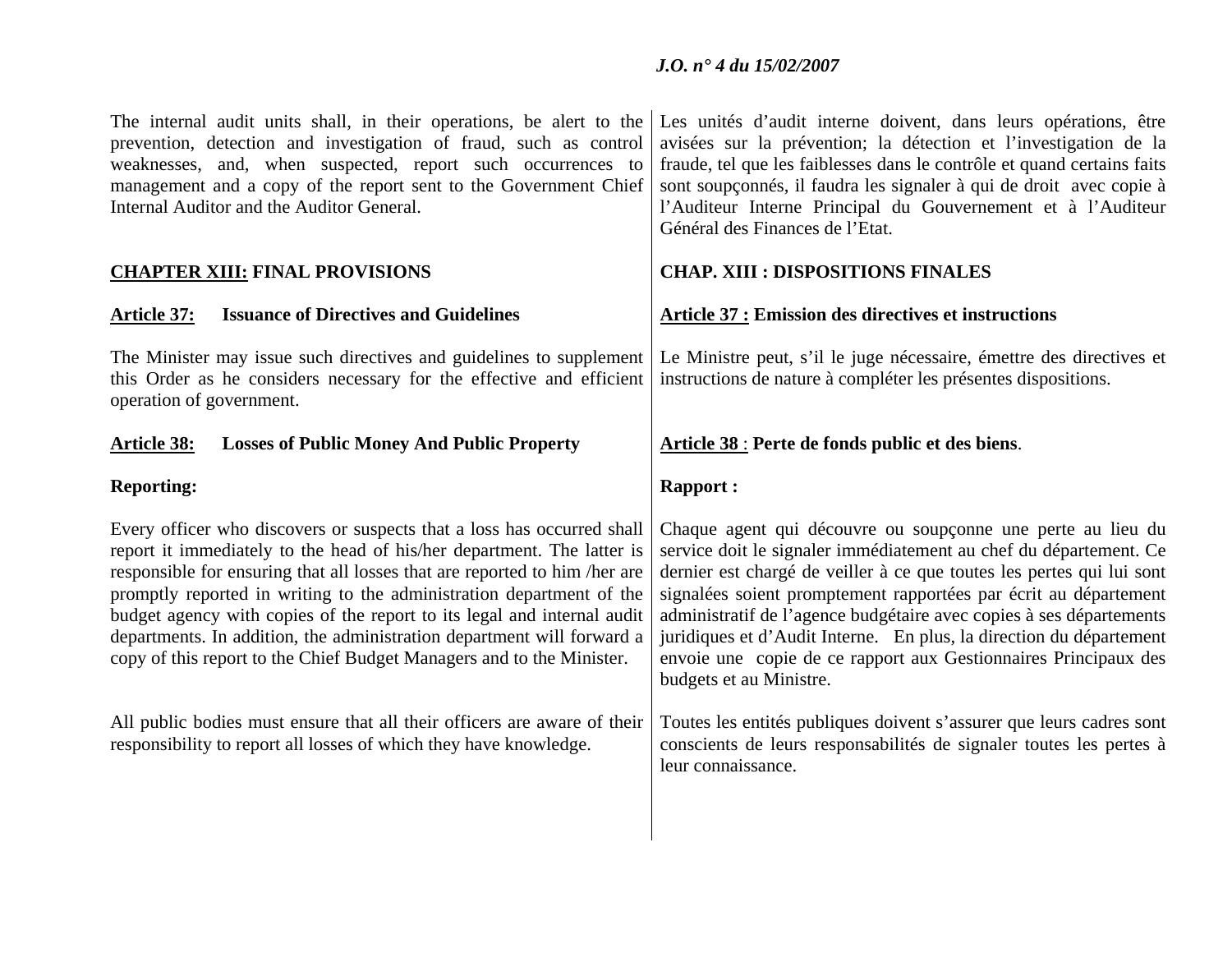| <b>Investigation:</b><br>All losses of public money and public property, however they are<br>reported, require full investigation with the complete cooperation of all<br>the employees of the budget agency.                                                          | <b>Investigation:</b><br>Toutes les pertes des fonds et des biens publics rapportées,<br>nécessitent une investigation complète avec la coopération totale<br>de tous les agents de l'agence budgétaire.                                                                                                      |  |  |
|------------------------------------------------------------------------------------------------------------------------------------------------------------------------------------------------------------------------------------------------------------------------|---------------------------------------------------------------------------------------------------------------------------------------------------------------------------------------------------------------------------------------------------------------------------------------------------------------|--|--|
| With the exception of minor employment-related incidents that do not<br>involve criminal activity, suspected losses must be reported to the<br>police.                                                                                                                 | A l'exception des incidents mineurs liés aux conditions de travail<br>qui n'impliquent pas une activité criminelle, les pertes soupçonnées<br>doivent être rapportées à la police.                                                                                                                            |  |  |
| Any preliminary examination undertaken by a budget agency shall be<br>limited to ascertaining whether there is a possible basis to an<br>allegation.                                                                                                                   | Toute investigation préliminaire entreprise par l'agence budgétaire<br>sera limitée à vérifier s'il y a des bases probables aux allégations.                                                                                                                                                                  |  |  |
| The responsible department head may refer suspected losses involving<br>employees that do not require an immediate response by the police, to<br>the budget agency's legal branch for an opinion on the seriousness of<br>the incident before further action is taken. | Le Chef du département concerné peut référer les pertes<br>soupçonnées impliquant les agents et qui ne nécessitent pas une<br>intervention immédiate de la police à une branche juridique de<br>l'agence budgétaire pour leur avis sur le sérieux de l'incident<br>avant d'envisager toute action ultérieure. |  |  |
| <b>Disciplinary Action:</b>                                                                                                                                                                                                                                            | <b>Action disciplinaire:</b>                                                                                                                                                                                                                                                                                  |  |  |
| In accordance with Law Number 22/2002 of 9/7/2002 on General<br>Statutes for the Rwanda Public Service, disciplinary action shall be<br>taken against the employee involved in the loss, when the Chief<br>Budget Manager considers that the circumstances warrant it. | Conformément à la loi $N^{\circ}$ 22/2002 du 9/7/2002 portant statut<br>Général de la Fonction Publique Rwandaise, une action<br>disciplinaire sera prise contre un employé impliqué ayant<br>occasionné une perte lorsque les Gestionnaires Principaux<br>considèrent que les circonstances le prouvent.     |  |  |
| When the Chief Budget Managers of a budget agency determines that<br>disciplinary action is warranted, such action is distinct from any other<br>measures that may be taken by the appropriate authorities.                                                            | Lorsque le Gestionnaire Principal d'une agence budgétaire trouve<br>qu'une action disciplinaire est justifiée, une telle action est<br>dissociée de toute autre mesures qui pourraient être prises par les<br>autorités compétentes.                                                                          |  |  |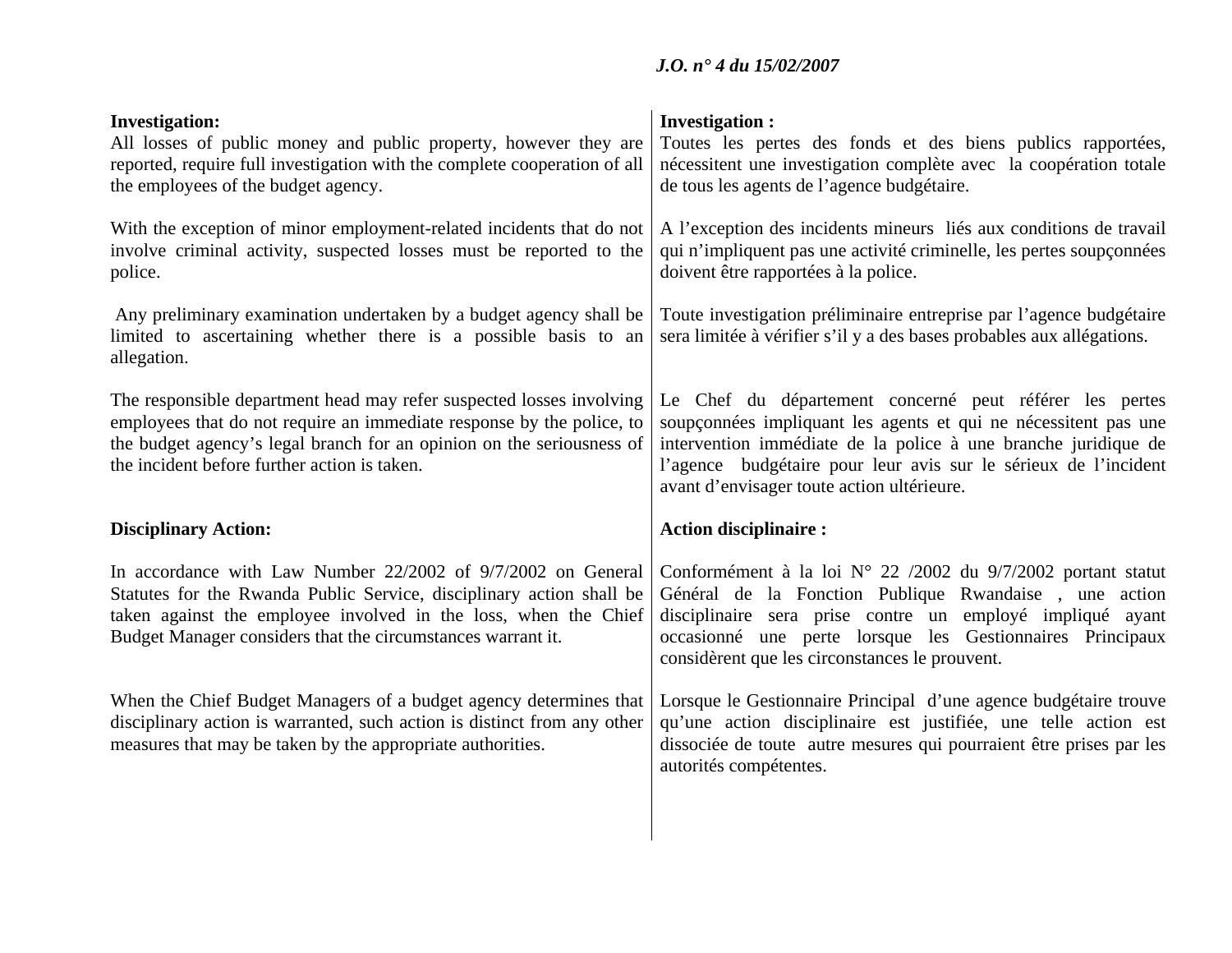| <b>Civil Action:</b>                                                                                                                                                                                                                                                                                                                           | <b>Action civile</b>                                                                                                                                                                                                                                                                                  |  |
|------------------------------------------------------------------------------------------------------------------------------------------------------------------------------------------------------------------------------------------------------------------------------------------------------------------------------------------------|-------------------------------------------------------------------------------------------------------------------------------------------------------------------------------------------------------------------------------------------------------------------------------------------------------|--|
| Action must be undertaken in accordance with directives issued by the<br>Minister to recover all losses.                                                                                                                                                                                                                                       | Une action doit être entreprise conformément aux directives<br>publiées par le Ministre en vue de restituer toute perte.                                                                                                                                                                              |  |
| When an employee is accountable for a loss of money or property, the<br>loss must be recovered from that employee unless the Minister has<br>specifically authorized the budget agency to waive recovery due to<br>force majeure.                                                                                                              | Lorsque un agent est responsable d'une perte d'argent ou d'un bien<br>le recouvrement de cette perte doit s'effectuer sur le salaire de cet<br>employé à moins que le Ministre n'autorise spécifiquement une<br>agence budgétaire de lever le recouvrement suite à un cas de force<br>majeure.        |  |
| <b>Criminal Charges:</b>                                                                                                                                                                                                                                                                                                                       | <b>Actions pénales :</b>                                                                                                                                                                                                                                                                              |  |
| For all losses, the Ministry of Justice, in consultation with the<br>Minister, will determine whether criminal charges are to be laid and<br>prosecution is to commence.                                                                                                                                                                       | Pour toutes les pertes, le Ministre ayant la justice dans ses<br>attributions en consultation avec le Ministre, va déterminer si<br>l'action publique doit être menée et si l'on peut entamer les<br>procédures en portant plainte devant la justice.                                                 |  |
| <b>Reimbursement:</b><br>Losses of money that require a disbursement to reimburse such as<br>imprest funds, cashier shortages, and all losses of revenue shall be<br>charged to the appropriation of the related activity, after approval by<br>the Chief Budget Managers or such other officer as may be designated<br>in writing by him/her. | <b>Remboursement:</b><br>Pertes de l'argent qui nécessitent le remboursement tel que les<br>manquants, les pertes des revenus seront imputées à la charge de<br>l'activité concernée après approbation de gestionnaires principaux<br>des budgets ou d'une autre autorité indiquée par écrit par lui. |  |
| <b>Government Safes:</b><br>In the event of the unauthorized absence, death, or incapacity of a key<br>or combination holder of a budget agency's safe, that safe shall be<br>sealed by the senior financial officer and the head of Internal Audit.                                                                                           | <b>Coffre fort de l'Etat :</b><br>En cas d'absence non autorisée, de décès, ou d'incapacité de celui<br>qui détient la clé ou le secret de combinaison d'un coffre fort<br>d'une agence budgétaire, ce coffre fort sera scellé, par un cadre<br>supérieur des finances et le Chef de l'Audit interne. |  |
| The Chief Budget Manager of the budget agency shall immediately<br>establish a committee in accordance with directives issued by the<br>Minister to determine the contents of the safe and prepare a list of                                                                                                                                   | Le Gestionnaire Principal de l'agence budgétaire mettra sur pied<br>sans tarder un Comité conformément aux directives du Ministre en<br>vue de déterminer les contenus du coffre fort et dresser la liste du                                                                                          |  |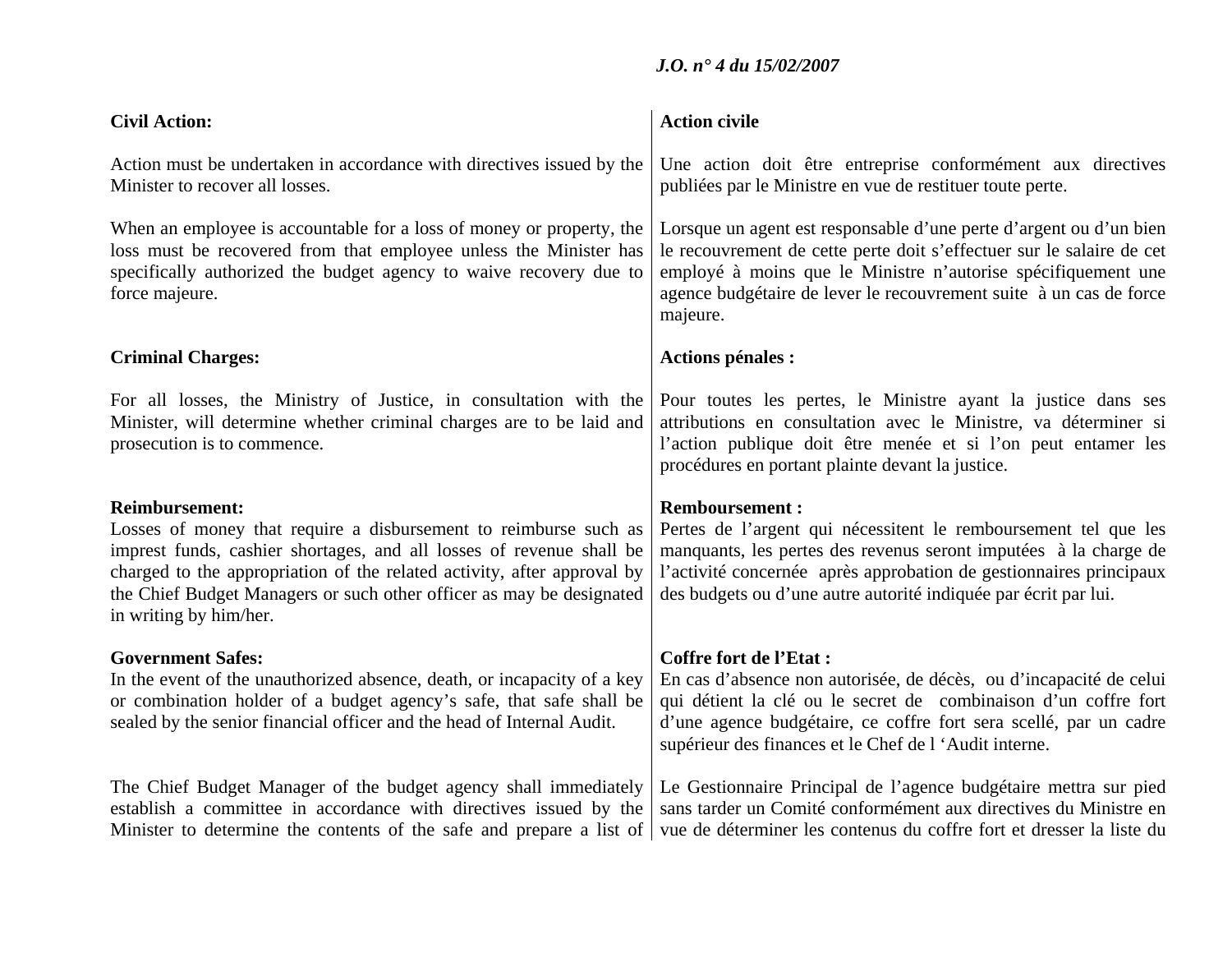| them. This committee shall conduct an examination and report its<br>findings as required by directives issued by the Minister.                                                                                                                                                                                                                                                                            | contenu. Ce Comité fera une enquête et produira un rapport à<br>partir de ses résultats comme l'exigent les directives du Ministre à<br>ce sujet.                                                                                                                                                                                                                                                                                                                                             |  |  |
|-----------------------------------------------------------------------------------------------------------------------------------------------------------------------------------------------------------------------------------------------------------------------------------------------------------------------------------------------------------------------------------------------------------|-----------------------------------------------------------------------------------------------------------------------------------------------------------------------------------------------------------------------------------------------------------------------------------------------------------------------------------------------------------------------------------------------------------------------------------------------------------------------------------------------|--|--|
| <b>Reporting in the Public Accounts:</b><br>All losses must be reported in the Public Accounts. The gross amount<br>of a loss (estimated when necessary), irrespective of any recoveries, is<br>to be reported in the Public Accounts for the fiscal year in which the<br>loss occurred or, when the loss is not discovered in time, in the first<br>Public Accounts in which it is practicable to do so. | Rapports sur les comptes publics<br>Toutes les pertes doivent être signalées dans les comptes publics.<br>Un montant global d'une perte (estimé si nécessaire) sans qu'il soit<br>tenu compte du recouvrement éventuel, doit être signalé dans les<br>comptes publics de l'exercice budgétaire dans au cours duquel, la<br>perte a été subite et, quand la perte n'est pas découverte à temps,<br>dans les premiers comptes publics dans lesquels la perte a été<br>pratiquement enregistrée. |  |  |
| Recoveries against losses are to be reported in the Public Accounts for<br>the fiscal year in which the amount is recovered.                                                                                                                                                                                                                                                                              | Les recouvrements de ces pertes doivent être signalés dans les<br>comptes publics pour l'exercice budgétaire dans lequel le montant<br>est recouvré.                                                                                                                                                                                                                                                                                                                                          |  |  |
| Non-compliance with the provisions of the Organic<br><b>Article 39:</b>                                                                                                                                                                                                                                                                                                                                   | Article 39: Non conformité aux dispositions de la loi organique                                                                                                                                                                                                                                                                                                                                                                                                                               |  |  |
| Law and this Order.                                                                                                                                                                                                                                                                                                                                                                                       | et au présent arrêté.                                                                                                                                                                                                                                                                                                                                                                                                                                                                         |  |  |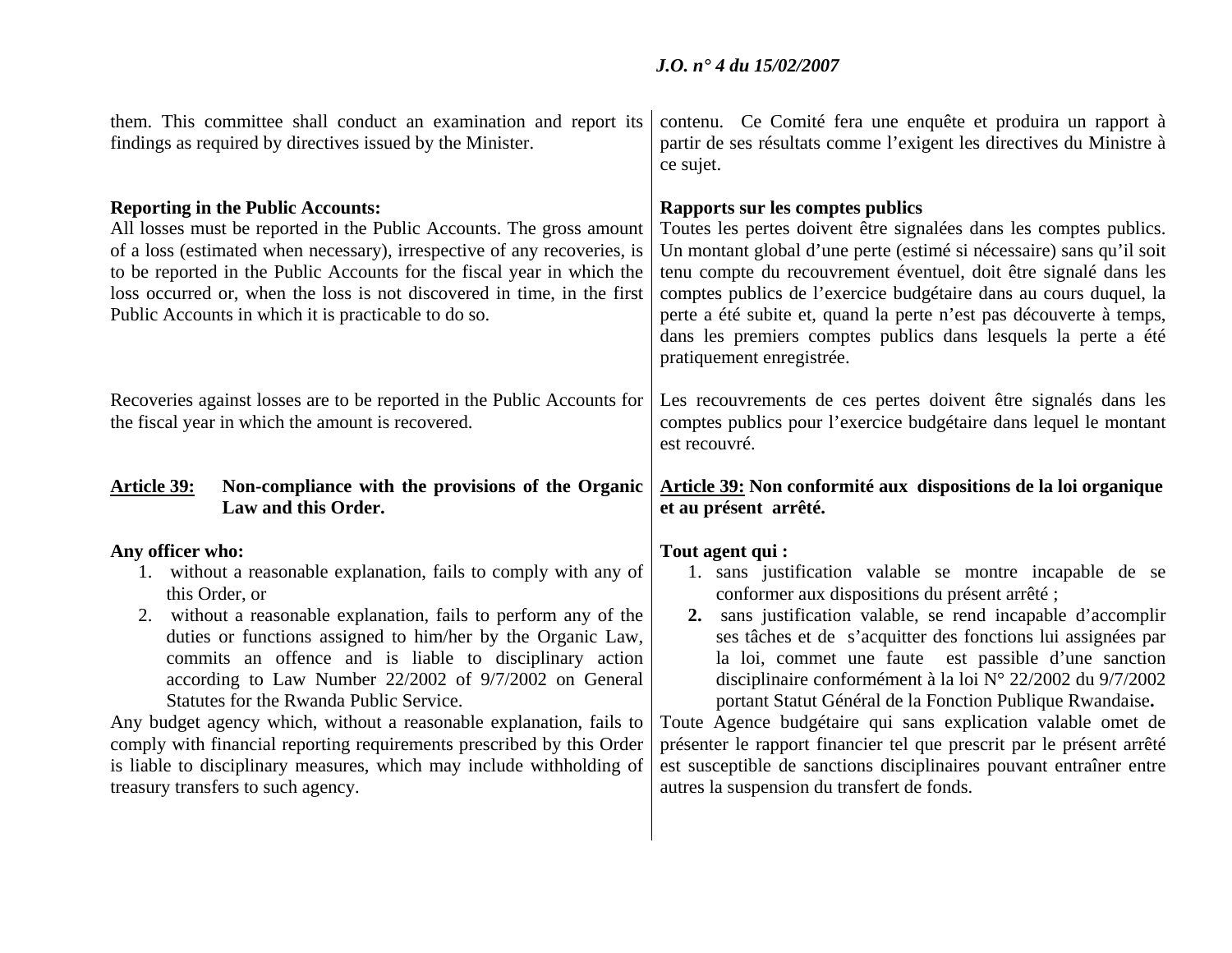| Repealing of inconsistent provision.<br><u>Article 40:</u>                                                                                | <b>Article 40 : Disposition abrogatoire.</b>                                                                                                                           |  |
|-------------------------------------------------------------------------------------------------------------------------------------------|------------------------------------------------------------------------------------------------------------------------------------------------------------------------|--|
| All prior and contrary provisions to the present Order are abrogated.                                                                     | Toutes les dispositions antérieures et contraires au présent arrêté<br>sont abrogées.                                                                                  |  |
| <b>Enforcement</b><br><u>Article 41:</u>                                                                                                  | <b>Article 41: Entrée en vigueur</b>                                                                                                                                   |  |
| The present Order comes into force on the date of its publication in the<br>Official Gazette of the Republic of Rwanda.                   | Le présent arrêté entre en vigueur le jour de sa publication au<br>Journal Officiel de la République du Rwanda.                                                        |  |
| Kigali, on 09/02/2007                                                                                                                     | Kigali, le 09/02/2007                                                                                                                                                  |  |
| The Minister of Finance and Economic Planning<br><b>MUSONI James</b><br>$(s\acute{e})$                                                    | Le Ministre des Finances et de la Planification Economique<br><b>MUSONI James</b><br>$(s\acute{e})$                                                                    |  |
| The Minister of Local Government, Good Governance, Community<br>Development and Social Affairs<br><b>MUSONI Protais</b><br>$(s\acute{e})$ | Le Ministre de l'Administration Locale, de la Bonne Gouvernance,<br>du Développement Communautaire et des Affaires Sociales<br><b>MUSONI Protais</b><br>$(s\acute{e})$ |  |
| Seen and sealed with the Seal of the Republic:                                                                                            | Vu et scellé du Sceau de la République:                                                                                                                                |  |
| The Minister of Justice<br><b>KARUGARAMA Tharcisse</b><br>$(s\acute{e})$                                                                  | Le Ministre de la Justice<br><b>KARUGARAMA Tharcisse</b><br>$(s\acute{e})$                                                                                             |  |
|                                                                                                                                           |                                                                                                                                                                        |  |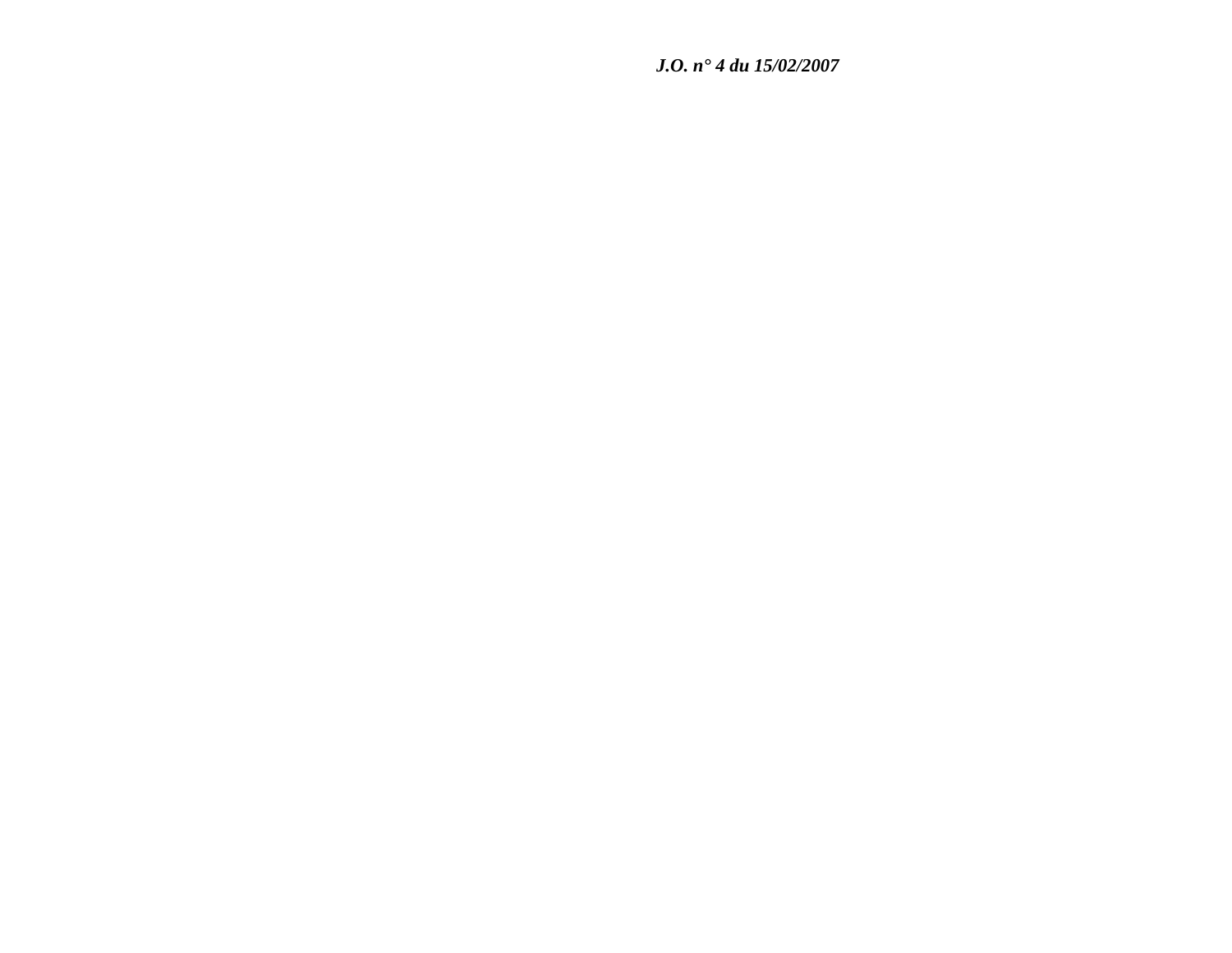## **ITEKA RYA MINISITIRI N° 146/15.00/06 RYO KUWA 15/09/2006 RIHA UBUZIMAGATOZI KOPERATIVE Y'ABAHINZI-BOROZI «UBUMWE»**

**Umunyamabanga wa Leta muri Minisiteri y'Ubucuruzi, Inganda, Guteza imbere Ishoramari, Ubukerarugendo n'Amakoperative ;** 

Ashingiye ku Itegeko Nshinga rya Repubulika y'u Rwanda ryo kuwa 04 Kamena 2003, nk'uko ryavuguruwe kugeza ubu, cyane cyane mu ngingo zaryo iya 120, iya 121 n'iya 201 ;

Ashingiye ku Itegeko n° 31/1988 ryo kuwa 12 Ukwakira 1988 rigena imitunganyirize y'amakoperative, cyane cyane mu ngingo yaryo ya 9 ;

Ashingiye ku Iteka rya Perezida n° 27/01 ryo kuwa 18 Nyakanga 2004 rigena amwe mu mateka y'Abaminisitiri yemezwa atanyuze mu Nama y'Abaminisitiri, cyane cyane mu ngingo zaryo iya 1 n'iya 2 ;

Abisabwe na Perezida wa Koperative « UBUMWE », ifite icyicaro i Nyinya, mu Murenge wa Rukira, Akarere ka Ngoma, Intara y'Iburasirazuba, mu rwandiko rwe rwo kuwa 07 Kanama 2006 ;

## **ATEGETSE :**

## **Ingingo ya mbere :**

Koperative « UBUMWE », ifite icyicaro i Nyinya, mu Murenge wa Rukira, Akarere ka Ngoma, Intara y'Iburasirazuba, ihawe ubuzimagatozi.

## **Ingingo ya 2 :**

Koperative «UBUMWE » igamije guteza imbere ubuhinzi bw'urutoki, imyaka ngandurarugo n'ubworozi bw'inka za kijyambere.

#### **Ingingo ya 3 :**

Iri teka ritangira gukurikizwa umunsi ryatangarijweho mu Igazeti ya Leta ya Repubulika y'u Rwanda.

Kigali, kuwa 15/09/2006

Umunyamabanga wa Leta muri MINICOM ushinzwe Inganda no Guteza imbere Ishoramari **KAREGA Vincent (sé)**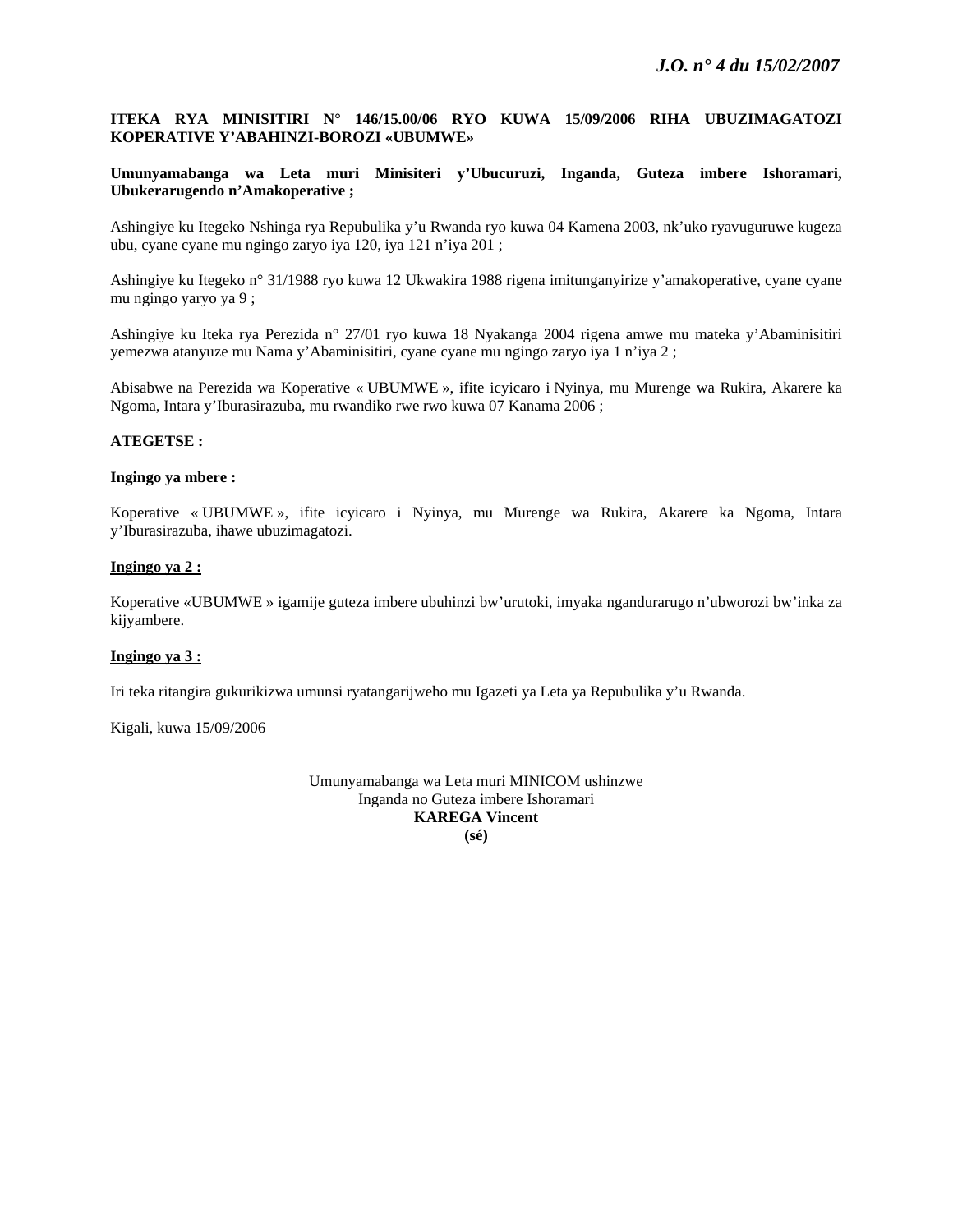## **ITEKA RYA MINISITIRI N° 218/15.00/06 RYO KUWA 21/11/2006 RIHA UBUZIMAGATOZI KOPERATIVE Y'ABAHINZI-BOROZI «ITUZE»**

## **Umunyamabanga wa Leta muri Minisiteri y'Ubucuruzi, Inganda, Guteza imbere Ishoramari, Ubukerarugendo n'Amakoperative ;**

Ashingiye ku Itegeko Nshinga rya Repubulika y'u Rwanda ryo kuwa 04 Kamena 2003, nk'uko ryavuguruwe kugeza ubu, cyane cyane mu ngingo zaryo iya 120, iya 121 n'iya 201 ;

Ashingiye ku Itegeko n° 31/1988 ryo kuwa 12 Ukwakira 1988 rigena imitunganyirize y'amakoperative, cyane cyane mu ngingo yaryo ya 9 ;

Ashingiye ku Iteka rya Perezida n° 27/01 ryo kuwa 18 Nyakanga 2004 rigena amwe mu mateka y'Abaminisitiri yemezwa atanyuze mu Nama y'Abaminisitiri, cyane cyane mu ngingo zaryo iya 1 n'iya 2 ;

Abisabwe na Perezida wa Koperative y'Abahinzi-Borozi « ITUZE », ifite icyicaro i Nyamiyaga, Umurenge wa Nyamiyaga, Akarere ka Kamonyi, Intara y'Amajyepfo, mu rwandiko rwe rwo kuwa 03 Ukwakira 2006 ;

## **ATEGETSE :**

#### **Ingingo ya mbere :**

Koperative « ITUZE », ifite icyicaro i Nyamiyaga, Umurenge wa Nyamiyaga, Akarere ka Kamonyi, Intara y'Amajyepfo ihawe ubuzimagatozi.

## **Ingingo ya 2 :**

Koperative « ITUZE » igamije guteza imbere ubuhinzi bw'imyumbati no kuyitunganya, n'ubworozi bw'amatungo magufi (ihene n'ingurube).

#### **Ingingo ya 3 :**

Iri teka ritangira gukurikizwa umunsi ryatangarijweho mu Igazeti ya Leta ya Repubulika y'u Rwanda.

Kigali, kuwa 21/11/2006

Umunyamabanga wa Leta muri MINICOM ushinzwe Inganda no Guteza imbere Ishoramari **KAREGA Vincent (sé)**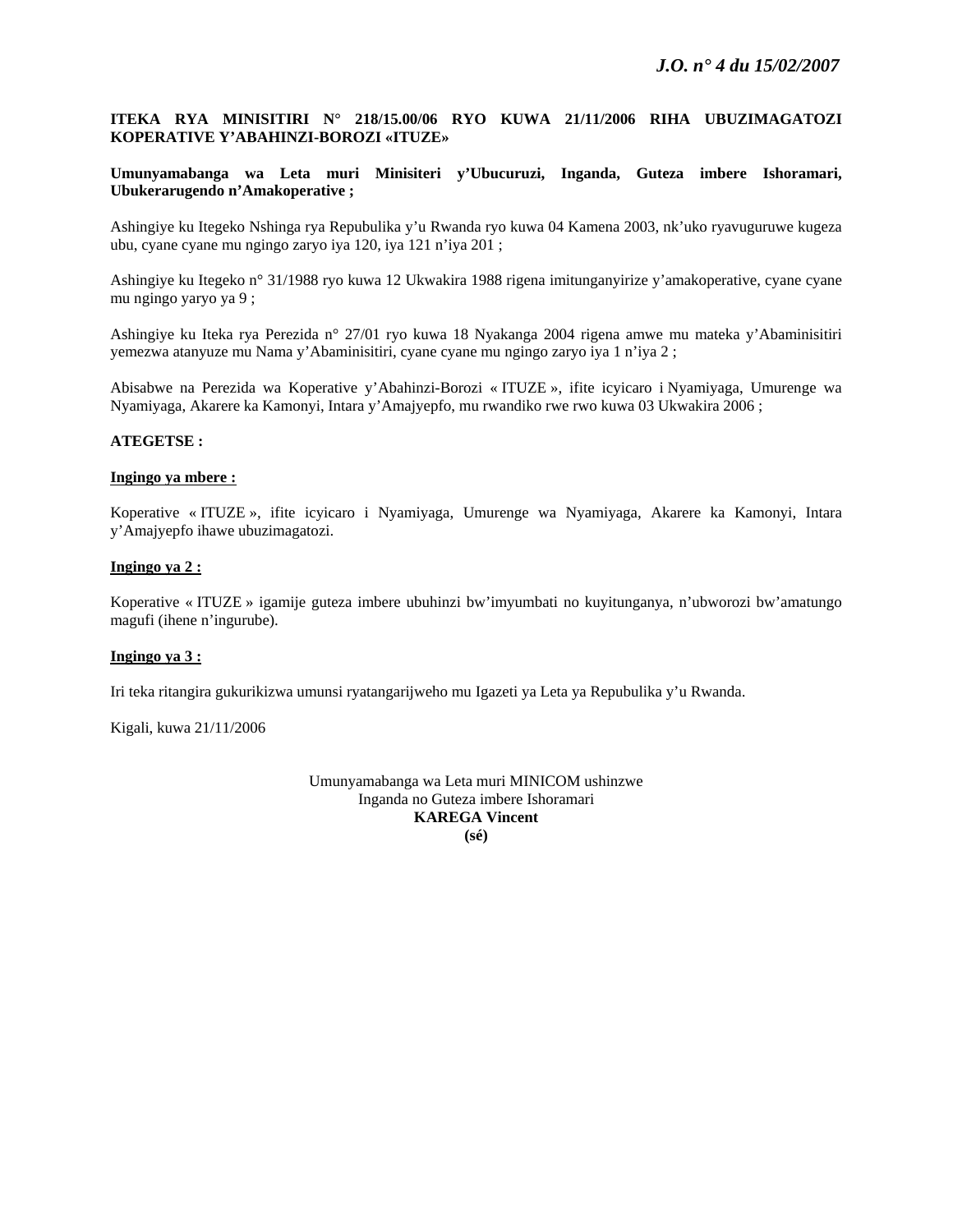## **ITEKA RYA MINISITIRI N° 219/15.00/06 RYO KUWA 21/11/2006 RIHA UBUZIMAGATOZI COOPERATIVE POUR LA PROMOTION DU RIZ DE MUKUNGURI «COOPRORIZ-ABAHUZABIKORWA»**

## **Umunyamabanga wa Leta muri Minisiteri y'Ubucuruzi, Inganda, Guteza imbere Ishoramari, Ubukerarugendo n'Amakoperative ;**

Ashingiye ku Itegeko Nshinga rya Repubulika y'u Rwanda ryo kuwa 04 Kamena 2003, nk'uko ryavuguruwe kugeza ubu, cyane cyane mu ngingo zaryo iya 120, iya 121 n'iya 201 ;

Ashingiye ku Itegeko n° 31/1988 ryo kuwa 12 Ukwakira 1988 rigena imitunganyirize y'amakoperative, cyane cyane mu ngingo yaryo ya 9 ;

Ashingiye ku Iteka rya Perezida n° 27/01 ryo kuwa 18 Nyakanga 2004 rigena amwe mu mateka y'Abaminisitiri yemezwa atanyuze mu Nama y'Abaminisitiri, cyane cyane mu ngingo zaryo iya 1 n'iya 2 ;

Abisabwe na Perezida wa Coopérative pour la Promotion du Riz de Mukunguri « COOPRORIZ-ABAHUZABIKORWA », ifite icyicaro i Mukunguri, Umurenge wa Nyamiyaga, Akarere ka Kamonyi, Intara y'Amajyepfo, mu rwandiko rwe rwo kuwa 26 Ukwakira 2006 ;

## **ATEGETSE :**

#### **Ingingo ya mbere :**

Koperative «COOPRORIZ-ABAHUZABIKORWA», ifite icyicaro i Mukunguri, Umurenge wa Nyamiyaga, Akarere ka Kamonyi, Intara y'Amajyepfo ihawe ubuzimagatozi.

## **Ingingo ya 2 :**

Koperative «COOPRORIZ-ABAHUZABIKORWA » igamije guteza imbere ubuhinzi bw'umuceri, kongera umusaruro wawo, kuwutunganya no kuwushakira isoko.

#### **Ingingo ya 3 :**

Iri teka ritangira gukurikizwa umunsi ryatangarijweho mu Igazeti ya Leta ya Repubulika y'u Rwanda.

Kigali, kuwa 21/11/2006

Umunyamabanga wa Leta muri MINICOM ushinzwe Inganda no Guteza imbere Ishoramari **KAREGA Vincent (sé)**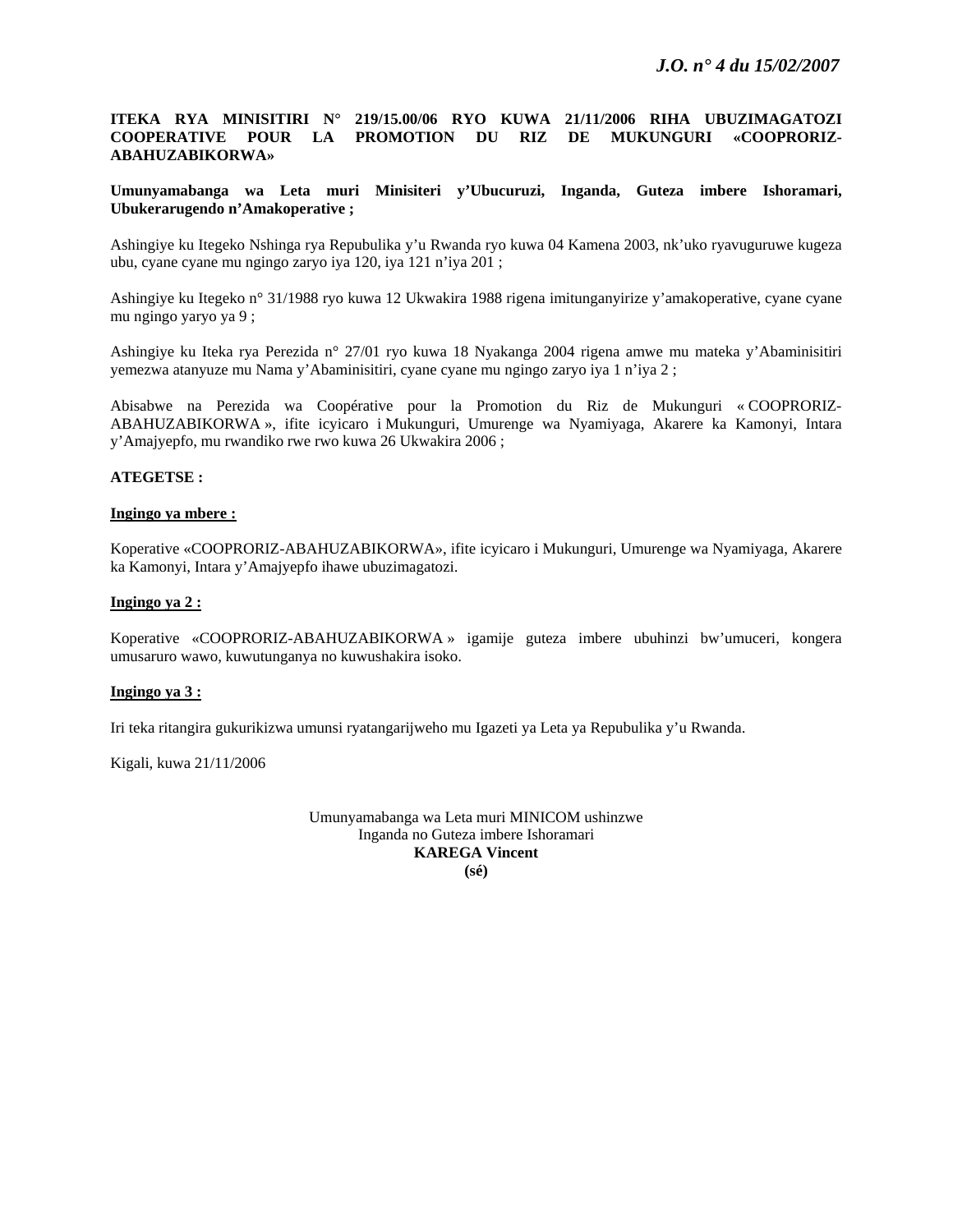## **ITEKA RYA MINISITIRI N° 194/15.00/06 RYO KUWA 07/11/2006 RIHA UBUZIMAGATOZI KOPERATIVE Y'ABAHINZI B'IKAWA BA RWIMBOGO « INKINGI-RWIMBOGO»**

## **Minisitiri w'Ubucuruzi, Inganda, Guteza imbere Ishoramari, Ubukerarugendo n'Amakoperative ;**

Ashingiye ku Itegeko Nshinga rya Repubulika y'u Rwanda ryo kuwa 04 Kamena 2003, nk'uko ryavuguruwe kugeza ubu, cyane cyane mu ngingo zaryo iya 120, iya 121 n'iya 201 ;

Ashingiye ku Itegeko n° 31/1988 ryo kuwa 12 Ukwakira 1988 rigena imitunganyirize y'amakoperative, cyane cyane mu ngingo yaryo ya 9 ;

Ashingiye ku Iteka rya Perezida n° 27/01 ryo kuwa 18 Nyakanga 2004 rigena amwe mu mateka y'Abaminisitiri yemezwa atanyuze mu Nama y'Abaminisitiri, cyane cyane mu ngingo zaryo iya 1 n'iya 2 ;

Abisabwe na Perezida wa Koperative « INKINGI-RWIMBOGO», ifite icyicaro i Muhembwe, mu Murenge wa Rwimbogo, Akarere ka Rusizi, Intara y'Iburengerazuba, mu rwandiko rwe rwo kuwa 22 Nzeri 2006 ;

#### **ATEGETSE :**

#### **Ingingo ya mbere :**

Koperative «INKINGI-RWIMBOGO», ifite icyicaro i Muhembwe, mu Murenge wa Rwimbogo, Akarere ka Rusizi, Intara y'Iburengerazuba, ihawe ubuzimagatozi.

## **Ingingo ya 2 :**

Koperative «INKINGI-RWIMBOGO» igamije guteza imbere ubuhinzi bwa Kawa no kongera umusaruro wayo mu bwinshi no mu bwiza.

## **Ingingo ya 3 :**

Iri teka ritangira gukurikizwa umunsi ryatangarijweho mu Igazeti ya Leta ya Repubulika y'u Rwanda.

Kigali, kuwa 07/11/2006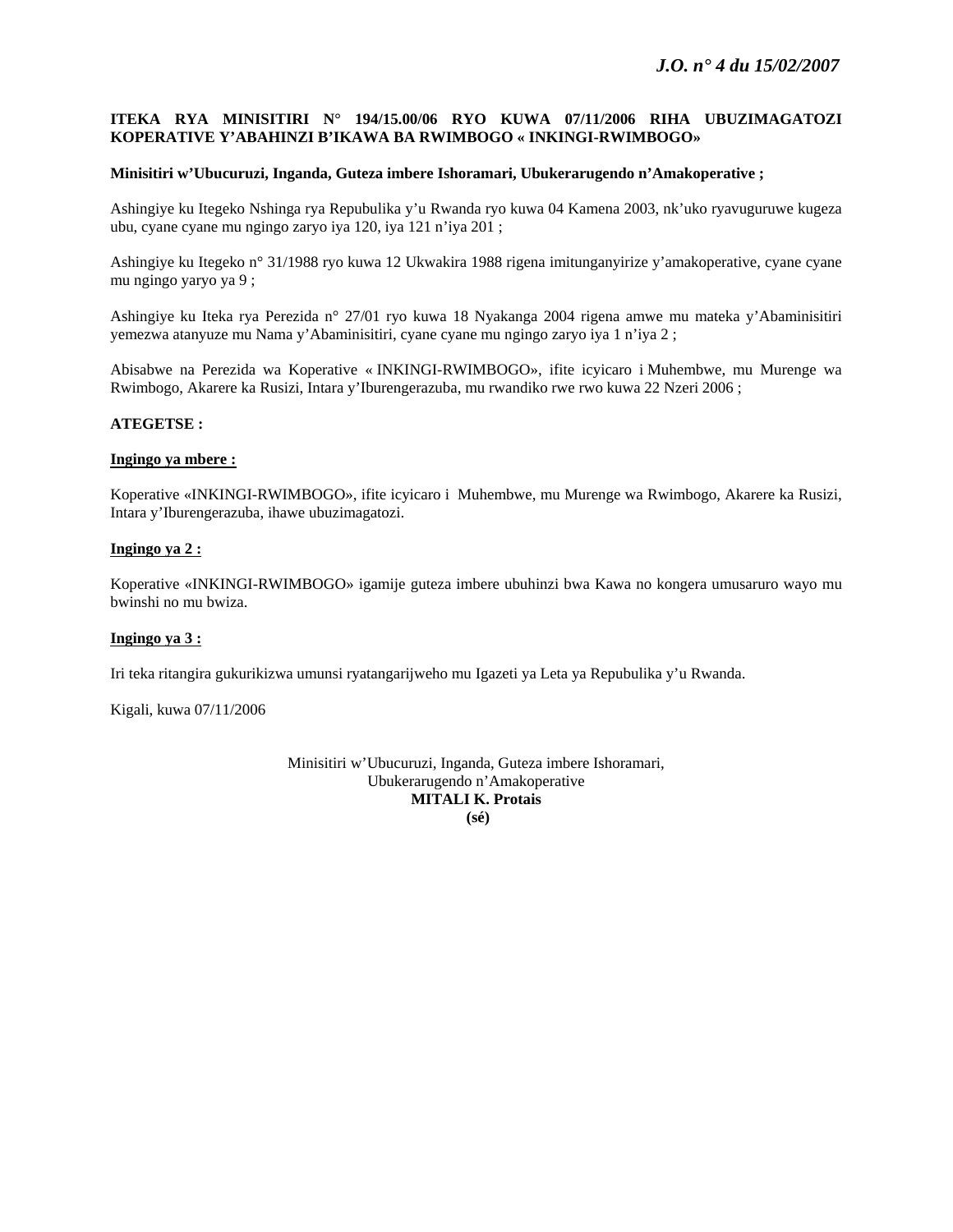## **ITEKA RYA MINISITIRI N° 236/15.00/06 RYO KUWA 20/12/2006 RIHA UBUZIMAGATOZI KOPERATIVE IMPUZAMIRIMO YA KIJYAMBERE « IMPUYAKI »**

#### **Minisitiri w'Ubucuruzi, Inganda, Guteza imbere Ishoramari, Ubukerarugendo n'Amakoperative ;**

Ashingiye ku Itegeko Nshinga rya Repubulika y'u Rwanda ryo kuwa 04 Kamena 2003, nk'uko ryavuguruwe kugeza ubu, cyane cyane mu ngingo zaryo iya 120, iya 121 n'iya 201 ;

Ashingiye ku Itegeko n° 31/1988 ryo kuwa 12 Ukwakira 1988 rigena imitunganyirize y'amakoperative, cyane cyane mu ngingo yaryo ya 9 ;

Ashingiye ku Iteka rya Perezida n° 27/01 ryo kuwa 18 Nyakanga 2004 rigena amwe mu mateka y'Abaminisitiri yemezwa atanyuze mu Nama y'Abaminisitiri, cyane cyane mu ngingo zaryo iya 1 n'iya 2 ;

Abisabwe na Perezida wa Koperative « IMPUYAKI», ifite icyicaro ku Mulindi, Umurenge wa Kaniga, Umurenge wa Kaniga, Akarere ka Gicumbi, Intara y'Amajyaruguru, mu rwandiko rwe rwo kuwa 30 Ugushyingo 2006 ;

## **ATEGETSE :**

## **Ingingo ya mbere :**

Koperative «IMPUYAKI », ifite icyicaro i Mulindi, Umurenge wa Kaniga, Akarerer ka Gicumbi, Intara y'Amajyaruguru, ihawe ubuzimagatozi.

## **Ingingo ya 2 :**

Koperative «IMPUYAKI» igamije guteza imbere ubuhinzi bw'ibirayi n'ingano n'ubworozi bw'inka za kijyambere.

## **Ingingo ya 3 :**

Iri teka ritangira gukurikizwa umunsi ryatangarijweho mu Igazeti ya Leta ya Repubulika y'u Rwanda.

Kigali, kuwa 20/12/2006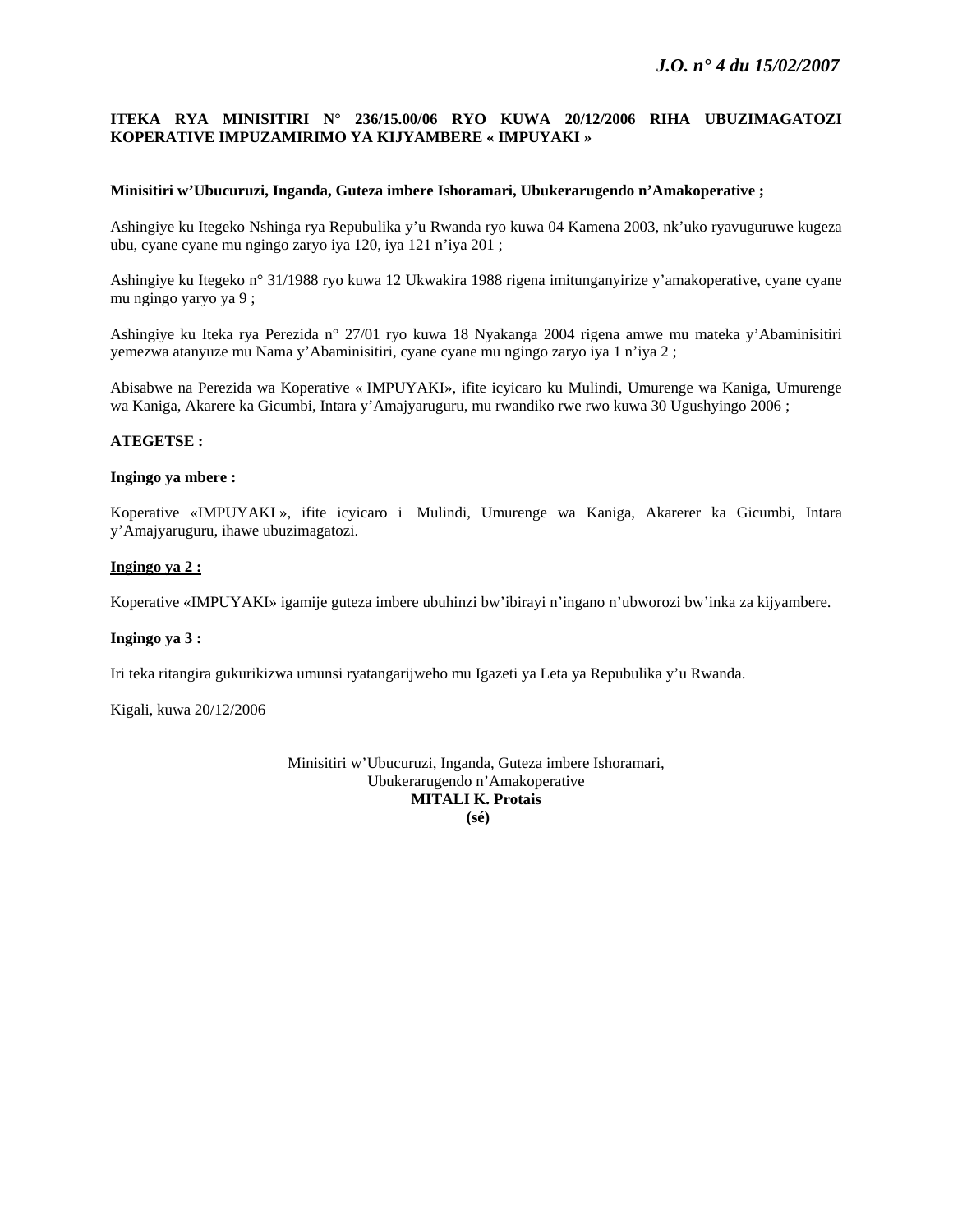## **ITEKA RYA MINISITIRI N° 42/15.00/06 RYO KUWA 21/06/2006 RIHA UBUZIMAGATOZI KOPERATIVE «TWIZAMURE »**

## **Minisitiri w'Ubucuruzi, Inganda, Guteza imbere Ishoramari, Ubukerarugendo n'Amakoperative ;**

Ashingiye ku Itegeko Nshinga rya Repubulika y'u Rwanda ryo kuwa 04 Kamena 2003, nk'uko ryavuguruwe kugeza ubu, cyane cyane mu ngingo zaryo iya 120, iya 121 n'iya 201 ;

Ashingiye ku Itegeko n° 31/1988 ryo kuwa 12 Ukwakira 1988 rigena imitunganyirize y'amakoperative, cyane cyane mu ngingo yaryo ya 9 ;

Ashingiye ku Iteka rya Perezida n° 27/01 ryo kuwa 18 Nyakanga 2004 rigena amwe mu mateka y'Abaminisitiri yemezwa atanyuze mu Nama y'Abaminisitiri, cyane cyane mu ngingo zaryo iya 1 n'iya 2 ;

Abisabwe na Perezida w'Inama y'Ubutegetsi ya Koperative « TWIZAMURE», ifite icyicaro mu Karere ka Bugesera, Intara y'Iburasirazuba, mu rwandiko rwe rwo kuwa 13/03/2006 ;

#### **ATEGETSE :**

## **Ingingo ya mbere :**

Koperative «TWIZAMURE», ifite icyicaro mu Karere ka Bugesera, Intara y'Iburasirazuba, ihawe ubuzimagatozi.

## **Ingingo ya 2 :**

Koperative «TWIZAMURE» igamije guteza imbere igihingwa cy'umuceri.

## **Ingingo ya 3 :**

Iri teka ritangira gukurikizwa umunsi ryatangarijweho mu Igazeti ya Leta ya Repubulika y'u Rwanda.

Kigali, kuwa 21/06/2006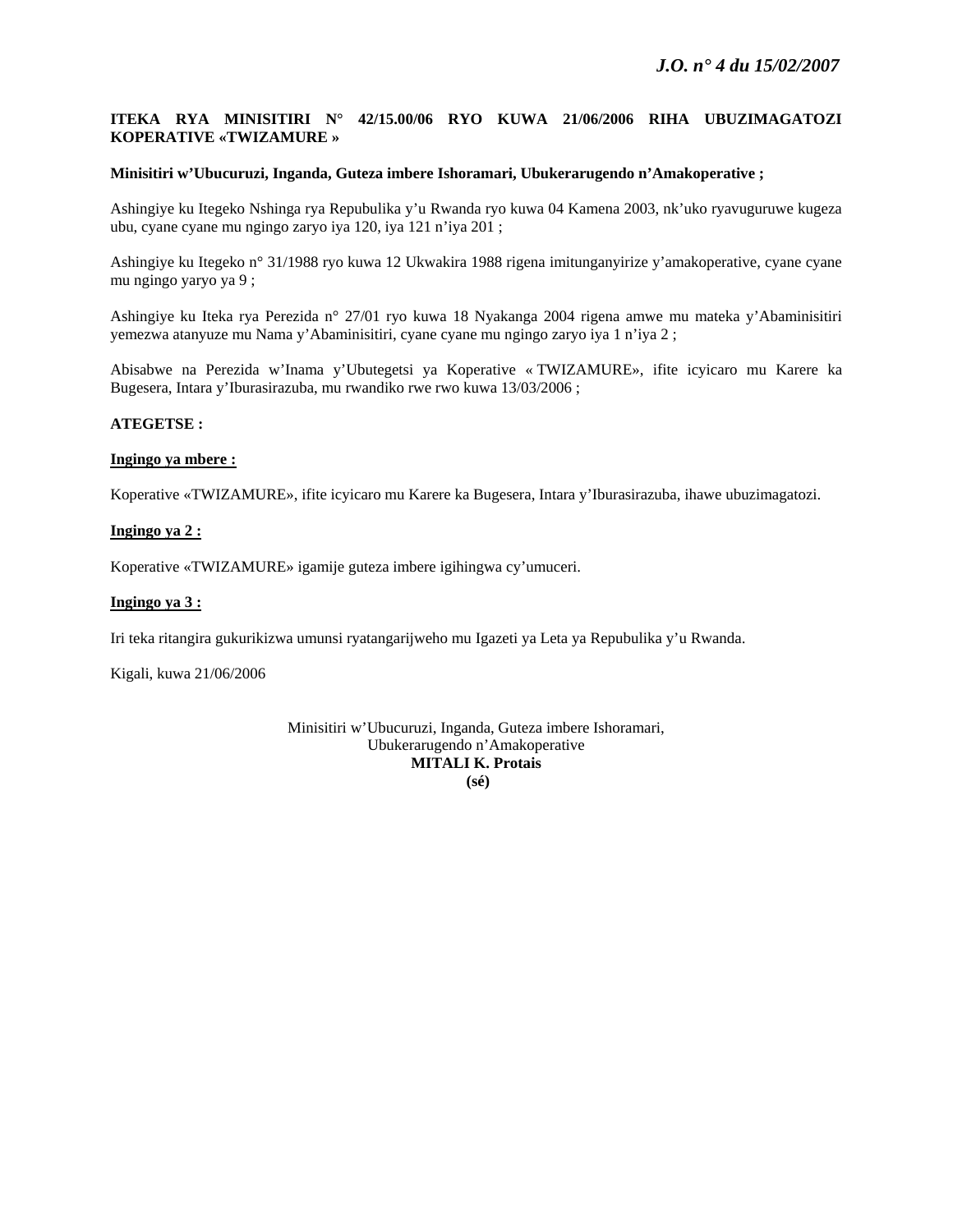## **ITEKA RYA MINISITIRI N° 161/15.00/06 RYO KUWA 04/10/2006 RIHA UBUZIMAGATOZI KOPERATIVE Y'ABAHINZI B'INTANGARUGERO BA GASIZA « KAIGA»**

#### **Minisitiri w'Ubucuruzi, Inganda, Guteza imbere Ishoramari, Ubukerarugendo n'Amakoperative ;**

Ashingiye ku Itegeko Nshinga rya Repubulika y'u Rwanda ryo kuwa 04 Kamena 2003, nk'uko ryavuguruwe kugeza ubu, cyane cyane mu ngingo zaryo iya 120, iya 121 n'iya 201 ;

Ashingiye ku Itegeko n° 31/1988 ryo kuwa 12 Ukwakira 1988 rigena imitunganyirize y'amakoperative, cyane cyane mu ngingo yaryo ya 9 ;

Ashingiye ku Iteka rya Perezida n° 27/01 ryo kuwa 18 Nyakanga 2004 rigena amwe mu mateka y'Abaminisitiri yemezwa atanyuze mu Nama y'Abaminisitiri, cyane cyane mu ngingo zaryo iya 1 n'iya 2 ;

Abisabwe na Perezida wa Koperative y'Abahinzi b'Intangarugero ba Gasiza «KAIGA», ifite icyicaro i Gasiza, mu Murenge wa Busasamana, Akarere ka Rubavu, Intara y'Iburengerazuba, mu rwandiko rwe rwo kuwa 06 Kamena 2006 ;

## **ATEGETSE :**

#### **Ingingo ya mbere :**

Koperative «KAIGA », ifite icyicaro i Gasiza, mu Murenge wa Busasamana, Akarere ka Rubavu, Intara y'Iburasirazuba, ihawe ubuzimagatozi.

## **Ingingo ya 2 :**

Koperative «KAIGA» igamije guteza imbere ubuhinzi bw'ibirayi, ubworozi bw'amatungo magufi no gucuruza inyongeramusaruro.

## **Ingingo ya 3 :**

Iri teka ritangira gukurikizwa umunsi ryatangarijweho mu Igazeti ya Leta ya Repubulika y'u Rwanda.

Kigali, kuwa 04/10/2006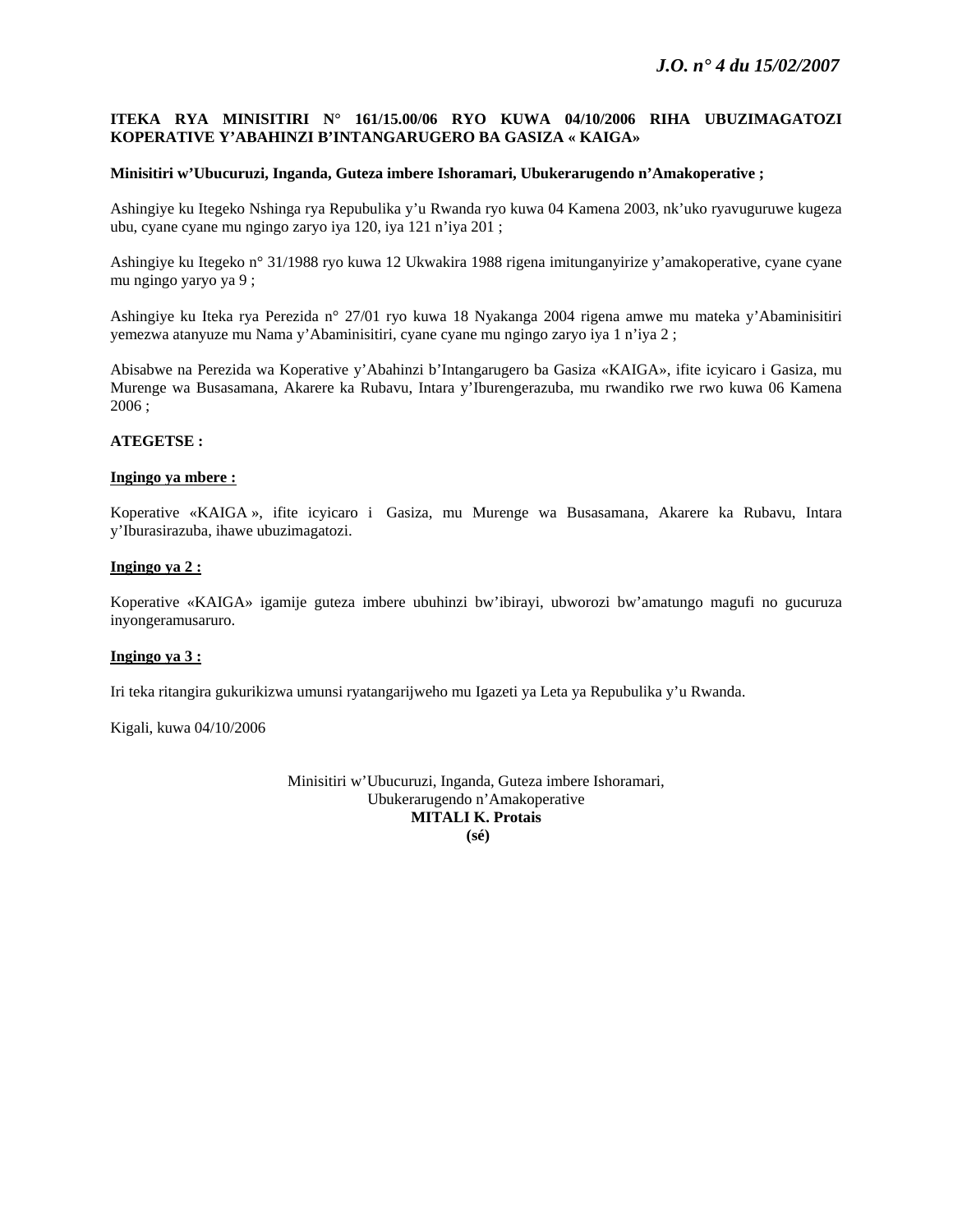## **ITEKA RYA MINISITIRI N° 015/15.00/07 RYO KUWA 30/01/2007 RIHA UBUZIMAGATOZI KOPERATIVE DUTERANINKUNGA YA KIBALI « KODUKI»**

## **Minisitiri w'Ubucuruzi, Inganda, Guteza imbere Ishoramari, Ubukerarugendo n'Amakoperative ;**

Ashingiye ku Itegeko Nshinga rya Repubulika y'u Rwanda ryo kuwa 04 Kamena 2003, nk'uko ryavuguruwe kugeza ubu, cyane cyane mu ngingo zaryo iya 120, iya 121 n'iya 201 ;

Ashingiye ku Itegeko n° 31/1988 ryo kuwa 12 Ukwakira 1988 rigena imitunganyirize y'amakoperative, cyane cyane mu ngingo yaryo ya 9 ;

Ashingiye ku Iteka rya Perezida n° 27/01 ryo kuwa 18 Nyakanga 2004 rigena amwe mu mateka y'Abaminisitiri yemezwa atanyuze mu Nama y'Abaminisitiri, cyane cyane mu ngingo zaryo iya 1 n'iya 2 ;

Abisabwe na Perezida wa Koperative «KODUKI», ifite icyicaro mu Murenge wa Byumba, Akarere ka Gicumbi, Intara y'Amajyaruguru, mu rwandiko rwe rwo kuwa 27/09/2006 ;

#### **ATEGETSE :**

#### **Ingingo ya mbere :**

Koperative «KODUKI », ifite icyicaro mu Murenge wa Byumba, Akarere ka Gicumbi, Intara y'Amajyaruguru, ihawe ubuzimagatozi.

## **Ingingo ya 2 :**

Koperative «KODUKI» igamije guteza imbere igihingwa cy'imboga, n'ubworozi bw'amatungo magufi (inkoko, inkwavu, imbata).

## **Ingingo ya 3 :**

Iri teka ritangira gukurikizwa umunsi ryatangarijweho mu Igazeti ya Leta ya Repubulika y'u Rwanda.

Kigali, kuwa 30/01/2007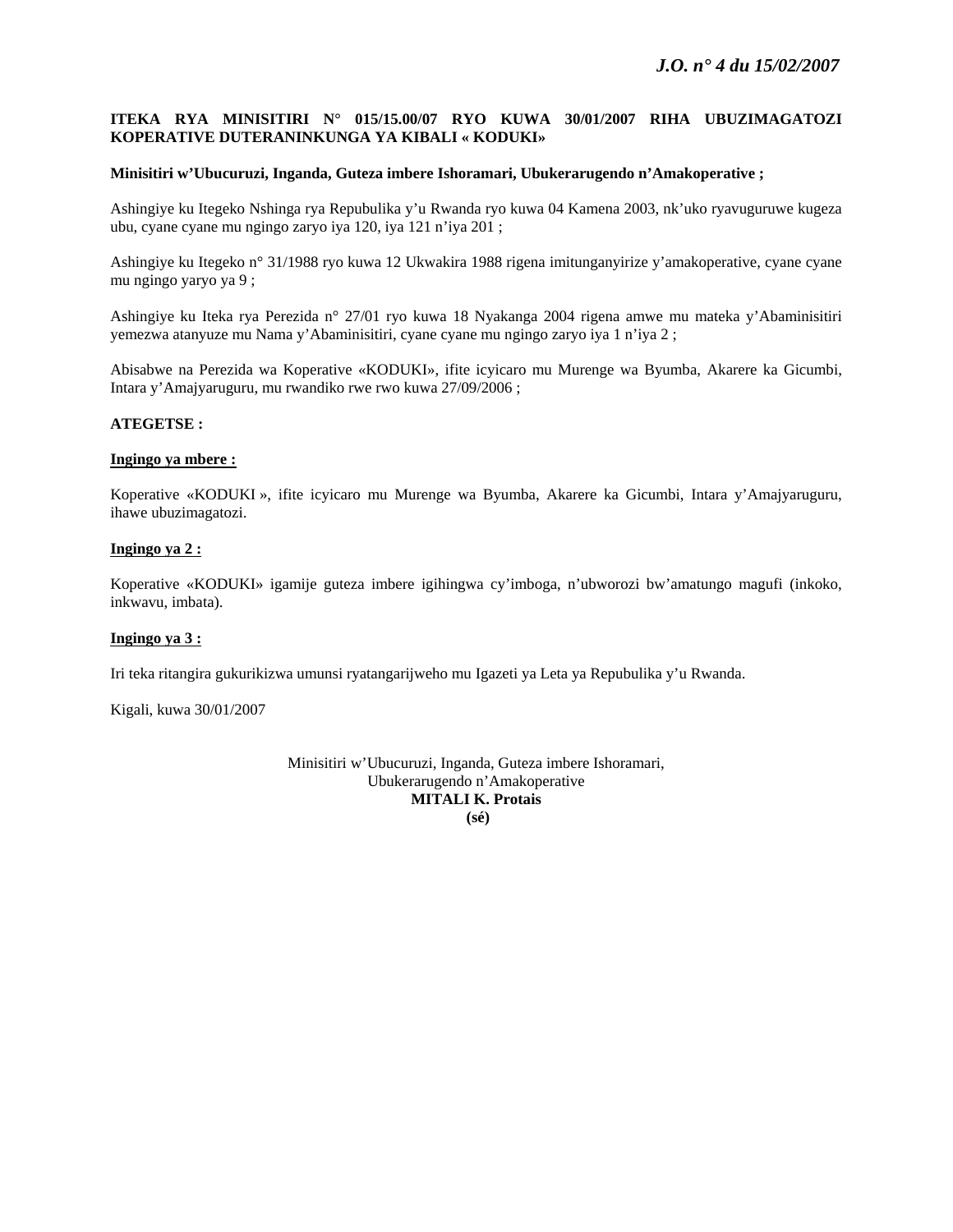## **SOCIETE GENERALE POUR L'INDUSTRIE ET LE COMMERCE**

## **SOGIECO S.A.R.L.**

## **STATUTS**

Entre les soussignés :

- 1) GASHIRABAKE Evariste de nationalité rwandaise, résidant à Kigali
- 2) BERABOSE Marie Laetitia de nationalité rwandaise, résidant à Kigali
- 3) GASHIRABAKE Eric de nationalité rwandaise, résidant à Kigali
- 4) GASHIRABAKE Ernest de nationalité rwandaise, résidant à Kigali
- 5) UMUHOZA Marie Blandine de nationalité rwandaise, résidant à Kigali
- 6) NSHUTI Eloi de nationalité rwandaise, résidant à Kigali
- 7) UWAYEZU Marie Grâce de nationalité rwandaise, résidant à Kigali
- 8) TUYISHIME Edouard de nationalité rwandaise, résidant à Kigali
- 9) ISINGIZWE Marie Claire de nationalité rwandaise, résidant à Kigali
- 10) MUDAKEMWA Hervé de nationalité rwandaise, résidant à Kigali

#### **Il est convenu ce qui suit :**

## **CHAPITRE PREMIER : DENOINATION-SIEGE-OBJET-ET DUREE**

#### **Article premier :**

Il est constitué une Société à responsabilité limitée régie par la législation rwandaise sur les Sociétés Commerciales et par les présents statuts, dénommée SOCIETE GENERALE POUR L'INDUSTRIE ET LE COMMERCE ; (SOGIECO S.A.R.L.) en sigle.

## **Article 2 :**

Le siège social est établi dans la Ville de Kigali. Il peut être transféré à tout autre endroit de la République du Rwanda par décision de l'Assemblée Générale. Des succursales ; agences et bureaux peuvent être tant en République du Rwanda qu'à l'étranger par décision de l'Assemblée Générale.

#### **Article 3 :**

La Société a pour objet :

- Importation et vente de véhicules et pièces de rechange, matériel de construction et de quincaillerie, article de ménage et de traite, alimentation, fournitures de bureau, produits pharmaceutiques, ainsi que toute autre activité pouvant intéresser la société tel que l'industrie, le transport, l'hôtellerie, le tourisme, etc…
- La société peut aussi s'intéresser par voie d'apport, d'intervention financière ou de toute autre manière dans toutes les entreprises ayant un objet similaire ou de nature à favoriser celui de la société.

#### **Article 4 :**

La société est constituée pour une durée illimitée prenant cours à la date de son immatriculation au registre de commerce. Elle peut être dissoute par l'Assemblée Générale extraordinaire à la majorité des 2/3 des voix.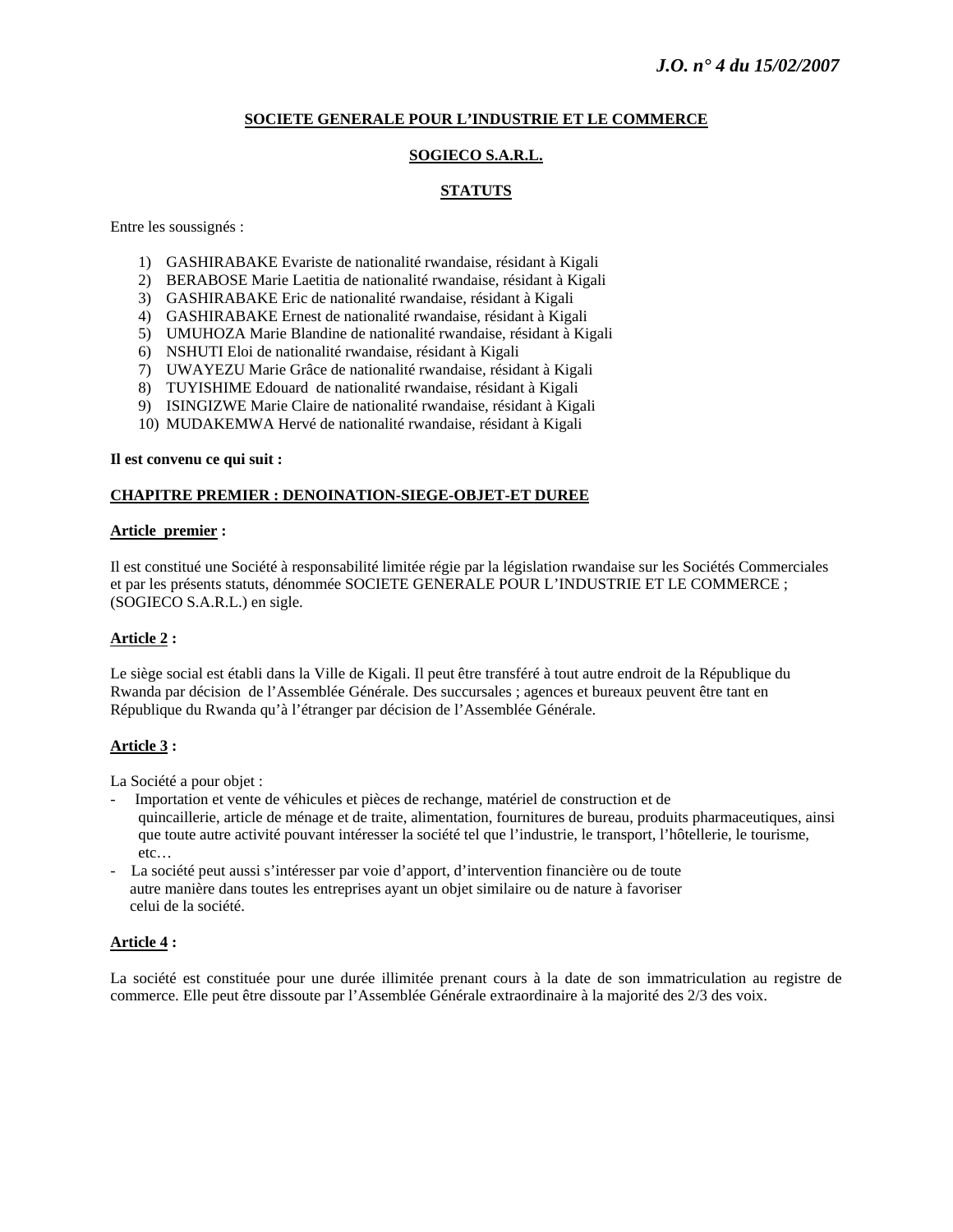# **CHAPITRE II : CAPITAL SOCIAL-PARTS SOCIALES**

## **Article 5 :**

Le capital social est fixé à Douze millions (12.000.000 FRW) représenté par 1.200 parts sociales de 10.000 FRW chacune, chaque part conférant une voix à son titulaire. Le capital peut être diminué ou augmenté à tout moment, compte tenu de nouvelles activités à mettre en place, sur décision des associés.

## **Article 6 :**

Le capital est intégralement souscrit et entièrement libéré par les associés ci-dessous de la façon suivante :

| 600 parts, soit 6.000.000 frw |             |
|-------------------------------|-------------|
| 200 parts, soit 2.000.000 frw |             |
| 50 parts, soit 500.000 frw    |             |
| 50 parts, soit                | 500.000 frw |
| 50 parts, soit                | 500.000 frw |
| 50 parts, soit                | 500,000 frw |
| 50 parts, soit                | 500.000 frw |
| 50 parts, soit                | 500.000 frw |
| 50 parts, soit                | 500.000 frw |
| 50 parts, soit                | 500.000 frw |
|                               |             |

Les associés UWAYEZU Marie Grâce, TUYISHIME Edouard, ISINGIZWE Marie Claire, et MUDAKEMWA Hervé étant toujours mineurs, ils sont représentés par leur père GASHIRABAKE Evariste jusqu'à leur majorité.

## **Article 7 :**

La responsabilité de chaque associé dans les engagements de la Société est limitée au montant de ses apports.

## **Article 8 :**

Les parts d'un associé ne peuvent, sous peine de nullité, être cédées entre vif qu'après décision de la majorité simple des autres associés, ceux-ci jouissant d'un droit de préférence à l'occasion de la cession des parts. Les parts sont par ailleurs nominatives.

## **Article 9 :**

En cas de décès de l'un des associés, ses ayants droit désignent eux-mêmes ou par voie judiciaire lequel d'entre eux les représente dans la Société. La Société ne peut être dissoute par le décès, l'interdiction, la faillite ou la déconfiture d'un des associés.

## **CHAPITRE III : ASSEMBLEE GENERALE**

## **Article 10 :**

L'Assemblée Générale est constituée de tous les associés. Elle est compétente pour tout acte engageant la société et pour notamment :

- L'approbation des bilans ;
- La modification des statuts ;
- La fusion avec d'autres sociétés ;
- La diminution ou l'augmentation des parts sociales ;
- L'admission ou l'exclusion des membres ;
- L'établissement des actes authentiques engageants la société ;
- La demande ou le consentement des prêts.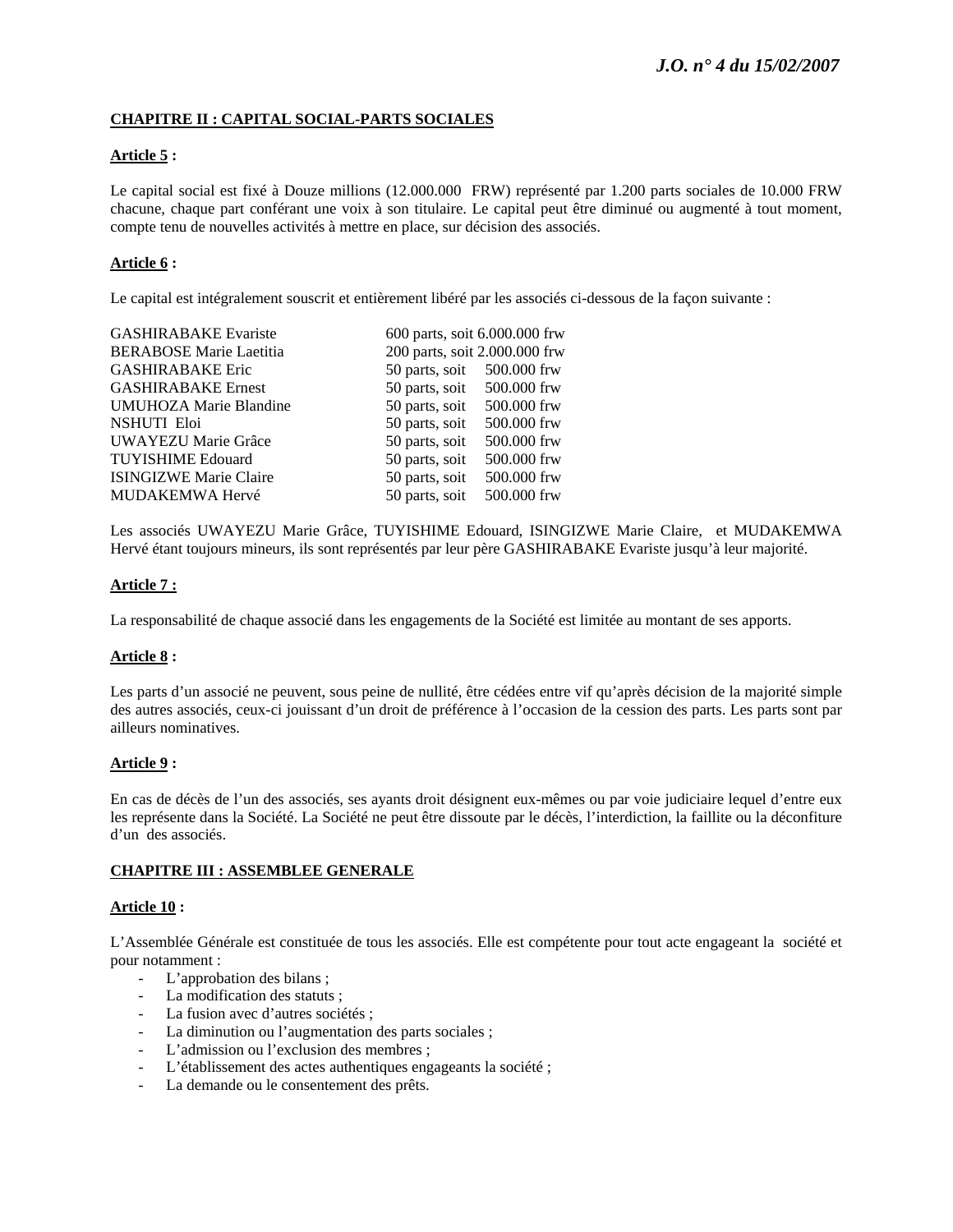Elle a un droit illimité de surveillance et de contrôle sur toutes les opérations de la société. Chaque membre de l'Assemblée Générale peut prendre connaissance des livres et des procès-verbaux sans déplacer les documents.

## **Article 11** :

L'Assemblée Générale ordinaire se réunit une fois par an sur convocation du conseil d'administration. L'Assemblée Générale est présidée par le Président du Conseil d'Administration ou son remplaçant. Le Président est élu pour un mandat de deux ans renouvelables.

Pour délibérer valablement, les associés présents ou représentés doivent posséder au moins la moitié du capital. Si cette condition n'est pas remplie, une nouvelle Assemblée est convoquée dans un délai d'une semaine au moins et cette Assemblée délibère valablement quelle que soit la part du capital représenté. Les décisions sont prises à la majorité des voix qui participent au vote.

## **Article 12 :**

Tout propriétaire de parts sociales peut se faire représenter par un mandataire agréé par la société, en cas d'incapacité notoire ou d'impossibilité. Les mineurs, les interdits peuvent se faire représenter dans les mêmes conditions.

## **Article 13 :**

Des Assemblées Générales extraordinaires peuvent être convoquées aussi souvent que l'intérêt de la société l'exige. Les convocations contenant d'ordre du jour et fixant la date, l'heure et le lieu de l'Assemblée doivent être envoyées aux associés par lettres recommandées ou remises en mains avec accusé de réception, au moins une semaine avant la date de l'Assemblée.

## **CHAPITRE IV : ADMINISTRATION-GESTION ET CONTROLE**

#### **Article 14 :**

La société est administrée par un conseil d'administration composé de trois membres, associés ou non, élus pour un mandat de deux ans renouvelables.

L'Assemblée Générale peut révoquer les administrateurs en tout temps pour justes motifs. Les administrateurs ne sont que les mandataires de la société ; ils n'engagent que celle-ci et ne contractent aucune obligation personnelle. Ils répondent solidairement de l'exécution de leur mandat et des fautes commises dans leur gestion.

#### **Article 15 :**

Le conseil d'administration élit parmi ses membres, pour une période de deux ans renouvelables un président du conseil d'administration. Celui-ci préside le conseil et les réunions de l'Assemblée Générale. Le conseil désigne également, à chaque séance, un secrétaire, membre ou non. Le conseil d'administration se réunit aussi souvent que l'intérêt de la société l'exige, sur convocation de son Président.

## **Article 16 :**

En dehors de remboursement des frais de déplacement et de représentation, l'Assemblée Générale des associés peut allouer aux membres du conseil d'administration des émoluments à passer aux frais généraux.

#### **Article 17 :**

La gestion journalière de la société est confiée à un gérant nommé par l'Assemblée Générale. Il peut être associé ou non. L'Assemblée Générale peut le révoquer à tout moment pour des motifs légitimes et dans l'intérêt de la société.

## **Article 18 :**

La rémunération du gérant est fixée par l'Assemblée Générale.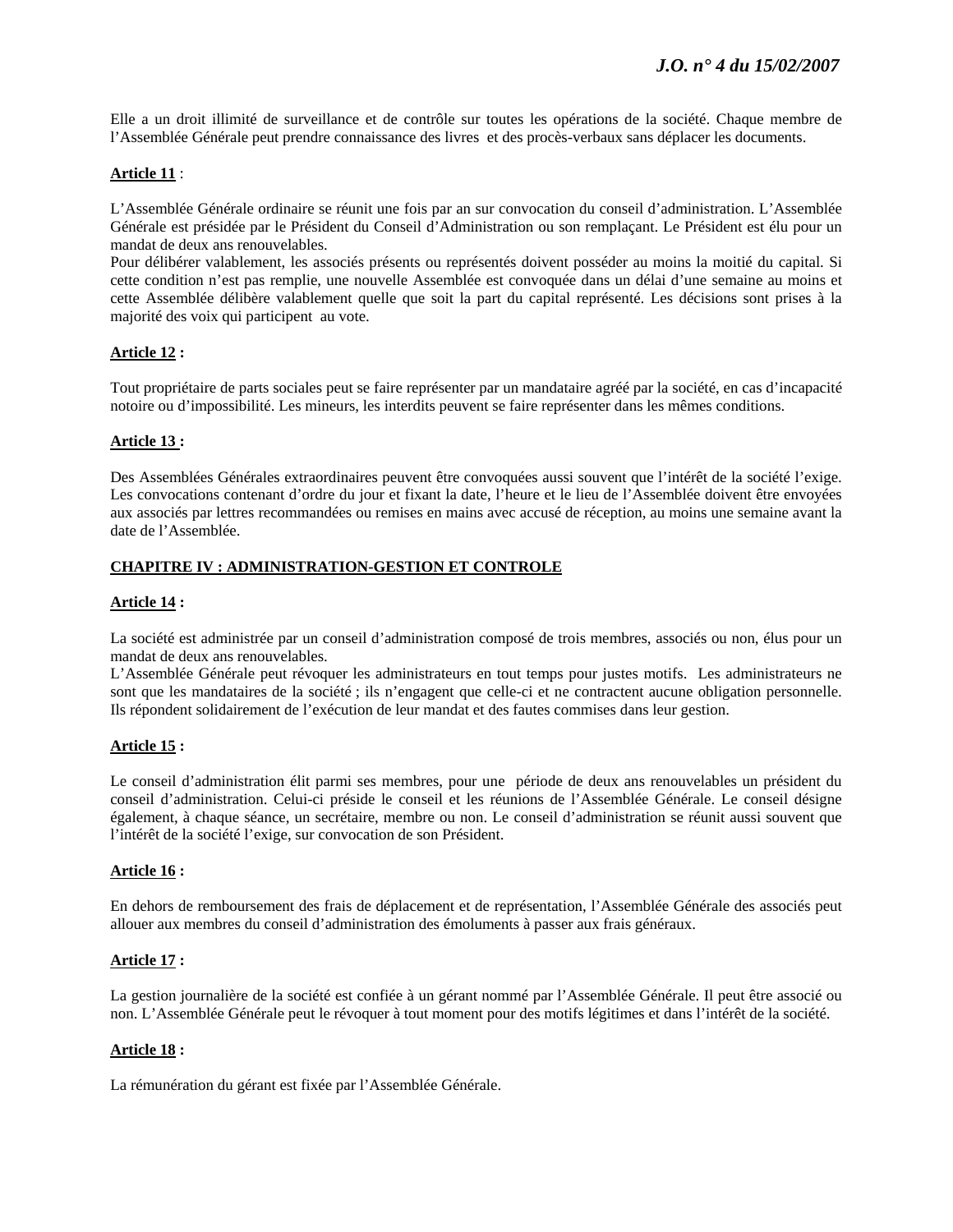## **Article 19 :**

Les associés, aidés d'un ou plusieurs commissaires aux comptes assurent le contrôle financier de la société. Ils ont accès à toutes les archives de la société, peuvent vérifier la comptabilité ainsi que tout document intéressant la société sans les déplacer.

## **Article 20 :**

Les commissaires aux comptes sont désignés par l'Assemblée Générale pour une période de deux ans renouvelables. La même Assemblée détermine leurs émoluments.

## **Article 21 :**

Le gérant est responsable devant l'Assemblée Générale. Il doit faire un rapport détaillé à chaque Assemblée Générale ordinaire, ou extraordinaire et répondre à toutes les questions posées par les associées, relativement à la société, à l'occasion ou en dehors de séances de l'Assemblée Générale.

## **Article 22 :**

Le Gérant peut aussi démissionner à tout moment. Cette démission doit être remise à l'Assemblée Générale et ne peut être intempestive. L'Assemblée Générale procédera à la nomination d'un nouveau gérant, après que le gérant démissionnaire aura rendu compte de ses activités et obtenu décharge. Le gérant démissionnaire répond de tous les actes tant matériels que juridiques posés lors de sa gestion devant l'Assemblée Générale.

## **CHAPITRE V : INVENTAIRE-COMPTES ANNUELS-RESERVES-DISTRIBUTION DES BENEFICES.**

## **Article 23 :**

L'exercice social commence le premier janvier et finit le trente et un décembre de chaque année. Cependant le premier exercice commencera à la date de l'inscription de la société au registre de commerce pour se terminer le 31 décembre suivant.

## **Article 24 :**

Il est établi, à la fin de chaque exercice social, par les soins du gérant, un inventaire général de l'actif et du passif, un bilan et un compte de pertes et profits. Le gérant arrête la situation comptable dans les trente jours qui suivent l'exercice écoulé et la présente au conseil d'administration et aux commissaires aux comptes pour l'approbation. Cette situation doit être soumise à l'Assemblée Générale ordinaire par le conseil d'administration dans les trois mois qui suivent l'exercice révolu.

#### **Article 25 :**

Les produits nets constatés lors de la clôture d'un exercice après déduction des frais généraux et autres charges sociales, de tous les amortissements de l'actif et de toutes provisions pour risques commerciaux constituent les bénéfices nets de la société. Sur ces bénéfices, il est prélevé l'impôt sur les revenus tel que prévu par la loi en la matière et des fonds pour constituer les réserves de tous genre. Ces fonds de réserves peuvent recevoir toutes affectations décidées par l'Assemblée Générale, sur proposition du conseil d'administration.

## **Article 26 :**

Les bénéfices seront répartis aux associés au prorata de leurs parts et selon les modalités fixées par l'Assemblée Générale.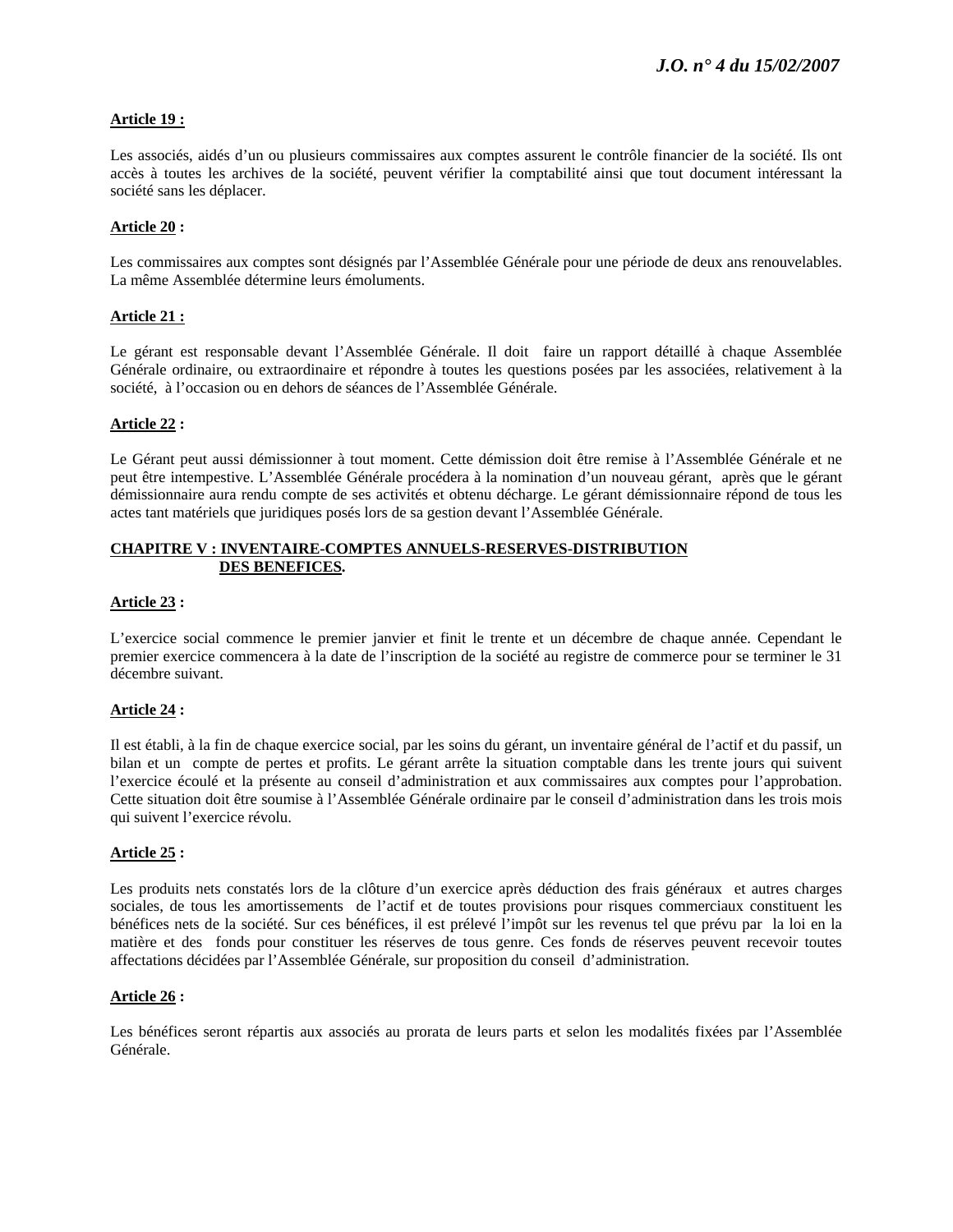## **CHAPITRE VI : DISSOLUTION-LIQUIDATION**

## **Article 27 :**

En cas de perte de la moitié du capital social, les administrateurs sont tenus de convoquer l'Assemblée Générale des associés pour voir s'il y a lieu de décider la dissolution de la société. En cas de dissolution, l'Assemblée Générale nommera le ou les liquidateurs, déterminera leurs pouvoirs et fixera leurs émoluments. La nomination des liquidateurs met fin au mandat des administrateurs. Lorsque la dissolution a été prononcée par le tribunal, celui-ci nommera les liquidateurs et fixera les modalités de liquidation.

## **Article 28 :**

Après apurement de toutes les dettes et charges de la société et les frais de liquidation, y compris la rémunération des liquidateurs, l'actif net est réparti entre associés au prorata de leurs parts sociales.

## **CHAPITRE VII : DISPOSITIONS FINALES**

#### **Article 29 :**

Pour l'exécution des présents statuts, les associés élisent domicile au siège social de la société, où toutes communications, sommations, assignations et significations peuvent leur être valablement dressées.

#### **Article 30 :**

Tous les litiges non réglés à l'amiable entre les associés, entre la société et les associés ou avec son personnel seront de la compétence des juridictions du siège social.

#### **Article 31 :**

Pour tout ce qui n'est pas prévu par les présents statuts, de même que l'interprétation de ceux-ci, les associés déclarent se référer à la législation rwandaise en vigueur.

#### **Article 32 :**

Une Assemblée Générale tenue sans convocation préalable immédiatement après la constitution de la société a déterminé les membres du conseil d'administration et le nom du gérant. Ont été élus membres du conseil d'administration :

> -GASHIRABAKE Evariste : Président -BERABOSE Marie Laetitia : Administrateur -GASHIRABAKE Eric : Administrateur

A été élu gérant : -BERABOSE Marie Laetitia

#### **Article 33 :**

Les frais de constitution de la présente société sont estimés à six cent mille francs rwandais (600.000 frw)

Ainsi fait à Kigali, le 18 décembre 2003

#### **Noms des associés :**

GASHIRABAKE Evariste (sé) NSHUTI Eloi (sé) BERABOSE Marie Laetitia (sé) UWAYEZU Marie Grâce (sé) GASHIRABAKE Eric (sé) TUYISHIME Edouard (sé) GASHIRABAKE Ernest (sé) ISINGIZWE Marie Claire (sé) UMUHOZA Marie Blandine (sé) MUDAKEMWA Hervé (sé)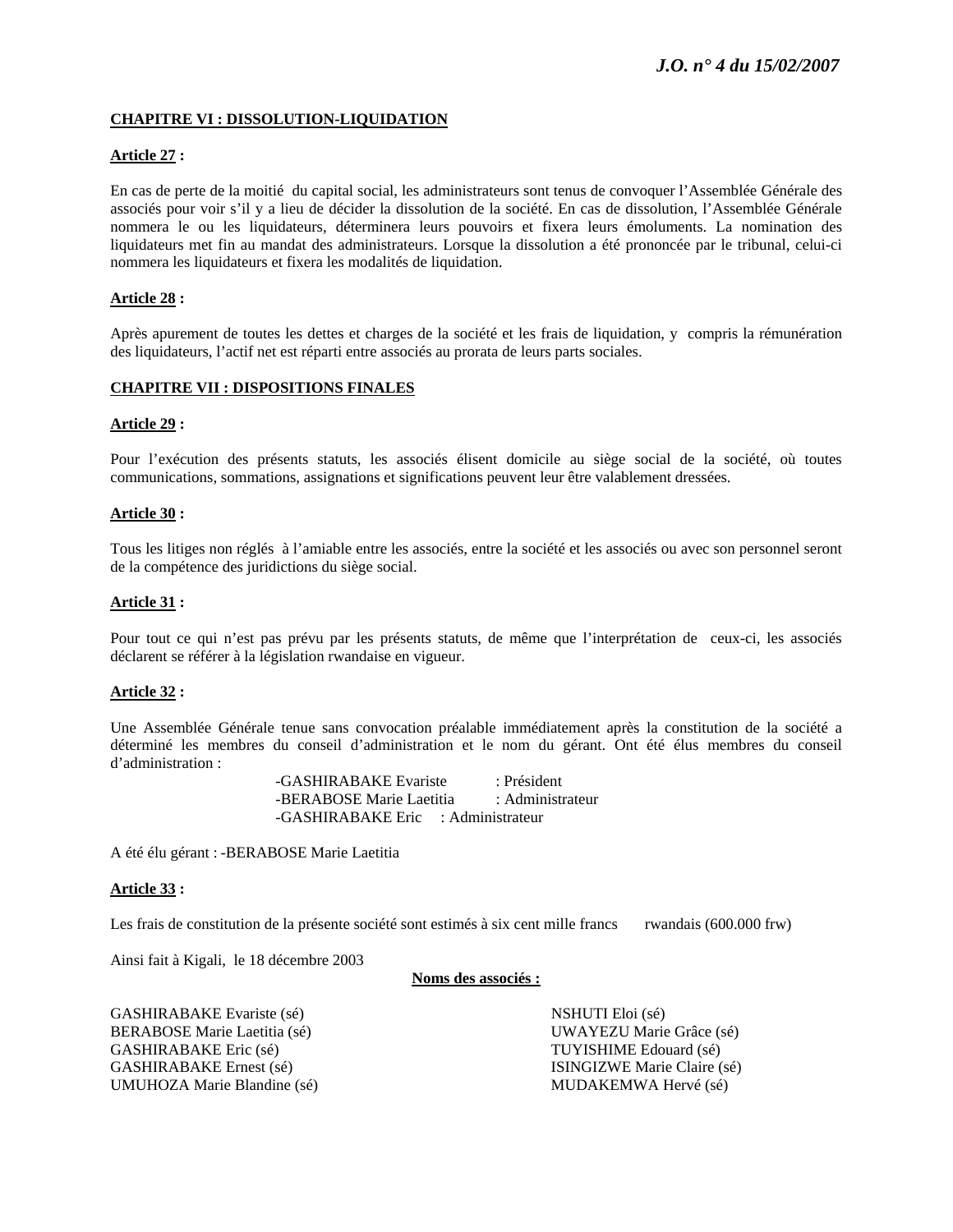## **ACTE NOTARIE NUMERO VINGT-CINQ MILLE QUATRE CENT CINQUANTE - DEUX, VOLUME DIV**

L'an deux mille trois, le dix - huitième jour du mois de Décembre, Nous NDIBWAMI Alain, Notaire Officiel de l'Etat Rwandais, étant et résidant à Kigali, certifions que l'acte dont les clauses sont reproduites ci avant Nous a été présenté par :

- 1. GASHIRABAKE Evariste, résidant à Kigali
- 2. BERABOSE Marie Laetitia, résidant à Kigali
- 3. GASHIRABAKE Eric, résidant à Kigali
- 4. GASHIRABAKE Ernest, résidant à Kigali
- 5. UMUHOZA Marie Blandine, résidant à Kigali
- 6. NSHUTI Eloi, résidant à Kigali
- 7. UWAYEZU Marie Grâce, résidant à Kigali
- 8. TUYISHIME Edouard, résidant à Kigali
- 9. ISINGIZWE Marie Claire, résidant à Kigali
- 10. MUDAKEMWA Hervé, résidant à Kigali

En présence de NDIKUMANA Silas et de TWAGIRUMUKIZA Léonard, témoins instrumentaires à ce requis et réunissant les conditions exigées par la loi.

Lecture du contenu de l'acte ayant été faite aux comparants et aux témoins, les comparants ont déclaré devant Nous et en présence desdits témoins que l'acte tel qu'il est rédigé renferme bien l'expression de leur volonté.

En foi de quoi, le présent acte a été signé par les comparants, les témoins et Nous, Notaire et revêtu du seau de l'Office Notarial de Kigali.

## **LES COMPARANTS**

1. GASHIRABAKE Evariste (sé) 6. NSHUTI Eloi (sé)

2. BERABOSE Marie Laetitia (sé) 7. UWAYEZU Marie Grâce (sé)

3. GASHIRABAKE Eric (sé) 8. TUYISHIME Edouard (sé)

4. GASHIRABAKE Ernest (sé) 9. ISINGIZWE Marie Claire (sé)

5. UMUHOZA Marie Blandine (sé) 10. MUDAKEMWA Hervé (sé)

## **LES TEMOINS**

 $(s\acute{e})$  (sé)

NDIKUMANA Silas TWAGIRUMUKIZA Léonard

## **LE NOTAIRE**

 NDIBWAMI Alain  $(s\acute{e})$ 

-DROITS PERCUS : Frais d'acte : deux mille cinq cents francs rwandais, enregistré par Nous NDIBWAMI Alain, Notaire Officiel de l'Etat Rwandais étant et résidant à Kigali, sous le numéro 25.452, Volume DIV dont le coût deux mille cinq cents francs rwandais perçus suivant quittance n° 1052311 du 15 Décembre deux mille trois, délivrée par le Comptable Public de Kigali.

## **LE NOTAIRE** NDIBWAMI Alain  $(s\acute{e})$